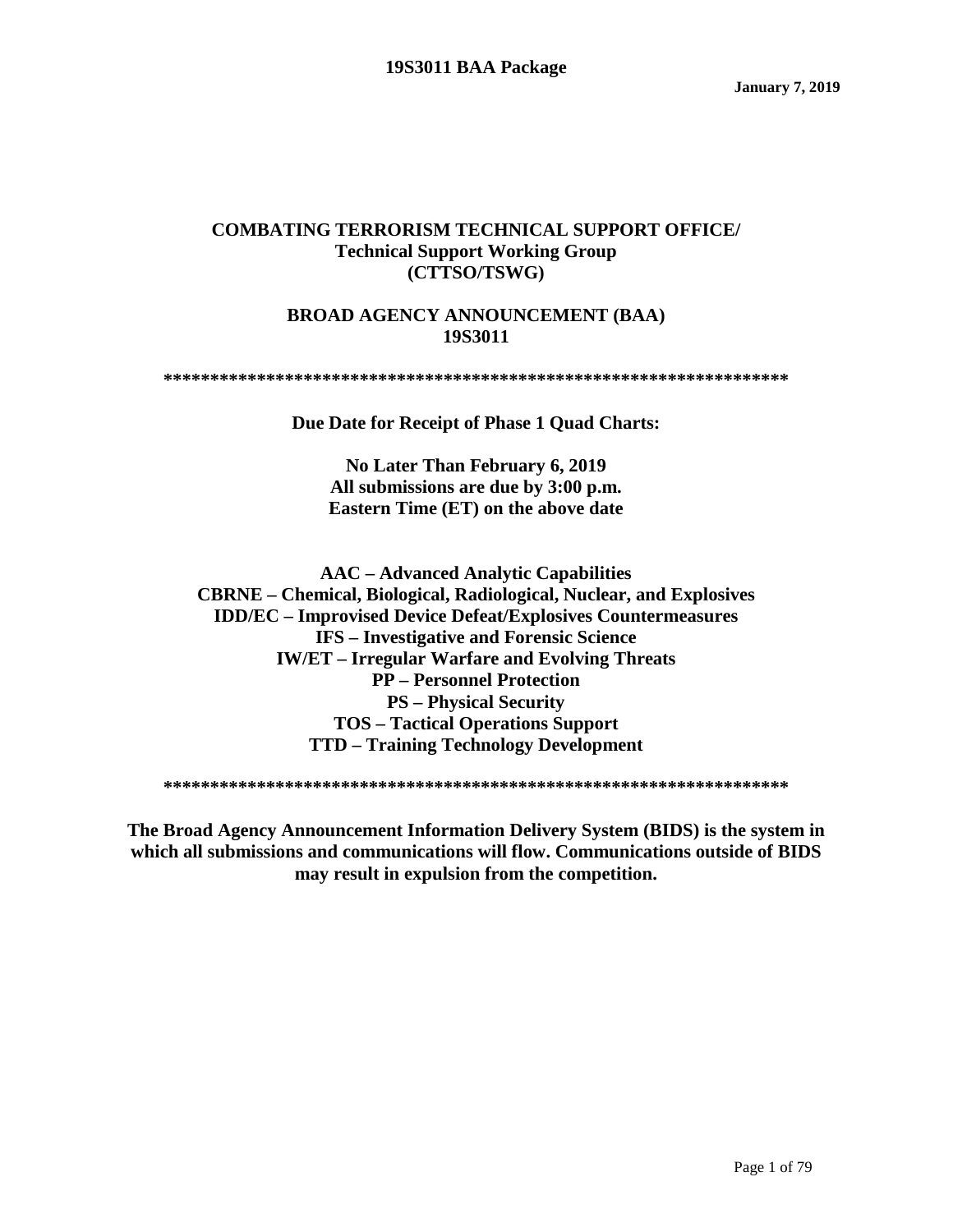# **TABLE OF CONTENTS**

| 2.5. SUBMISSION HANDLING/RIGHTS IN TECHNICAL DATA AND COMPUTER SOFTWARE/PATENT RIGHTS. 7 |  |
|------------------------------------------------------------------------------------------|--|
|                                                                                          |  |
|                                                                                          |  |
|                                                                                          |  |
|                                                                                          |  |
|                                                                                          |  |
|                                                                                          |  |
|                                                                                          |  |
|                                                                                          |  |
|                                                                                          |  |
|                                                                                          |  |
|                                                                                          |  |
|                                                                                          |  |
|                                                                                          |  |
|                                                                                          |  |
|                                                                                          |  |
|                                                                                          |  |
|                                                                                          |  |
|                                                                                          |  |
|                                                                                          |  |
|                                                                                          |  |
|                                                                                          |  |
|                                                                                          |  |
|                                                                                          |  |
|                                                                                          |  |
|                                                                                          |  |
|                                                                                          |  |
|                                                                                          |  |
|                                                                                          |  |
|                                                                                          |  |
|                                                                                          |  |
|                                                                                          |  |
|                                                                                          |  |
|                                                                                          |  |
|                                                                                          |  |
|                                                                                          |  |
|                                                                                          |  |
|                                                                                          |  |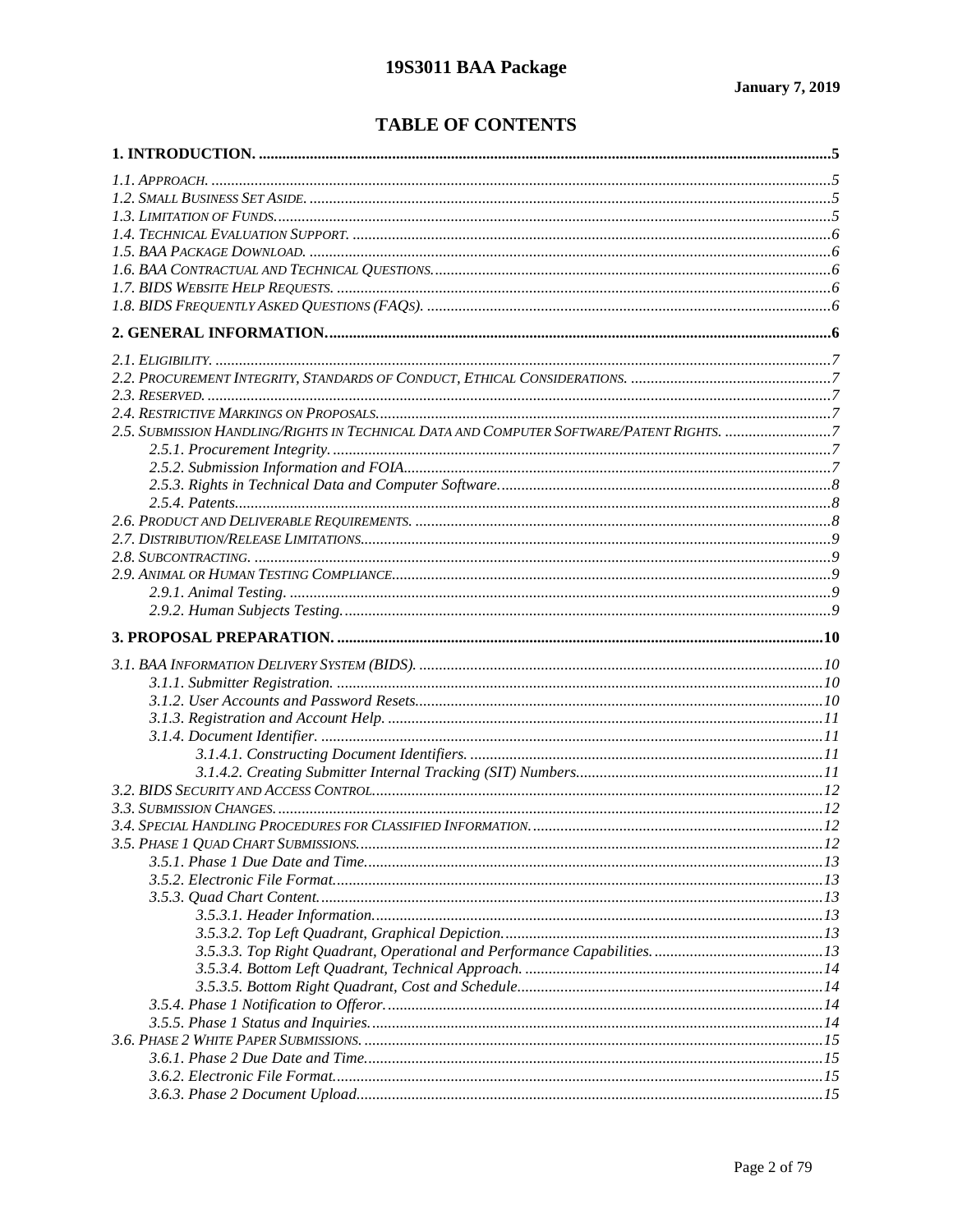| 3.7.6.2.8. Established Catalog or Market Prices/Prices Set By Law or Regulation.  26 |  |
|--------------------------------------------------------------------------------------|--|
|                                                                                      |  |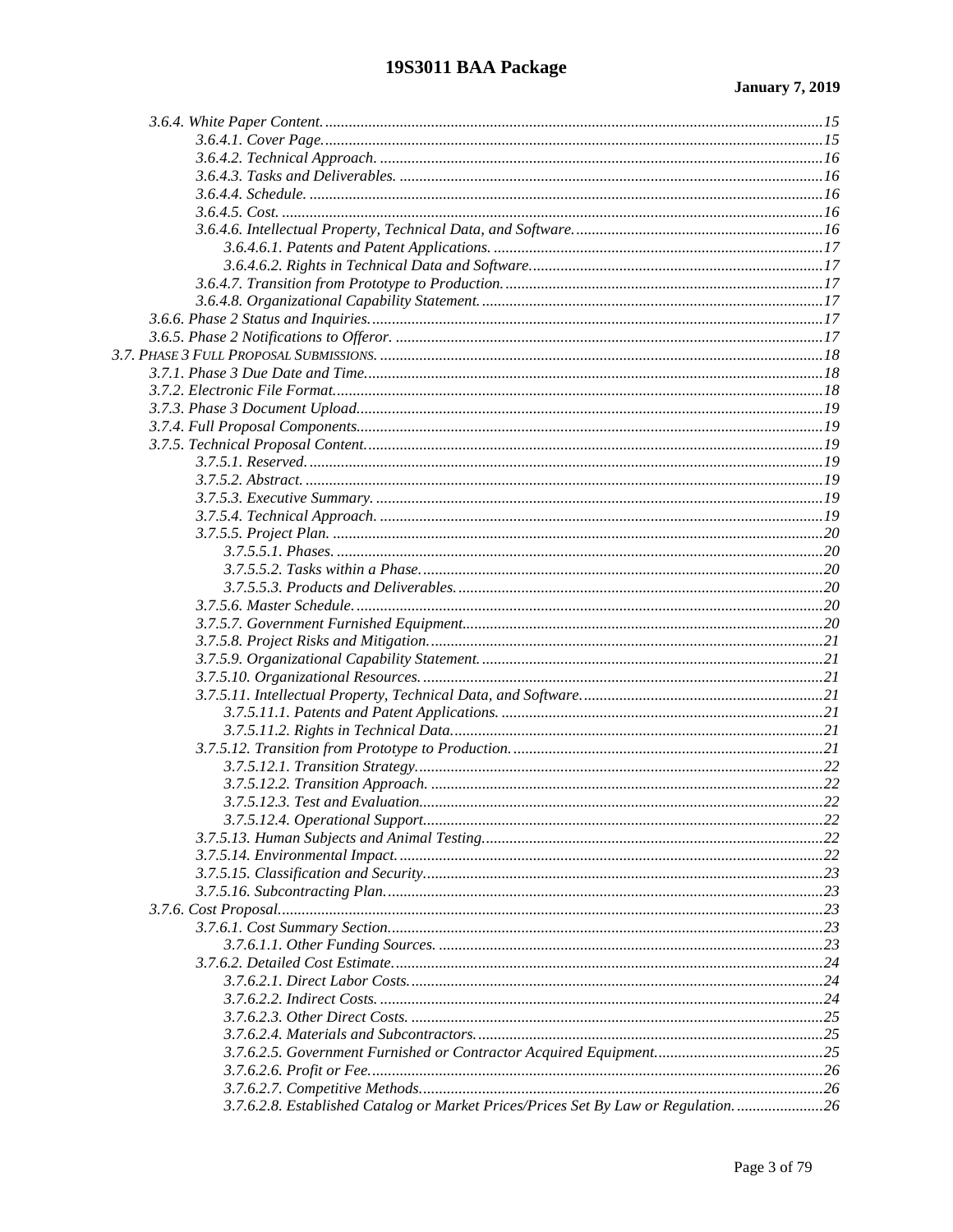Remainder of this page intentionally left blank.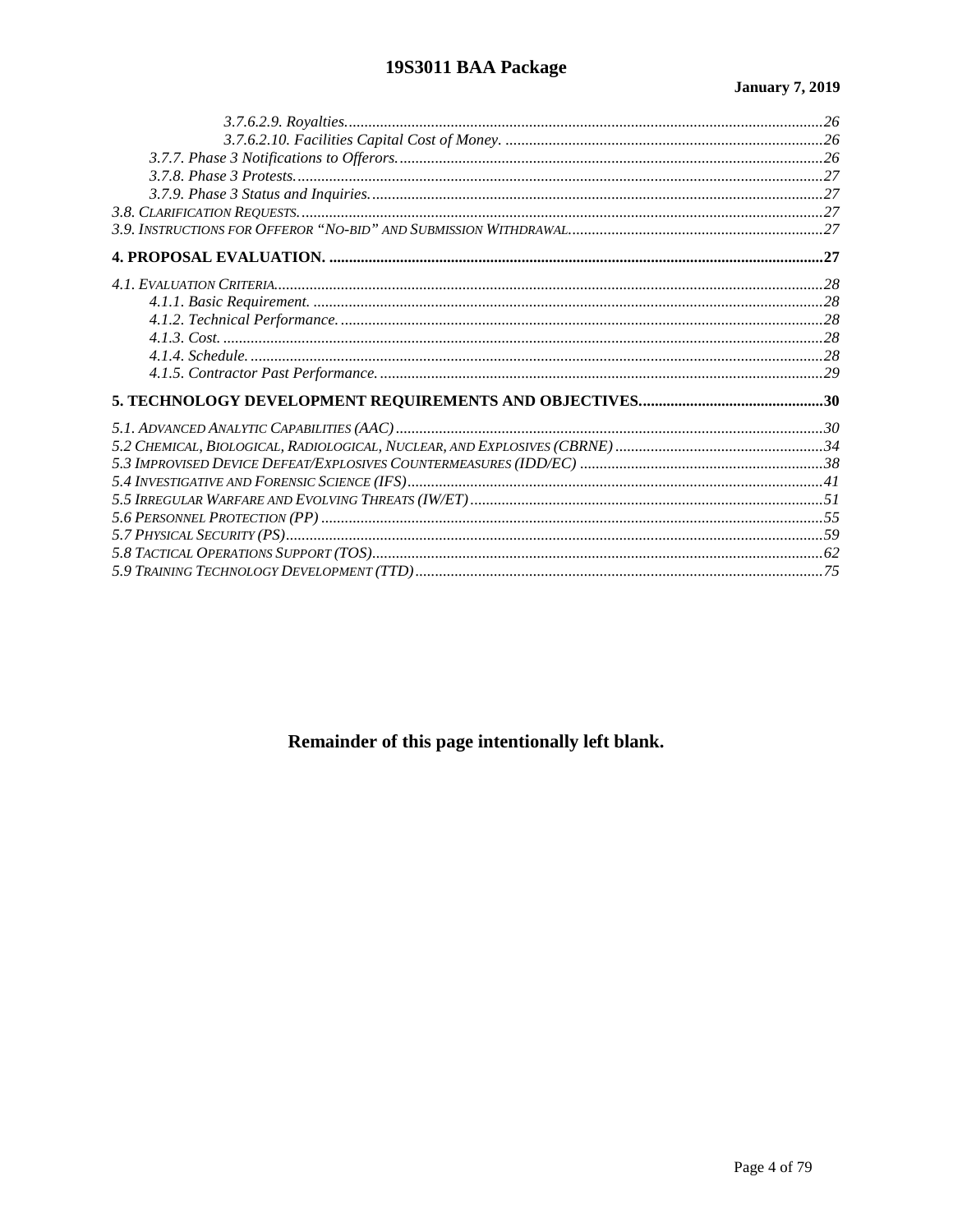# **1. INTRODUCTION.**

This is a Combating Terrorism Technical Support Office (CTTSO) Broad Agency Announcement (BAA) issued under the provisions of paragraph 6.102(d)(2)(i) of the Federal Acquisition Regulation (FAR) to provide for the competitive selection of research proposals. Contracts based on responses to this BAA are considered to be the result of full and open competition and in full compliance with the provisions of Public Law (PL) 98-369 Section 2701, "The Competition in Contracting Act." **Awards for submissions under this BAA are planned for Fiscal Year (FY) 2020. Funds may not be available for all requirements under this BAA. No contract awards will be made until appropriated funds are available from which payment for contract purposes can be made.**

# **1.1. Approach.**

A three-phased proposal selection process will be used for this BAA to minimize cost and effort for prospective offerors:

- Phase 1 will consist of the solicitation, receipt, and evaluation of a one-page Quad Chart.
- Phase 2 will consist of the solicitation, receipt, and evaluation of a White Paper and applies to only those submissions that have been accepted in Phase 1.
- Phase 3 will consist of the solicitation, receipt, and evaluation of a Full Proposal and applies to only those submissions that have been accepted in Phase 2. Based on the priority of critical requirements and the availability of funding, Phase 1 submissions can be selected for Phase 3 without a Phase 2 submission.

Clarifications to White Papers and Full Proposals may be requested.

## **1.2. Small Business Set Aside.**

The Government encourages nonprofit organizations, educational institutions, small businesses, small disadvantaged business (SDB) concerns, Historically Black Colleges and Universities (HBCU), Minority Institutions (MI), women-owned businesses, and Historically Underutilized Business zone enterprises as well as large businesses and Government laboratories to submit research proposals for consideration and/or to join others in submitting proposals; however, no portion of the BAA will be set aside for these special entities because of the impracticality of reserving discrete or severable areas of research and development (R&D) in any specific requirement area.

## **1.3. Limitation of Funds.**

The Government intends to incrementally fund Cost Reimbursable contracts awarded from this BAA as provided by FAR 52.232-22, "Limitation of Funds." Most contracts awarded are anticipated to be 6 to 24 months in duration. To facilitate incremental funding, submissions shall include the cost and schedule by a task-phased structure with clear exit criteria, and shall be inclusive of all work to complete the effort including any options. It is anticipated that the entire effort will be negotiated with the initial contract award.

[Note: Based upon the availability of funding, the Government may have to partially fund Fixed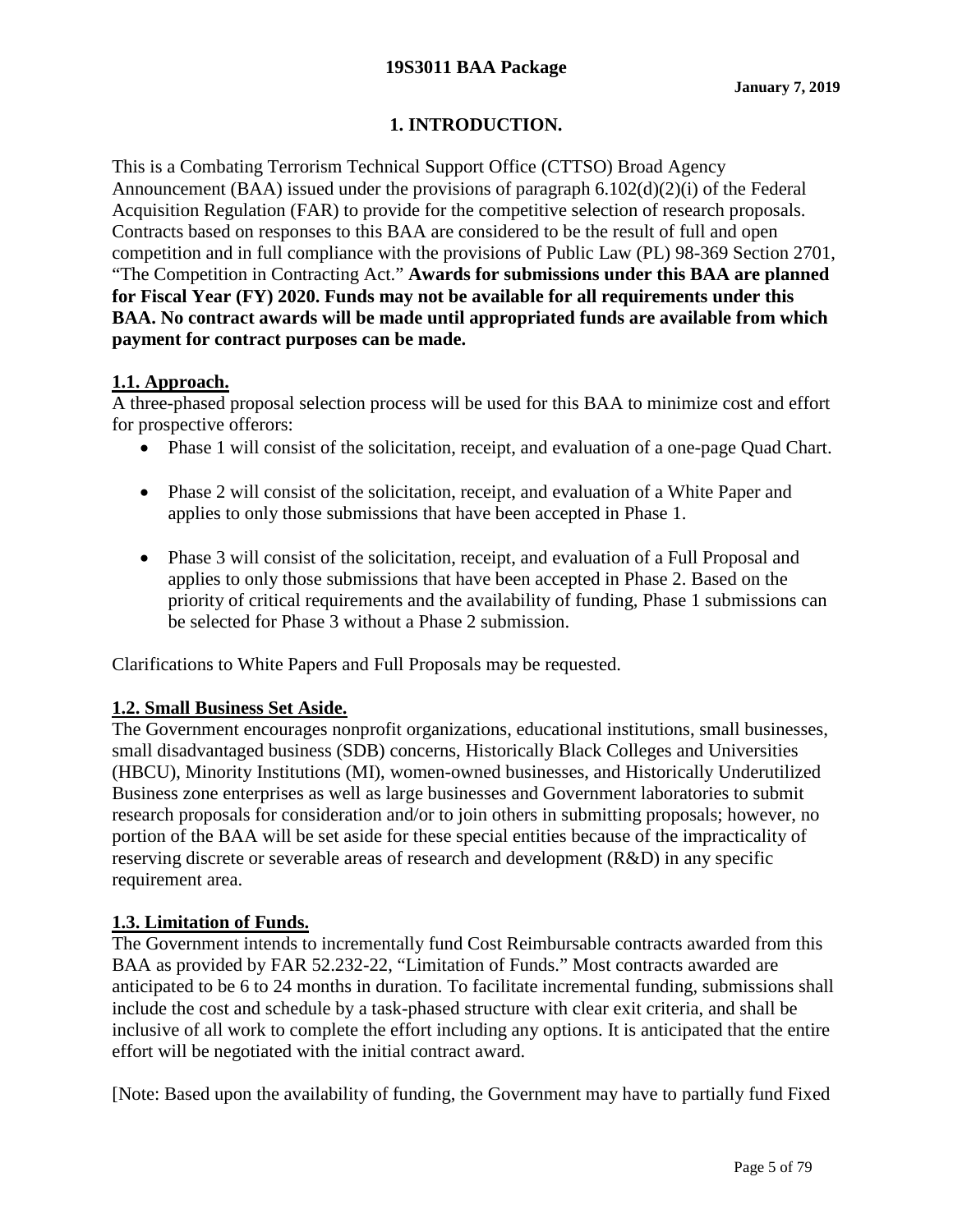Price contracts in accordance with DFAR 252.232-7007, "Limitation of Government's Obligation." In such cases, milestone payments will need to be a part of the full proposal. Applicability of this issue will be stated in the email asking for a Phase III proposal.]

# **1.4. Technical Evaluation Support.**

It is the intent of this office to use contractor support personnel in the review, evaluation, and administration of all submissions for this BAA. All contractor support personnel will have access to proprietary data and shall certify that they: (1) will not disclose any information pertaining to this solicitation including any submissions, the identity of any submitters, or any other information relative to this BAA; and (2) have no financial interest in any submissions evaluated, reviewed, and administered. Submissions and information received in response to this BAA constitutes permission to disclose that proposal data to certified evaluators under these conditions.

# **1.5. BAA Package Download.**

This BAA Package can be downloaded electronically in its entirety from the BIDS Homepage under BAA Information**.** Registration is not required to download the BAA package; however, a BIDS registration is required to upload a response to the BAA.

# **1.6. BAA Contractual and Technical Questions.**

All contractual and technical questions regarding this BAA, including the published requirements and instructions, must be posted via either the BAA Questions feature, accessible from the BIDS Homepage via Online Help, or emailed to BIDSHelp@cttso.gov. No other office personnel will acknowledge, forward, or respond to any inquiries received in any manner concerning the BAA. Contractual questions and answers will be posted periodically under BAA Questions. All questions must be received no later than 14 days after the release of the BAA.

## **1.7. BIDS Website Help Requests.**

For technical help using BIDS, submit questions to the BIDS administrators at BIDSHelp@cttso.gov or by using the Request Help link located on the BIDS Homepage. Include a valid email address, your BIDS username, and a detailed description of the question or concern in the comments block. The BIDS Homepage provides other valuable resources under Useful Links, such as Prerequirements for Working with the Government. Reference documents including the *BIDS Submitter QuickCard* and *Quad Chart Sample* are available for download under Reference Materials. Information regarding compliance requirements for using humans and animals in testing is also available under Reference Materials.

# **1.8. BIDS Frequently Asked Questions (FAQs).**

FAQs are a list of questions and associated responses for general and specific topics. Offerors are encouraged to periodically review BAA Questions, accessible from the BIDS Homepage via Online Help.

**NOTE:** *Persons submitting proposals are advised that only the Contracting Officer can obligate the Government to any agreement involving expenditure of Government funds.*

# **2. GENERAL INFORMATION.**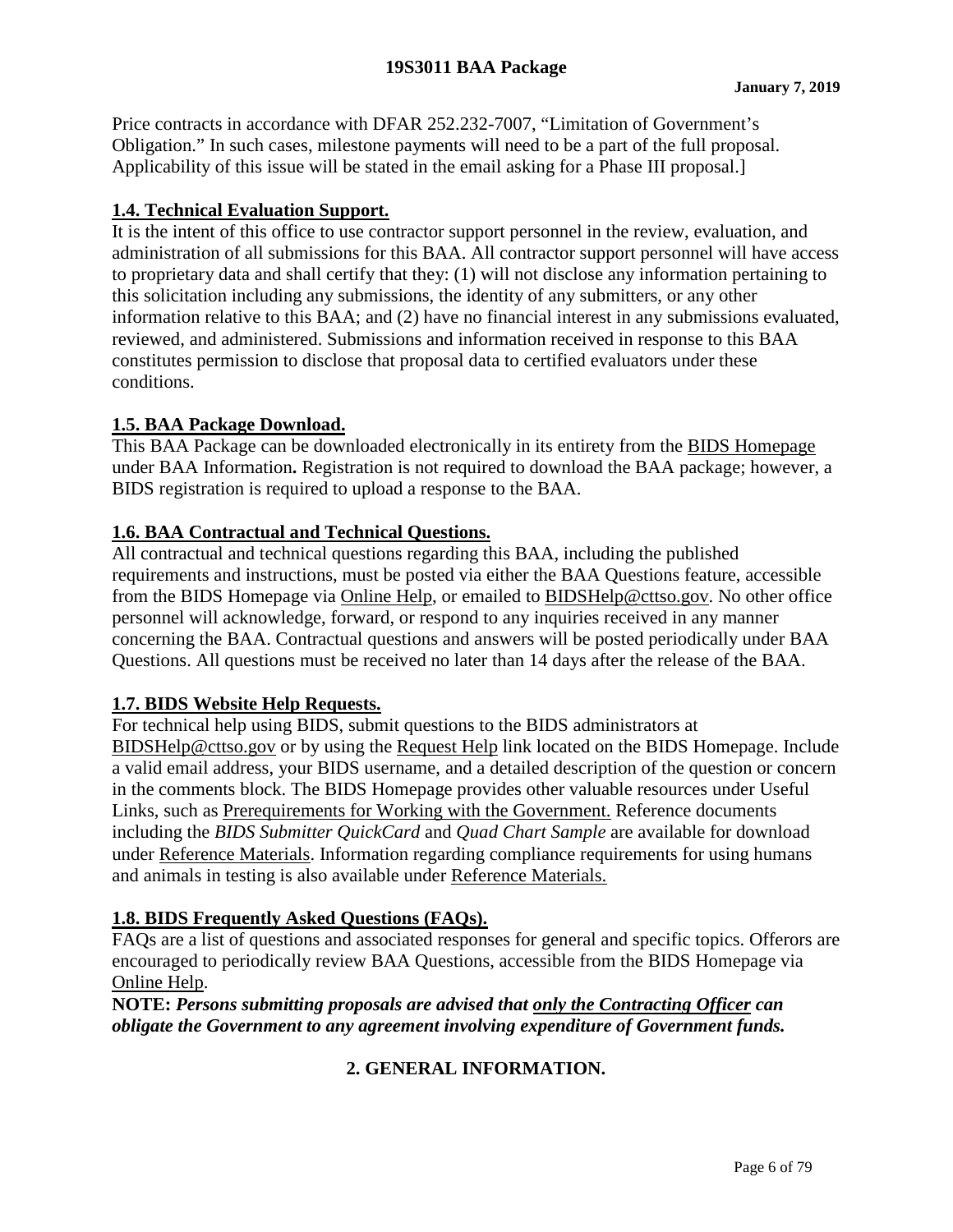This section includes information applicable to all awards under this BAA.

#### **2.1. Eligibility.**

To be eligible for contract award, a responsible offeror must meet certain minimum standards pertaining to financial solvency and resources, ability to comply with the performance schedule, prior record of satisfactory performance, integrity, organization, experience, operational controls, technical skills, facilities, and equipment. See FAR 9.104.

• All offerors must be registered in the System for Award Management (SAM) database at https://www.sam.gov.

These and other helpful links are provided under Prerequirements for Working with the Government located on the BIDS Homepage under Useful Links.

#### **2.2. Procurement Integrity, Standards of Conduct, Ethical Considerations.**

Certain post-employment restrictions on former federal officers and employees exist including special Government employees (Section 207 of Title 18, United States Code (U.S.C.)). If a prospective offeror believes that a conflict of interest exists, the offeror should make this known to the Contracting Officer for resolution before time and effort are expended in preparing a proposal.

## **2.3. Reserved.**

## **2.4. Restrictive Markings on Proposals.**

All proposals should clearly indicate content disclosure limitations. Submissions can be marked as "Proprietary" or words to that effect; however, markings such as "Company Confidential" or other phrases that could be confused with national security classifications shall not be used. All paragraphs that contain proprietary information must be clearly marked. The Contracting Officer may challenge proprietary markings if they are not substantiated.

## **2.5. Submission Handling/Rights in Technical Data and Computer Software/Patent Rights.**

## **2.5.1. Procurement Integrity.**

The Government shall comply with FAR 3.104 in its treatment of information submitted in response to this BAA solicitation and marked with the individual's or company's legend.

## **2.5.2. Submission Information and FOIA.**

Records or data bearing a restrictive legend can be included in the proposal. However, the offeror is cautioned that portions of the proposal are subject to release under the terms of the Freedom of Information Act (FOIA), 5 U.S.C. § 552, as amended. In accordance with FOIA regulations, the offeror will be afforded the opportunity to comment on, or object to, the release of proposal information.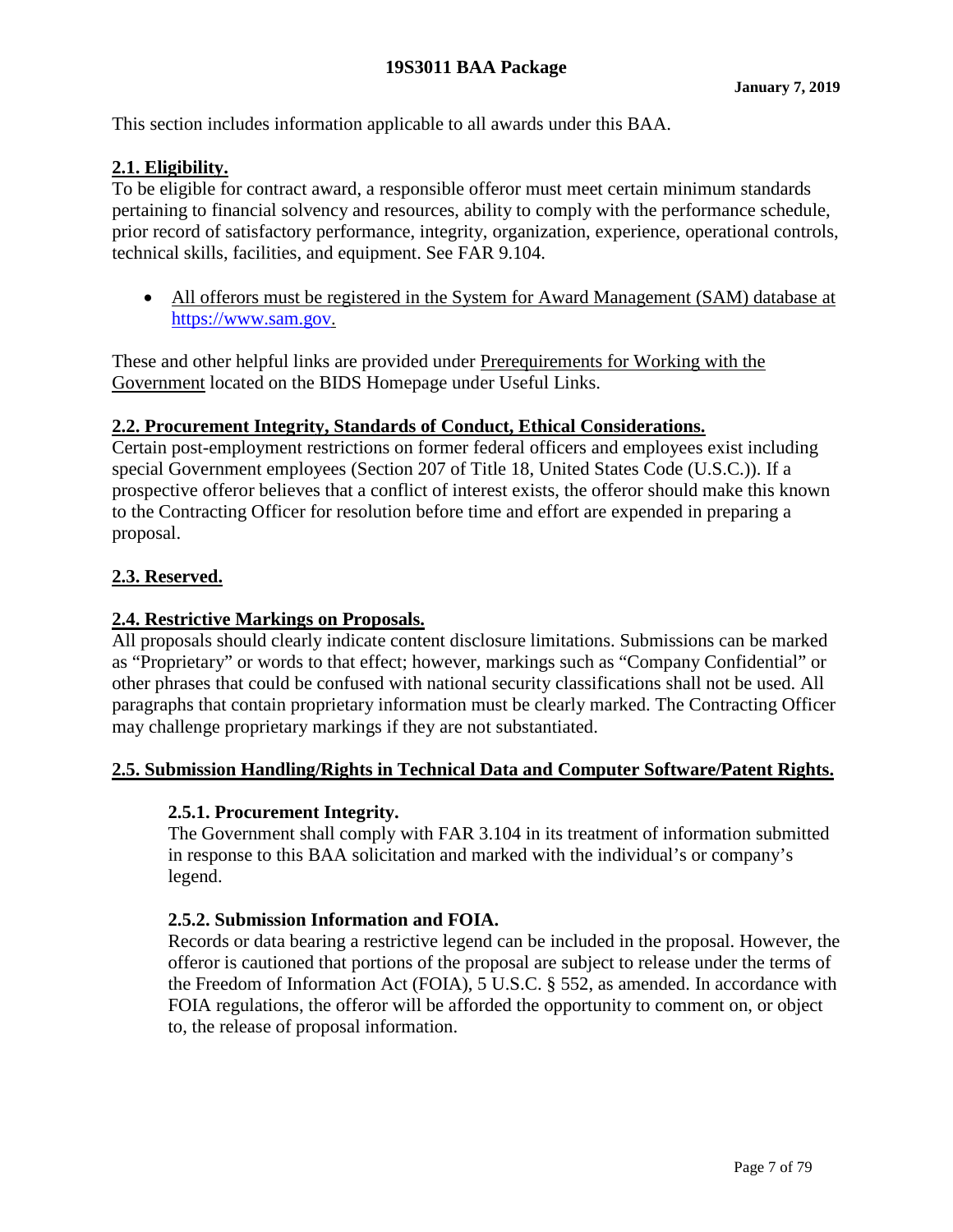# **2.5.3. Rights in Technical Data and Computer Software.**

Rights in technical data and computer software and software documentation provided in the proposal are treated in accordance with the Department of Defense Federal Acquisition Regulation Supplement (DFARS) 252.227-7016, "Rights in Bid and Proposal Information." Rights in technical data, and computer software and computer software documentation in the resultant contract shall be in accordance with DFARS 252.227-7013 (regarding technical data) and DFARS Section 252.227-7014 (regarding computer software and software documentation). Both clauses (DFARS sections 252.227-7013 and 252.227–7014) will be included in any noncommercial contract exceeding the simplified acquisition threshold. Table 1 contains these and related clauses that may be included in the contract.

| <b>Table 1. Contract Clauses</b> |                                                                 |  |
|----------------------------------|-----------------------------------------------------------------|--|
| <b>DFARS</b>                     | <b>Title</b>                                                    |  |
| 252.227-7013                     | Rights in Technical Data – Noncommercial Items                  |  |
| 252.227-7014                     | Rights in Noncommercial Computer Software and                   |  |
|                                  | Noncommercial Computer Software Documentation                   |  |
| 252.227-7016                     | Rights in Bid and Proposal Information                          |  |
| 252.227-7017                     | Identification and Assertion of Use, Release, or Disclosure     |  |
|                                  | <b>Restrictions</b>                                             |  |
| 252.227-7019                     | Validation of Asserted Restrictions - Computer Software         |  |
| 252.227-7025                     | Limitations on the Use or Disclosure of Government-Furnished    |  |
|                                  | <b>Information Marked with Restrictive Legends</b>              |  |
| 252.227-7027                     | Deferred Ordering of Technical Data or Computer Software        |  |
| 252.227-7028                     | Technical Data or Computer Software Previously Delivered to the |  |
|                                  | Government                                                      |  |
| 252.227-7030                     | <b>Technical Data - Withholding of Payment</b>                  |  |
| 252.227-7037                     | Validation of Restrictive Markings on Technical Data            |  |

# **2.5.4. Patents.**

Patents in existence and patent applications pending at the time of the proposal, which relate to the proposed effort, shall be identified in the White Paper and Full Proposal in accordance with the clauses above.

# **2.6. Product and Deliverable Requirements.**

All proposal phases shall include the costs for products and data deliverable requirements. Minimum data (report) requirements include Monthly Status Reports (MSRs) and a Final Technical Report even if the research is to be continued under a follow-on contract or contract option. MSRs document program, technical, and financial status. The Final Technical Report summarizes the project and associated tasks at the conclusion of each contract. Include MSRs, the Final Technical Report, and any products and deliverables specific to the performance of the proposed effort (e.g., system specification). The Government will provide the offeror with a full listing of data deliverables (i.e., Contract Data Requirements List) in the request for Phase 3 Full Proposal. Additional products and deliverables could include prototype hardware, software, or systems; test plans; test and technical reports; technical data; specifications; requirements documents; computer programs or software; user manuals; drawings; or other products and data.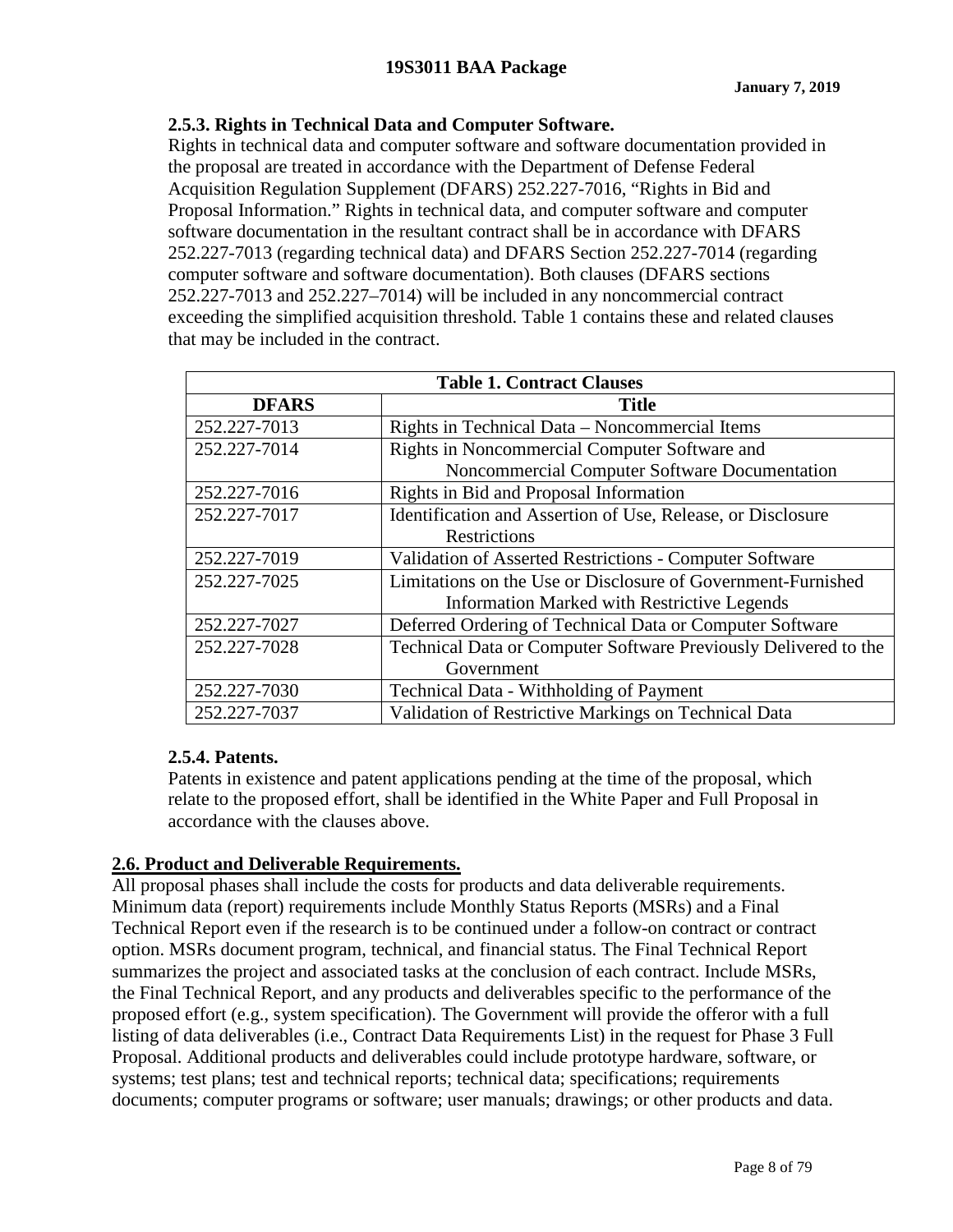The number, types, and preparation instructions for products and deliverables will be specified in the contract.

# **2.7. Distribution/Release Limitations.**

The offeror should be aware that all resulting contracts or other awards will contain release limitations for all data resulting from the effort in accordance with DFARS 252.204-7000. This includes products, data, information, and services to be performed. The contractor shall protect all data and information from disclosure, and shall not release any data or information by any method of dissemination without prior Government approval.

## **2.8. Subcontracting.**

Pursuant to Section 8(d) of the Small Business Act (15 U.S.C. § 637(d)), it is the policy of the Government to enable small business and small disadvantaged business concerns to be considered fairly as subcontractors to contractors performing work or rendering services as prime contractors or subcontractors under Government contracts, and to assure that prime contractors and subcontractors carry out this policy.

## **2.9. Animal or Human Testing Compliance.**

The contractor shall comply with all laws and regulations governing the use of animals or human subjects in research projects.

# **2.9.1. Animal Testing.**

Any contract resulting from this BAA that potentially involves the testing of animals shall include the following language:

Any contractor performing research on warm blooded vertebrate animals shall comply with the Laboratory Animal Welfare Act of 1966, as amended, 7 U.S.C. §§ 2131 - 2159, and the regulations promulgated thereunder by the Secretary of Agriculture in 9 C.F.R. Parts 1 through 4, pertaining to the care, handling, and treatment of vertebrate animals held or used for research, teaching, or other activities supported by Federal contract awards. In addition, the contractor shall comply with the provisions of Department of Defense Instruction (DoDI) 3216.01, as implemented by SECNAVINST 3900.38C, and DFARS 252.235-7002, "Animal Welfare," which is incorporated into this contract.

## **2.9.2. Human Subjects Testing.**

Any contract resulting from this BAA that potentially involves the use of Human Subjects in the research or study shall include the following language:

The contractor shall comply with all regulations promulgated by the Office of the Secretary of Defense in 32 C.F.R. Part 219, pertaining to the protection of human subjects. In addition, the contractor shall comply with the provisions of DoDI 3216.02. If human subjects are to be used at any time during the project, the contractor shall have a Federal assurance that is acceptable to CTTSO before involving human subjects. Additionally, the protocol shall be approved by a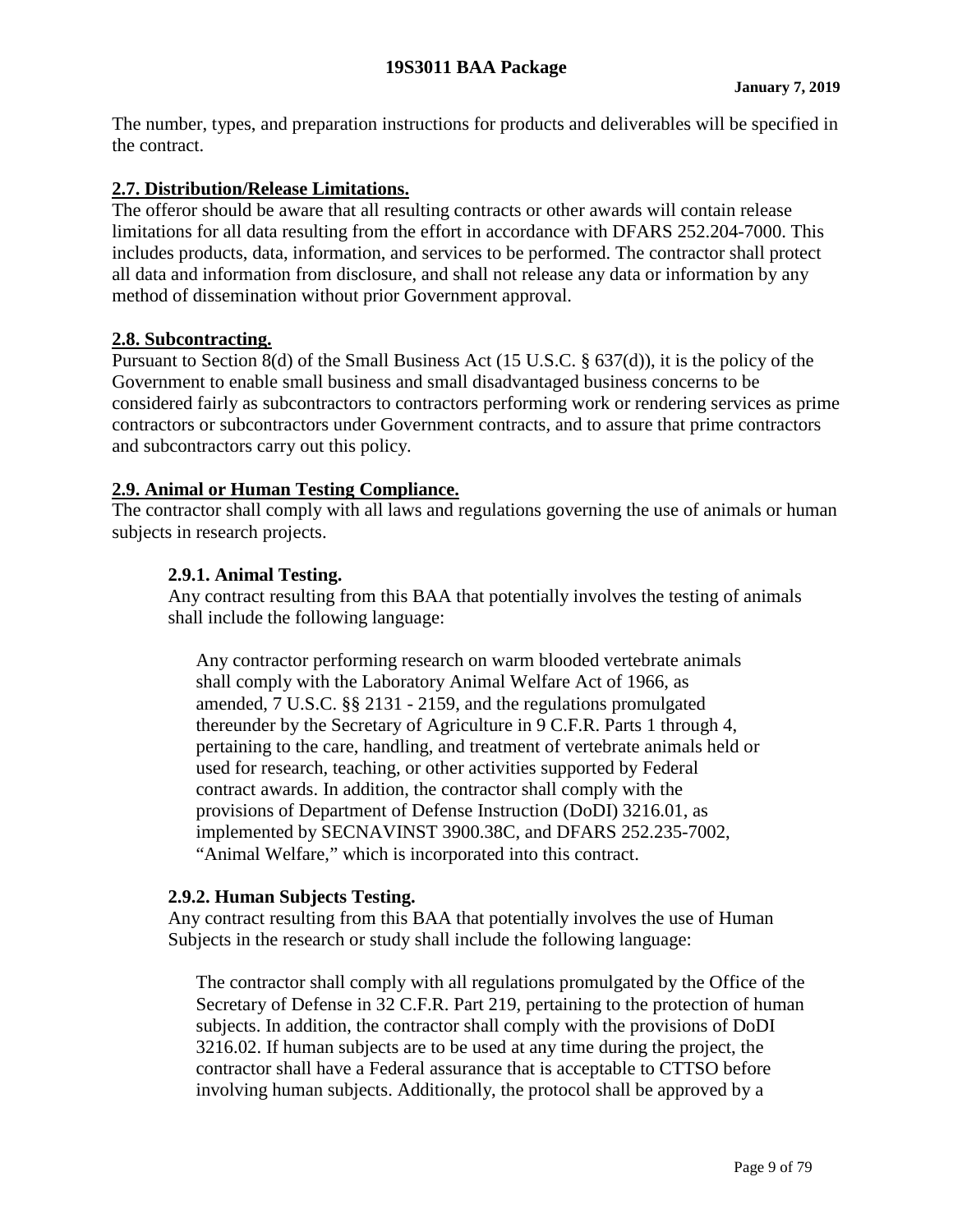Federally-assured Institutional Review Board (IRB) office named in the institution's assurance. The contractor shall prepare these documents and shall ensure that they are on file with CTTSO prior to the start of research involving human subjects. Collaborators with the contractor, to include IRBs, shall also comply with regulations to protect human subjects for both classified and unclassified research. The contractor shall report all changes in the protocol or consent form to the CTTSO Contracting Officer's Representative as they occur. Release of initial and follow-up funding will be contingent upon initial and continuing reviews, and to other IRB and component requirements.

## **3. PROPOSAL PREPARATION.**

This section provides information and instructions for the preparation and submission of all phases under this BAA. All submissions must meet these requirements including format, content, and structure, and must include all specified information to avoid disqualification, submission rejection, or delays in evaluation.

#### **3.1. BAA Information Delivery System (BIDS).**

BIDS at https://bids.cttso.gov/ is used: (1) to provide public access to the BAA package; (2) to collect all unclassified submissions; and (3) to collect placeholder records for all classified submissions. BIDS also provides submission progress tracking, evaluation comment collection, and results notification back to the submitter.

#### **3.1.1. Submitter Registration.**

A BIDS submitter registration is required to respond to this BAA. Existing BIDS accounts are acceptable for a new BAA *if the company contact information is the same* or is corrected. Registrations should reflect the offeror's contracting or business authority. The username, created by the offeror, must be unique and is used for BIDS log in and submission tracking. Registration acceptance for submitters is automatic, but takes several seconds to be recognized by BIDS. A success email will be sent to indicate that the username and account are accepted. BIDS is email dependent and uses the registration email as the single point of contact (POC) for all notifications associated with the BAA. This email address should be monitored frequently during the BAA process for the notices. Submitters should periodically check status in their account, not receiving a notification email does not constitute grounds to appeal an evaluation decision. Spam blockers and other email security software may cause a notification email to be rejected; check your account. Email addresses included in the submissions or any other data field in BIDS will not be used for contact and notification purposes.

#### **3.1.2. User Accounts and Password Resets.**

Registration account information such as the POC, email, and password can be updated after log in. The "Forgot Password?" link on the BIDS Homepage allows registered users with a valid email address to automatically reset a password. The system will verify the account username and email to send a new password to that email.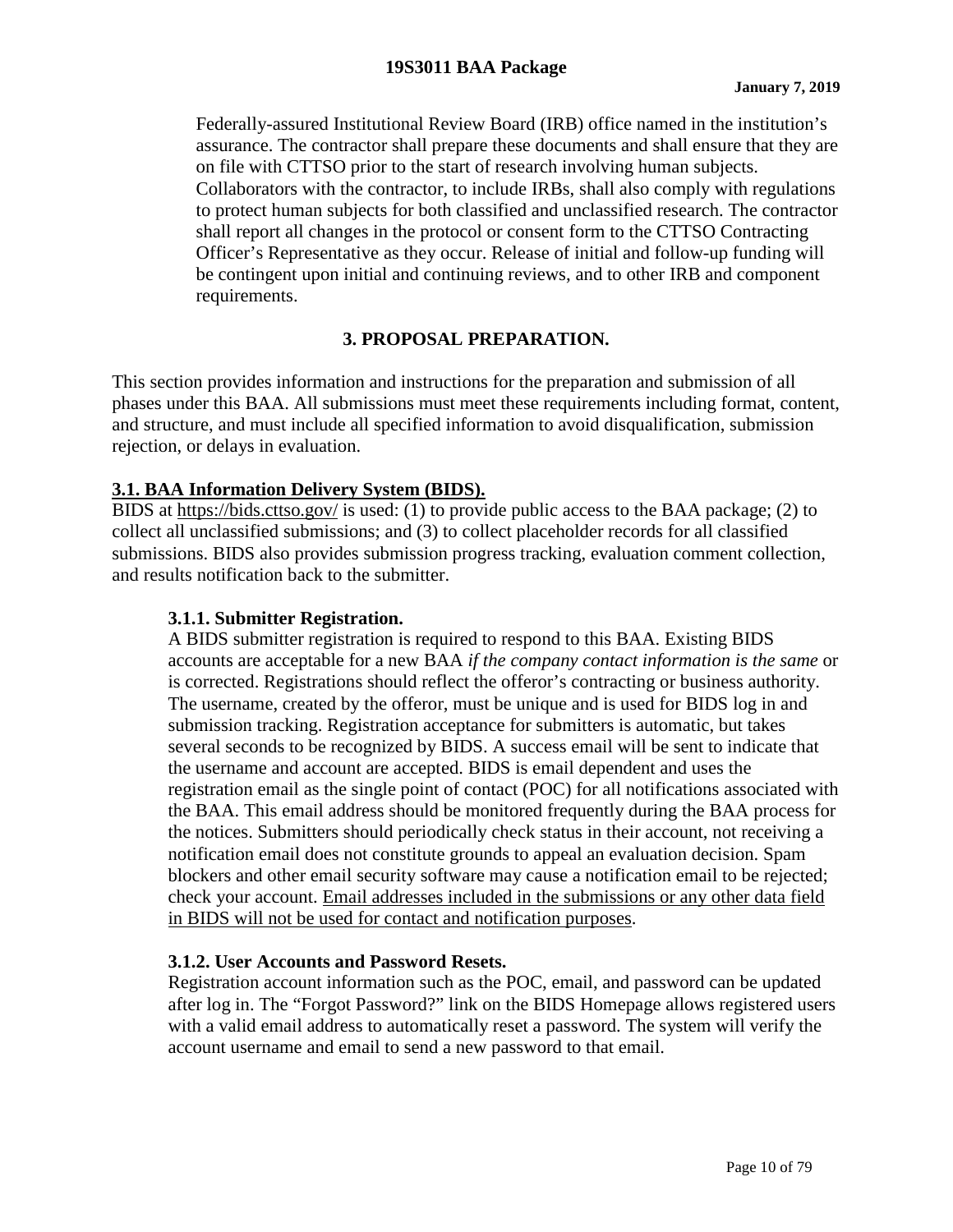## **3.1.3. Registration and Account Help.**

BIDS Help requests can be emailed to BIDS administrators at BIDSHelp@cttso.gov or submitted via the Request Help link located on the BIDS Homepage.

# **3.1.4. Document Identifier.**

The offeror shall include the document identifier in the header of each submission. Document identifiers must match the BIDS submission record and should be constructed *before* upload to BIDS.

# **3.1.4.1. Constructing Document Identifiers.**

Document identifiers, auto-generated in part by BIDS, are based on Subgroup, the requirement number, the username, and a Submitter Internal Tracking (SIT) number. The underlined portion of the sample shown in Table 2 depicts the segment automatically formed by BIDS.

| CB-1112-ABCCORP-10703JT-QC |                                                                |  |
|----------------------------|----------------------------------------------------------------|--|
| <b>From Sample</b>         | <b>Document Identifier Component</b>                           |  |
| $\mathbb{C}\mathrm{B}$     | subgroup designation - from BAA                                |  |
| 1112                       | requirement number - from BAA                                  |  |
| <b>ABCCORP</b>             | username - from BIDS registration                              |  |
|                            | SIT number - any alphanumeric combination (with no special     |  |
| 10703JT-QC                 | characters or spaces) created by the submitter for (submitter) |  |
|                            | tracking purposes along with the document type suffix          |  |

#### Table 2. Sample Document Identifier and Components Definition

## **3.1.4.2. Creating Submitter Internal Tracking (SIT) Numbers.**

SIT numbers are unique identifiers created by submitters and entered in the submission record during the upload process. SIT numbers can be any alphanumeric combination (no special characters or spaces) chosen by the submitter plus a suffix indicating the document type. BIDS enforces unique SIT numbers and will not allow the submission record to be saved if the SIT number has already been used. Table 3 provides sample SIT numbering formats for each document type.

| <b>Document</b><br><b>Type</b> | <b>Auto-generated by</b><br><b>BIDS</b> | SITH       |
|--------------------------------|-----------------------------------------|------------|
| <b>Quad Charts</b>             | CB-1112-ABCORP                          | 10703JT-QC |
| <b>White Papers</b>            | CB-1112-ABCORP                          | 10703JT-WP |
| <b>Full Proposals</b>          | CB-1112-ABCORP                          | 10703JT-FP |

Table 3. Sample SIT Numbers for an Accepted Submission

Offerors uploading more than one submission to the same requirement shall create unique identifiers by adding a numbered sequence to the document type suffix. Table 4 offers sample SIT number formats for multiple submissions to the same requirement.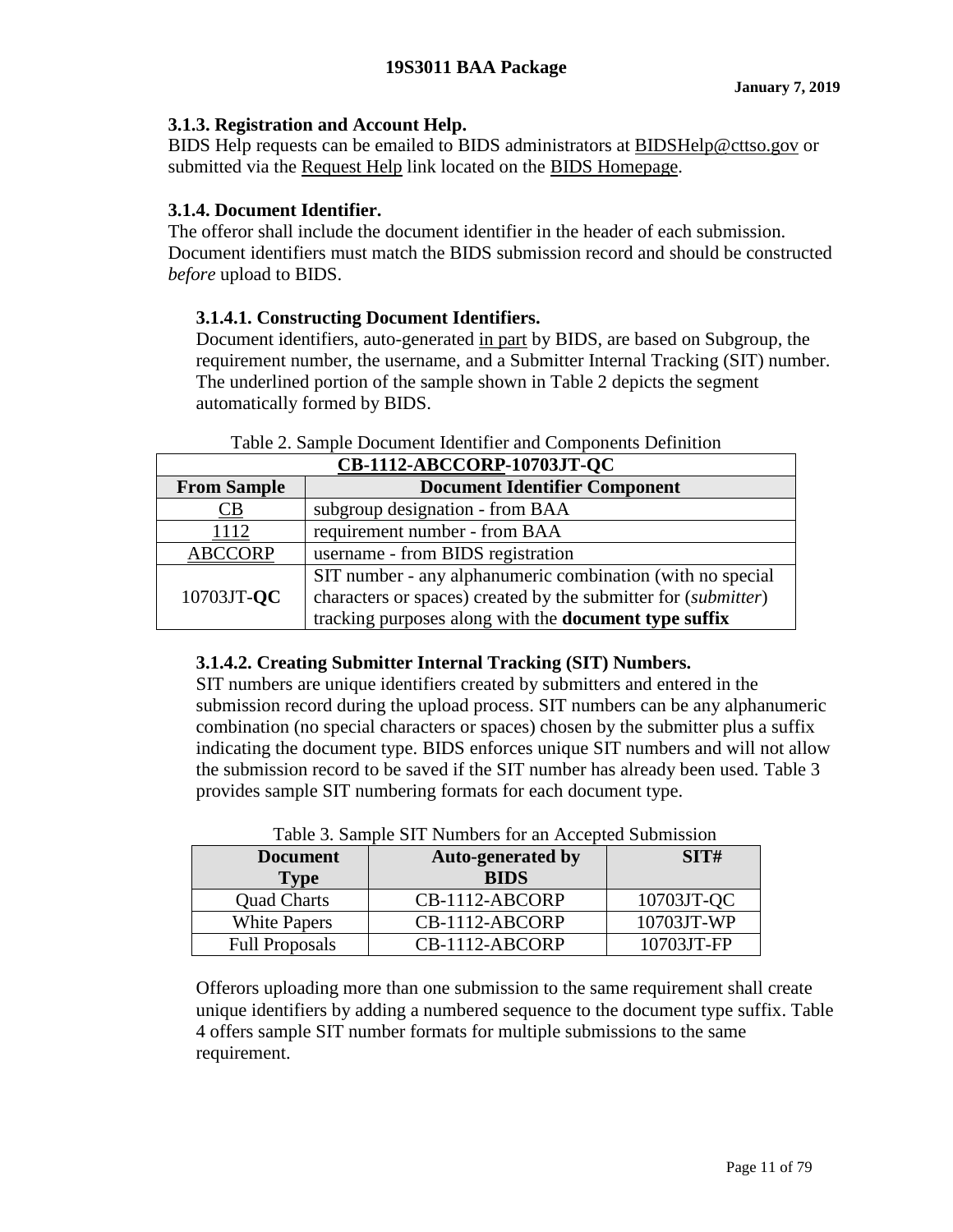| <b>Submission</b>                                                              | <b>Auto-generated by</b> | <b>SIT# Sample 1</b> | <b>SIT# Sample</b> |
|--------------------------------------------------------------------------------|--------------------------|----------------------|--------------------|
| #                                                                              | <b>BIDS</b>              |                      | $2*$               |
| Submission 1                                                                   | CB-1112-ABCORP           | 10703JT-QC1          | QC <sub>1</sub>    |
| Submission 2                                                                   | CB-1112-ABCORP           | 10703JT-QC2          | QC <sub>2</sub>    |
| Submission 3                                                                   | CB-1112-ABCORP           | 10703JT-QC3          | QC <sub>3</sub>    |
| * NOTE: If the submitter does not require an internal tracking number, use the |                          |                      |                    |
| document type designation.                                                     |                          |                      |                    |

| Table 4. Sample SIT Numbers for Multiple Submissions to the Same |
|------------------------------------------------------------------|
| Requirement                                                      |

# **3.2. BIDS Security and Access Control.**

All data uploaded to BIDS is secure from public view and download. All submissions will be considered proprietary/source selection sensitive and protected accordingly. The documents can only be reviewed by the registrant and authorized Government and contractor representatives with no conflict of interest.

# **3.3. Submission Changes.**

Changes to uploaded submissions are permitted up to the closing date and time. If a modification is required, update the original file in the source application and save. Convert to an acceptable format if applicable. In BIDS, open the submission record, click **Edit Proposal**, and update the record information. Click on the trash can icon to delete the old file. Use **Browse** to select the revised document. Click **Submit Proposal** to save the changes. Documents cannot be edited online through the BIDS web interface. File names must contain no spaces or special characters. Ensure the file size does not exceed the prescribed limits. To completely remove a submission from consideration, select **Delete Proposal**. Changes after the requirement due date and time are not permitted.

## **3.4. Special Handling Procedures for Classified Information.**

If a submission contains classified information, the offeror must first create a placeholder record in BIDS with an unclassified cover page attachment. Identify in the placeholder document that the submission cannot be uploaded due to classification and include the method of delivery (hand-carried, secure fax, secure mail, etc.) as well as the tracking number, if applicable. The BIDS Document Identifier must be clearly identified on the mailed document(s). Classified responses (up to SECRET) must be appropriately and clearly marked (including all paragraphs and pages containing the subject data), packaged, and shipped in accordance with classified material handling procedures and security regulations pertaining to the level of classification for that document.

To obtain mailing instructions for classified submissions, email: CTTSOsecurity@cttso.gov.

Classified submissions must be received by the applicable due date and time. Classification in no way eliminates the offeror's requirement to comply with all BAA instructions.

## **3.5. Phase 1 Quad Chart Submissions.**

Offerors shall prepare and upload a one-page (8 ½ by 11 inches) Quad Chart in response to Phase 1 of this BAA. Use font sizes of 10 point or greater. If more than one page is submitted,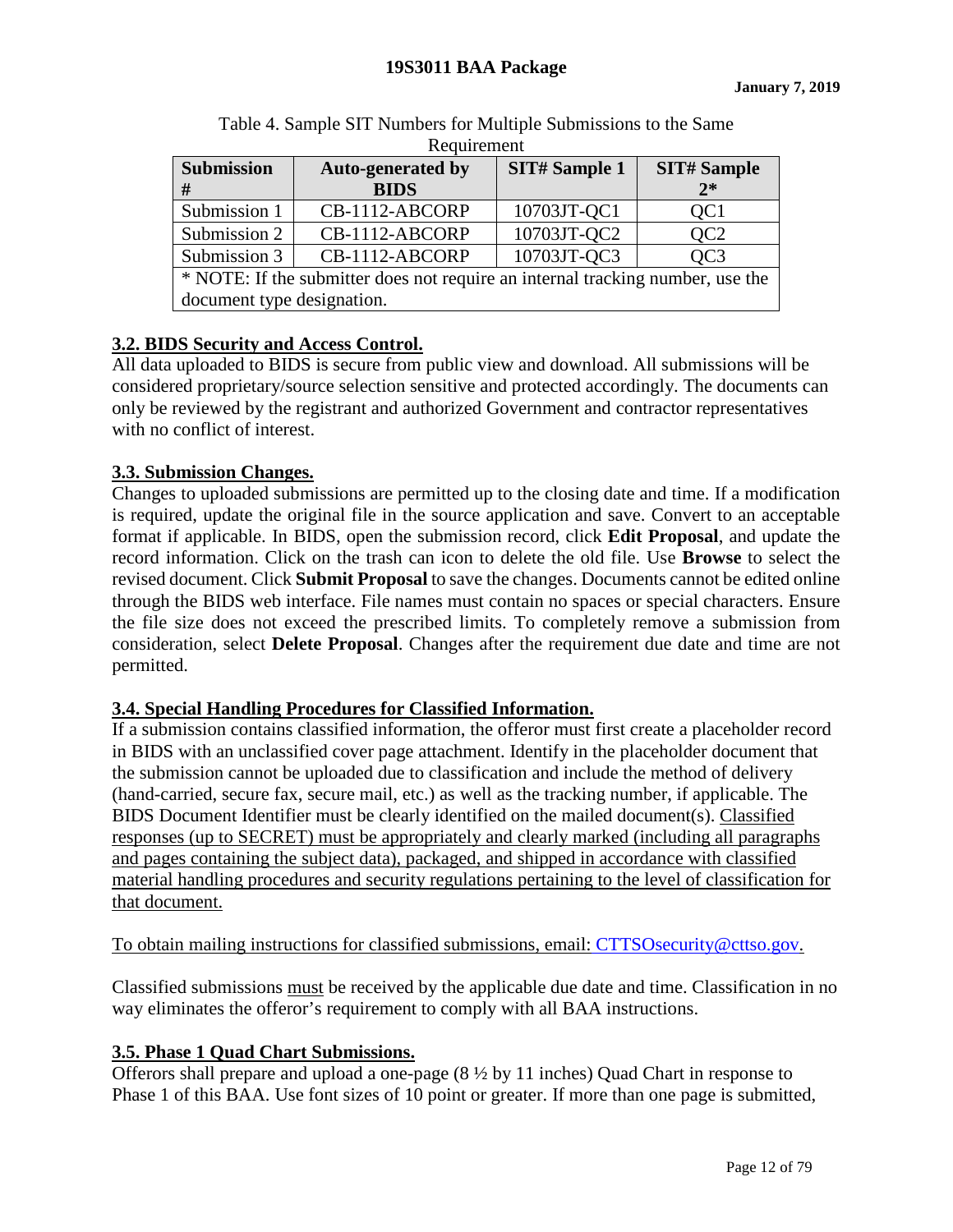only the first page will be evaluated. Quad Charts do not require a Cover Page.

## **3.5.1. Phase 1 Due Date and Time.**

All unclassified Quad Charts *must be received electronically through BIDS* **no later than 1500 (3:00 p.m.) Eastern Time (ET) on the date specified on the cover of this document**. Likewise, classified submissions must be received by the same due date and time. Offerors must create a placeholder record in BIDS with an unclassified cover page attachment. Refer to the "Special Handling Procedures for Classified Information" in this document for instructions on classified submissions. BIDS does not allow proposals to be uploaded or classified placeholders to be created after the closing date and time. Any proposal, regardless of classification, submitted by any other means, **or that is late, will not be considered** by the Government. Avoid the last minute rush; submit early.

# **3.5.2. Electronic File Format.**

The Quad Chart shall be submitted in Microsoft Office (Word or PowerPoint), or Adobe Acrobat (PDF – portable document format). ZIP files and other application formats are not acceptable. The document must be print-capable, without password, and no larger than 1024 KB. File names must contain the appropriate file name extension (.doc/.docx, .ppt/.pptx, or .pdf). File names cannot contain spaces or special characters. Apple users must ensure the entire file name and path are free of spaces and special characters. Submissions that cannot be opened, viewed, or printed will not be considered.

# **3.5.3. Quad Chart Content.**

A Quad Chart conveys the essence of the proposed solution for a single requirement. When preparing a submission, the offeror shall ensure that the specific criteria of the requirement are addressed, the solution is clear, and can be accomplished with the proposed technology, cost, and schedule. The Quad Chart includes a document header and four quadrants. The Quad Chart format and sample are provided at the BIDS website under Reference Materials.

## **3.5.3.1. Header Information.**

Header information shall include the BAA Announcement number, the Document Identifier, and the Proposal Title. The date and company name should be included along with the appropriate document markings.

# **3.5.3.2. Top Left Quadrant, Graphical Depiction.**

The top left quadrant is a graphical depiction, photograph, or artist's concept of the proposed solution or prototype. Include labels or brief descriptive text as needed for clarification. Ideally, this will convey the prototype concept, use, capability, and any relevant size or weight relationships based on the published requirement.

# **3.5.3.3. Top Right Quadrant, Operational and Performance Capabilities.**

The top right quadrant contains the operational and performance capabilities summary. Describe any basic, new, or enhanced capabilities the system will provide to meet the published requirement. In bullet form, list key aspects of performance, capability, operational use, relevant software or hardware specifications, and planned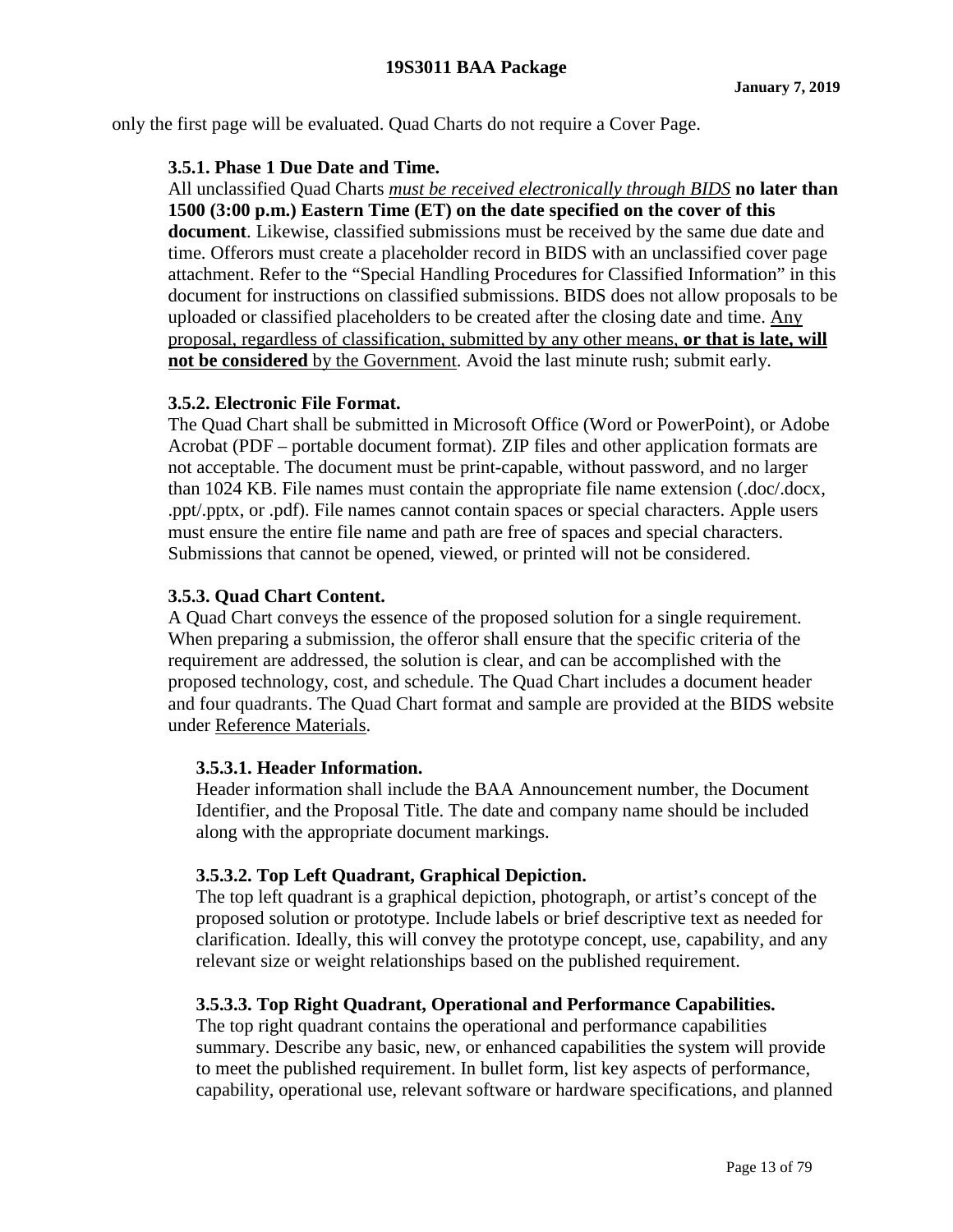interface and/or compatibility. The offeror is only required to submit past performance information in response to a request for Full Proposal.

# **3.5.3.4. Bottom Left Quadrant, Technical Approach.**

The bottom left quadrant contains the proposed technical approach. Specifically, describe the technology involved, how it will be used to solve the problem, actions done to date, and any related ongoing efforts. Briefly describe the tasks to be performed for each phase. A bullet list is acceptable.

# **3.5.3.5. Bottom Right Quadrant, Cost and Schedule.**

The bottom right quadrant contains the Rough Order of Magnitude (ROM) and Schedule, Products and Deliverables, and Corporate Contact Information. ROM and Schedule shall be proposed by phase and include the cost, period of performance (POP), and exit criteria for each phase. A total cost and POP that combines all phases shall also be included. Products and Deliverables shall include, by phase, a list of all prototype hardware and software along with the required data as described in "Product and Deliverable Requirements" in section 2 of this document. Corporate Contact Information shall include the submitter's company name, POC, phone number, and email address. Include any significant teaming partner (contact information) relevant to the evaluation. (Note that the contact information in the BIDS registration is used for all notices and contact purposes.)

#### **3.5.4. Phase 1 Notification to Offeror.**

The Government will notify the offeror when a submission has been accepted or rejected. Notification of acceptance with a request to submit the next phase document will be emailed to the offeror's contracting authority as entered in the BIDS registration and will indicate the next submission type, clarification requests, and due date and time. Likewise, rejection notifications will be emailed to the address provided in the BIDS registration. **Debriefings for Quad Charts will not be conducted due to the nature of BAAs.** In general, submissions are not considered for further review when they do not meet the basic requirement, are too costly, or do not fit the mission. All Quad Charts are evaluated in accordance with Section 4, Proposal Evaluation, of this BAA. Unspecified requirements (R000s) are for proposing unique innovations that have not yet been identified by CTTSO. Submissions against an unspecified requirement should be responsive to the topics noted in the requirement. Proposed technologies from the unspecified requirements will be competing against proposed technologies for identified and prioritized interagency requirements. Because CTTSO does not budget for unspecified requirements, awards may not be made against the unspecified requirements. Note: Quad charts submitted in response to a Subgroup's R000 may be shared with other CTTSO Subgroups if the submission demonstrates relevance to more than one focus area.

## **3.5.5. Phase 1 Status and Inquiries.**

Phase 1 is complete when all submissions have been accepted or rejected in accordance with this BAA. Inquiries by phone concerning the status of Quad Charts will not be accepted. After log in to the BIDS website, submitters are able to check the status of their submission(s) under **Check My Current Proposals.**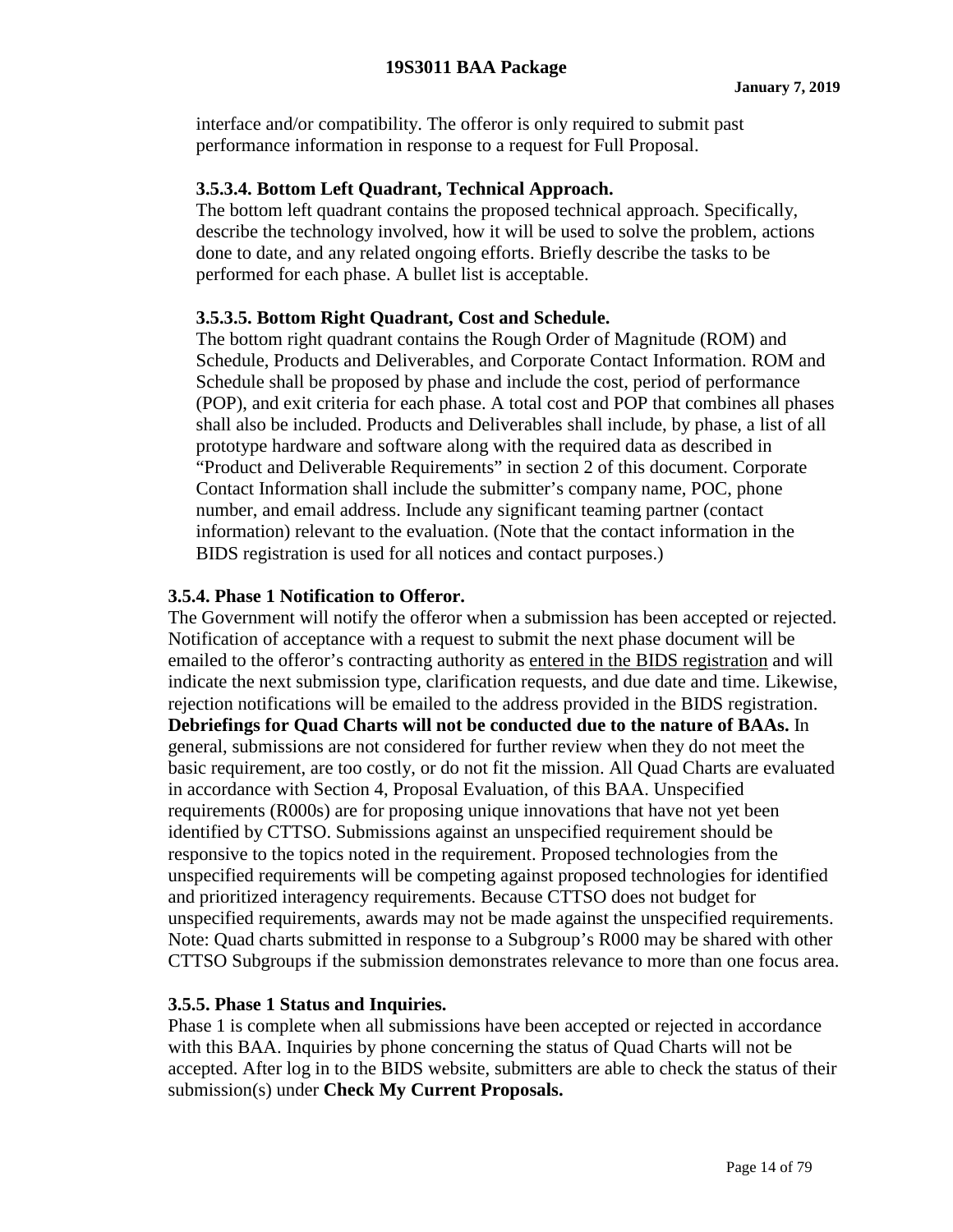# **3.6. Phase 2 White Paper Submissions.**

Offerors shall prepare and upload a White Paper with no more than twelve (12) pages plus a cover page in response to Phase 2 of this BAA. All submission pages shall be 8 ½ by 11 inches, double-spaced with fonts no smaller than 10 point; all margins shall be one inch. Each page of the submission shall contain the document identifier in the document header. If the White Paper contains more than 12 pages including tables, charts, and figures, only the first 12 pages will be evaluated. All White Paper submissions must include a cover page. The cover page template is provided at the BIDS website under Reference Materials. The cover page is excluded from the White Paper page count.

## **3.6.1. Phase 2 Due Date and Time.**

All unclassified White Papers must be received electronically through BIDS no later than the due date and time specified in the Phase I Quad Chart acceptance email. Likewise, classified submissions must be received by the same due date and time. Offerors must create a placeholder record in BIDS with an unclassified cover page attachment. Refer to the "Special Handling Procedures for Classified Information" in this document for instructions on classified submissions. BIDS does not allow proposals to be uploaded or classified placeholders to be created after the due date and time. Any proposal, regardless of classification, submitted by any other means, **or that is late, will not be considered** by the Government.

## **3.6.2. Electronic File Format.**

The White Paper shall be submitted in Microsoft Office (Word), or Adobe Acrobat (PDF– portable document format) format. ZIP files and other application formats are not acceptable. The document must be print-capable, without password, and no larger than 2048 KB. File names must contain the appropriate file name extension (.doc/.docx or .pdf). File names cannot contain spaces or special characters. Apple users must ensure the entire file name and path are free of spaces and special characters. Submissions that cannot be opened, viewed, or printed will not be considered.

## **3.6.3. Phase 2 Document Upload.**

To upload a next phase document use the link back to BIDS provided in the acceptance email, or log in to BIDS under **Proposals Due** to open the accepted record. Select **Create Next Proposal** and follow the instructions.

## **3.6.4. White Paper Content.**

White Papers shall provide a description of the technical approach, the specific tasks and deliverables by phase, schedule and cost estimate by phase, intellectual property and government rights, transition planning for production, and a capability statement. The offeror shall incorporate all clarification data requests from the acceptance email into the submission. Indicate clarification entries by footnote and reference the requested item(s) in the footer area. The following White Paper sections and details are required.

## **3.6.4.1. Cover Page.**

A cover page template is provided on the BIDS website under Reference Materials.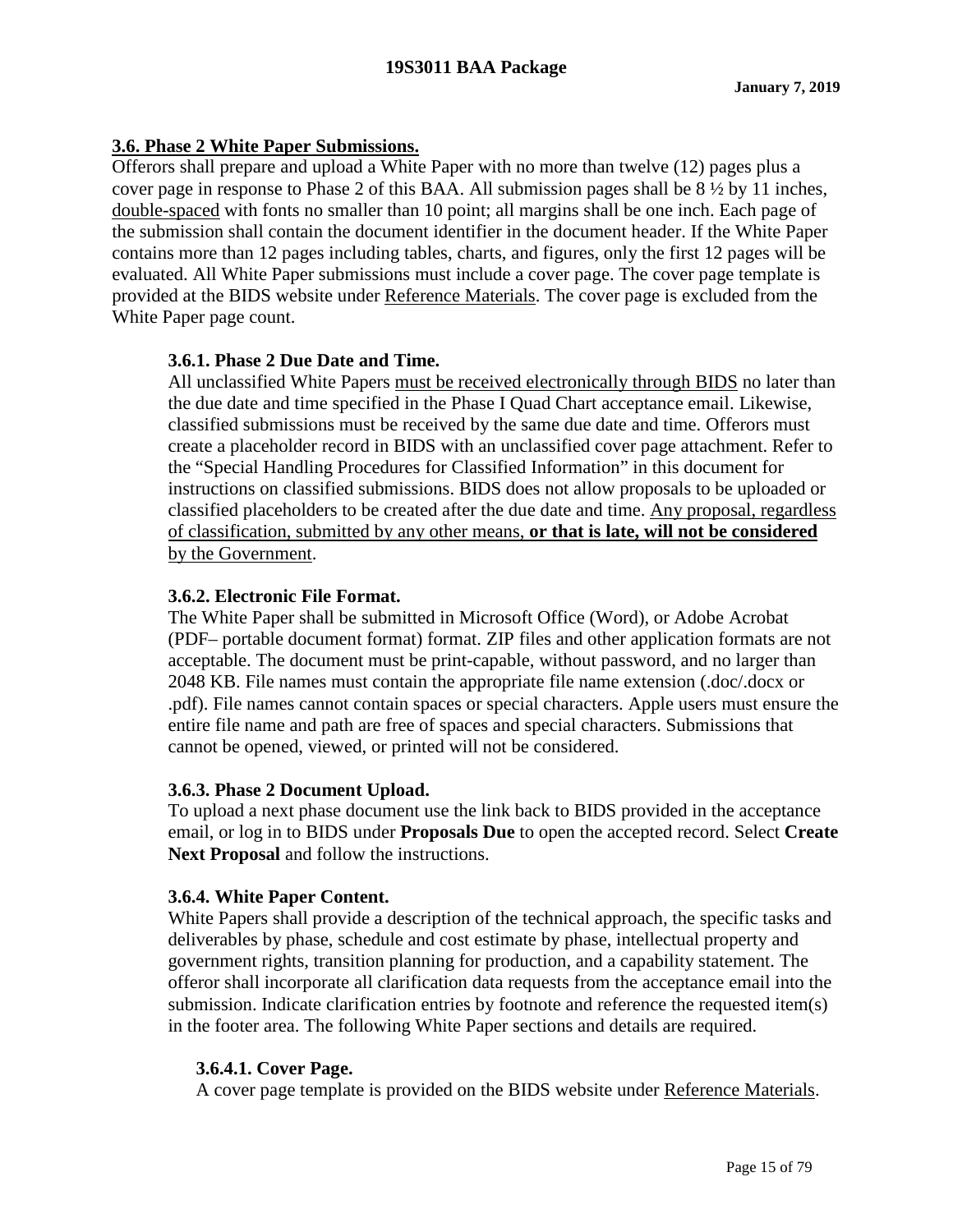The cover page includes necessary contractual information including the offeror's contracting POC (name, telephone number, email address, facsimile number, mailing address) and business information (Data Universal Numbering System (DUNS) number, Commercial and Government Entity (CAGE) code, business type. Include the proposed contract type, total cost, and the duration of all phases/tasks. The cover page is excluded from the page count.

#### **3.6.4.2. Technical Approach.**

Describe the proposed solution relative to the requirement. Focus content on operational capabilities required to address the problem, the underlying theory that supports the operational capability, and suggested concept of operations. Identify end users that could be interested in the proposed solution and describe how the solution will be a benefit. Include drawings, diagrams, charts, and tables needed to explain the effort. Describe if, and where, the proposed technology/solution has been, or is being used. Identify sponsoring agency and funding resources; or if none, so state.

#### **3.6.4.3. Tasks and Deliverables.**

Identify the proposed tasks by phase in the order of occurrence. A phase must have clear exit criteria to serve as a "go" or "no-go" decision point to proceed to the next phase. Identify work that will be performed by other organizations or agencies. Identify anticipated technical risks along with planned mitigation efforts. Indicate any Government furnished material (GFM), equipment (GFE), or information (GFI) that will be required with the task and need date; or if none, so state. For each phase include the exit criteria and all products and deliverables as defined in "Product and Deliverable Requirements" in section 2 of this document. If a phase is proposed as an option, so state.

#### **3.6.4.4. Schedule.**

Develop a master project schedule preferably in Gantt chart format. The schedule shall indicate the planned start and stop point for each phase with top level subordinate tasks, estimated delivery dates, and completion dates. Indicate the total project POP in months using January 2<sup>nd</sup> as a notional start date through the completion date.

#### **3.6.4.5. Cost.**

Provide the proposed, task-phased budgetary estimate inclusive of any proposed options. At a minimum, this estimate shall detail estimated labor hours and costs, anticipated material costs, product and deliverable costs (see section 2 General Information, "Product and Deliverable Requirements" in this document) and other costs (e.g., subcontracts, indirect rates, profit or fee rate) for each phase/task. Costs allocated to other organizations (e.g., Government testing) shall be clearly shown; or if none, so state. Changes in cost greater than 10 percent from those proposed in the prior submission shall be explained.

## **3.6.4.6. Intellectual Property, Technical Data, and Software.**

Disclose/discuss all intellectual property, technical data, and/or software rights that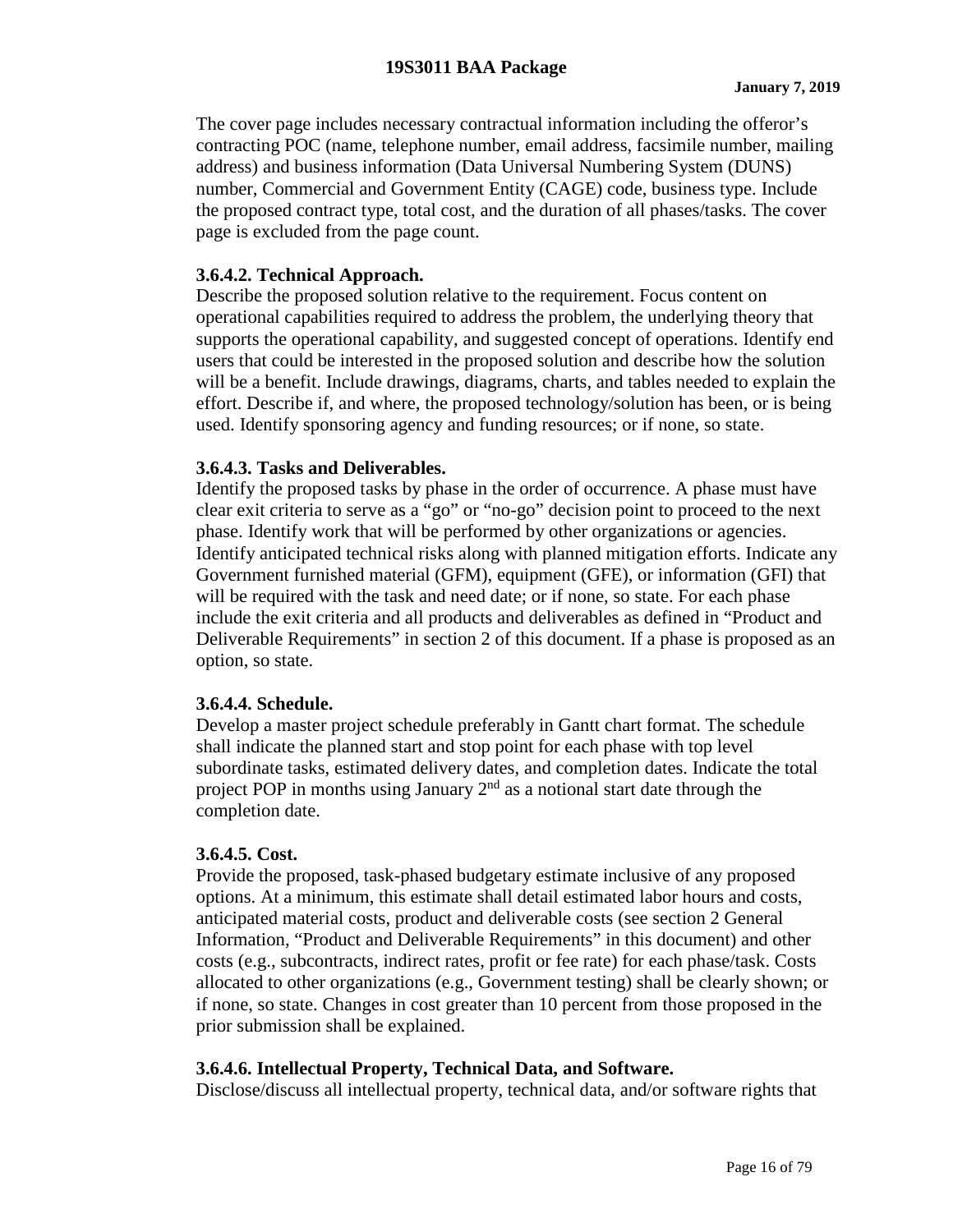are intended to be used in connection with this submission. See section 2 General Information, "Submission Handling/Rights in Technical Data and Computer Software/Patent Rights" in this document. For additional information on this topic, see DFARS 252.227-7013 and DFARS 252.227-7014.

# **3.6.4.6.1. Patents and Patent Applications.**

Identify any existing, applied for, or pending patents that will be used in the conduct of this effort. Provide patent number with date of issue and title or patent application number with filing date and title. Any patent or patent application that resulted from prior government funding should be identified. If no patents or patent applications are relevant, so state. See section 2 General Information, "Submission Handling/Rights in Technical Data and Computer Software/Patent Rights" in this document.

# **3.6.4.6.2. Rights in Technical Data and Software.**

Identify any technical data and/or computer software that will be delivered with less than unlimited rights as prescribed in DFARS 252.227-7013 and DFARS 252.227-7014. If unlimited rights in technical data are proposed, so state. See section 2 General Information, "Submission Handling/Rights in Technical Data and Computer Software/Patent Rights" in this document.

# **3.6.4.7. Transition from Prototype to Production.**

Describe the overall strategy to transition the results of this development effort to production once the funded effort is concluded. Briefly describe the overall strategy for transition, potential partners, transition issues to include any obvious regulatory, liability, interoperability, or financing issues. Discuss the interaction with representative users and the concept for test and evaluation by those users and follow on support of a product resulting from this effort.

## **3.6.4.8. Organizational Capability Statement.**

Describe the offeror's capability and/or experience in doing this type of work. Identify technical team members or principal investigators and associated expertise. If applicable, include a description of co-participants' capabilities and/or experience. State whether an agreement has been reached (or not) with the co-participants. The offeror is only required to submit past performance information in response to a request for Full Proposal.

## **3.6.6. Phase 2 Status and Inquiries.**

Phase 2 is complete when all submissions have been accepted or rejected in accordance with this BAA. Inquiries by phone concerning the status of White Papers will not be accepted. After log in to the **BIDS** website, submitters are able to check the status of their submission(s) under **Past Proposals.**

## **3.6.5. Phase 2 Notifications to Offeror.**

The Government will notify the offeror when a submission has been accepted or rejected. Notification of acceptance with a request to submit the next phase document will be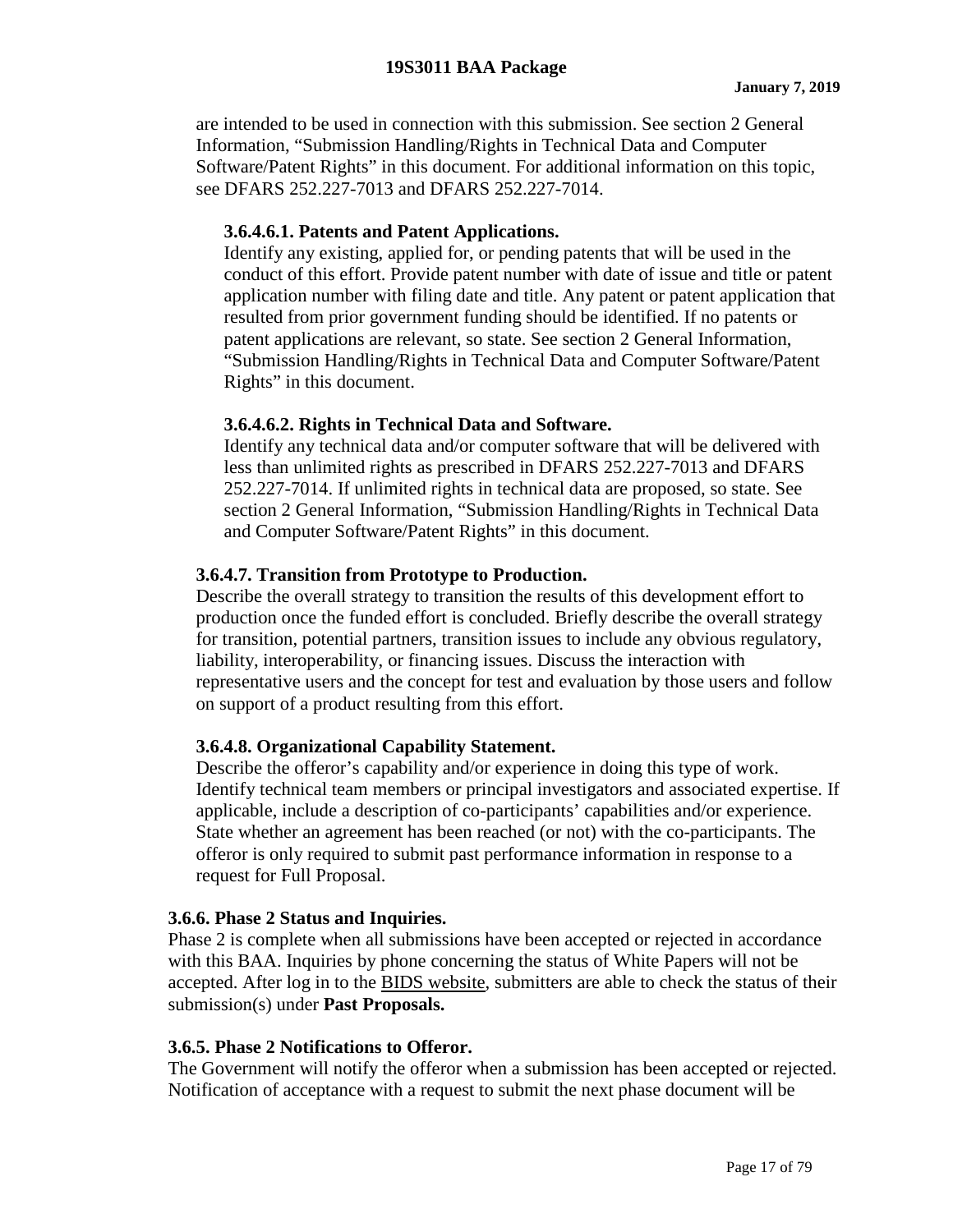emailed to the offeror's contracting authority as *entered in the BIDS registration* and will indicate the next submission type, clarification requests, and due date and time. Likewise, rejection notifications will be emailed to the address provided in the BIDS registration. **Debriefings for White Papers will not be conducted due to the nature of BAAs**. In general, submissions are not considered for further review when they do not meet the basic requirement, are too costly, do not fit the mission, or funding is not expected. All White Papers are evaluated in accordance with Section 4, Proposal Evaluation, of this BAA.

#### **3.7. Phase 3 Full Proposal Submissions.**

Offerors shall prepare and upload a Full Proposal, consisting of a Technical Proposal and a Cost Proposal, plus a cover page, in response to Phase 3 of this BAA. All pages shall be 8 ½ by 11 inches, double-spaced with fonts no smaller than 10 point; all margins shall be one inch. Each page of the submission shall contain the document identifier in the document header. The Technical Proposal must be no more than 50 pages including tables, charts, and figures. If the document contains more than 50 pages, only the first 50 pages will be evaluated. All paragraphs containing proprietary information must be clearly marked. The Cost Proposal has no page limit; however, unnecessarily elaborate or information beyond those sufficient to present a complete and effective response is not desired.

**Disclaimer -** To minimize the cost and effort for submitters, Phase 3, Full Proposals, will only be requested for qualifying solutions that have a high probability of award; however, the Government reserves the right to cancel requirements, or any request for proposals for this solicitation, at any time prior to award and shall not be liable for any cost of proposal preparation or submission.

#### **3.7.1. Phase 3 Due Date and Time.**

All unclassified Full Proposals must be received electronically through BIDS no later than the due date and time specified in the acceptance email. Likewise, classified submissions must be received by the due date and time. Offerors must create a placeholder record in BIDS with an unclassified cover page attachment. Refer to the "Special Handling Procedures for Classified Information" in this document for instructions on classified submissions. BIDS does not allow proposals to be uploaded or classified placeholders to be created after the due date and time. Any proposal, regardless of classification, submitted by any other means, **or that is late, will not be considered** by the Government.

## **3.7.2. Electronic File Format.**

The Full Proposal shall be submitted in Microsoft Office (Word), or Adobe Acrobat (PDF – portable document format). The cost proposal may be submitted in Microsoft Office Excel, Word, and PDF formats. See specific cost proposal sections below for specific file requirements. ZIP files and other application formats are not acceptable. The document must be print-capable, without password, and no larger than 2048 KB. File names must contain the appropriate file name extension (.doc/.docx, .xls/.xlsx, or .pdf). File names cannot contain spaces or special characters. Apple users must ensure the entire file name and path are free of spaces and special characters. Submissions that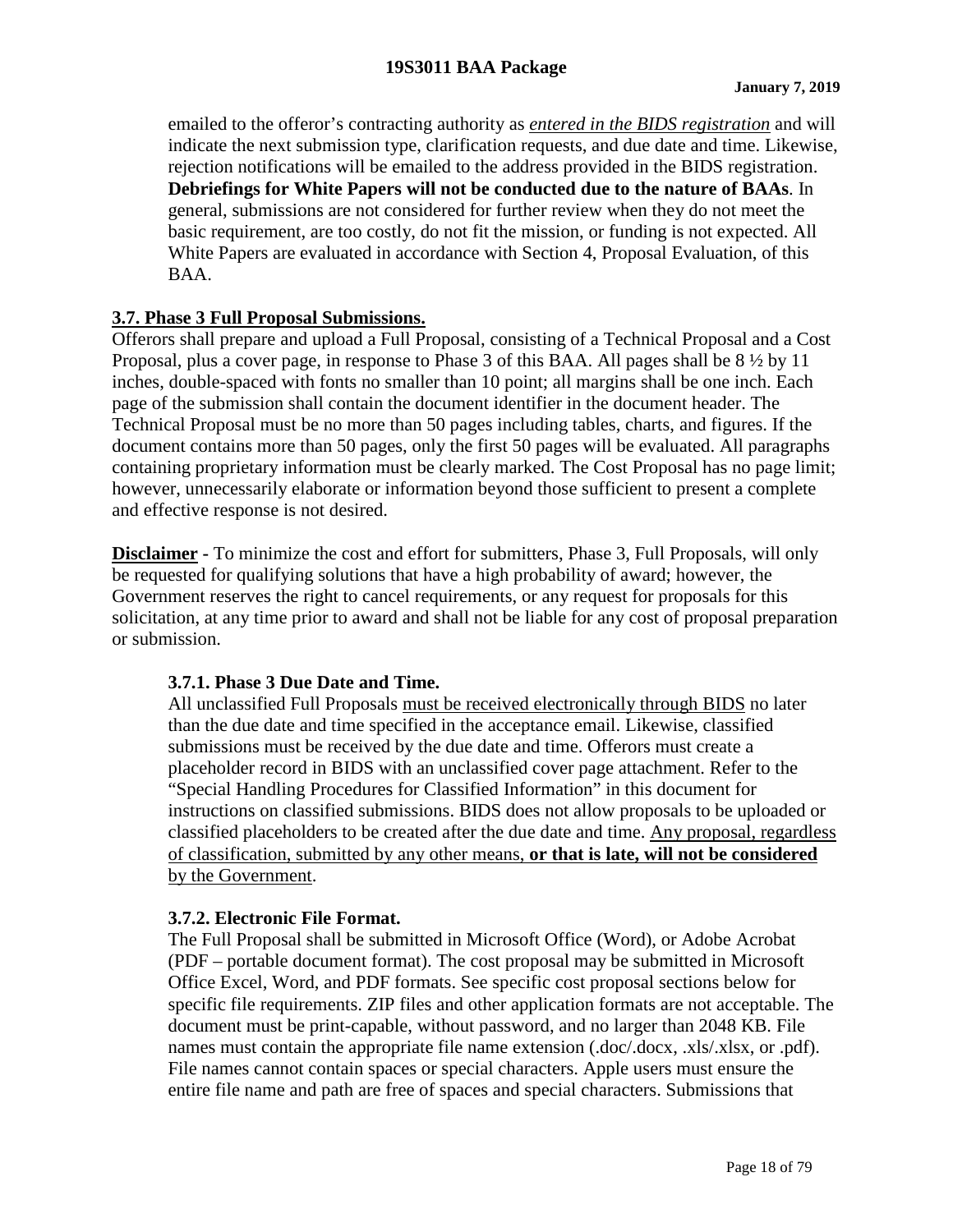cannot be opened, viewed, or printed will not be considered.

## **3.7.3. Phase 3 Document Upload.**

To upload a next phase document, locate and open the accepted record in BIDS and select **Create Next Submission.**

# **3.7.4. Full Proposal Components.**

Full Proposals shall consist of two major sections described in this document, and can be uploaded to BIDS in two separate files each limited to 2048 KB each. The first section is the Technical Proposal and shall include all information related to the proposal as specified in this BAA including figures, charts, and tables plus the cover page. The second section is the Cost Proposal to include all cost data as well as an explanation of changes in cost greater than 10 percent from those proposed in the prior submission. Additionally, the offeror will include a cover page as follows:

A cover page template is provided at the BIDS website under Reference Materials. The cover page includes necessary contractual information including the offeror's contracting POC (name, telephone number, email address, facsimile number, mailing address) and business information (DUNS number, CAGE code, business type). Include the proposed contract type, total cost, and the duration of all phases/tasks.

## **3.7.5. Technical Proposal Content.**

The Technical Proposal shall provide a technically detailed solution of the problem addressed in the requirement and fully expand the technology proposed in the prior submissions. The following sections and associated data are required. The offeror shall incorporate all clarification data requests in the Phase 2 acceptance email. Indicate clarification entries by footnote and reference the requested item(s) in the footer area.

## **3.7.5.1. Reserved.**

## **3.7.5.2. Abstract.**

The abstract is a one page (or less) synopsis of the proposal that includes the title and the basic approach to satisfy the requirement. Describe the overall scope of work to be performed for the entire POP inclusive of options. The abstract shall stand alone and be suitable for release under the Freedom of Information Act, 5 U.S.C. § 552, as amended.

## **3.7.5.3. Executive Summary.**

An executive summary is a concise description of the technology and solution being proposed. Include key information that demonstrates how the proposed solution meets the published requirement. The executive summary should not introduce any new information not covered in the subsequent content.

## **3.7.5.4. Technical Approach.**

Describe the technical approach for the proposed solution to meet the requirement. Include technical details of the solution and fully expand the technology proposed in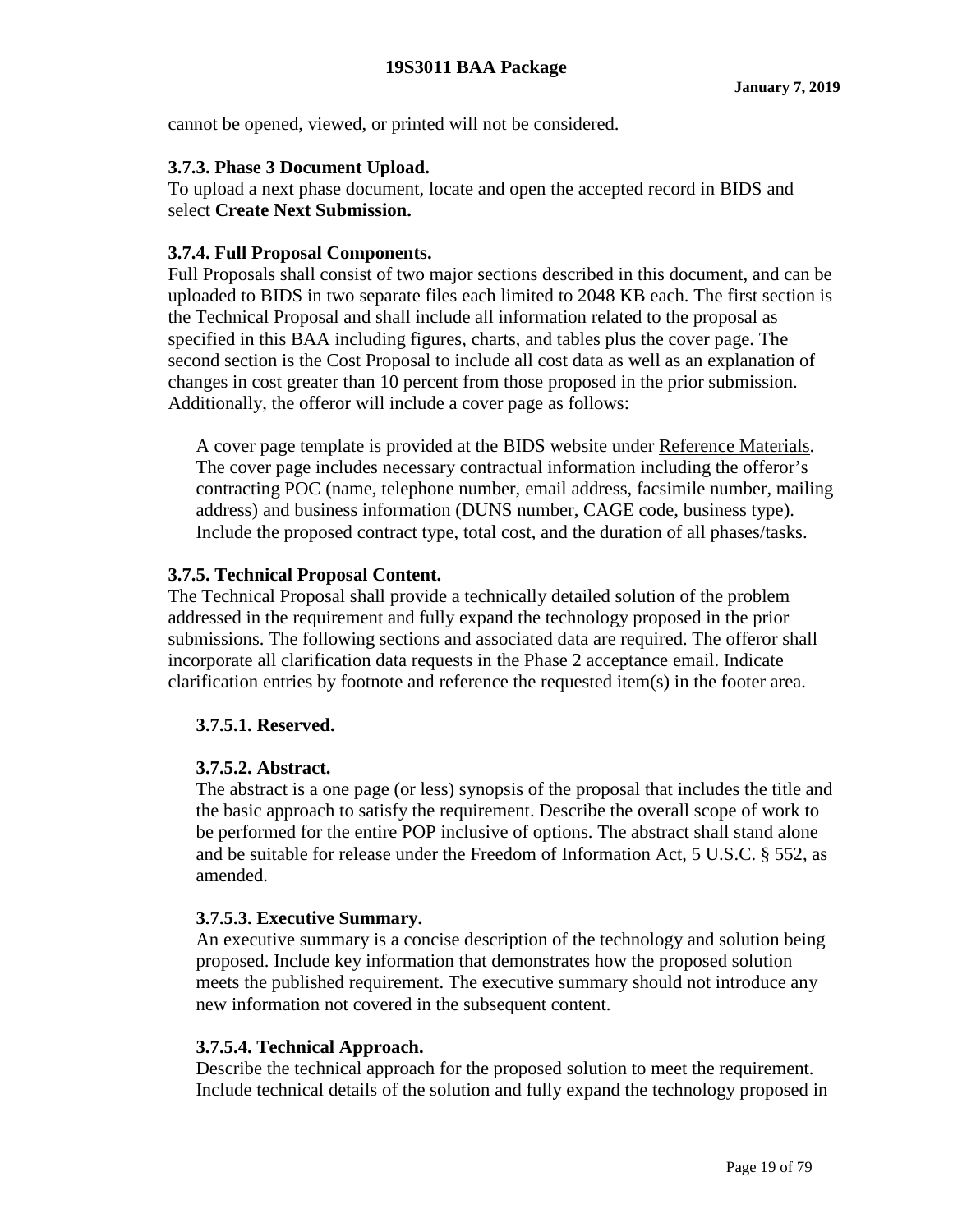the prior phase submission. Include the methodology, underlying theory, system components, and operational scenario for the intended users. Include drawings, diagrams, charts, and tables needed to explain the effort. Describe relevant prior application of the proposed technology and/or solution, how it is being used, and by whom. Identify sponsoring agency and funding resources; or if none, so state. If subcontractors are proposed, include a detailed description of the effort that they will be performing in support of or in addition to the prime.

#### **3.7.5.5. Project Plan.**

The project plan shall be organized by phase and describe the work to be performed along with all associated requirements to successfully complete the proposed effort. Include a summary of the individual phases to follow.

#### **3.7.5.5.1. Phases.**

Phases shall be defined by the subset of tasks to be performed, phase objectives to be accomplished, and the required POP to completion. Phases shall be listed in order of occurrence. Identify phases that are optional. Each phase must contain clear exit criteria that is measurable evidence of completion and serves as a "go" or "no-go" decision point. Each phase shall include a total cost.

#### **3.7.5.5.2. Tasks within a Phase.**

For each task, provide a detailed description of the work to be performed. Identify any work that will be performed by other organizations or agencies; or if none, so state. Indicate if an agreement is in place for the resources.

## **3.7.5.5.3. Products and Deliverables.**

Identify all deliverables - products as well as documentation and reports - for each Task/Phase. Refer to section 2.6 of this document "Product and Deliverable Requirements" for the minimum report requirements, and additional products and deliverables in performance of the effort proposed.

#### **3.7.5.6. Master Schedule.**

Develop a master project schedule that includes phase start and stop dates as well as major milestones, critical tasks, and report and product delivery dates. Assume a start date of January 2<sup>nd</sup>. Indicate any optional phases.

## **3.7.5.7. Government Furnished Equipment.**

Reasonably identify all Government furnished equipment (GFE), materials, facilities, or information with the need date and suggested source at the time of proposal submission. GFE includes, but is not limited to: Government email accounts, SIPRNET access, Common Access Cards (CACs), and/or space at a CTTSO facility (either permanent residence, temporary residence, or testing). Upon identifying GFE, if an offeror's proposal is selected for contract award, the proposed GFE will be identified in the resulting contract. Failure to adequately identify necessary GFE may result in contract termination due to the offeror's inability to perform under this competitive source selection. If Government equipment, materials, facilities, or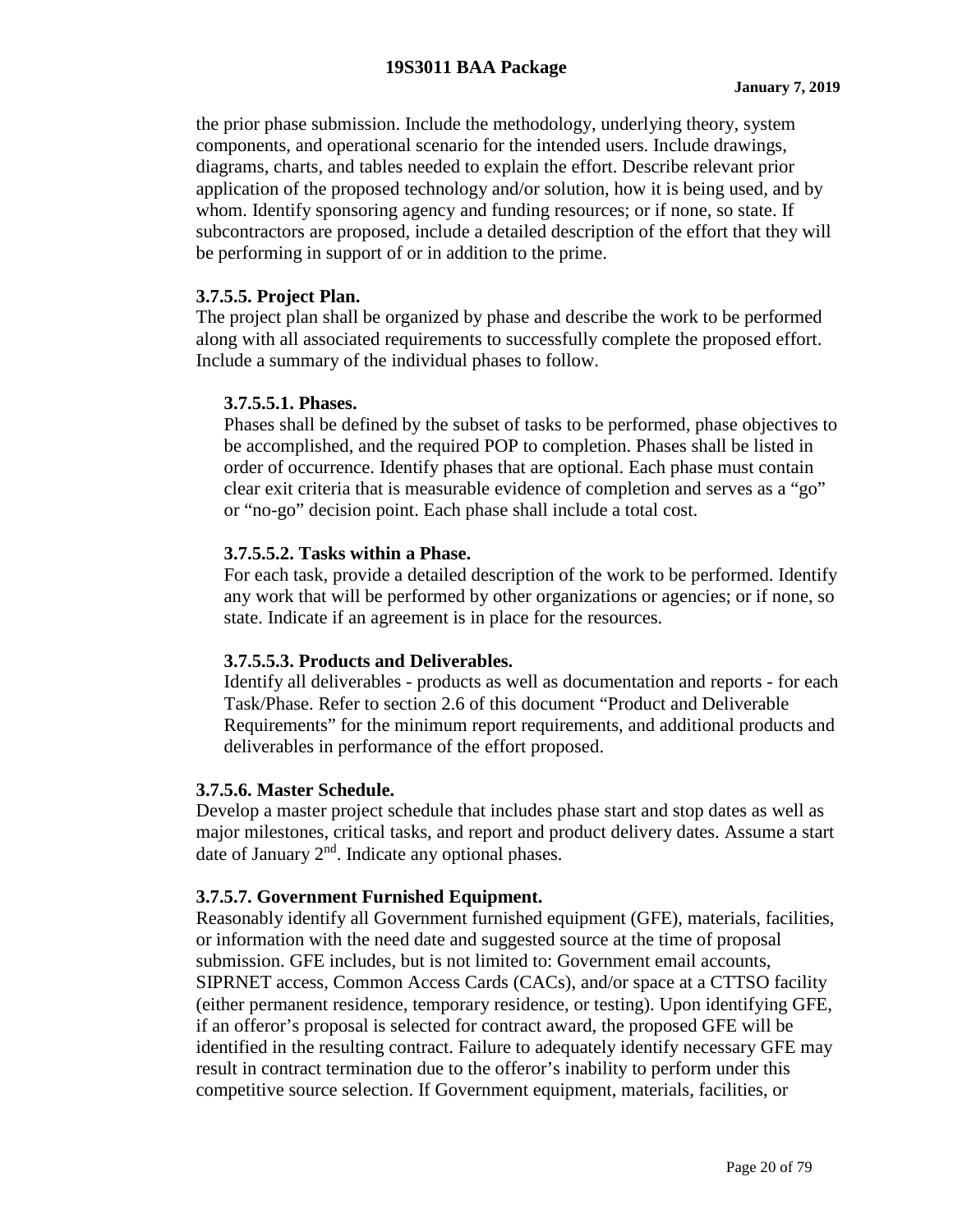information are not required, so state.

#### **3.7.5.8. Project Risks and Mitigation.**

Identify anticipated technical and management risks along with planned mitigation efforts. Indicate the risk assessment as high, medium, or low.

#### **3.7.5.9. Organizational Capability Statement.**

Include a brief description of the offeror's organization. Describe the offeror's capability and/or experience in doing the type of work being proposed. If applicable, include a description of co-participants' capabilities and/or experience. State whether an agreement has been reached with the co-participants. Provide at least three references, to include points of contact, for like or similar work.

#### **3.7.5.10. Organizational Resources.**

Identify key technical personnel and principal investigator(s) including alternates and co-participants, if applicable. Include a brief biography, relevant expertise, and a list of recent publications for each. Identify any team members with potential conflicts of interest. Possible conflicts of interest include personnel formerly employed by the federal Government within the past two years from the date of proposal submission. Provide name, duties, employing agency, and dates of employment; or if none, so state.

#### **3.7.5.11. Intellectual Property, Technical Data, and Software.**

All anticipated intellectual property, technical data or software rights shall be disclosed. See section 2 General Information, "Submission Handling/Rights in Technical Data and Computer Software/Patent Rights" in this document.

## **3.7.5.11.1. Patents and Patent Applications.**

Identify any existing, applied for, or pending patents that will be used in the conduct of this effort. Provide patent number or application number and title. Any patent that resulted from prior Government funding should be identified. State if no patents or patent applications are relevant.

## **3.7.5.11.2. Rights in Technical Data.**

Identify any technical data and/or computer software that will be delivered with less than unlimited rights as prescribed in DFARS 252.227-7013 and DFARS 252.227-7014. When less than unlimited rights are proposed, a data rights assertion table shall be provided as prescribed in DFARS 252.227-7017.

## **3.7.5.12. Transition from Prototype to Production.**

Describe the approach and issues related to transition or commercialization of the results of this effort to an operationally suitable and affordable product for the intended users to include the following. The cost to prepare the Transition Plan should be included in the proposed costs. The cost to prepare the Transition Plan should be detailed in accordance with BAA Section 3.7.6.1. Additional information regarding the Technology Transition Guidance can be found at http://www.cttso.gov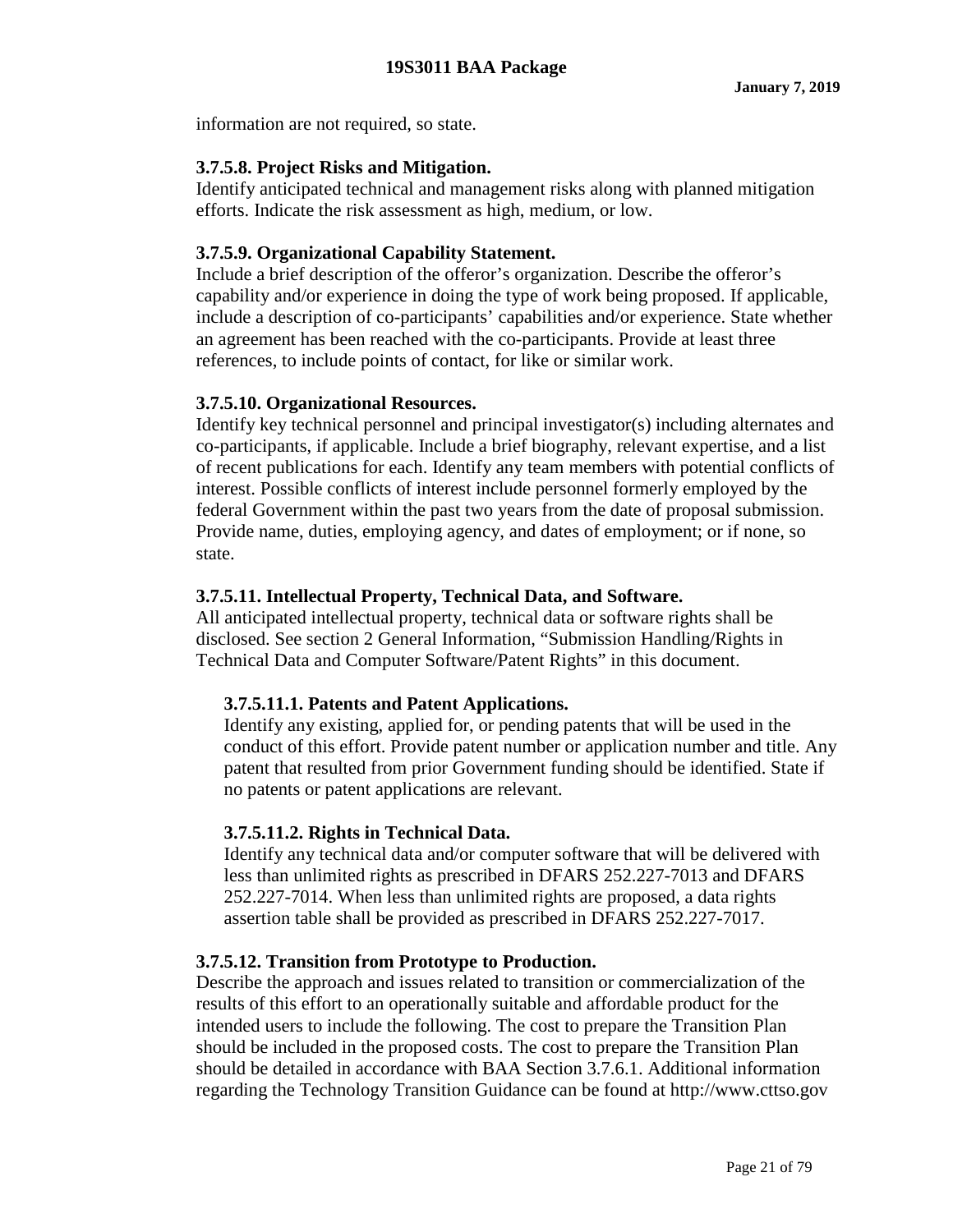NOTE – If the specific requirement will not reasonably result in a prototype (e.g., study, service requirement) so state "Not Applicable to this Requirement" and justify why.

## **3.7.5.12.1. Transition Strategy.**

Provide the overall strategy for transition to production (licensing, partnering, or venturing) along with the associated timelines for actions associated with the transition. Describe the roles of current development partners, subcontractors, or other organizations that will be leveraged. If the offeror is not a commercial entity, indicate if a commercial partner has been identified. Discuss barriers to commercialization, such as anticipated regulatory issues (such as environmental, safety, health, and transportation), liability issues, interoperability, and financing, and planned steps to address these barriers.

## **3.7.5.12.2. Transition Approach.**

Describe the type and level of effort envisioned to take the technology from its state at the end of the development effort to a production ready, affordable, operationally suitable product (such as size and/or weight reduction, packaging, environmental hardening, integration, additional test and certification). Provide an estimate of any costs to transition the prototype to low rate initial production. Provide the estimated production unit price for the end users.

## **3.7.5.12.3. Test and Evaluation.**

Describe the plan to involve representative users during the design and development process and the general plan for test and evaluation by representative end users. If the phases of performance include representative user test and evaluation: (1) ensure coordination of user participation is thoroughly discussed in the technical approach; and (2) state "Representative User Participation will occur during contract performance."

## **3.7.5.12.4. Operational Support.**

Describe the estimated level of training needed to prepare users to utilize the product in an operational environment. Discuss the anticipated support concept such as level(s) of repair, spare parts, warranties, operation and maintenance technical manuals, simulators, and other logistics considerations.

## **3.7.5.13. Human Subjects and Animal Testing.**

The proposal shall provide a statement regarding the anticipated use of human subjects or animals in testing; or if none, so state. If yes, procedures for complying with all laws and regulations governing the use of animals or human subjects in research projects shall be included in the technical proposal. See section 2.9, "Animal or Human Testing Compliance" in this document for details.

## **3.7.5.14. Environmental Impact.**

The proposal shall provide a statement regarding the impact of the work proposed on the environment. State if no impact exists.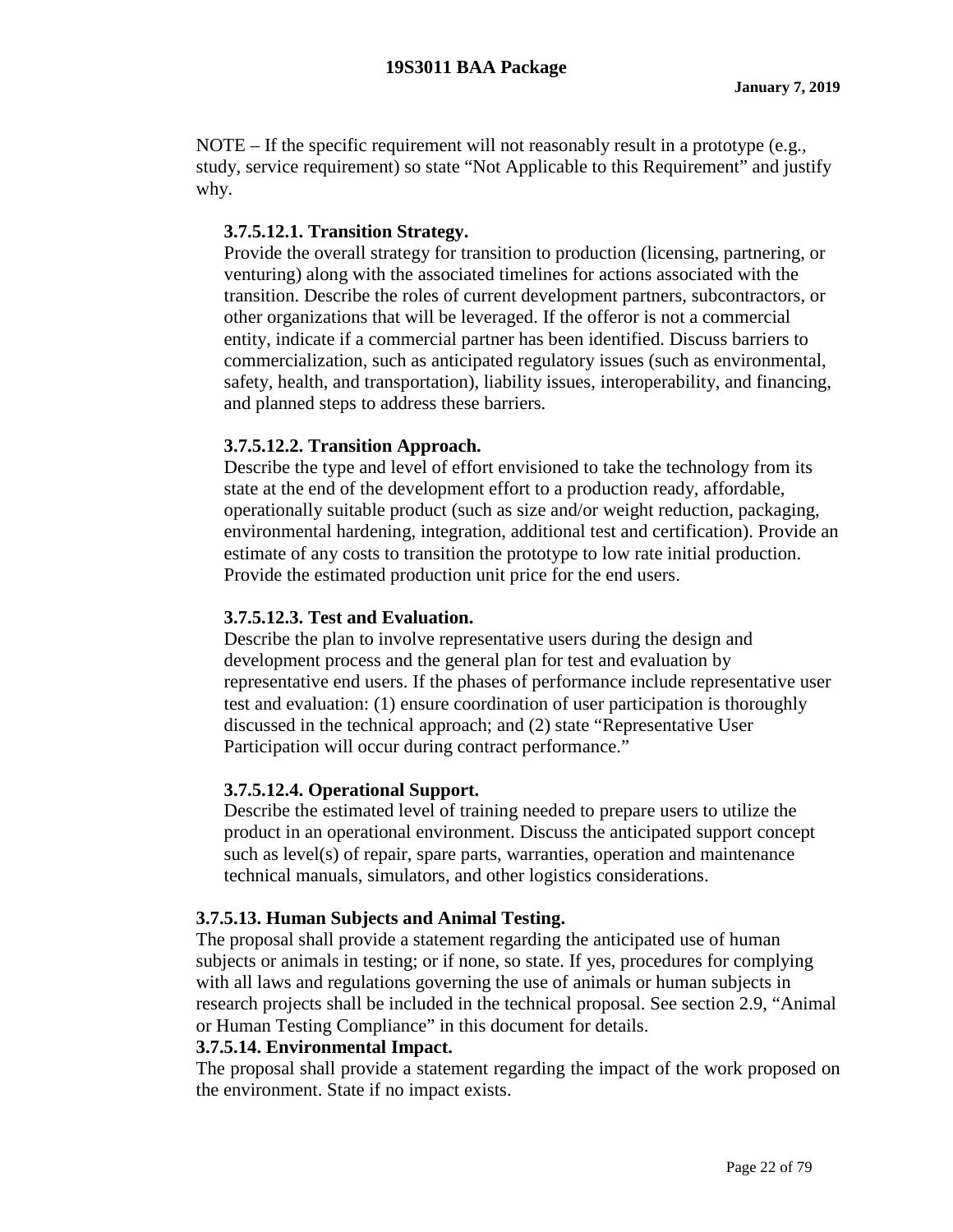## **3.7.5.15. Classification and Security.**

If the offeror is proposing to perform research in a classified area, indicate the level of classification of the research and the level of clearance of the potential principal investigator and all proposed personnel. The contractor shall include facility clearance information. Also, the contractor shall indicate the Government agency that issued the clearances. State if the proposed effort is unclassified.

## **3.7.5.16. Subcontracting Plan.**

If the total amount of the proposal exceeds \$700,000 and the offeror is not a small business, the offeror shall submit a subcontracting plan for small business and small socially and economically disadvantaged business concerns. A mutually agreeable plan will be included in and made a part of the resultant contract. The contract cannot be executed unless the contracting officer determines that the plan provides the maximum practicable opportunity for small business and small disadvantaged business concerns to participate in the performance of the contract. The Subcontracting Plan/information is excluded from page count.

#### **3.7.6. Cost Proposal.**

The offeror and each significant subcontractor, if any, shall prepare and submit cost or pricing data, and supporting attachments in accordance with Table 15-2 of FAR 15.408. All spreadsheet formulas will be accessible. As soon as practicable after agreement on price, but before contract award, the offeror shall submit a Certificate of Current Cost or Pricing Data as prescribed by FAR 15.406-2 for contracts exceeding \$2,000,000.

[NOTE: To determine the reasonableness of the cost proposal, the Government may request additional supporting documentation for proposed costs.]

## **3.7.6.1. Cost Summary Section.**

Provide a narrative discussing/substantiating elements of the cost proposal. Provide a separate summary of the total cost for each phase and for the total of the entire effort proposed. Indicate optional phases. Explain changes in cost greater than 10 percent from those proposed in the previous submission. The Cost Summary may be submitted in Microsoft Office Word or PDF with font no smaller than 10 point.

## **3.7.6.1.1. Other Funding Sources.**

The proposal shall provide the names of other federal, state, or local agencies, or other parties receiving the proposal and/or funding or potentially funding the proposed effort. State if no other funding sources or parties are involved.

Additional information/documents to be included in the Cost Summary:

• *Business/Cost Checklist.* The offeror shall complete and include a copy of the Business/Cost Checklist found at the BIDS website under Reference Materials. Information and documents required in the Business/Cost Checklist shall be included in this proposal.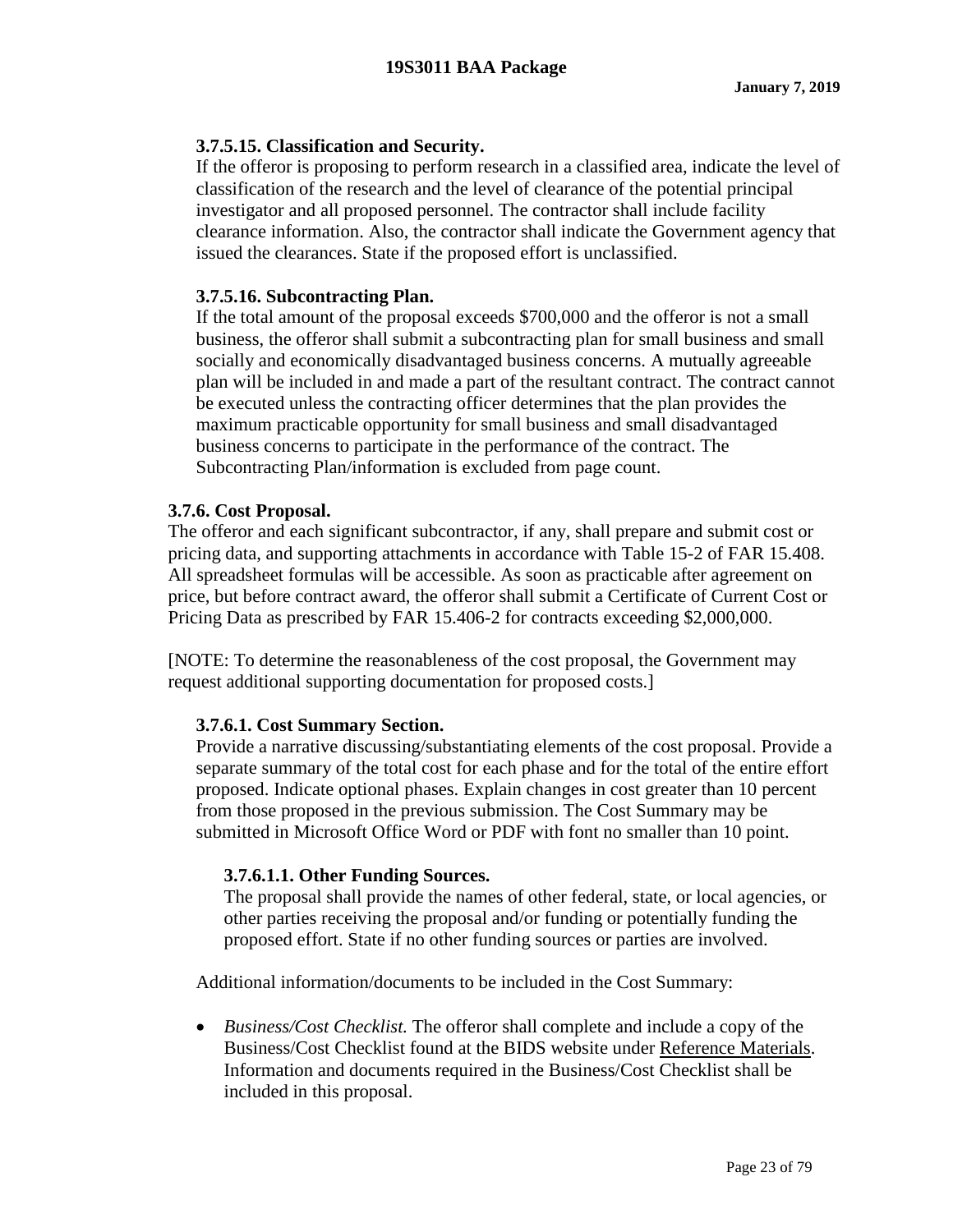- *Terms & Conditions.* The offeror shall identify any anticipated/proposed contract terms and conditions in the proposal summary.
- *Proposal Validity*. The proposal shall remain valid for a period of no less than 180 days from submission.
- *Forward Pricing Rate Agreement.* If the offeror has an applicable rate agreement with DCAA (or another Federal Agency, e.g., HHS), please include a copy of the agreement and provide a point of contact to your cognizant DCAA office. If the offeror has not previously been audited by DCAA, the procuring office may request an audit to verify the proposal labor direct and indirect rates. This applies to both prime contractors and subcontractors.
- *ACH Form*. The offeror will submit a completed ACH Form. (Found upon BIDS log in.).
- *VETS-4212.* The offeror will submit the most recent VETS-4212 filing confirmation.
- *Subcontracting Plan.* If the offeror is a large business and work will be performed in the United States, a Small Business Subcontracting Plan shall be submitted if the contract is expected to exceed \$700,000.
- *Past Performance*. The offeror shall provide information on previous Federal Government prime or subcontracts featuring endeavors relevant (i.e., within the past three years and of similar size and complexity) to the specific requirement.

# **3.7.6.2. Detailed Cost Estimate.**

Provide, in table format, a detailed cost breakdown by phase, of all items identified in the technical portion of the proposal for the following cost elements. Include all options. Submission of Detailed Cost Estimate spreadsheets and tables shall be in Microsoft Office (Excel) format with Font no smaller than 10 point.

# **3.7.6.2.1. Direct Labor Costs.**

Detail the direct labor cost estimate by showing the breakdown of labor hours, rates, cost for each category, and furnish the basis for the estimates.

- *Labor Category.* Include a detailed description of the category.
- *Labor Hours.* Include a Basis of Estimate for the proposed hours. Detail hours to be worked by each labor category proposed per each task, per each fiscal year and cumulatively.
- *Labor Rates.* Rates shall be in accordance with established rate agreements. If no rate agreement exists, use payroll data with actual rates to substantiate the proposed rates. If fully loaded rates are proposed, the offeror shall identify the base rate and build up.
- *Escalation.* Identify the escalation rate, how the rate is applied, and provide justification for the rate used.

# **3.7.6.2.2. Indirect Costs.**

Indicate how the offeror has computed and applied offeror's indirect costs (e.g., overhead, G&A, material burden). Indicate the rates used and provide an appropriate explanation.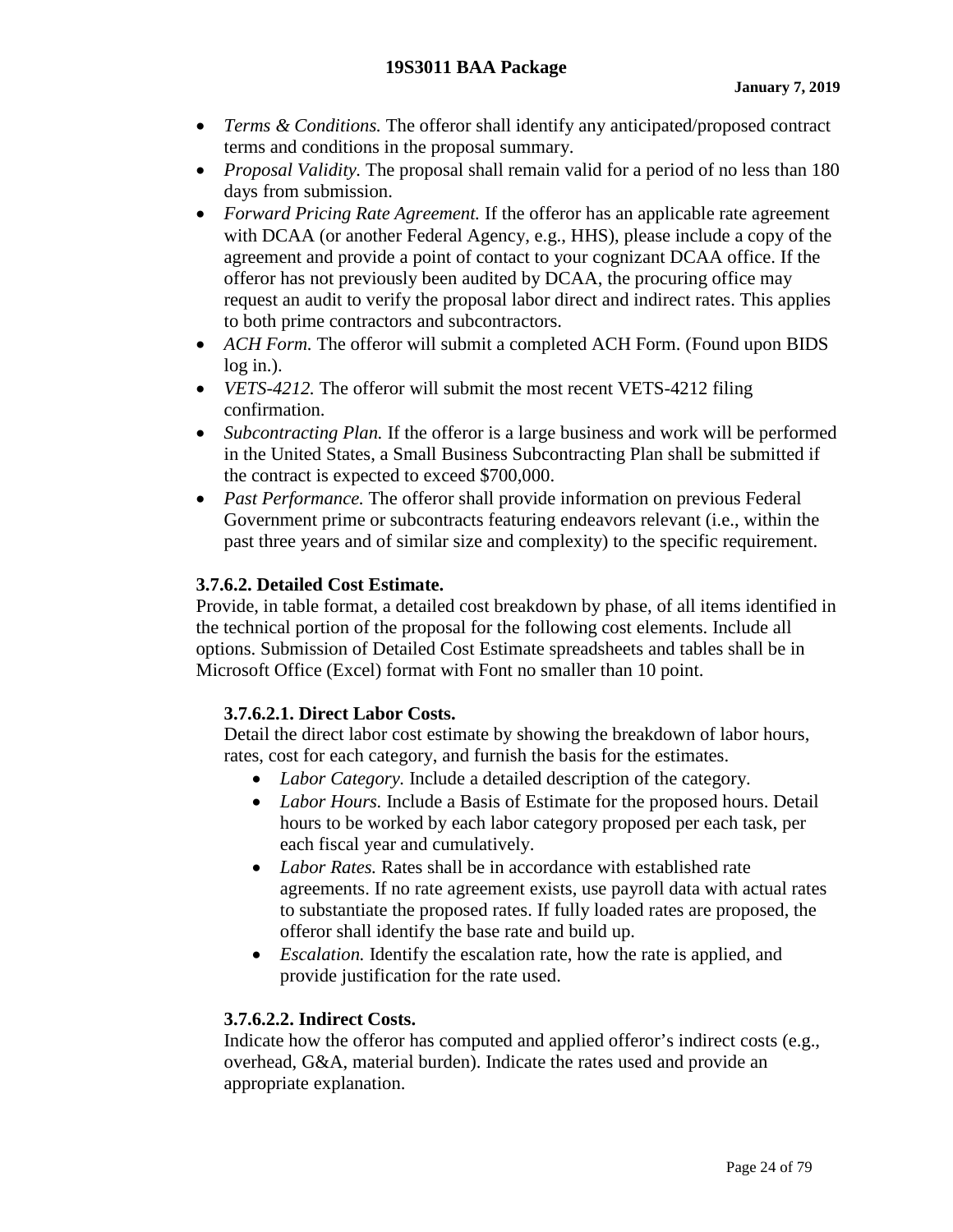# **3.7.6.2.3. Other Direct Costs.**

Identify all other costs directly attributable to the effort and not included in other sections (e.g., special tooling, travel, computer and consultant services, preservation, packaging and packing, spoilage and rework) and provide the basis for pricing.

• *Travel*. The basis for travel estimates will include trip purpose, departure site and destination, number of persons traveling, number of days, ground transportation requirements, and detailed costs for airfare, hotel, rental cars, and per diem allowances per Federal Travel Regulations (FTR).

# **3.7.6.2.4. Materials and Subcontractors.**

- *Materials.* Submit a detailed Bill of Materials identifying each discrete material component. Backup documentation must be submitted to explain the basis of estimate for at least 80 percent of the total material cost proposed. Backup documentation may include: actual production costs, catalog listings, supplier quotes, actual invoices, or other documentation from a third-party source which verifies the proposed price.
- *Consultants*. If any consultants are to be used, the offeror shall submit consultant quotes for hourly rates, estimated number of hours required, and justification.
- *Subcontractors.* If any subcontractors are to be used, the offeror shall submit complete subcontractor quotes or proposals as part of the proposal. Subcontractor proposals will be evaluated along with the prime's proposal, and they are expected to contain the same level of detail as a prime proposal. Subcontractors providing commercial items may submit a commercial quote instead of a detailed proposal. [NOTE: In order to protect proprietary data, subcontractors may submit their detailed cost proposals directly to the Contracting Officer instead of submitting to the prime contractor. If this occurs, the prime is responsible for ensuring subcontractor's submission is timely and is completed in accordance with these instructions.]

## **3.7.6.2.5. Government Furnished or Contractor Acquired Equipment.**

Identify the external property or materials required to perform the task in the summary. Separate items to be acquired with contract funds and those to be furnished by the Government. Reasonably provide the description or title and estimated unit and total costs of each item (i.e., manufacturer, catalog price, or previous purchase price). When such information on individual items is not available, the items should be grouped by class and estimated values indicated. In addition, the offeror shall include a statement of the extent to which the offeror is willing to acquire the items. NOTE: The FAR generally prohibits providing an industrial contractor with facilities (including plant equipment and real property) with a unit acquisition cost of less than \$10,000.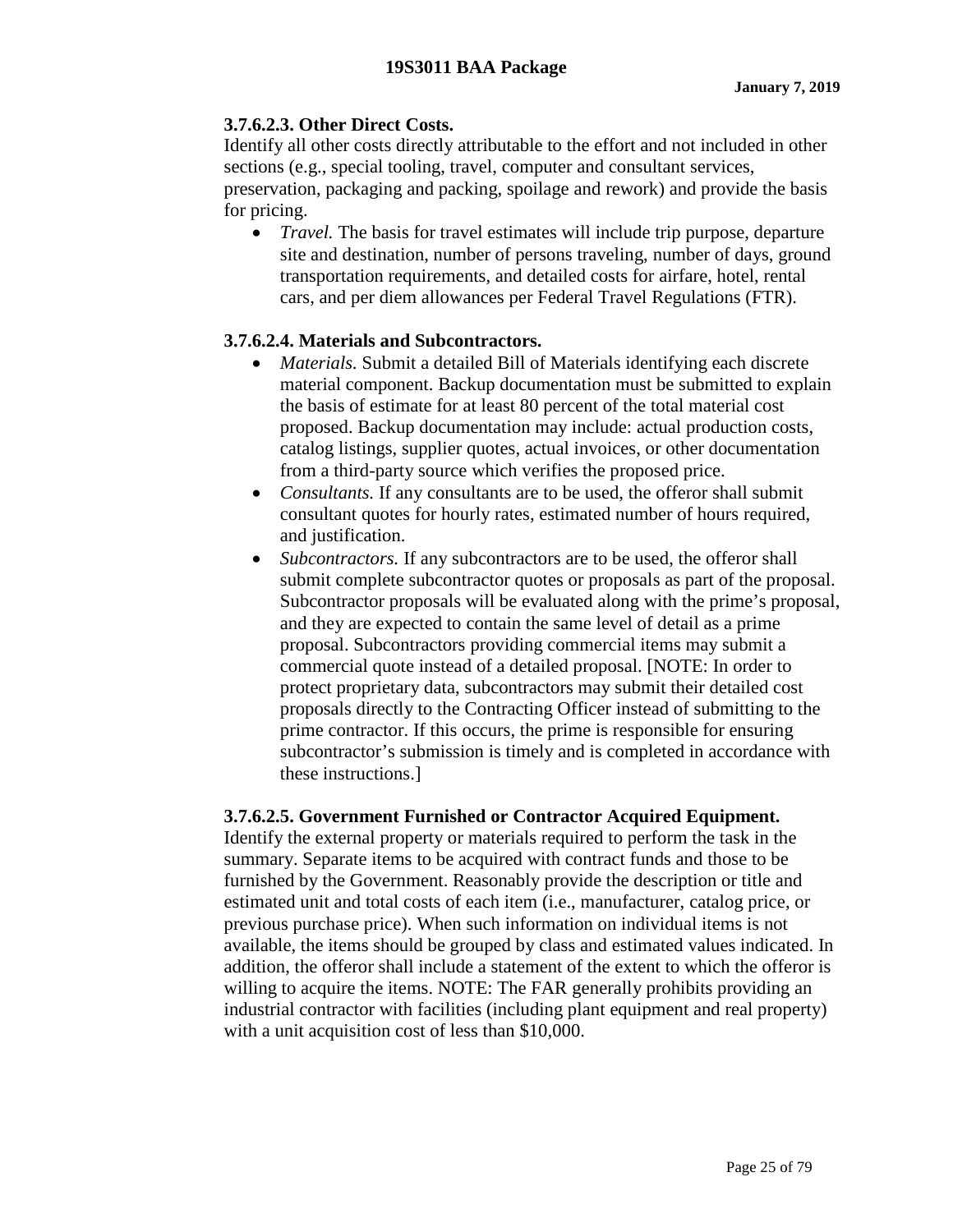# **3.7.6.2.6. Profit or Fee.**

Include the profit or fee proposed for this effort. State if no profit or fee is proposed. Include a discussion, in the summary, of risk, technical difficulty, need for management/oversight, exceptional circumstances, etc.

# **3.7.6.2.7. Competitive Methods.**

For those acquisitions (e.g., subcontract, purchase orders, material orders) over \$150,000 priced on a competitive basis, also provide data showing degree of competition and the basis for establishing the source and reasonableness of price. For inter-organizational transfers priced at other than cost of the comparable competitive commercial work of the division, subsidiary, or affiliate of the contractor, explain the pricing method (See FAR 31.205-26(e)).

## **3.7.6.2.8. Established Catalog or Market Prices/Prices Set By Law or Regulation.**

When an exemption from the requirement to submit cost or pricing data is claimed, whether the item was produced by others or by the offeror, provide justification for the exemption.

## **3.7.6.2.9. Royalties.**

If more than \$250, provide the following information on a separate page for each separate royalty or license fee:

- Name and Address of Licensor
- Date of the License Agreement (*See Note 1 below*.)
- Patent numbers, Patent Application Serial Numbers, or other basis on which the royalty is payable
- Brief description (including any part or model numbers of each contract item or component on which the royalty is payable)
- Percentage or dollar rate of royalty per unit
- Unit price of contract item
- Number of units
- Total dollar amount of royalties

**Note 1:** A copy of the current license agreement and identification of applicable claims of specific patents shall be provided upon request by the contracting officer. See FAR 27.204 and FAR 31.205.37.

## **3.7.6.2.10. Facilities Capital Cost of Money.**

When the offeror elects to claim facilities capital cost of money as an allowable cost, the offeror must submit Form CASB-CMF and show the calculation of the proposed amount. See FAR 31.205-10.

## **3.7.7. Phase 3 Notifications to Offerors.**

Notification of acceptance or rejection of a Phase 3 submission will be sent via email to the offeror's principal contact as entered in the BIDS registration. Acceptance of a Full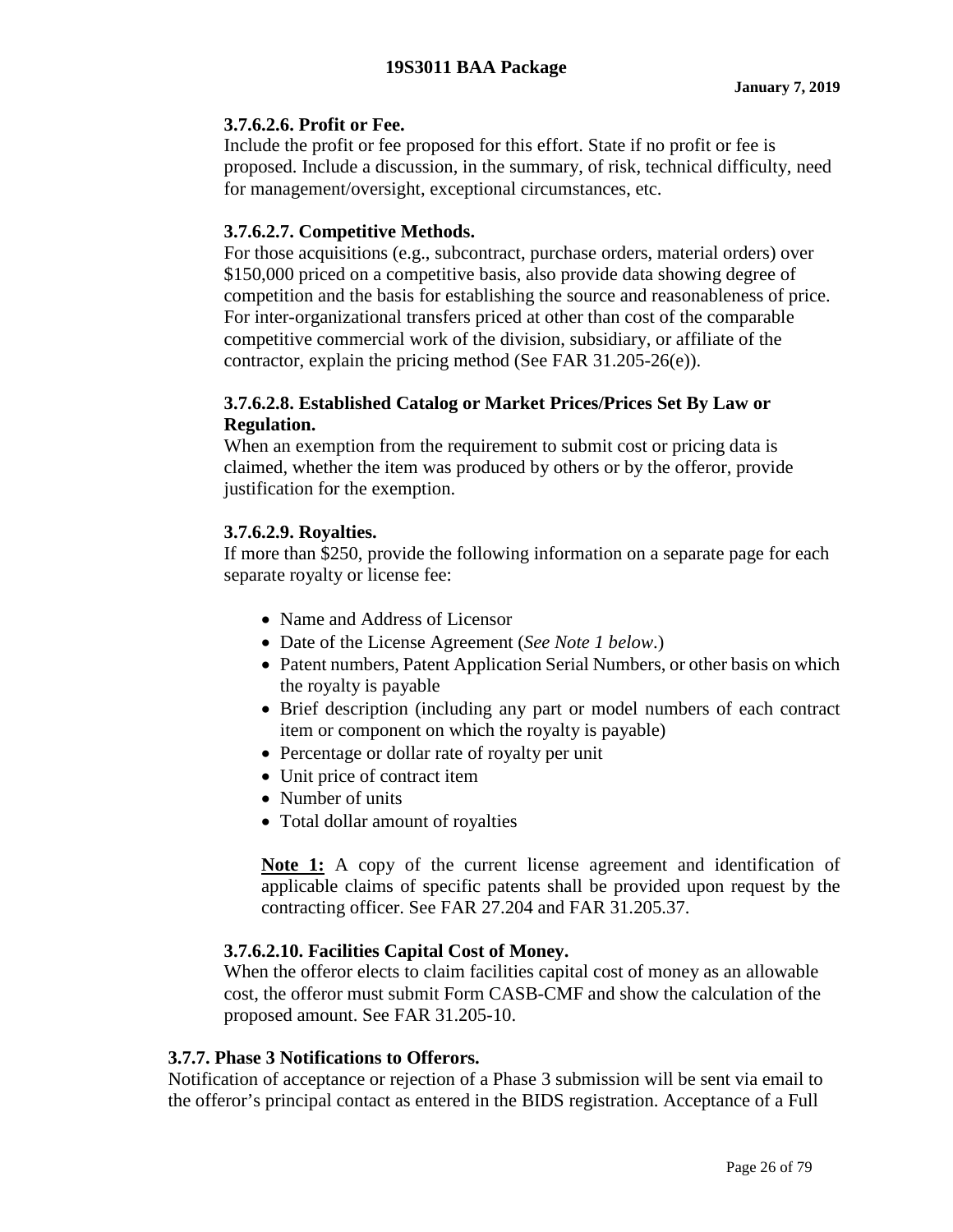Proposal does not guarantee a contract will be awarded. If the Government does not accept the Phase 3 proposal, the offeror may request a formal pre-award debriefing in accordance with FAR 15.5.

## **3.7.8. Phase 3 Protests.**

Offerors are encouraged to see resolution within the agency before filing a protest. Offerors who choose to submit any protest, must do so directly to the CTTSO Contracting Officer. All such protests will be resolved promptly in accordance with FAR 33.103. Should the offeror choose to submit a protest to the GAO, the Offeror must clearly label protests to GAO as such and submit only to the CTTSO Contracting Officer who will then transmit the protest to GAO. The Government will deem receipt of the protest by the Contracting Officer as constituting receipt by the GAO for purposes of determining timeliness. Addresses for receipt confirmation can be requested via the BIDS Help function.

# **3.7.9. Phase 3 Status and Inquiries.**

Phase 3 is complete when the Government concludes technical evaluations of all submissions and awards any contracts considered under this BAA. Inquiries by phone concerning the status of Full Proposals will not be accepted. After log in to the BIDS website, submitters are able to check the status of any submission under **Past Proposals.**

# **3.8. Clarification Requests.**

Should the offeror be asked to submit clarifications to a Phase 2 White Paper or a Phase 3 Full Proposal, the BIDS email from the Contracting Officer will contain instructions on the specific request and associated requirements. BIDS will use CL (Clarification) instead of WP (White Paper), or FP (Full Proposal) as the Document Identifier designation (e.g., *CL* CB-1112- ABCORP–xxxx-CL; where xxxx-CL is the SIT entered by the submitter). The request will contain the due date and time and *can be less than the standard 30-day response* time depending on the nature of the request.

## **3.9. Instructions for Offeror "No-bid" and Submission Withdrawal.**

From time to time an offeror decides not to submit a subsequent Phase 2 or Phase 3 submission. If this is the case, the offeror shall indicate in BIDS that they are not providing the subsequent submission. The offeror shall follow the steps identified in BIDS to upload a submission and attach a document to indicate the withdrawal of the previous submission(s) and the intent to not participate in further submissions. If possible, the Document Identifier should reflect the submission status (e.g., CB-1112-ABCORP–xxxx-WD or xxxx-NoBid). To withdraw a submission after the due date and time, notify the contracting officer at BIDSHelp@cttso.gov.

## **4. PROPOSAL EVALUATION.**

This section describes the criteria that will be used to evaluate each submission. The phase of the submission will determine the extent that each criterion applies based on the information requirements described in Section 3. Criteria are not weighted, and submissions are not ranked.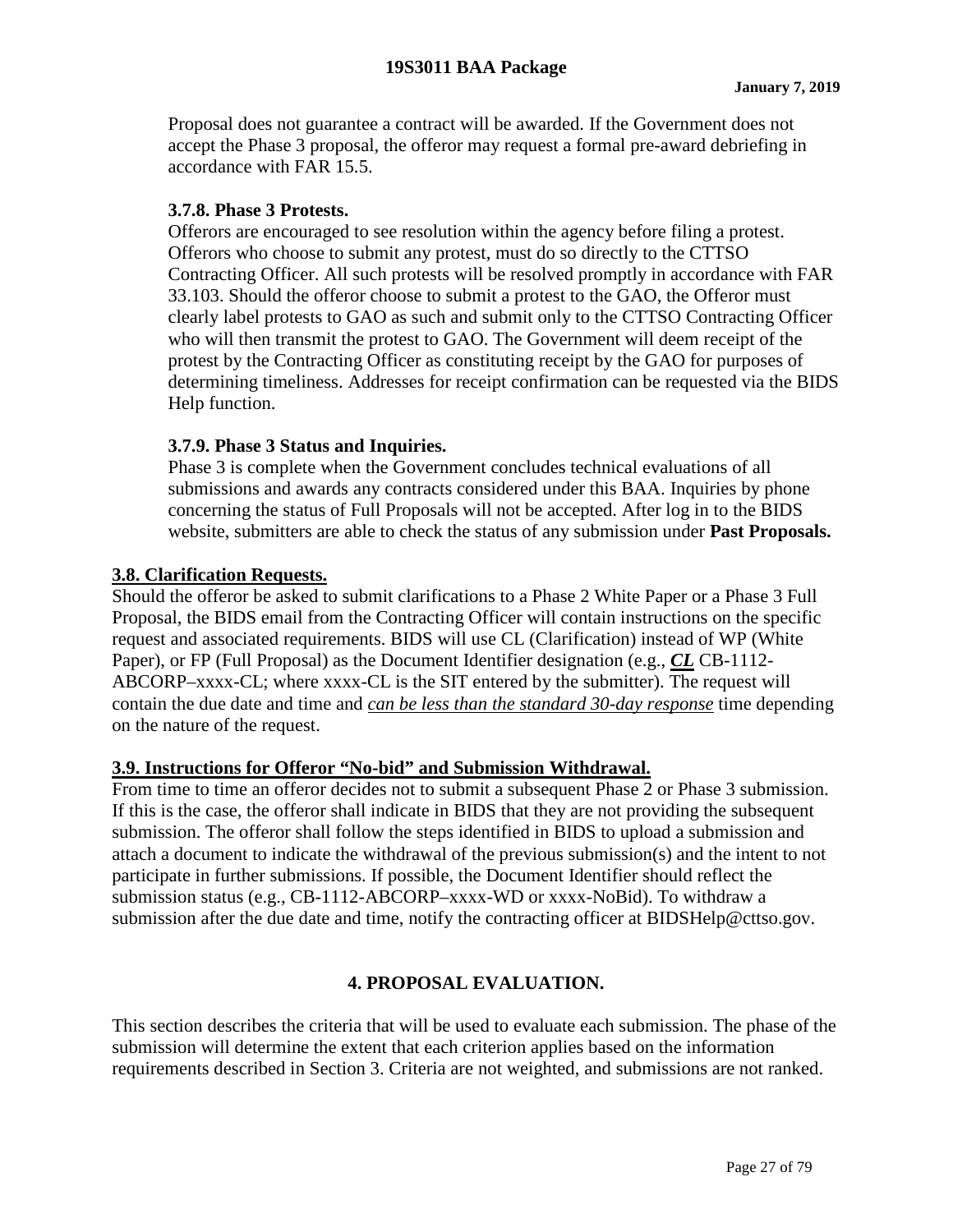## **4.1. Evaluation Criteria.**

The criteria used to evaluate and select proposals for projects are described as follows. Each proposal will be evaluated on its own merit and relevance to the program requirements rather than against other proposals in the same general research area.

# **4.1.1. Basic Requirement.**

The proposed solution must meet the letter and intent of the stated requirement; all elements within the proposal must exhibit a comprehensive understanding of the problem and the requirements of intended end users. The proposed solution must meet multiple user (U.S. Government or commercial) needs and be fully compliant with all elements of the solicitation including format, content, and structure as well as all BAA instructions.

# **4.1.2. Technical Performance.**

The proposed technical approach must be feasible, achievable, complete, and supported by a proposed technical team that has the expertise and experience to accomplish the proposed tasks. Task descriptions and associated technical elements are to be complete and in a logical sequence. All proposed deliverables must clearly define a final product that meets the requirement and can be expected as a result of the award. The proposal must identify and clearly define technical risks and planned mitigation efforts. Those risks and the associated mitigation must be defined, feasible, and reasonable. The roles of the prime and other participants required must be clearly distinguished and pre-coordination with all participants (including Government facilities) fully documented. The requirement for and the anticipated use or integration of Government Furnished Equipment/Information (GFE/GFI) including all equipment, facilities, and information, must be fully described including dates when such GFE/GFI will be required. Intellectual property ownership and the planned transition to production must be adequately addressed, including a support concept for the product described. Similar efforts completed by the offeror in this area must be fully described including identification of other Government sponsors.

## **4.1.3. Cost.**

The proposed costs must be both reasonable for the work proposed and achievable. The proposal must document all anticipated costs including those of associate, participating organizations. The proposal must demonstrate that the offeror has fully analyzed budget requirements and addressed resulting cost risks. The proposal must indicate all cost-sharing and leveraging opportunities explored and identified and the intellectual property expectations associated with that cost-sharing. Other sponsors who have funded or are funding this offeror for the same or similar efforts must be identified by agency, program manager name, phone number and email address.

## **4.1.4. Schedule.**

The proposed schedule must be reasonable, achievable, and complete. The proposal must indicate that the offeror has fully analyzed the project's critical path and has addressed the resulting schedule risks.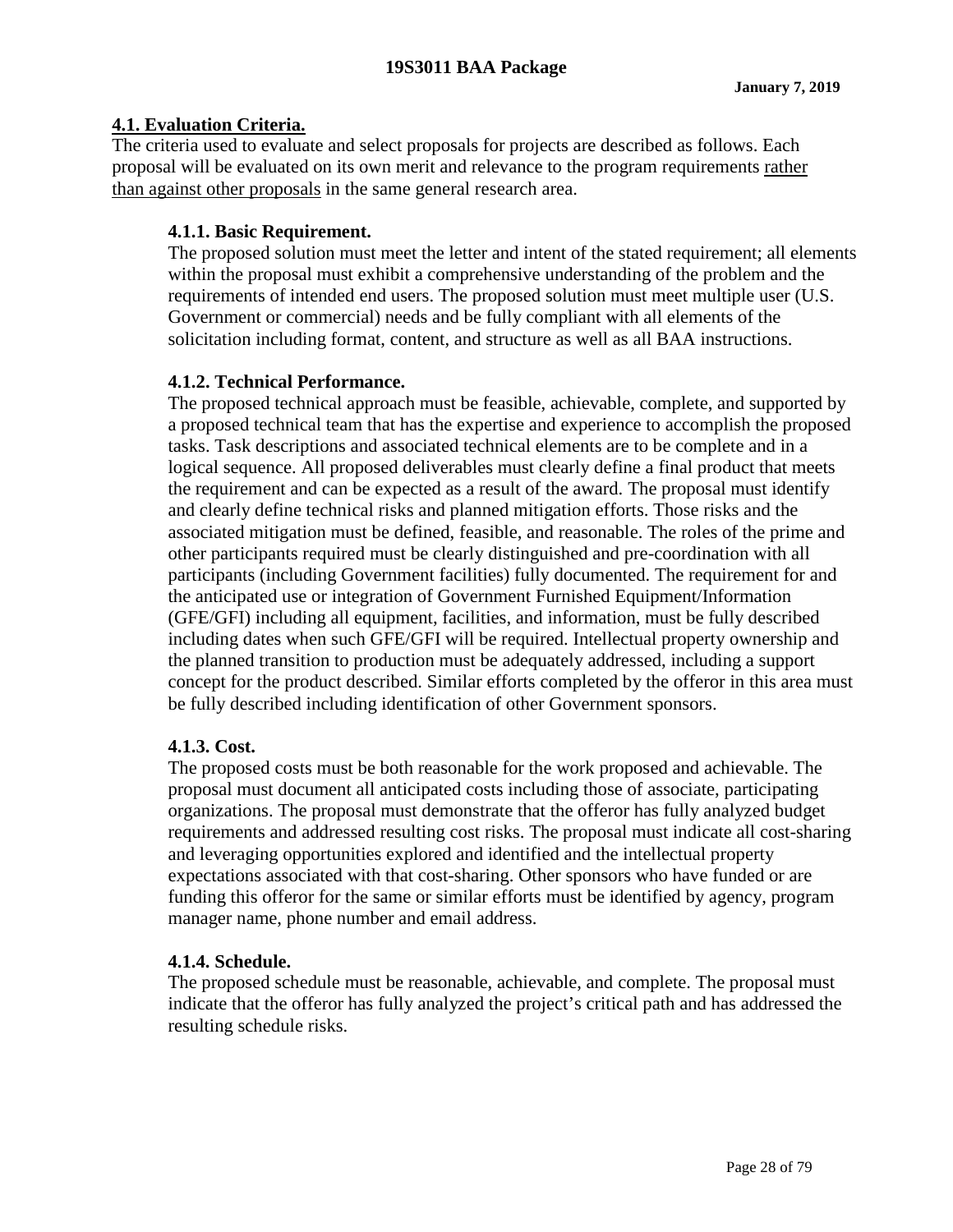## **4.1.5. Contractor Past Performance.**

Past performance is a risk assessment based upon the probability of successfully performing the requirement. The offeror's past performance in similar efforts must clearly demonstrate an ability to deliver products that meet the proposed technical performance requirements within the proposed budget and schedule. The proposed project team must have demonstrated expertise to manage the cost, schedule, and technical aspects of the project. The Government's evaluation, at all phases of the BAA, of past performance will rely on evidence provided directly by offerors as well as independent sources of information. If applicable, the offeror shall state if it has no relevant past performance.

**Remainder of this page intentionally left blank.**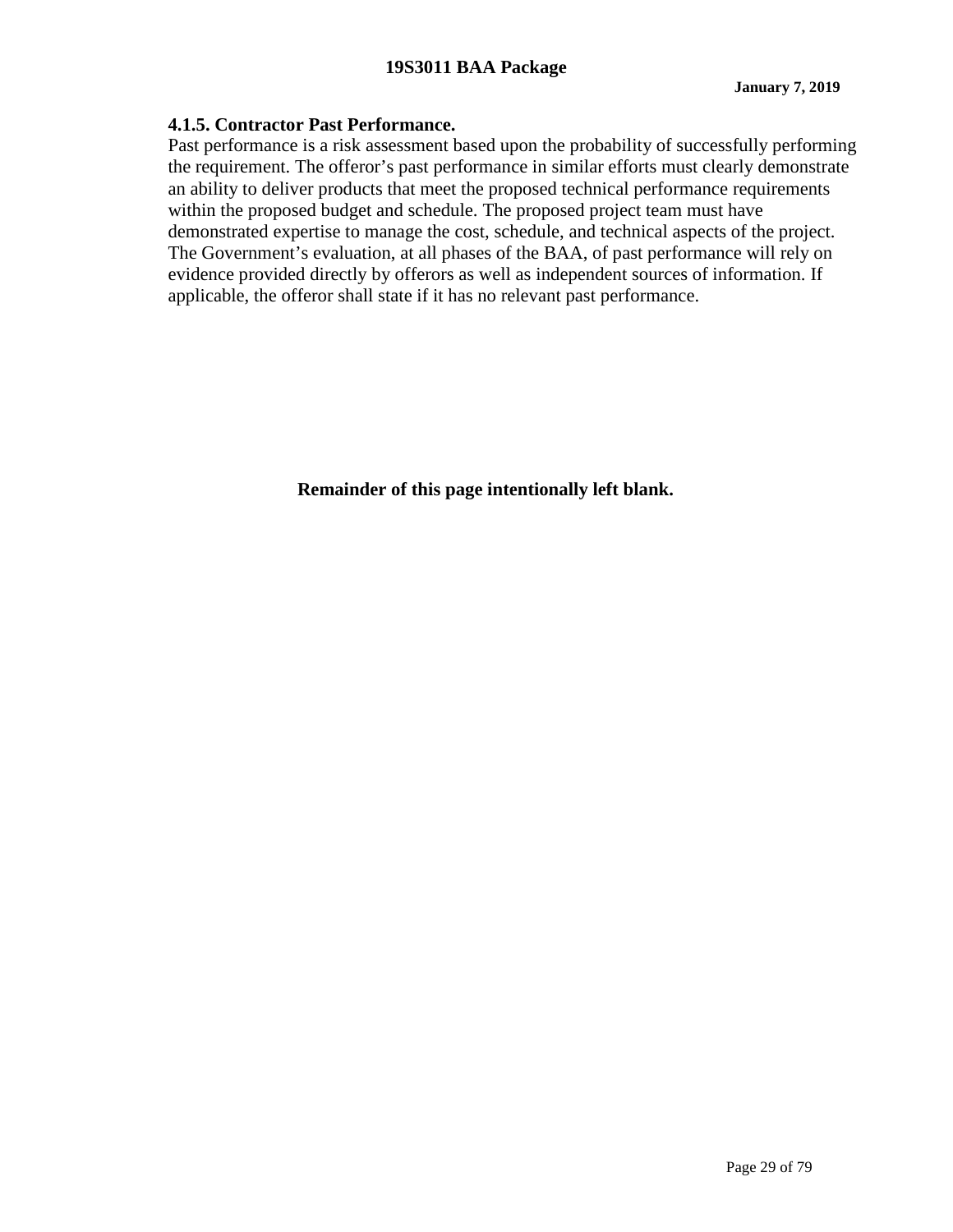# **5. TECHNOLOGY DEVELOPMENT REQUIREMENTS AND OBJECTIVES.**

This section provides the requirement descriptions and overall technical objectives. CTTSO is interested in submissions in the following mission areas of combating terrorism (CbT). The intent of this BAA is to identify technologies and approaches that provide near-, mid-, and longterm solutions that enhance the capabilities of the U.S. Government to combat or mitigate terrorism. The main objective is to provide rapid prototype development focused on current and future critical multi-agency counterterrorism and antiterrorism requirements. The level of detail and order of appearance for a given requirement are not intended to convey any information regarding relative priority.

# **5.1. Advanced Analytic Capabilities (AAC)**

# **R4339 Project Apollo**

DoD data repositories that require analysts to perform labor-intensive pre-formatting and analysis of data inputs create manpower inefficiencies and limit the information-products and quick-response applications that can be refined from the latest data and analytics technologies.

Develop, test, and operationalize a data ingestion, storage, formatting and processing system which refines and stores information-products both in a high-throughput data and application environment, and is deployable as remotely accessible images. The platform must support advanced queries through web Application Programming Interface(s) (API), offering information-products, near real-time and real-time analysis which support edge analytics (e.g., mobile edge analytics through field programmable gate arrays), and other external tools of analysis. The automated data analysis platform shall be called "Apollo" and will harness commercial-off-the-shelf machine learning algorithm(s) to enable automated formatting, classification and processing of analyst and task specified text, image, video, and audio files, enabling follow-on use of information-products in edge analytics.

Apollo shall meet the following objectives:

- 1. Harnesses commercial-off-the-shelf open source products and machine learning algorithm(s) whenever possible to format and tag unstructured information, to include: text, image, video, and audio files;
	- a. Automated (on ingest) and manual (analyst input) file profiling and object classification (e.g., tagging);
	- b. Hashing algorithm(s) applied to files from new sources;
	- c. Automatically converts files to optimize optical character recognition (OCR) to extract and store text from images;
	- d. Utilizes image vectorization;
	- e. Labeling using open-source computer vision, natural language processing (NLP) and machine learning (ML) libraries and models;
	- f. Deploy learning models to edge devices;
	- g. Smart orchestration layer to determine resources required/available to process client specified tasks;
- 2. Easily configurable when adding and removing data structures, to include data schema and data fill, for various analytics;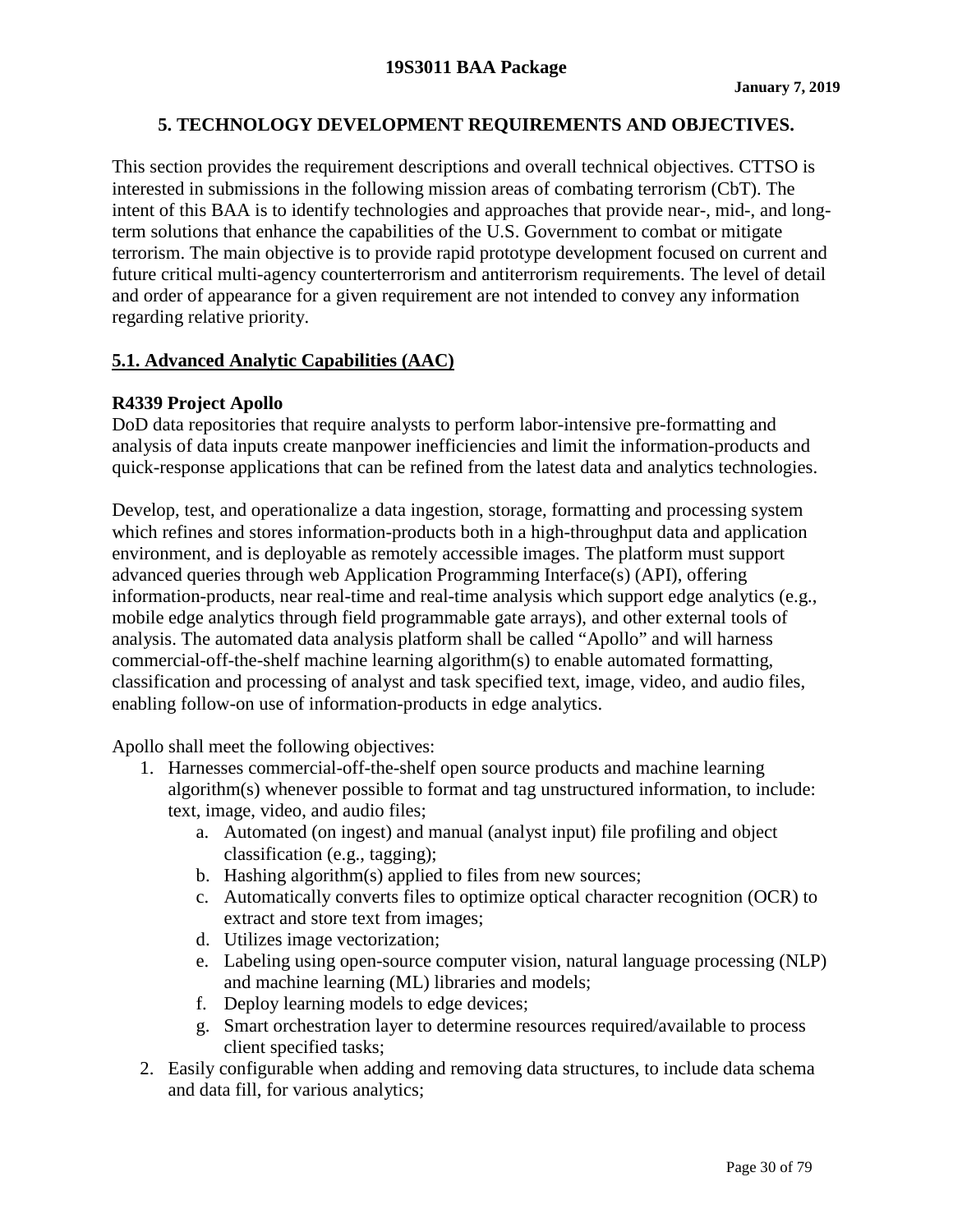- 3. Summarizes data source content (e.g., count by file type, file priority ranking, authors-tofile link analysis, file size, file importance segmentation, file-masking alerts) through an executive dashboard;
- 4. Data accessible through web API, allowing advanced data queries to support external tools of analysis at the edge;
- 5. Database(s) framework is open-source and scalable with end user data storage and throughput needs (e.g. transactional ingestion and processing of biometric waveform data per second requires *n* transactions per second (TPS);
- 6. Database consists of a mass storage distributed and elastic "data lake" that can span strategic and tactical storage requirements (e.g. Amazon Web Services (AWS) S3) to the tactical edge, (e.g. in garrison, Foreign Operations Base, and around the Warfighter) and a data store of structured information-products and models;
- 7. Provides a security architecture that is in accordance with DoD Cybersecurity policies and procedures, which initially provides Discretionary Access Control (DAC) with the capacity to provide Mandatory Access Control (MAC); and
- 8. Data export capable (e.g. both file, metadata, and reconstructed data);
- 9. Demonstrates increasing learning capabilities based on user defined requests (e.g. more than data discovery);
- 10. Has high availability and throughput capability; and
- 11. Has an intuitive interface for user-defined single-use, repeatable, and recursive queries.

#### **R4340 Ratline**

Develop, test, and operationalize software that models illicit pathways of travel in a given region, leveraging topographic, geographic, and cultural analytics to predict probable routes of movement and smuggling (e.g., CBRNE, narcotics, weapons, human trafficking). Ratline will support both the strategic and tactical mission sets. As a result, the Ratline user interface will need meaningful displays that are easy for the targeted user community to understand. The model shall:

- 1. Leverage topographic and geographic characteristics of a given illicit pathway, including the ability to attribute what kind of traffic can pass on each illicit pathway (e.g., it supports foot traffic, animals, trucks, tanks, etc.);
- 2. Leverage cultural and religious influences in the region of the illicit pathway to determine possible paths taken by a Person of Interest (POI);
- 3. Bound illicit pathways with embarkation and destination points and focus on known oases or way-points (e.g., small towns, regions, cities, etc.), considering the time required to travel between embarkation and destination points;
- 4. Consider all likely illicit pathways of travel, given an informed time frame necessary for POI to travel between locations, leveraging a fundamental understanding of the relationships among ethnic groups, local economics, trade flows, tribal customs, and logistics:
- 5. Enable users to track individuals (e.g., high value individuals and targets) through predictive analytics;
- 6. Account for specific maneuver modalities between localities or across international boundaries by means of: road, tunnel, foot, commercial and passenger aviation, ultralight aircraft, shipping, boats and other surface watercraft, submersibles, and rail;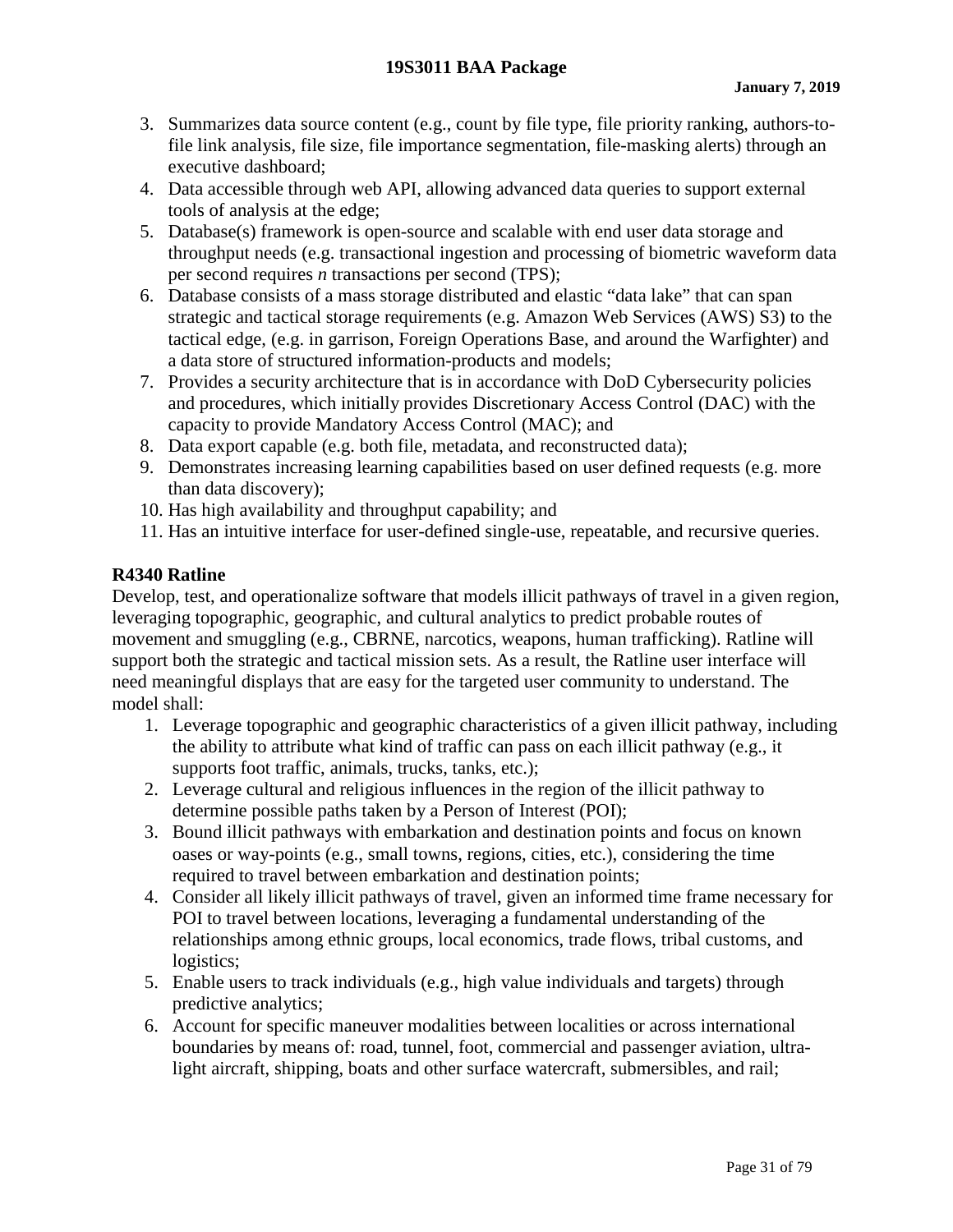- 7. Have an elastic architecture based on open source and commercial-off-the-shelf products with an implementation following a Services Open Architecture or equivalent to provide easy integration and removal of new analytics and data structures;
- 8. Have a user interface developed as a browser-based capability;
- 9. Be accessible and usable from a connected environment, by a disadvantaged user, and in a disconnected environment;
- 10. Have a hosting and deployment strategy which support cloud, third party hosting and standalone; and
- 11. Be compliant with the DoD Cybersecurity Policies and Procedures to the level needed to integrate the capability into the DoD infrastructure.

#### **R4341 Super Computing Input and Output Nexus (SCION)**

In legacy architecture, computer processors submit queries to input or output (I/O) data from permanent memory, waiting for available data transfer pathways - called back-end storage area networks (BE SANs) - to be free of other tasks. This is an inefficient approach for moving large amounts of data and, in super computing applications, is often several orders of magnitude slower than the processors.

Develop and test a solution that enhances data I/O in battlefield mobile supercomputers to accelerate data throughput to and from permanent memory to the Central Processing Unit/Graphics Processing Unit (CPU/GPU) via data transfer pathways. The solution must reduce or eliminate bottlenecks that occur when traffic exceeds the capacity of the data transfer pathways.

SCION must deliver the following capabilities:

- 1. Improved efficiencies that enable data input/output throughput speeds to meet or exceed 10 TB/s in transfer pathways between permanent memory and CPU/GPU;
- 2. Improved efficiencies in queries submitted for an available SAN controller to transfer data between CPUs/GPUs and permanent memory which result in latency that is less than 0.01 ms;
- 3. Reduced power demands in all processing tasks that allow a battlefield mobile supercomputer to operate at or below a threshold of 5 kW power consumption; and
- 4. The implemented solution must be compatible with commonly used architectures including but not limited to:
	- a. A single BE SAN controller;
	- b. A dedicated FE SANs linked to a dedicated BE SANs; and
	- c. Multiple FE SANs and BE SANs connected in parallel.

#### **R4343 Electronic Warfare Support Tool (EWST)**

Electronic Warfare Support (EWS) operators must detect, intercept, identify, locate, record, and/or analyze sources of radiated electromagnetic energy for the purposes of immediate threat recognition or longer-term operational planning. The goal of this requirement is to improve the capability of EWS operators by providing a radio frequency (RF) computing capability, signal library, and software that takes advantage of parallel processing.

Design and develop an Electronic Warfare Support Tool (EWST) by integrating a commercial-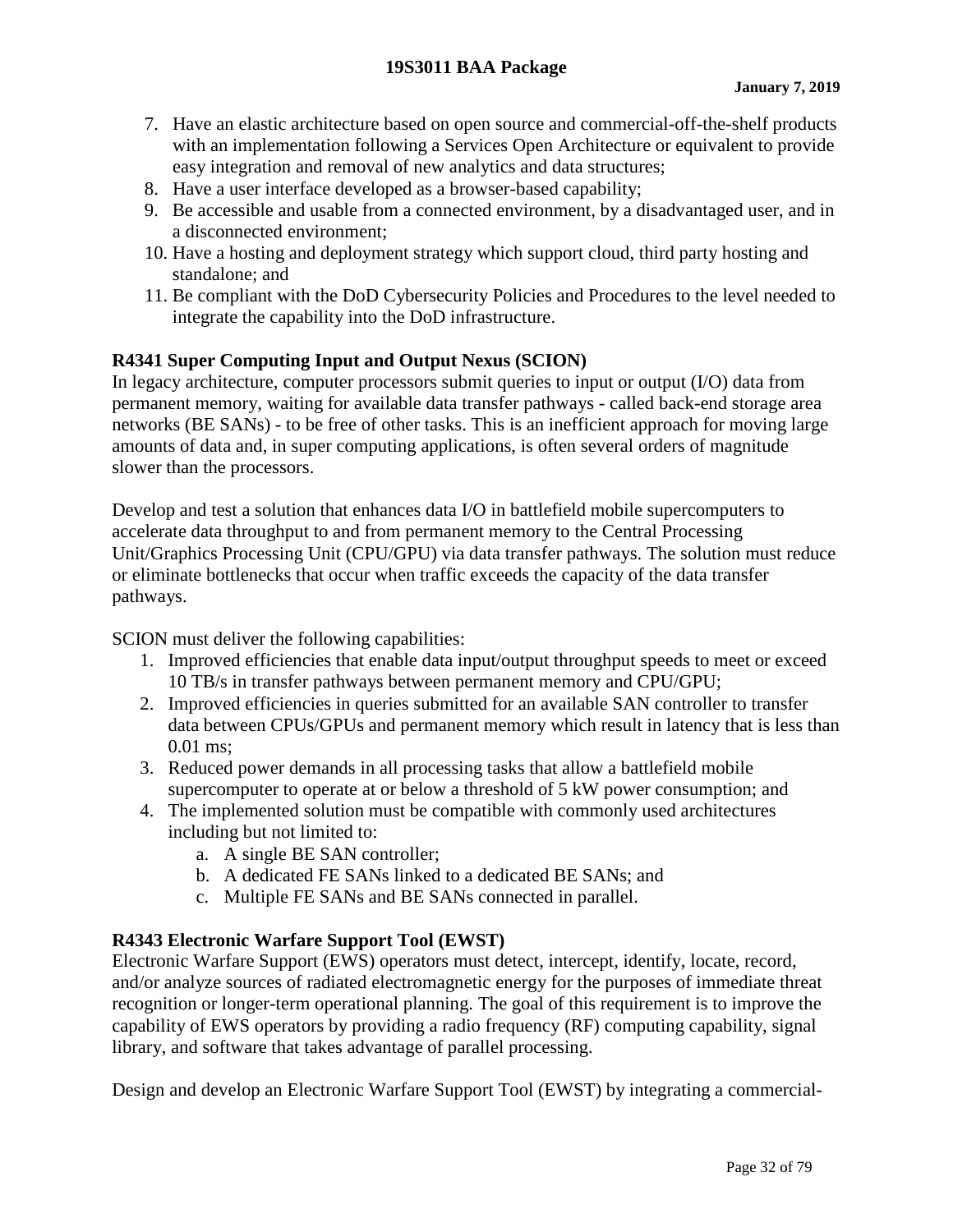off-the-shelf RF signals platform that has push-to-talk HF/VHF/UHF capability, with an Artificial Intelligence (AI) capability, to produce an EWST solution capable of autonomous RF signal collection management (e.g., detecting, locating, recording, and analyzing sources of radiated electromagnetic energy). The EWST solution must conduct autonomous RF signal collection at the edge, without reach-back to the cloud, compiling multi-sensor data to cross reference detected signals to a known signals reference library. The system shall leverage machine learning to enhance signal-processing performance and develop a supplemental signals reference library to assist ongoing machine learning tasks.

The EWST shall have the following capabilities:

- 1. Compiles data from multiple distributed sensors (e.g., 2 to 3 sensors);
- 2. Leverages commercial-off-the-shelf and open source products; AI and machine learning algorithms(s) whenever possible;
- 3. Characterize the detected unknown signal along key metrics and cross-reference it to a signals reference library for identification and/or classification:
	- a. Frequency (e.g., HF, VHF, UHF), bandwidth, mode, duration, power, directional attributes, point of origin, noise floor, general effect of current atmospheric conditions, modulation (e.g., Frequency Modulation, Frequency Shift Keying);
	- b. Functional use description;
- 4. Assigns new unknown detected signals a name or detection sequence number;
- 5. Learns and incorporates new unknown signals into the system's supplemental reference library in less than 8 hours; and
- 6. Includes a signals reference library to inform and assist AI and machine learning analysis of unknown signals.

## **R000-AAC-FY20 Unspecified Requirement**

Develop new or improved technologies or emerging technological capabilities pertaining to advanced analytics that may be of interest to the CTTSO but were not specifically requested in this BAA and are not commercially available. Proposals submitted shall be timely and relevant, and further combating terrorism.

Although not limited to the following concepts, the Government is interested in the following:

- 1. *Integrated Solutions:* Advanced analytic platforms, tools, and training for integrated solutions that fuse a variety of data sources, tools, and models (including socio-cultural dynamic models) into advanced counterinsurgency and domestic combating terrorism analytical systems useable by interagency and coalition operational communities at the strategic, operational, and tactical levels. This can include near real-time integrated analytical and knowledge management systems that utilize a variety of sensors, devices, and architectures that address a variety of threats and scenarios.
- 2. *Tactical Edge Analytics:* These capabilities are rapidly developed and deliver simple customized analytic tools that allow tactical edge operators to quickly compute and analyze information. Tools utilize advanced analytic processes while delivering a streamlined user friendly interface thereby reducing process time penalty and distractions so that operators can better allocate mental resources and attention. All capabilities are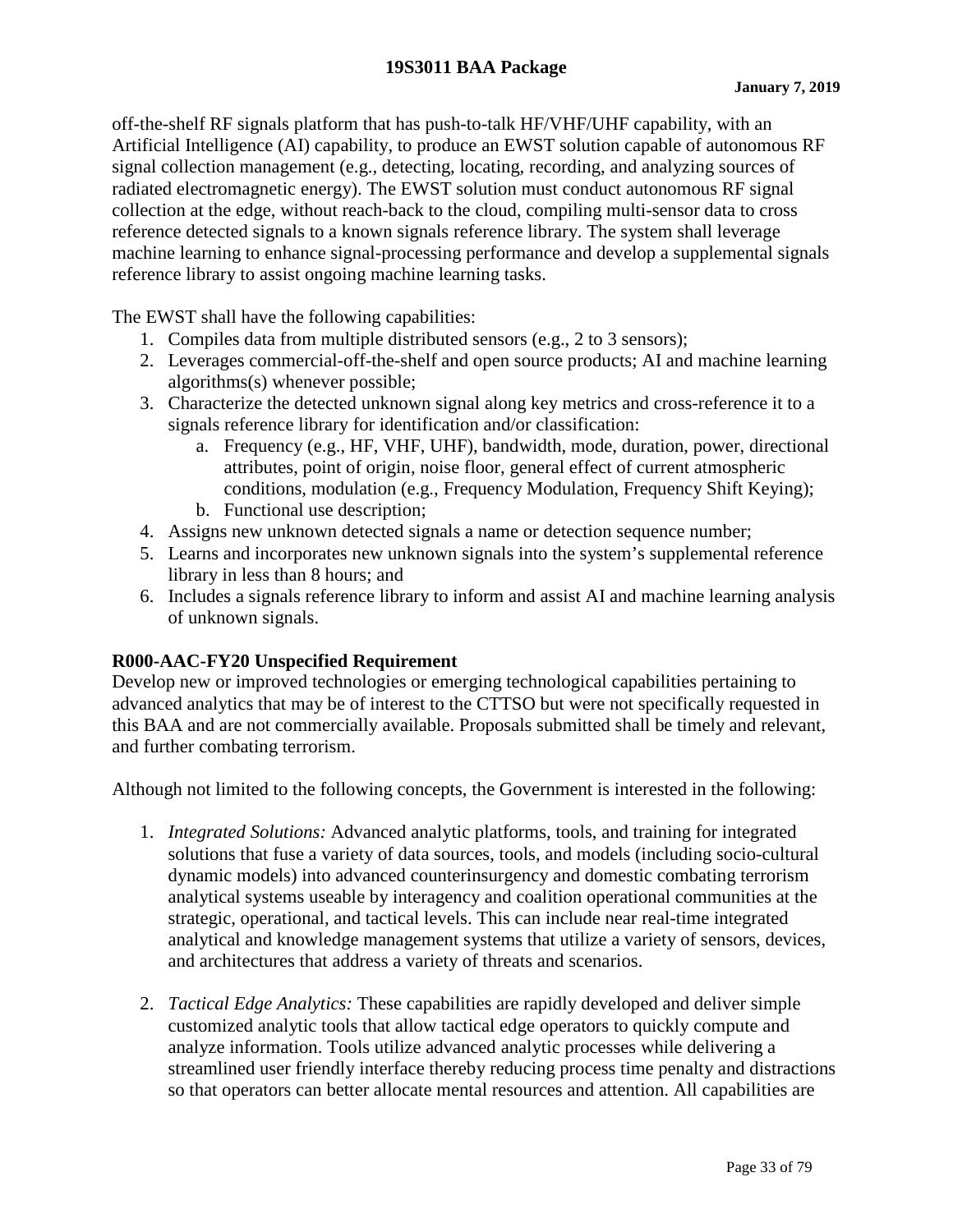intended to be low cost to acquire and maintain and have an easy to learn user interface; therefore, are replaceable as technology or user needs progress. Although not limited to, it is anticipated the majority of solutions that fit user needs will be in application "app" format.

- 3. *Motion Imagery and Multi-Intelligence Activity Modeling:* There is currently a lack of activity modeling that provides detection, classification (defining), and understanding of an individual or group activity as observed in motion imagery sources such as wide area motion imagery (WAMI), full motion video (FMV), ground-based surveillance, and handheld video. It is necessary for these abilities to support robust search and discovery of motion imagery content, where primitive actions (e.g., vehicle track) and combinations of activities can be representative of higher level activities. Current efforts for activity modeling require an exorbitant amount of manual activity for analysis to review video from a specific event. This requirement is for the development of an automated prescreening tool in order to decrease the amount of mundane video viewing and allow analysts to work more efficiently in target analysis. For collaboration and development of community ontologies, activity modeling must be integration-focused, utilizing standard formats and compliance to the Motion Imagery Standards Board (MISB) and standardization agreement (STANAG) 4676 which is the format of interoperable exchange and fusion of multiple ISR sources and tracks.
- 4. *Block-chain technology for national security applications.*

Unspecified requirements (R000s) are for proposing unique innovations that have not yet been identified by CTTSO. Submissions against an unspecified requirement shall be responsive to the topics noted in the requirement. Proposed technologies from the unspecified requirements will be competing against proposed technologies for identified and prioritized interagency requirements. Because CTTSO does not budget for unspecified requirements, awards may not be made against the unspecified requirements. Note: Quad charts submitted in response to a Subgroup's R000 may be shared with other CTTSO Subgroups if the submission demonstrates relevance to more than one focus area.

## **5.2 Chemical, Biological, Radiological, Nuclear, and Explosives (CBRNE)**

## **R4315 Open Architecture Handheld Raman Spectrometer Kit**

Develop a cost efficient handheld Raman spectrometer for identification of threat materials using COTS hardware and open-source software capable of importing a Government developed Raman library. All aspects of the system, including but not limited to drawings, components, computer code, etc. shall be documented to allow for acquisition, fabrication, assembly, and maintenance by the government.

The hardware system shall have the following characteristics:

- 1. Spectral range of  $200 \text{ cm}^{-1}$  to  $3400 \text{ cm}^{-1}$
- 2.  $8 \text{ cm}^{-1}$  spectral resolution or better
- 3. Targeted cost of all hardware components not to exceed \$5,000
- 4. Graphical user interface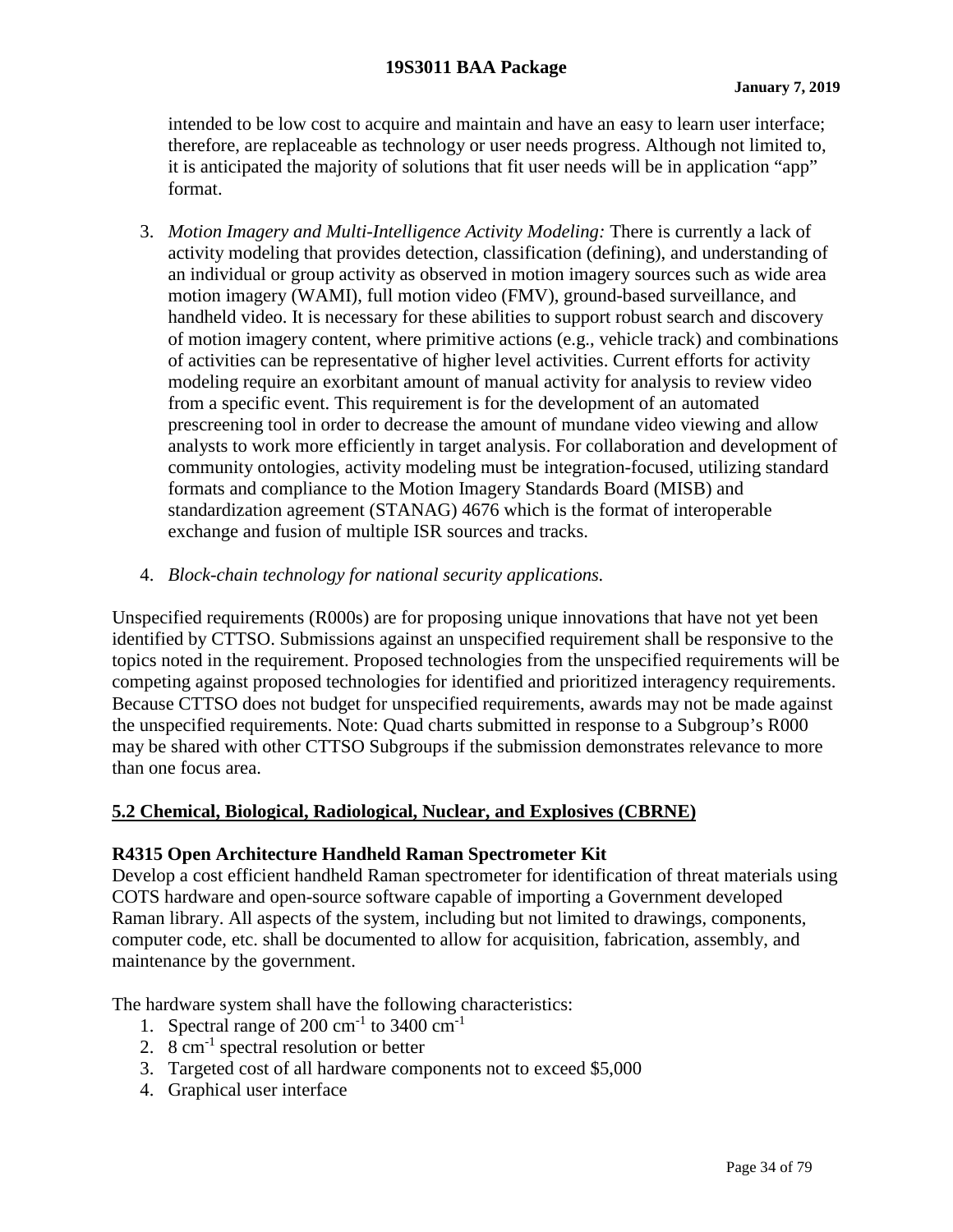- 5. Total weight for unhardened system not to exceed 2 pounds
- 6. Capable of scanning materials in vials or as visible residue on surfaces
- 7. Vials shall be enclosable to allow for Class 1 operation
- 8. Four hour battery time and AC power capability
- 9. The system must be operational in temperatures of 32  $\degree$ F to 122  $\degree$ F and up to 95% relative humidity (non-condensing) and be able to be stored in temperatures from -4 °F to 140 °F and up to 95% relative humidity (non-condensing)

The system software shall have the following characteristics:

- 1. Output and algorithms be written in an open source software format
- 2. Use spectral data files in an ASCII file format (e.g., JCAMP-DX)
- 3. Capable of importing and exporting spectra individually or in batch
- 4. Use a material verification algorithm with Pass/Fail results
- 5. Perform material identification based on spectral library searching
- 6. Multi-component identification with mixture matching
- 7. Customizable acquisition parameters such as laser power, countdown timer, etc.
- 8. Fluorescence rejection algorithm (if necessary)

Performers shall deliver five complete systems at TRL 6 demonstrated using a Government provided library. The Raman system must demonstrate uniformity and repeatability, with onboard materials identification algorithms reaching 90% detection at a 90% confidence level. Performance testing will be performed through CTTSO. Only minimal spectral library development for the purposes of demonstrating system capability will be supported under this requirement:

- 1. Acetone
- 2. Acetonitrile
- 3. Cyclohexane
- 4. Acetaminophen
- 5. Naphthalene
- 6. Methyl Ethyl Ketone (2-butanone)
- 7. Ethyl Alcohol (non-denatured)
- 8. Granulated Sugar
- 9. Potassium Perchlorate
- 10. Sodium Perchlorate

#### **R4316 Chemical/Biological Containment System**

Develop a packaging system for rapidly containing and safely transporting chemical warfare agents (CWAs), biological warfare agents, explosive samples, and other substances harmful to human health to include chemical filled military munitions. Containment shall be maintained without release or breakthrough for at least two weeks (336 hours) and shall function while containing solid, liquid, and/or gaseous harmful substances.

Before use, the solution shall fit in a uniform trouser cargo pocket. When deployed, the packaging shall be able to encapsulate at least a 155MM projectile (155 mm  $\times$  833 mm) or similarly sized disarmed improvised explosive device (IED). IEDs come in variety of shapes,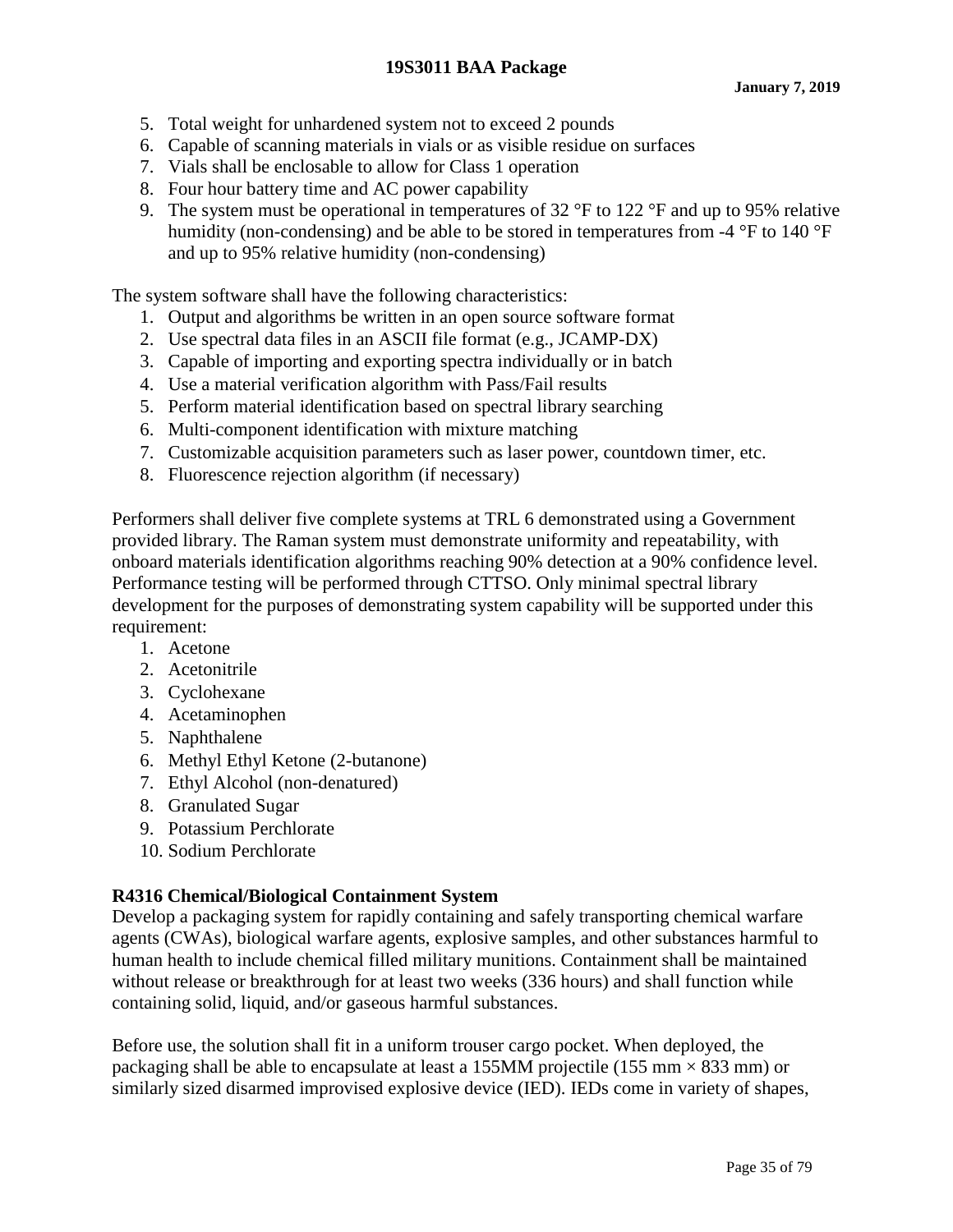and therefore, solutions shall provide versatility to contain irregularly shaped objects. After encapsulation, the solution shall fit into an approved performance oriented packaging container.

Ideally, securing the encapsulation shall be self-sealing (Objective). Additional resources may be used for sealing, however, the form factor shall still fit in a uniform trouser cargo pocket and/or leverage resources typically carried by maneuver forces (Threshold). Materials used shall not neutralize, absorb, or otherwise interact with the contained harmful substance, as that may create safety hazards or interfere with laboratory analysis. Operators shall have the capability to contain contaminated objects safely in less than a minute and a half (Threshold); and ideally in less than one minute (Objective). Operators shall be capable of encapsulating and transporting the contaminated object with minimal contact to the harmful substance, and demonstrate no contamination on the outside of the packaging.

Ideal packaging solutions should also function, with little to no modification, to seal off an area (i.e., doors, windows, vents) surrounding contaminated objects when items of concern cannot be moved (Objective).

Encapsulation shall undergo evaluation for permeation and penetration resistance to all classes of CWAs (Threshold), viral sized particles (Threshold), and toxic industrial chemicals (Objective).

The packaging shall maintain physical integrity when under duress representing various operational conditions. This shall include resistance to tearing, punctures, abrasion, including when transporting objects up to 100 pounds. Packaging shall maintain functionality when compressed, over-packed, and/or when moisture is present inside the sealed encapsulation. The solution shall be operational in a temperature range of 32 °F to 122 °F and up to 95% relative humidity (non-condensing) and shall be able to be stored in temperatures ranging from  $-4$  °F to 140 °F and up to 95% relative humidity (non-condensing).

## **R4317 Tactical HazMat Boots**

The National Fire Protection Association (NFPA) Standard on Protective Ensembles for First Responders to Hazardous Materials Emergencies and CBRN Terrorism Incidents (NFPA 1994) permits, with some conditions, configurations where multiple elements can provide the required comprehensive chemical and physical footwear protection. Certified CBRN suits either already have protective booties attached, or can be worn with certified CBRN protective socks. Therefore, the boots only need to provide the complementary physical protection component. Currently however, operators have limited approved options that many end users consider expensive, uncomfortable (leads to blisters), lack stability, and build up moisture.

Develop a next generation HazMat Boot that provides NFPA 1994 protection for all classes (Class 1-4), and provides a more comfortable, functional, and cost-effective solution than available certified products. The HazMat Boot's design must demonstrate commercialization capability in a cost-effective way. The HazMat Boots shall:

- 1. Meet the NFPA 1994 footwear design requirements;
- 2. Meet, and be capable of being certified, to the NFPA 1994 performance requirements when worn with certified CBR socks/booties: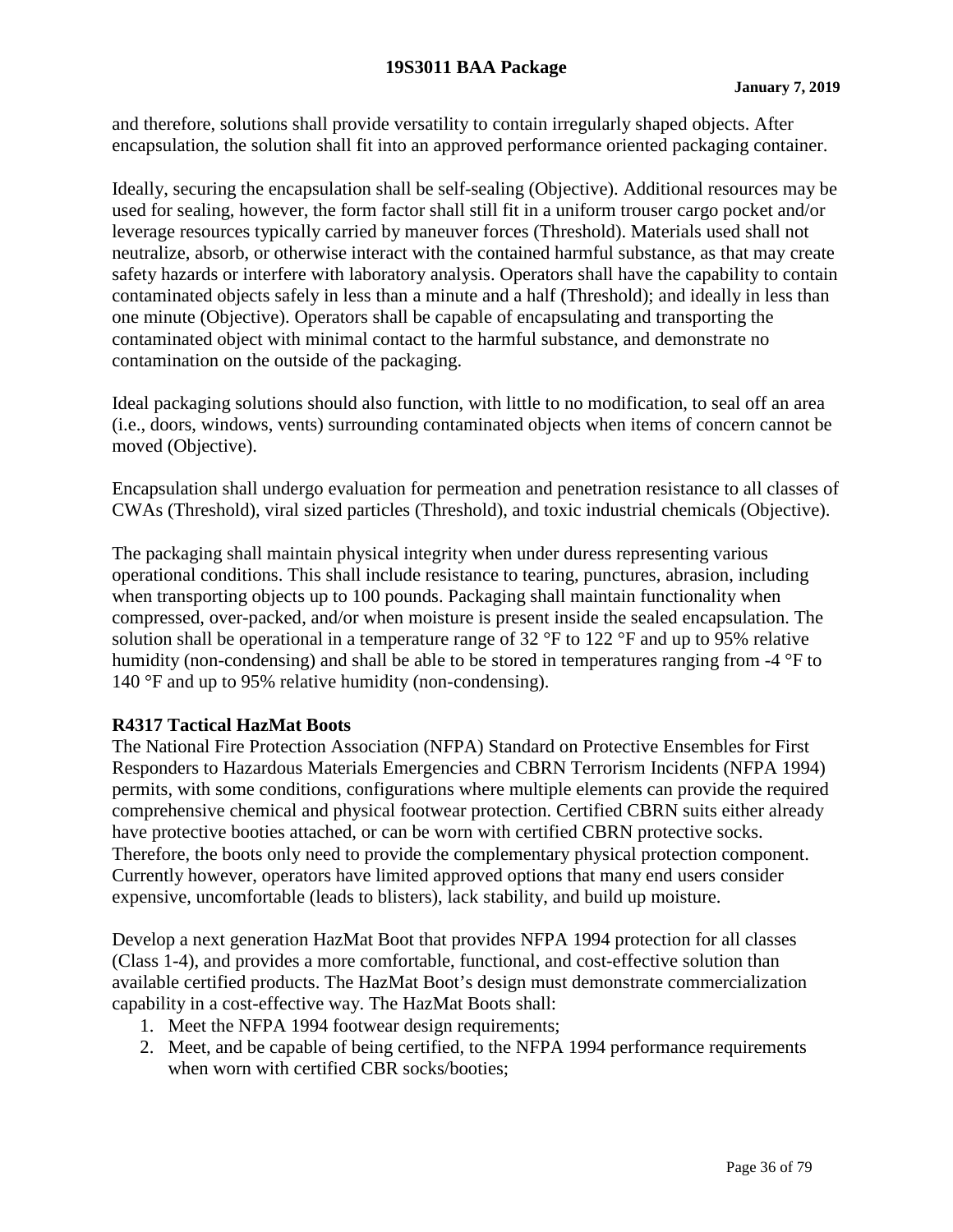- 3. Demonstrate minimal degradation due to chemical exposure (Threshold) including NFPA 1994 performance requirements continue to be met (Objective);
- 4. Demonstrate contamination resistance;
- 5. Demonstrate improved comfort and performance compared to current certified solutions;
- 6. Be designed and available in at least eight sizes between U.S. men's 6-14; and
- 7. All boot sizes shall be available in wide sizes.

The effort shall include small-scale manufacturing of the HazMat Boots during the project to support limited user trials. User trials shall reflect various potential operational and functional scenarios, including prolonged wear in different environments (e.g., partially submerged in water). User trials shall evaluate the performance and comfort of the HazMat Boot solution. The final design of the next-generation HazMat Boot shall incorporate feedback from end users.

## **R4318 Canine Respiratory Protection**

Develop an escape respiratory protective device designed for canines that can fit the general working dog population. The respiratory protective device shall provide nasal, oral, and ocular protection from chemical warfare agents, toxic industrial chemicals, and emerging threats. The mask shall provide 2,000 protective factor (Threshold) or higher, with best candidates demonstrating a 10,000 protection factor (Objective). Protection factors shall be maintained during canine movements. Measures will be included to prevent inadvertent removal of the device. The mask shall maintain at least the Threshold protection factor for at least 15 minutes (Threshold) with the ideal solution providing 60 minutes of protection (Objective).

The device shall be rugged enough for use during operations, and capable of demonstrating durability. This includes the following:

- 1. Hot Diurnal Conditioning (Mil-Std 810F);
- 2. Cold Constant Conditioning (Mil-Std 801F);
- 3. Humidity Conditioning (Mil-Std 810E);
- 4. Transportation/Vibration Conditioning (Mil-Std 810F); and
- 5. Continued functionality after a three-foot drop onto a bare concrete surface.

The respiratory protective device must be interoperable with existing collars, full canine torso vests, and muzzles. Only currently available chemical, biological, radiological, and nuclear (CBRN) filters are acceptable, and must be adaptable to broad positive sealing surfaces along with exhaust assisted drainage. The visor/viewing window shall be anti-fog when moving from ambient conditions (72  $\pm$  2 °F at 40  $\pm$  5% Relative Humidity [RH]) to more extreme conditions  $(13 \pm 2 \text{ °F}, \text{ as well as } 90 \text{ °F at } 60 \pm 5\% \text{ RH}).$ 

The weight of the mask shall not exceed 4 pounds with the head-borne weight being less than 12 ounces. Additionally, the mask shall come in a configurable transport case that can easily attach to the canine handler in both a drop holder and MOLLE attachment. Together with the transport case, the entire weight shall not exceed 5 pounds.

Donning the mask shall take less 30 seconds from package to protection, with a minimum wear time of 2 hours. The final product cost shall be comparable with currently available human respiratory protective devices.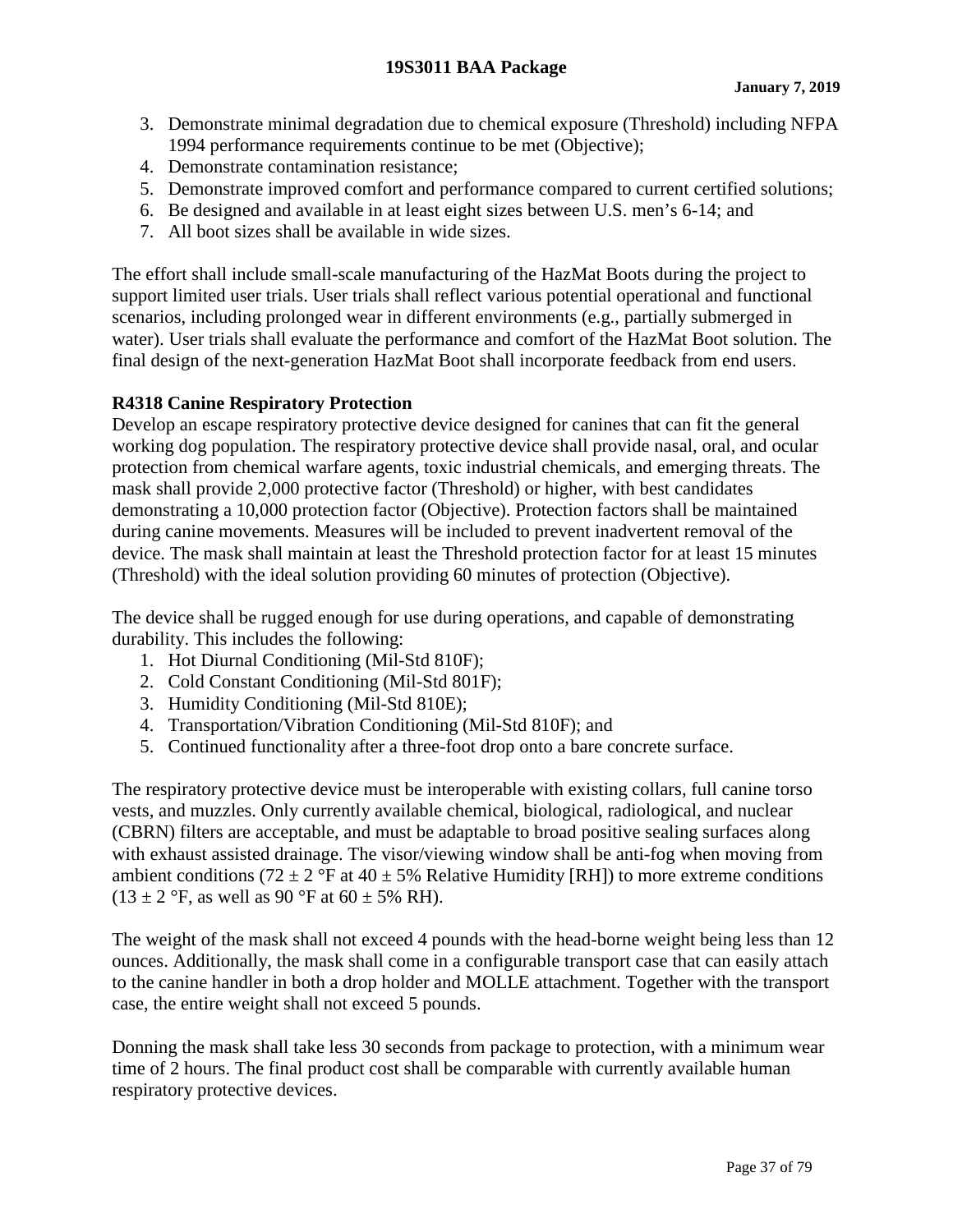## **R000-CBRNE-FY20 Unspecified Requirement**

Develop new or improved technologies or emerging technological capabilities pertaining to CBRNE that may be of interest to CTTSO, but were not specifically requested in the BAA and are not commercially available. Proposed projects shall be timely, relevant, and further worldwide combating terrorism efforts. Areas of particular interest include: explosive detection technologies; next generation materials for personal protective clothing and respiratory protection; methods for chemical and biological material attribution; and biological or chemical threat detection.

Medical applications (vaccines, pharmaceuticals, clinical diagnostics, and syndromic surveillance systems) will not be considered. These areas and other areas that do not directly relate to CBRNE will be rejected without consideration or comment.

Unspecified requirements (R000s) are for proposing unique innovations that have not yet been identified by CTTSO. Submissions against an unspecified requirement shall be responsive to the topics noted in the requirement. Proposed technologies from the unspecified requirements will be competing against proposed technologies for identified and prioritized interagency requirements. Because CTTSO does not budget for unspecified requirements, awards may not be made against the unspecified requirements. Note: Quad charts submitted in response to a Subgroup's R000 may be shared with other CTTSO Subgroups if the submission demonstrates relevance to more than one focus area.

#### **5.3 Improvised Device Defeat/Explosives Countermeasures (IDD/EC)**

#### **R4387 Color Night Vision for EOD Operations**

Develop a digital night vision system capable of producing full color images of items, reflective of their actual coloring. The system shall be designed to be wearable as a standalone system with a head harness and helmet mountable using current military mounting hardware. The system should be able to operate in all environments and weather and use commonly available batteries such as AA or CR123. Additionally, the system should have the ability to attach an external battery pack that uses the same batteries to extend the battery life. The system should not suffer any damage if batteries are installed improperly. In addition to a wearable device, a robot mountable configuration shall be developed to facilitate robotic operations when visibility is limited due to deficient lighting. This system would be used to complement current daylight robot cameras. The design shall allow the system to easily transition from helmet mount to robot mount with minimal reconfiguration.

The system shall have the following characteristics:

- 1. Monocular (Threshold) or binocular (Objective)
- 2. Weigh between 835 grams (Threshold) and 430 grams (Objective), not including the external battery pack
- 3. Field of view is between 40 degrees (Threshold) and 97 degrees (Objective)
- 4. Image resolution has a minimum figure-of-merits (FOM) of 2000
- 5. Capable of  $1 \times$  and  $3 \times$  magnification
- 6. Capable of operating after being decontaminated of CBRN agents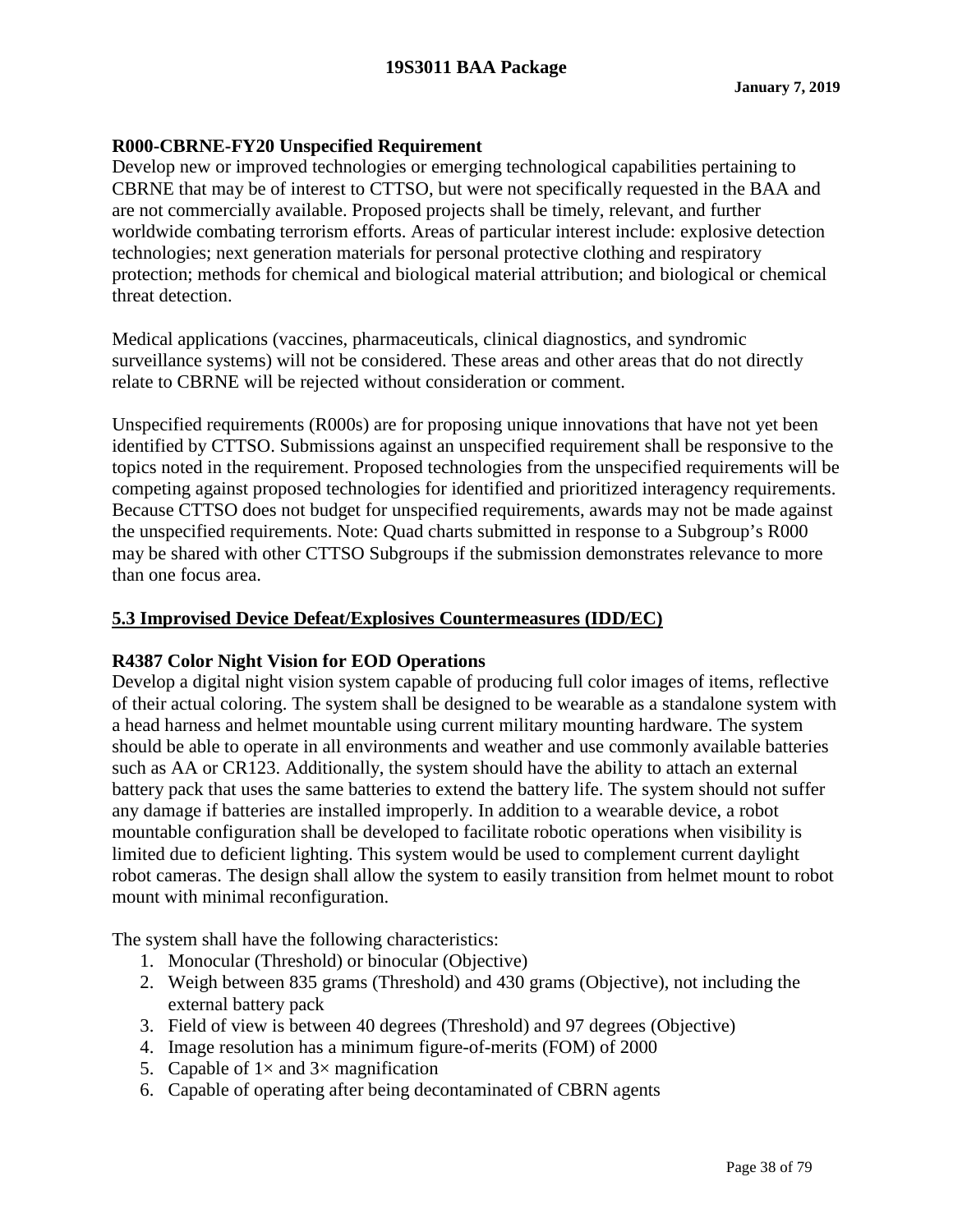7. Ruggedized

## **R4389 Screen for Bright Light/Outdoor Conditions**

Develop a screen add-on device that can be temporarily attached or simply placed in front of an electronic screen (e.g., computer monitor, robot OCU, smartphone, tablet, etc.) to mitigate degraded visibility caused by ambient bright light. The threshold capability of the system must prevent direct sunlight/bright light from reflecting off of the screen while permitting images coming from the screen to be viewed by the operator. The objective solution should also have the ability to intensify the light/images emitting from the screen to the operator. If the system allows for screen output intensification, the system must have the ability for the operator to increase and decrease the intensity.

The system shall have the following characteristics:

- 1. Internal rechargeable power source
- 2. Recharged via USB connection
- 3. Operate for 8 hours minimum on a single charge
- 4. Weigh less than 2 pounds
- 5. System dimensions are between 10 inches high  $\times$  14 inches wide (minimum) and 16 inches high  $\times$  24 inches wide (maximum)
- 6. Minimum IP rating of 54 (protected from limited dust ingress and water spray)
- 7. Operating temperature range of 30 °F to 130 °F

## **R4390 Mapping Robot for Complex Urban Environments**

Develop a small, wireless, ground robot with the ability to autonomously map the interior of a structure. The system should use a combination of imaging systems to create a 3D map of the scanned area. Once the area is mapped, the system must "return-to-station". The system shall have sufficient processing capacity to support continuous image rendering during scanning so that when it is recovered by the operator a 3D map of the area can be viewed within 1 minute. The system shall have the ability to record and operate in a variety of conditions to include standing water (less than the height of the system), urban environments (including the interior of residential dwellings), and outdoors. The system must be able to traverse the interior of typical single story residences in the United States.

The system shall have the following characteristics:

- 1. Scan a 2,000 square-foot, single-story residence in 30 minutes (Objective) to 60 minutes (Threshold)
- 2. Weighs 5 pounds (Objective)
- 3. Allows discrimination of objects between  $2 \text{ in}^2$  (Threshold) and  $1 \text{ in}^2$  (Objective)
- 4. Battery life during continuous operation is between 4 hours (Threshold) and 8 hours (Objective)

# **R4391 Firing System for Underwater Remotely Operated Vehicles (ROVs)**

Develop an underwater firing system that is ROV platform agnostic and can be easily removed and replaced by the ROV operator. The firing system must be able operate at depths up to 99 feet of sea water (fsw) (3 atmospheres) and have the ability to fire a minimum of two (2) commercial or military electric blasting caps, electric breech for the Percussion Actuated Non-electric (PAN)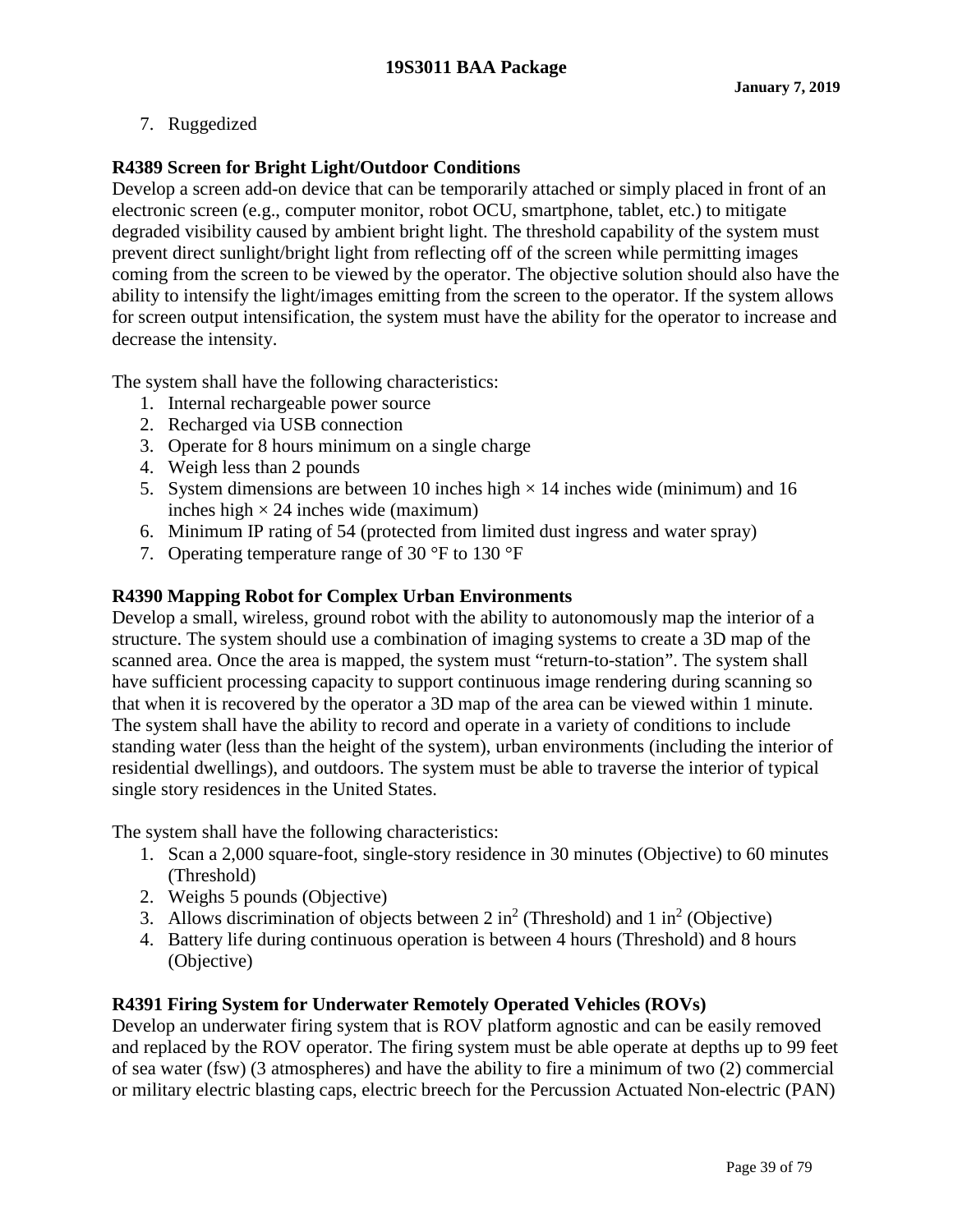#### **19S3011 BAA Package**

Disruptor, and other underwater electrical breeches. The system's software should be interrupt driven and have an internal battery. The system can be controlled by an electrical or acoustic link but must be able to be initiated via the ROV's Operator Control Unit (OCU)/Man-Machine Interface (MMI) and must not interfere with basic ROV functions.

#### **R4392 Rail Robot for Subterranean Operations**

Develop a robotic platform that is designed to operate on rail systems and in underground infrastructures. Operators should be able to configure the robot for multiple track gauges to accommodate use on both heavy and light rail systems. The Rail Robot should also be able to move within the inner portion of the rails (within the railroad track) to allow operators to inspect the undercarriage of rail cars and locomotives.

The system shall have the following characteristics:

- 1. Operate under its own power for 4 hours (Threshold) to 8 hours (Objective) on a single charge
- 2. Multiple communication configurations, to include: wireless mesh network capable of using repeaters, and fiber optic tether
- 3. Tether should incorporate a self-winding reel, and not tangle during recovery
- 4. Multiple cameras and lights to support high and low search operations
- 5. Wireless operational range of 1000 meters (unrepeated signal) and tethered range of 500 meters
- 6. Include provisions to employ a wide range of sensor technologies including an IR camera
- 7. Be able to manipulate, pick-up/drop off, and transport items of interest up to 15 pounds

#### **R4393 E-Library of Printable Circuits**

Develop a library of improvised explosive device (IED) circuits for training that contains components lists, assembly instructions, and files for making associated printed circuit boards (PCBs). The library shall include items from simple series-circuits, up to and including complex circuits using programmable components. The library shall include textual instructions, images, and videos on circuit assembly, programming, PCB creation, and types of tools that can aid in circuit assembly. The vendor shall propose solutions for permanent hosting of the final library as well as provisions and procedures for data protection.

#### **R000-IDDEC-FY20 Unspecified Requirement**

Develop new technological capabilities for use in bomb disposal operations. These capabilities must be of interest to the IDD/EC Subgroup but were not requested as a specific technology requirement by TSWG end users. Proposed projects should be not commercially available. Proposed projects shall be timely, relevant, and further world-wide efforts for countering terrorist and criminal use of explosives, and combating terrorism.

Unspecified requirements (R000s) are for proposing unique innovations that have not yet been identified by CTTSO. Submissions against an unspecified requirement shall be responsive to the topics noted in the requirement. Proposed technologies from the unspecified requirements will be competing against proposed technologies for identified and prioritized interagency requirements. Because CTTSO does not budget for unspecified requirements, awards may not be made against the unspecified requirements. Note: Quad charts submitted in response to a Subgroup's R000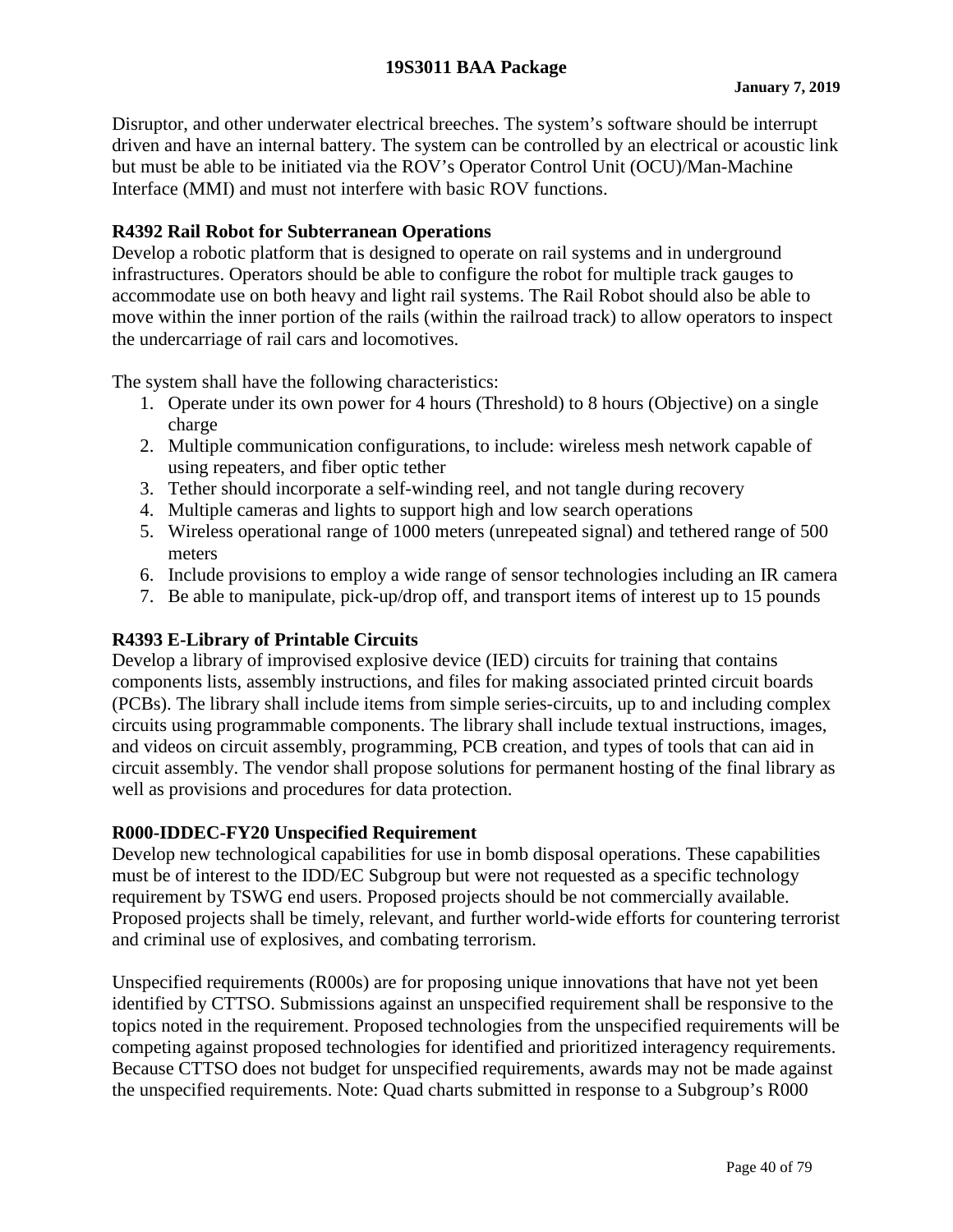may be shared with other CTTSO Subgroups if the submission demonstrates relevance to more than one focus area.

## **5.4 Investigative and Forensic Science (IFS)**

#### **R4322 Optimizing Recovery of DNA and Latent Fingerprints from Adhesive Tape**

Develop chemical procedures and techniques to forensically optimize the collection of latent prints and DNA from the adhesive side of tape and to create a workflow that technically exploits this type of evidence while adhering to laboratory standards. The procedures shall focus on applications of latent print detection and DNA recovery involved with forensic modalities in combating terrorism such as tape associated with improvised explosive devices (IEDs) and related devices found around the world.

The final deliverable shall include the following specifications:

- 1. For DNA, the minimum yield shall be 250 picograms (pg) (Threshold), where amounts greater than 500 pg (Objective) are optimal. For latent print development, the target shall be that the latent print development technique results in a print that is suitable for comparison.
- 2. For DNA recovery, the detectable target using the novel chemical procedures or techniques shall be a full or a partial profile (with a minimum of 8 loci for CODIS database searching).
- 3. The defined detection limit for DNA shall be an Analytical Threshold (AT) of 150 relative fluorescent units (RFUs).
- 4. Stochastic Threshold level for DNA shall be 725 RFU using the 3500xL Globalfiler Amplification Kit.
- 5. For latent prints, the target shall be a full or partial latent print (with a minimum of 3 minutia for AFIS database searching).
- 6. Instrumentation, reagents, and DNA kits shall be generally accepted products, commercial-off-the-shelf (COTS) shall be used when possible, such as those used by the FBI Laboratory, to allow for any recommendations to be implemented without extensive validation efforts.
- 7. All procedures and techniques shall comply with forensic validation standards and adherence to FBI quality assurance system documents, scientific working group on DNA analysis methods (SWGDAM) validation documents, and the scientific working group on friction ridge analysis, study and technology (SWGFAST) standard for the validation and performance review of friction ridge impression development and examination techniques (latent/tenprint). These can be found at https://www.swgdam.org/publications and http://clpex.com/swgfast/Documents.html.
- 8. A comprehensive training manual that includes a clearly defined workflow associated with all procedures and techniques. It shall be in an electronic format for mass distribution as well as in a specified amount of hard copies for delivery.
- 9. In the event the final deliverable includes a newly developed chemical or reagent, the Government shall receive a specified amount.
- 10. The Government shall only consider proposals for which it receives unlimited intellectual property rights to all final deliverables.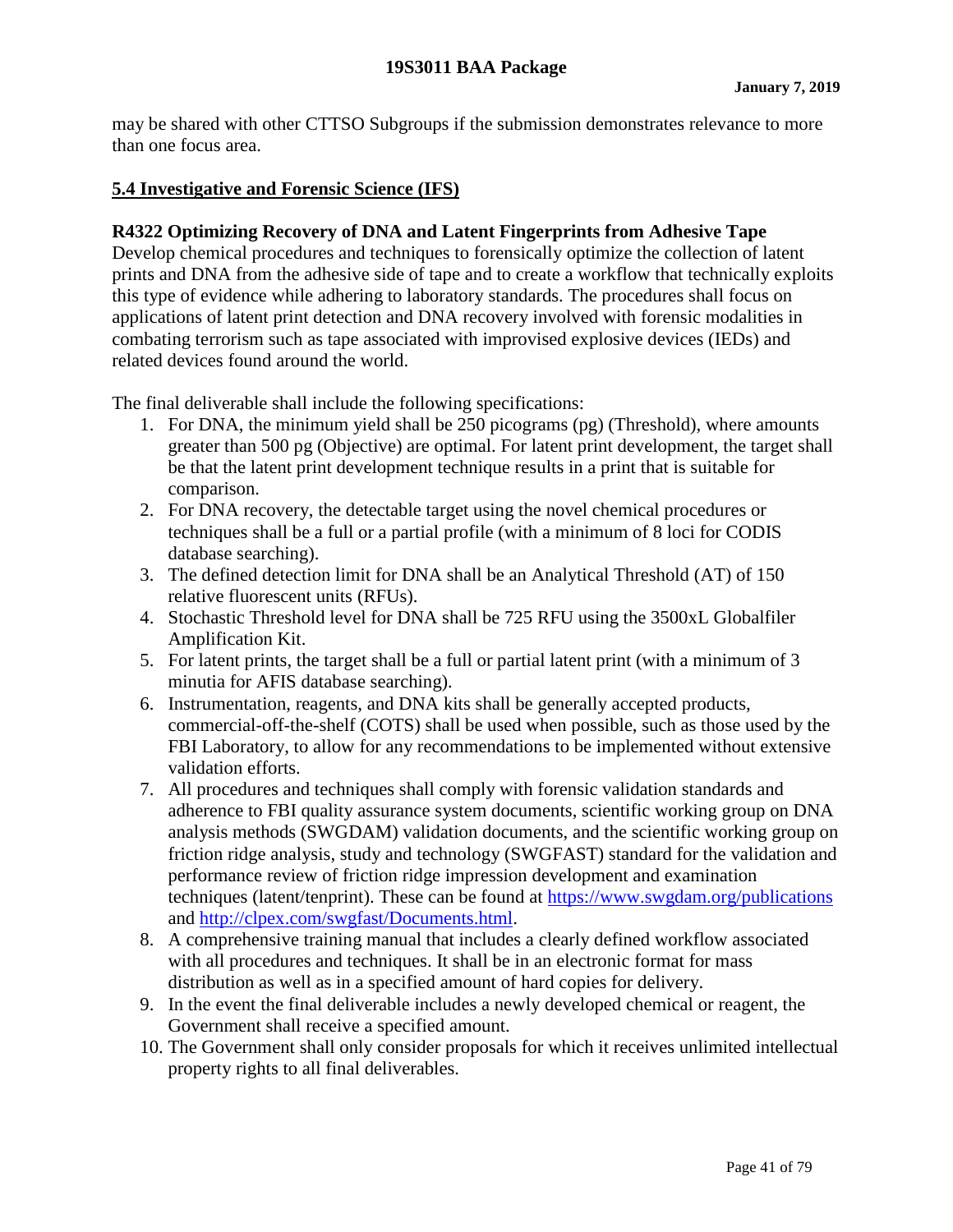#### **19S3011 BAA Package**

#### **R4323 Automated Expeditionary Site Documentation System (AESDS)**

Develop and produce an automated expeditionary site documentation system that accurately documents event and crime scene sites at indoor and outdoor locations. The system shall produce accurate high resolution photographic images in well-lighted as well as very low-lighted situations. Additionally, full and accurate computer assisted drawing (CAD) level site sketches shall be produced with precise measurements of all major objects and dimensions of the site. The scanning and photographic processes shall also produce three-dimensional (3D) images and representations. The scanning process shall not impinge on the search performance at the scene by recognizing personnel movement during the documentation process. The scanning and photographic processes shall include extensive and highly accurate GPS data of all outdoor scenes and, whenever possible, indoor scenes. The instrumentation shall allow the operator to monitor the status of the initial photographing and scanning by the system. The system shall have communication capability to send the data, metadata, images, sketches, and other information to a site exploitation monitor hub (SEMB). The finished documentation shall be a set of images, sketches, and associated data that fully records visually and graphically the entire event or crime scene site with complete integrity. The Government shall only consider proposals for which it receives unlimited intellectual property rights to all final deliverables.

Key specifications of the system shall include the following:

- 1. Hardware that is rugged and of a small compact size.
	- a. Fits into a dump pouch (under 10 inches long).
	- b. Easily portable by one person.
	- c. Fully function in temperatures from -30 degrees Celsius to 55 degrees Celsius and in rainy and windy conditions (wind speeds of up to 50 kilometers per hour).
	- d. Operate in hilly, dusty terrain.
	- e. Waterproof.
	- f. Drop tested to 1.5 meters.
- 2. External/outdoor site documentation shall fulfill base requirements of four corner site imagery and utilize a component system with one or more cameras which can be still, video or both.
- 3. Internal/indoor site documentation shall successfully negotiate structural and architectural features without loss of visualization, documentation, and measurement collection.
- 4. Produce high-resolution color photographs and CAD sketches of the scene, under all conditions, which are accurate to two millimeters and include:
	- a. Interactive data items such as photographs, videos, and links automatically inputted via searcher and recorder cameras.
	- b. Contextual annotations which are either typed or through voice-to-text and inputted afterwards or automatically via voice-to-text.
	- c. Measurements of all documented scenes and all significant objects or items within the scene, such as room dimensions, evidence, and other physical features.
- 5. Integrate the external documentation system into the SEMB.
- 6. Integrate the initial internal documentation system into the SEMB.
- 7. Visualization and voice recording to document the undisturbed nature of crime scenes.
	- a. Visualization shall include at least a hands free integrated high-resolution camera or, at a minimum, a hand operated integrated camera.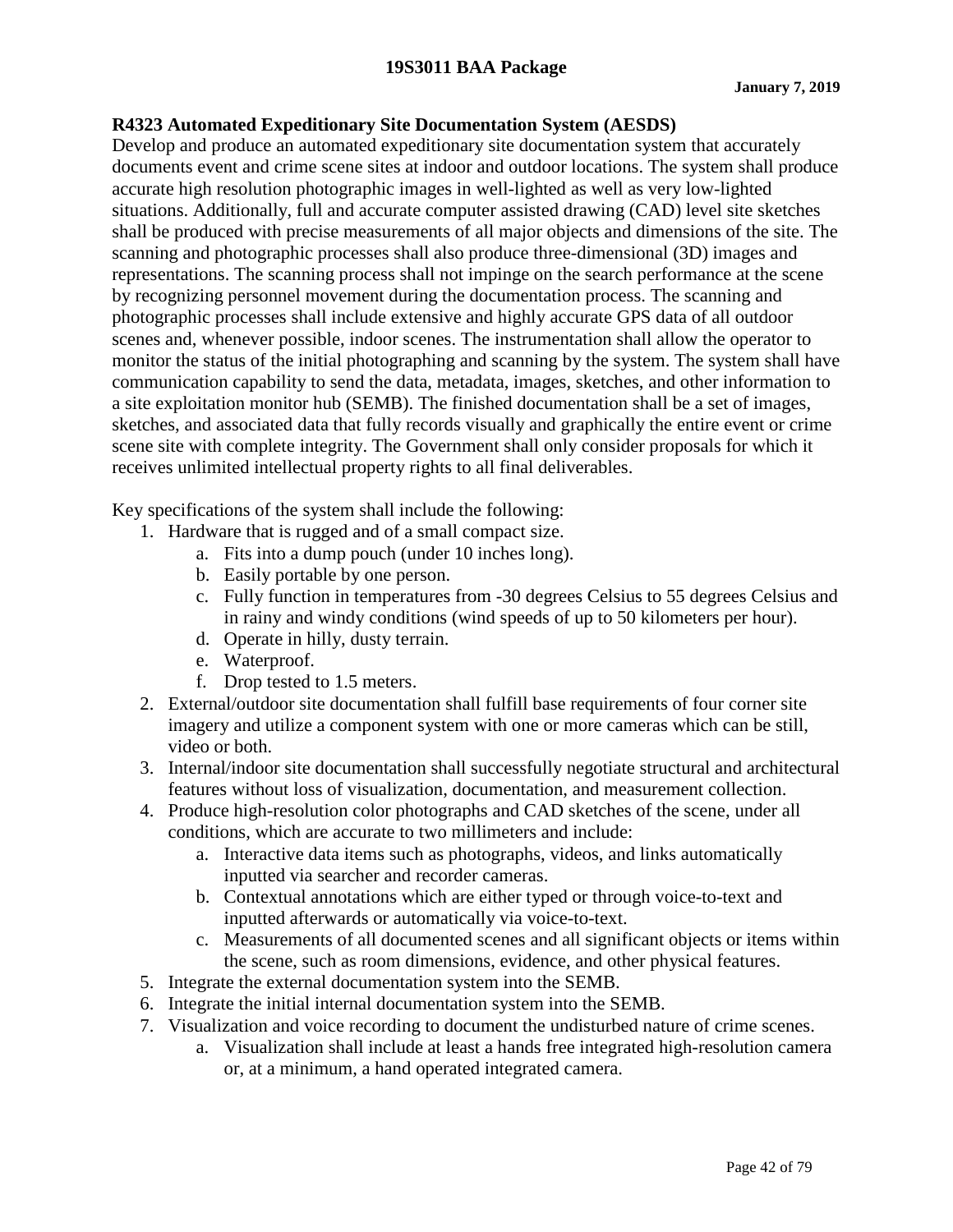- b. Voice recording that includes voice-to-text to enable accurate and quick report making and contextual annotations.
- 8. Integrate evidence photography into a SEMB
	- a. Integrates evidence photography which accomplishes the scene visualization and evidence documentation requirement into the SEMB.
	- b. Automatically and accurately measures evidence within the CAD site sketch and permits voice-to-text notes.
- 9. Automatically integrate all into an intelligence site diagram in the SEMB that includes
	- a. Three dimensional model and CAD drawing from expeditionary 3D site scanner.
		- b. Geo-referenced external and initial site documentation photos/videos.
		- c. Geo-referenced evidence photos.
		- d. Voice-to-text contextual annotations.
		- e. Voice-to-text site documentation notes.
- 10. All imaging, processing, and report creation to include 3D imaging shall be completed within 20 minutes.
- 11. Easy to use and maintain.
	- a. Minimal maintenance procedures.
	- b. Simplified user interface and intuitive operational procedures.

#### **R4324 Battlefield Inorganic Material Elemental Analysis Capability**

Develop, produce, and deliver a battlefield instrument that can conduct chemical elemental analysis of small samples of material to determine the inorganic elements present and any inorganic threat compounds. Techniques, procedures, and protocols associated with the instrument to conduct efficient, accurate analyses shall also be developed and validated. Users of the instrument shall be able to analyze unknown threat material from post-blast events, improvised explosive devices (IEDs), IED caches, suspected IED facilitation sites and for specified collection efforts. After analyzing a sample, the device shall provide the end user with immediate identification of the threat substance. The device shall produce and store a raw data file of the analysis and enable transmission of the file from an overseas location back to the United States for further analysis, verification, interpretation, and population of other forensic databases. The analysis and subsequently produced raw data file shall support attribution to geolocations, production facilities, individuals and threat networks facilitating the proliferation of the threat substance. The output shall provide actionable intelligence and evidence about the origin of the tested sample and likely persons associated with it.

The device or instrument shall be based on an inorganic detector built on a microwave plasmaatomic emission spectrometer or similar technology, complemented by forensically validated procedures, to perform elemental analysis of inorganic substances. Technicians shall be able to use the instrument and associated procedures in non-laboratory environments for extended periods of time. The size and weight shall be suitable for two-man lift, near the threshold of 30 inches by 30 inches by 20 inches and 50 pounds or less with one man lift desirable. The instrument shall require a minimal amount of maintenance and calibration. The consumables and items required for calibration, maintenance, and operation shall be readily obtained, have a shelf life of at least one year in ambient conditions ranging from -10 degrees to 140 degrees Fahrenheit, and not be classified as hazardous transportation or handling. The exported files shall be non-proprietary, not involve any licensing on the part of the U.S. Government, and shall be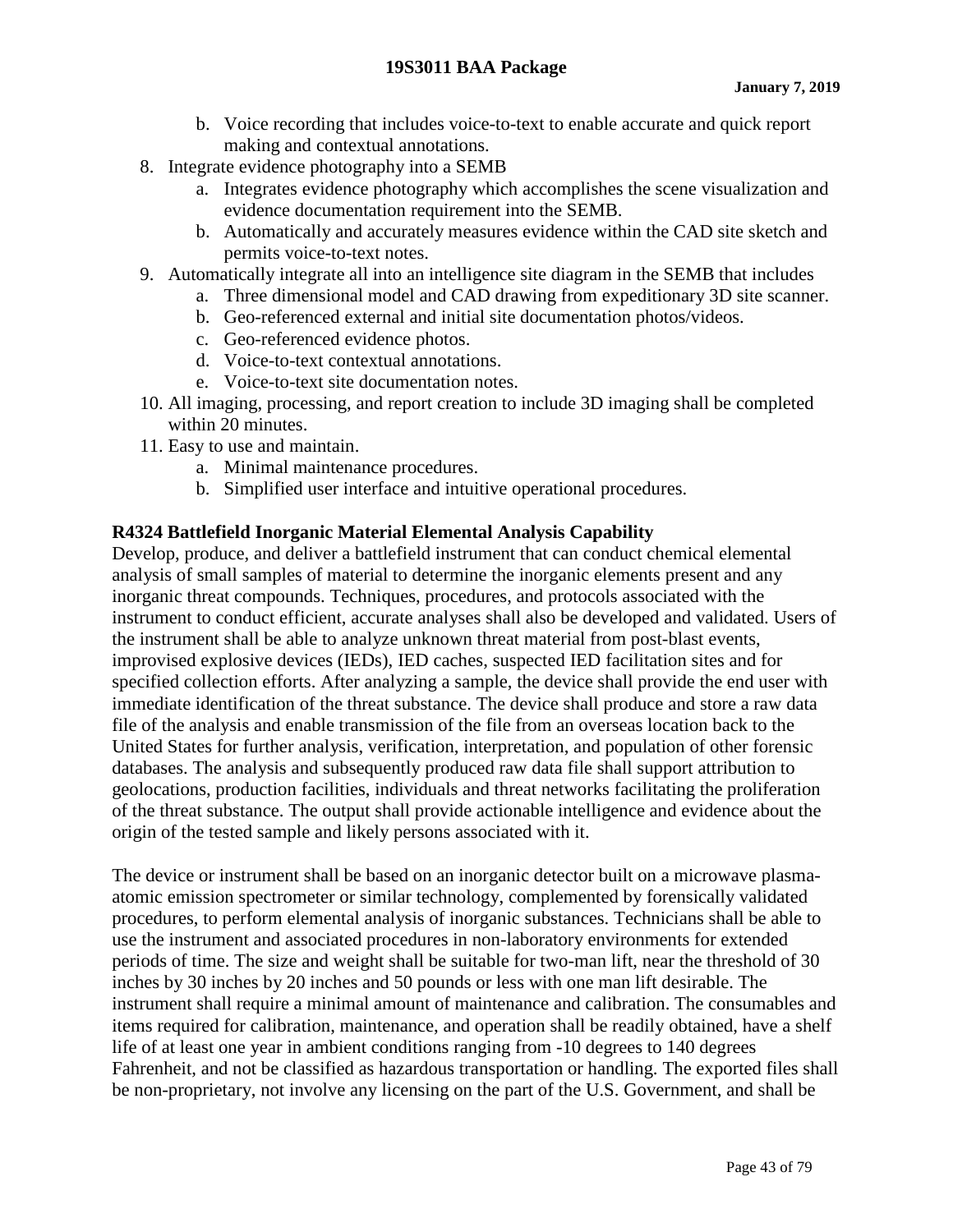comparable to other such profiles to support ingestion into future databases. The maximum amount of sample required to perform an analysis shall not exceed .5 gram. The qualitative error rate of analysis shall not exceed 2%. The processing of a sample shall not take more than three hours of laboratory analysis to complete. The operator interface shall be intuitive and guided by onboard operating aids or displays. Exploitation results/alerts shall be provided to the operator with raw data files being easily accessible.

The device shall operate under indoor, non-clean room conditions between 40 degrees and 100 degrees Fahrenheit. It shall operate on 120/240 volt power source supplied by shore/generator as a threshold. The operator shall be able to disable on demand any GPS tagging, Wi-Fi, Bluetooth, or other wireless communications features. The cost per sample analyzed shall not exceed \$25.00. The training time for an exploitation technician to prepare and process a sample shall not exceed eight hours. The associated software shall be compatible with Microsoft and Linux systems. The device shall be able to create, store, and easily export an output data results file that is readable in standard Window applications (e.g., flat file formats like .csv and .txt as well as Excel-based formats). The output shall provide both raw data and include any user added information such as metadata, GPS location, date/time stamps, and directory signature. The output shall accommodate acceptable and normal methods of data movement to include CDs, SD cards, and other common storage media.

## **R4325 Symbols, Weapons, and Extensible Search Targets**

Develop an automated detection and classification software capability that runs in batch mode for media exploitation and the triage and retrieval of symbols, weapons, and extensible search targets. The media sources that it shall analyze include digital evidence collections, intercepted communications/data streams, body cameras, forensically recovered audio-visual media, and other commonly encountered image and video collections. The objects to be detected may be not well represented in general object labeling problems.

The software capability shall detect and classify the following from any media:

- 1. symbols including flags, insignias, and media production logos;
- 2. weapons to include ranged weapons, large and small; casings and ammunitions; and melee weapons, such as knives, machetes, clubs;
- 3. military insignia;
- 4. gang tattoo and signs;
- 5. bomb and detonation equipment; and
- 6. new search targets based upon user input.

The software shall include the capability to add additional domain-specific detection classes through retraining with the goal to be as reliable as mature detection tools such as used for faces and vehicles. Retraining the software model shall allow for the addition of new object classifications with limited class examples and shall require no recompilation or integration of the software.

Other parameters that the application shall have are:

1. false alarm rate of less than 10% at a true hit rate of 90% for targets in excess of 30 pixels across;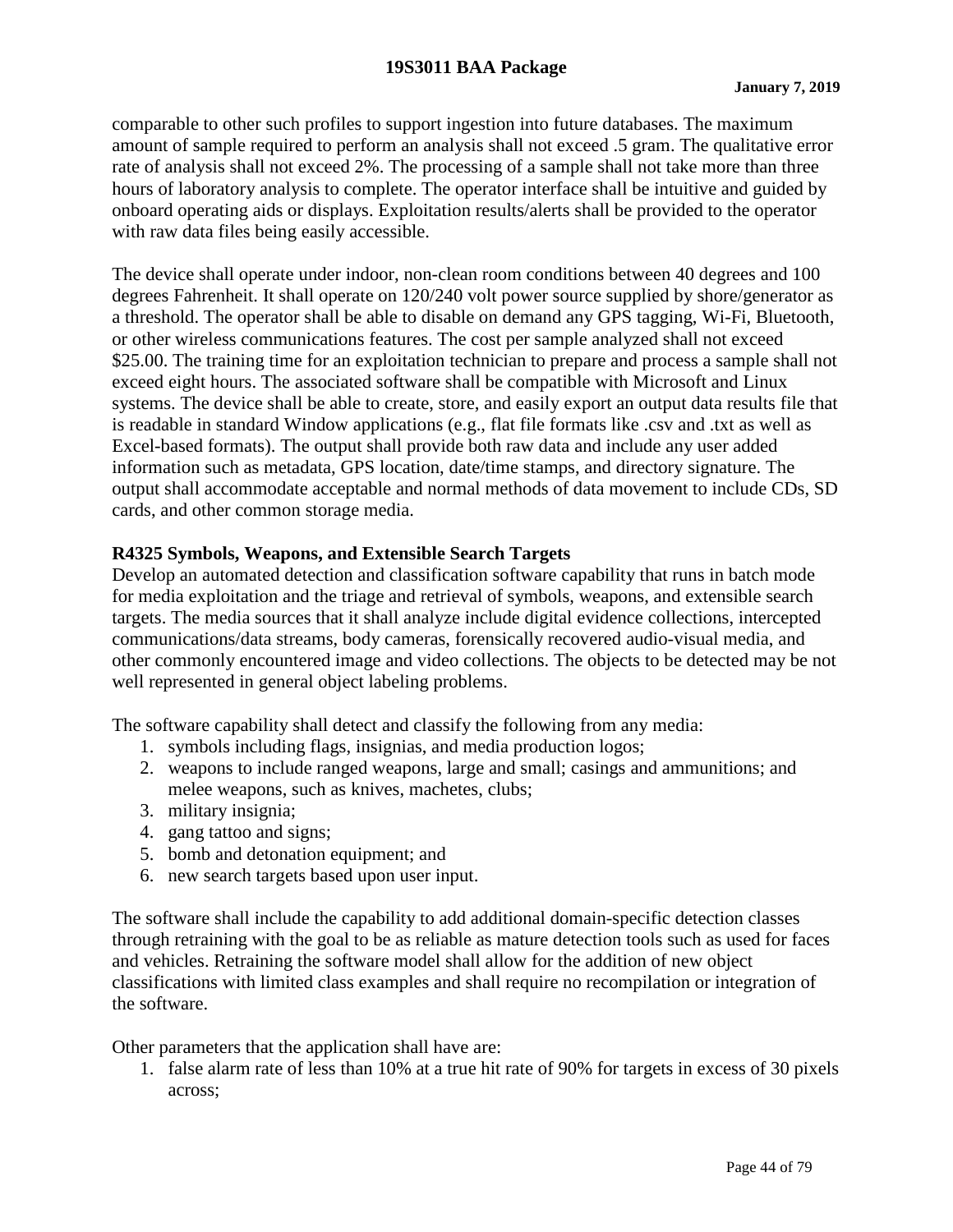- 2. a processing rate of 60 frames per second;
- 3. ability to operate on Linux, Windows, and GPU type platforms;
- 4. one time training of a class from a set as small as one image;
- 5. software shall be delivered as source code, a software development kit, and an integrated Open Media Processing Framework component.

The Government shall receive unlimited intellectual property and use rights to the software, applications, and data developed or delivered for this project.

## **R4326 Long Range Facial Identification System**

Develop a secure, deployable and scalable system that captures still and video facial images at distances up to 300 meters and then conducts facial identification and comparisons. The comparisons shall be conducted against selected databases in near-to-real time using identity verification parameters that result in a high true acceptance (90%) rate and a low false acceptance rate (10%). The system shall handle and process partial, incomplete and occluded views of the subject obtained in an unconstrained environment. The systems shall include a camera with zoom type lens (commercial-off-the-shelf) linked to a laptop computer. The laptop shall contain the developed software to process the captured facial images and immediately make comparisons to images contained in Department of Justice databases accessed via the GovCloud. It shall be easy to use in counter-surveillance and surveillance detection operations to provide proactive deterrence and detection of potential criminals and terrorists in harsh and difficult urban and rural conditions. The system shall be Federal Risk and Authorization Management Program (FedRAMP) certified and the Government shall receive full intellectual property rights to the system.

Other features and functions that the system shall possess are:

- 1. is easily man portable, weighing less than 35 pounds and able to fit in a backpack (collapsible permissible);
- 2. be concealable, yet able to mount to a standard camera tripod;
- 3. be compatible with a wide range of commercially available cameras and their accessories;
- 4. employ JPEG format for images stored and used;
- 5. operate under communications disadvantaged conditions;
- 6. maintain an onboard matching capability with a stored watch list;
- 7. edit onboard watch lists, to include adding and deleting images and creating new watch lists;
- 8. synchronize and update stored data and watch lists when communications are available;
- 9. ruggedizes image stabilization for field use;
- 10. correct for atmospheric effects, including turbulence for ranges up to 300 meters; and,
- 11. compare captured images from photos and video feeds taken from tollbooths, closed circuit television cameras, and social media.

#### **R4327 Large Scale Digital Forensics in Cross-Domain Environments**

Develop a comprehensive automated application, providing cross domain digital forensics capabilities. The application shall utilize smart filtering, artificial intelligence, data representation, multimedia analysis and malware detection to create a comprehensive "clean"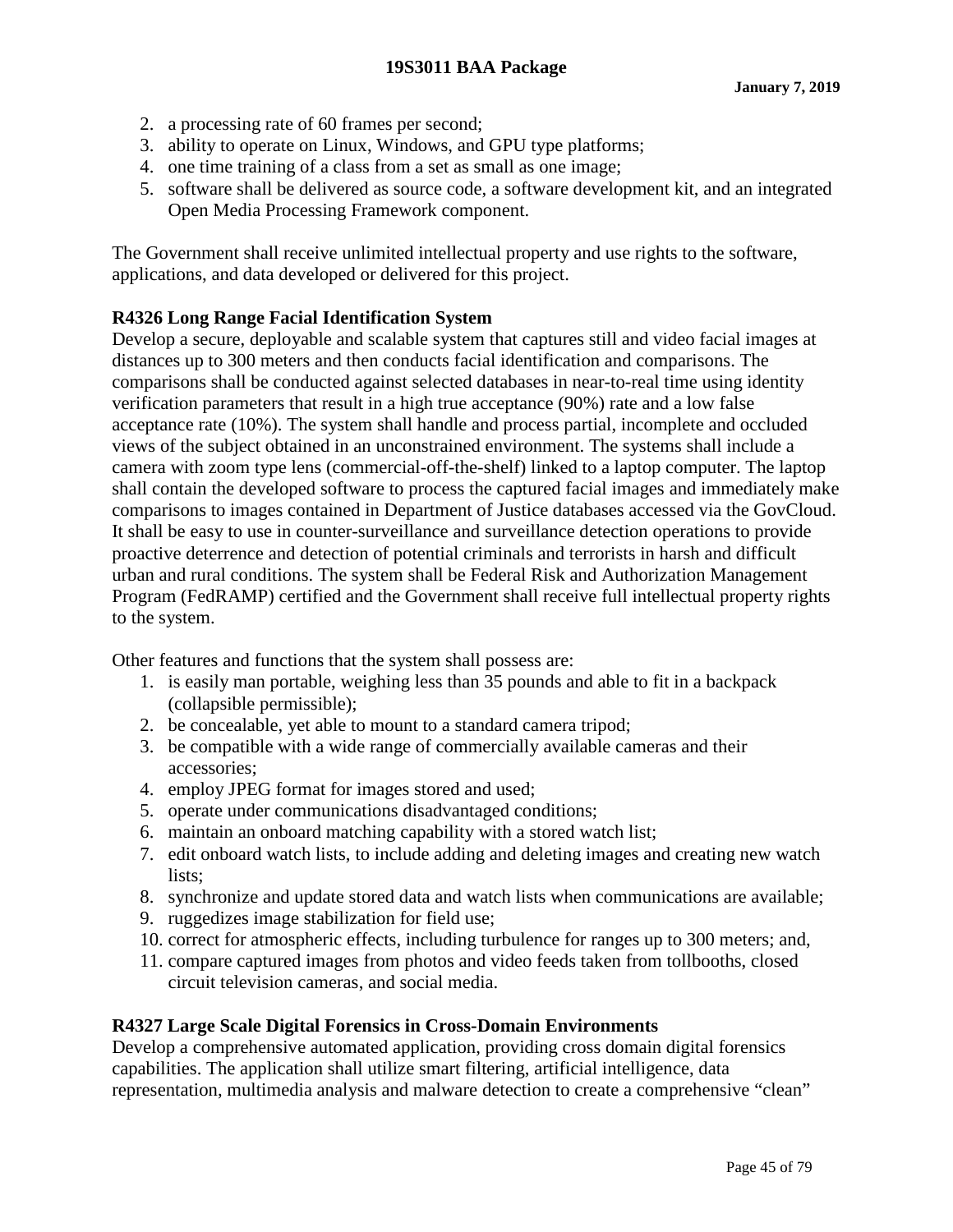## **19S3011 BAA Package**

and relevant view of document and media exploitation data that is exportable and available on other operational networks. The application shall analyze data, data sets, files, and documents of any format that come from many different unknown sources. Data and files to be ingested may contain computer viruses, malware, classified material, and data deemed illegal. The application shall enable a general analyst to tap into "near-raw" documents and media exploitation (DOMEX) intelligence, freely correlate with other intelligence reports and assessments in familiar tools, and rapidly produce all-source products avoiding intermediate steps and domain knowledge such as digital forensics expertise.

The software shall have the following capabilities or features:

- 1. apply sound digital forensics principles to extract files, artifacts and content;
- 2. scale to petabyte level processing;
- 3. use artificial intelligence, filtering hash sets, and similar capabilities to identify subsets of relevant systems and user generated data such as user files, geolocations, IPs, and multimedia;
- 4. apply minimization to identified content and selector scanning (e.g., turn video into storyboards or clips, package selectors, converted files);
- 5. employ a comprehensive scan content capability for malware and convert where needed to a different format, while maintaining search capability;
- 6. build data schema and analyst interfaces that expose content and provides basic search, link analysis, visualization capability;
- 7. provide document and media exploitation (DOMEX) data transition into relevant repositories (e.g., geospatial into Google Earth layers, IP addresses into other databases, documents searchable in native and target (English) language;
- 8. display an intuitive user interface such that a user with a basic search and link analysis skill set may use the system;
- 9. run on Azure or Amazon Web Services (AWS) clouds;
- 10. fully function on commercial hardware;
- 11. keep the representation of the DOMEX data under 10% of the original volume;
- 12. prepare analytics and data conditioning data on the dirty network;
- 13. ingest and transform one terabyte of forensics data in six hours assuming no cloud cost limitation (unconstrained art of the possible); and
- 14. convey unlimited intellectual property rights to all delivered applications, software, and algorithms to the Government.

## **R4328 Automated Sound Detection and Classification**

Develop an automated software application for sound detection, identification, and classification in a variety of media for exploitation, triage, analysis, and retrieval. The application shall run in batch mode to discover, identify, and link common sounds and environments. Representative media sources that it shall analyze include intercepted communications/data streams, secure facility recordings, body cameras, telephone recordings, collected audio-visual media, and other commonly encountered sound recordings. The application shall analyze media that may contain non-audible signals and shall work with a wide range of recording quality, codecs, noise types, and channel characteristics.

The application shall analyze the media and detect and classify the following: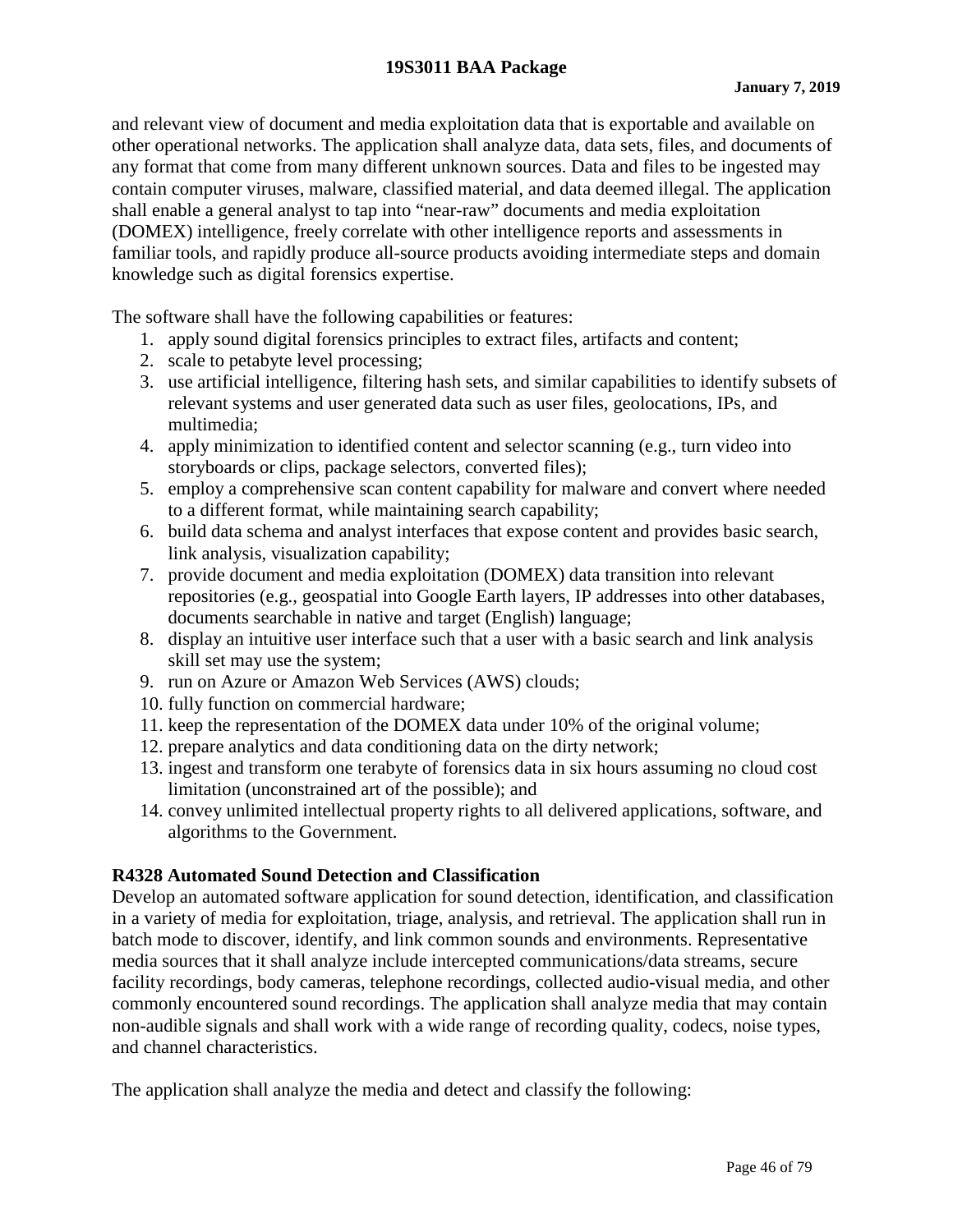- 1. live versus recorded voice activity to distinguish between actual speech and television/radio content;
- 2. number of speakers present in a recording or given section of audio;
- 3. speaking styles, such as conversation, giving a speech or monologue, chanting, shouting and raised voices, screaming, whispering, and related styles;
- 4. impulsive sounds consistent with explosions or gunfire;
- 5. sources of background noise, such as traffic, wind, babble, 50 or 60 hertz hum and similar type noises;
- 6. types of background noise, such as variable or steady and areas containing only representative noise samples for use in automated enhancement processes;
- 7. presence and severity of reverberation;
- 8. type of recording environment (indoor, outdoor, moving vehicle, restaurant, telephone); and
- 9. other common acoustic events, such as opening and closing of doors, animal noises, handling noise consistent with walking or running, music, and related activities.

The application shall allow a user to train a model of a particular type of acoustic event from an example audio and search for that event. The application shall also have the capability to search for commonalities in the background and environment between recordings in order to identify and time-align separate recordings of the same events.

In addition to detecting the sound, the analytic output shall classify the type and origin of the sound and provide a level of confidence. Other parameters that the application shall possess are:

- 1. equal error rate of 5% or less, or false alarm rate of less than 5% at a true hit rate of 95%;
- 2. processing time from 1:1 to 100:1;
- 3. functionality on Linux, Windows, and GPU supported platforms;
- 4. processing and analysis that works with standard audio encoding ranging from µ-law 8-bit to whatever audio channels may be contained in the multimedia data;
- 5. operate on commonly available commercial hardware; and
- 6. deliver software as source code, a software development kit (SDK) with documentation, and an integrated OpenMPF component.

The Government shall receive unlimited intellectual property rights to the software, applications, and data developed and delivered for this project.

## **R4329 Improving Automated Latent Fingerprint Quality Metrics**

Develop software to improve Latent Fingerprint Quality Metrics (LQMetric) resulting in a better more standard and efficient latent print comparison business process. The new technology or refinement of existing software tools shall automate and standardize latent print quality metrics. The software shall lead to better definitions and characterizations of latent quality and improve efficiency. The software shall systematically and reliably determine suitability using quality metrics to streamline manual fingerprint comparisons as well as work with an Automated Fingerprint Identification System (AFIS). Levels of verification shall be established based on quality metrics. By establishing a threshold for quality of the suitability of latent prints for comparison, there is the potential to lower any error related risk. Additionally, improved quality metrics may be used in research and validation of fingerprint development techniques.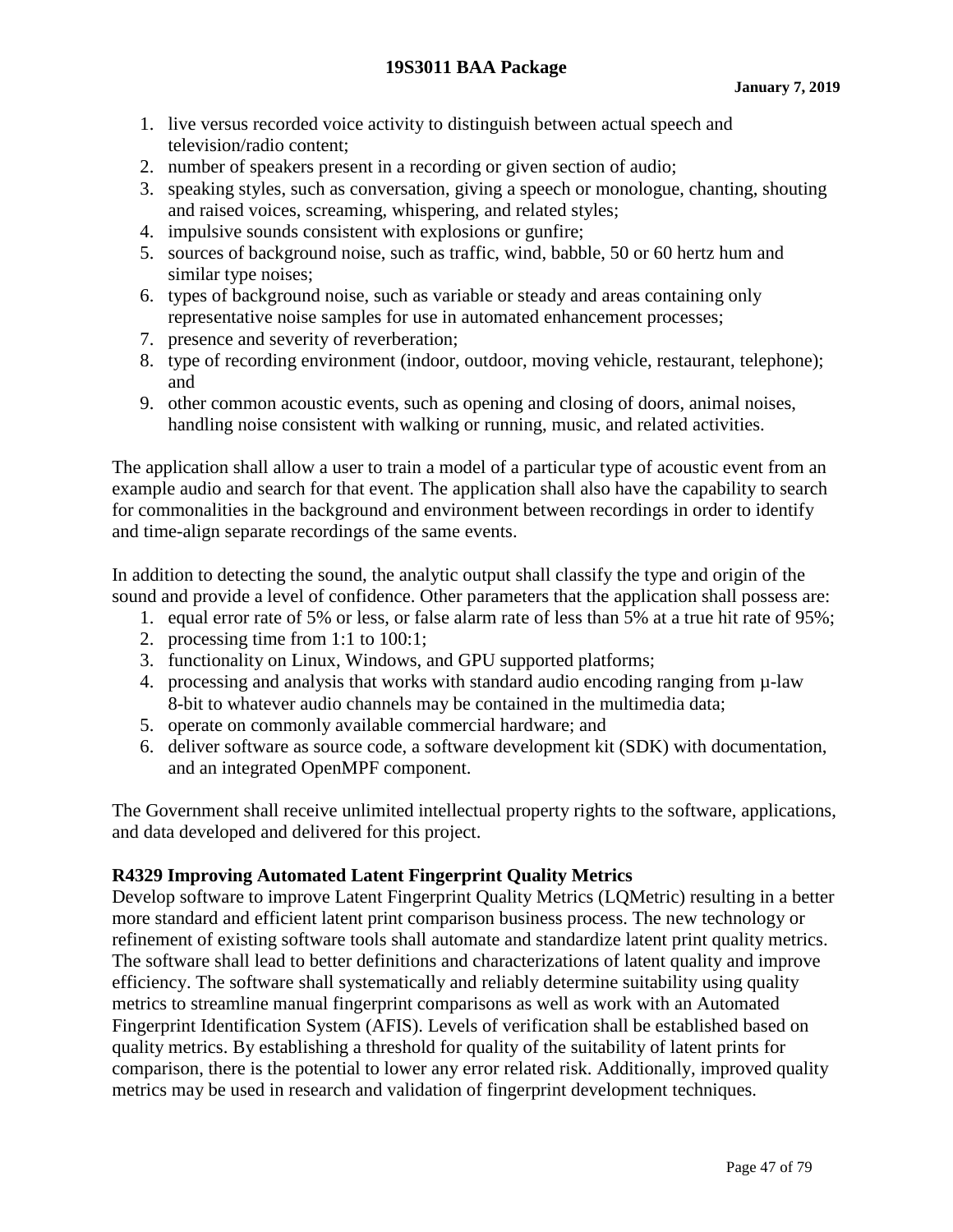The final deliverable shall meet the following specifications and performance parameters:

- 1. Perform a gap assessment on current latent quality metrics;
- 2. Create standard thresholds for determining suitability of latent prints;
- 3. Work efficiently and be user friendly;
- 4. Distinguish among "grey" areas for latent print quality (not only distinguish between very high and very low quality but also in between);
- 5. Be compatible with Next Generation Identification (NGI) systems;
- 6. Adhere to National Institute of Standards and Technology (NIST) standards for latent prints;
- 7. Include a training manual and training session for end user agencies;
- 8. Provide technical support for any future required software upgrades and system upgrades; and
- 9. Provide installation service of the software for end users agencies.

The final deliverable shall be available in both an electronic format and a specified amount of hard copies, which shall be determined to later to provide to end user agencies. The Government will only consider proposals for full intellectual property rights to the final product.

#### **R4330 Alternative Light Source Enhancement System (ALSES)**

Develop a universal alternative light source enhancement system to recognize, enhance, and identify all types of forensic evidence on-site. The system shall use a powered broad spectrum continuous-light source that reduces on-site assessment time, increases overall safety, and enables quick decision making on what collection process to proceed forward. The system shall effectively enhance potential evidence using a mission safe laser that has adjustable power and light spectrum capabilities. The system shall categorize potential evidence on-site using knowledge of forensic fluorescence. The system shall be easy to operate, rugged, capable of full functionality in military expeditionary operations, and operate in various environmental conditions.

The alternate light source enhancement system shall meet the following specifications and performance parameters:

- 1. operational in night, daytime and tactical environments and in temperatures ranging from -30 degrees Celsius to 50 degrees Celsius;
- 2. waterproof and suitable for rugged conditions, drop tested to 1.5 meters, weigh between 2 pounds to 6 pounds, and be small enough to fit in a dump pouch (under 10 inches long);
- 3. easy adjustable power switch, 3 watts to 4 watts, 60 lumens to 300 lumens, wavelength adjustable, laser control for enhancing forensic evidence, which shall include hair, fibers, blood, bones, teeth, gunshot residue, drugs, fingerprints, and other bodily fluids;
- 4. wavelengths in the ranges of 260 nm to 600 nm (with orange filter goggles);
- 5. battery life that provides a minimum of four hours of continuous use;
- 6. provide a comprehensive training and user manual and a training session for end user agencies in conjunction with final delivery;
- 7. laser safety that complies with federal regulations in addition to the laser being labeled but not exceeding class 3B;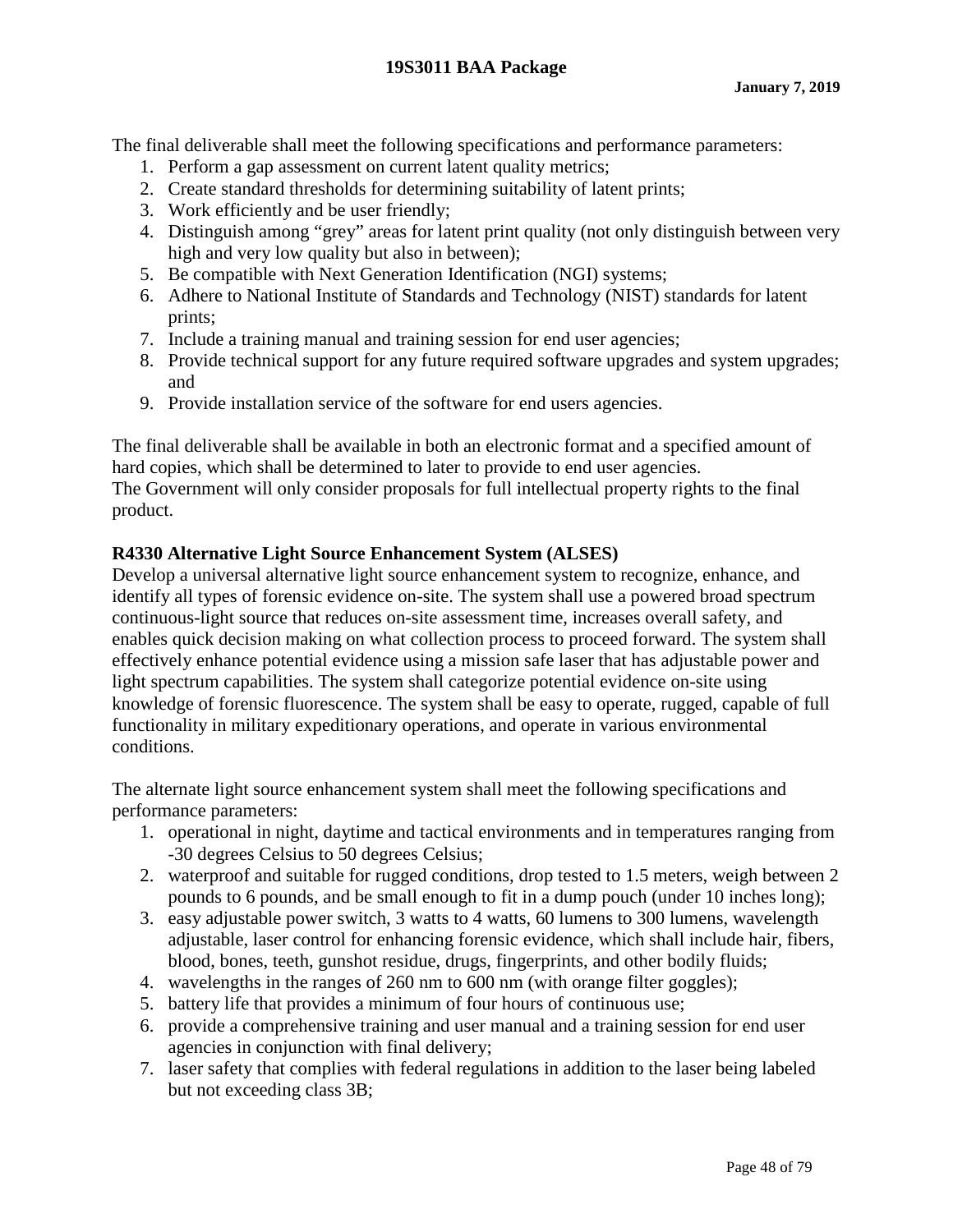- 8. mitigate risk of destroying potential biological evidence by being capable of presuming biological characteristics using the light spectrum;
- 9. enable quality fingerprint photographs by using an effective laser enhancement mode that is safe and covers the light spectrum; and
- 10. provide a safe recognizing mode for identification of potential evidence and an enhancement mode to use in tandem with photograph.

The Government shall at a later time specify the number of alternate light source enhancement units required to be delivered. The Government shall only consider proposals that grant it unlimited intellectual property rights to the final deliverables.

# **R4331 Image Super Resolution**

Develop a software super resolution algorithm to enhance image clarity. The algorithm shall help with the interpretation and comparison of low-resolution images by increasing image resolution and adding useful pixel information to increase the usefulness of images. The software shall improve image details and significantly reduce analytic time required of manual image analysis.

The final deliverable shall meet the following specifications and performance parameters:

- 1. Increase resolution in an image by a factor of at least  $9\times$  while maintaining the highfrequency information contained within the image. Low-resolution images shall be considered images at least at 72 dots per inch (dpi) and optimal resolution shall be considered at least 300 dpi.
- 2. Minimize blurring of the image.
- 3. Maximize usable information in the image for an analyst to examine. Usable information which shall include but is not limited to the detail geographical information from the background for geolocation purposes, weapons, face recognition, vehicle details, buildings and surrounding areas, details of the clothing of individuals for unit/group identification purposes, flags, and/or symbols within pictures that would allow analysts to identify units/group affiliation.
- 4. Analyze images captured from personal cameras, surveillance cameras, and cellphones.
- 5. Interpolate and present sub-pixel resolution to increase the resolution of an image for human interpretation.
- 6. Provide a training manual and training session for end user agencies.
- 7. Work on standard social media images, including color (RGB) images.
- 8. Batch process at least 10 images in a single upload.
- 9. Small batch uploads of 10 images or less shall have a processing time of less than 10 seconds.
- 10. Large batch uploads of 10 images or more shall have a processing time of 1 minute or less.
- 11. Analyst visual accuracy rate of at least 80%.
- 12. Provide installation of software for end user agencies.
- 13. Provide technical support for any software update and/or upgrade.

The deliverables shall be in an electronic format and a specified amount of hard copies shall be provided for end user agencies. The Government will only consider proposals that provide it unlimited intellectual property rights to the final product.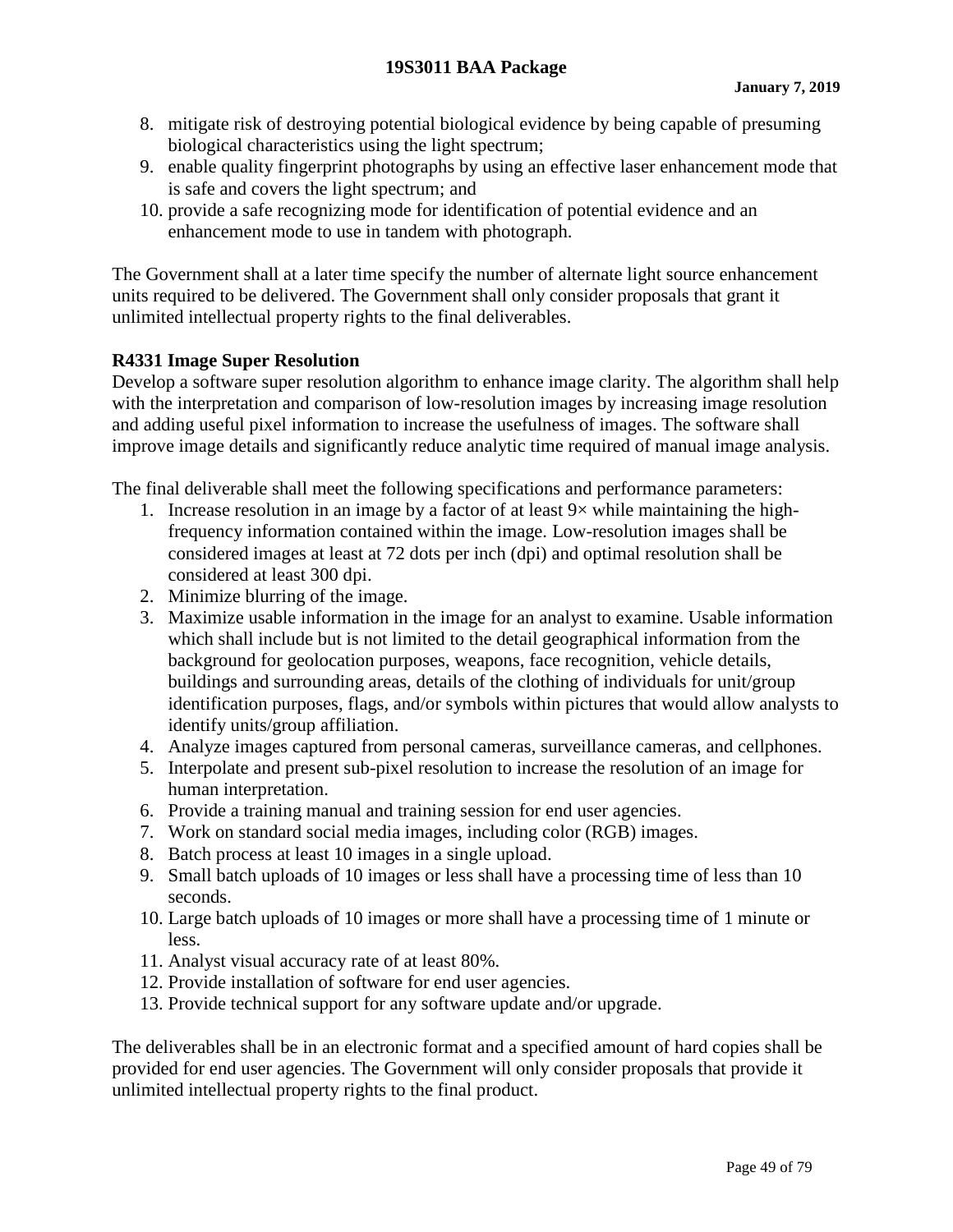## **R000-IFS-FY20 Unspecified Requirement**

Develop new, advanced, or improved technologies or capabilities related to investigative and forensic science that are not specifically requested in this broad agency announcement and are not commercially available. Any proposals shall directly relate to and advance combating terrorism efforts within agencies of the federal Government. The proposal shall be based upon one or more of the following focus areas:

- 1. Digital and Multimedia Forensics: Develop computer forensics hardware, software, decryption tools, and digital methods to investigate terrorism. Enhance audio recording, video images, and other forensic information from analog and digital sources. Specification examples include but are not limited to the following:
	- a. More technically advanced or inclusive detection, retrieval, extraction, analysis, authentication, and interpretation of permanent, perishable, or temporary information and digital data within computer and automated systems, communication systems, embedded computer systems, and the cloud-base data and systems and their storage media.
	- b. Faster, more effective, comprehensive, accurate, low-cost methods of video and audio forensic analysis which significantly advance present technological capabilities.
	- c. Rapid data extraction and full imaging from portable electronic data devices and their storage media. Any proposed tool or technique shall fully function in austere, severe, or remote physical environments; be suitable for employment by covert entry personnel; be undetectable by the device user; and be compatible with commonly used digital forensic hardware and software platforms.
- 2. Criminalistics: Create advanced capabilities in the traditional forensics science disciplines to identify individuals and improve the recovery, identification, evaluation, and analysis of material traces. Develop benchtop and handheld instrumentation that shall decreases analysis time and automates interpretation. Specification examples include but are not limited to the following:
	- a. Develop advanced technologies and processes that reveal identification attributes, such as fingerprints, palm prints, iris, facial, DNA, other phenotypical traits of individuals or groups to distinguish persons-of-interest, terrorists, criminals, and anyone posing a potential threat to the United States.
	- b. Fast, low-cost methods for profiling and analyzing DNA, including nuclear DNA, mitochondrial DNA, rDNA, short tandem repeats, Y-chromosomal, and single nuclear polymorphisms from mixed multiple or contaminated sources.
	- c. Non-DNA related technology that can identify, individualize, categorize, or compare biological evidence, materials, or organisms for forensic-enabled identity intelligence activities. Technologies are especially desired which provide information beyond that obtained from genomic methods including those related to proteomics.
- 3. Forensic Exploitation: Develop taxonomy, common operating procedures, and advanced techniques for material and personnel exploitation of sensitive sites, caches, targeted objectives, and incident scenes. Improve and advance technical surveillance methods and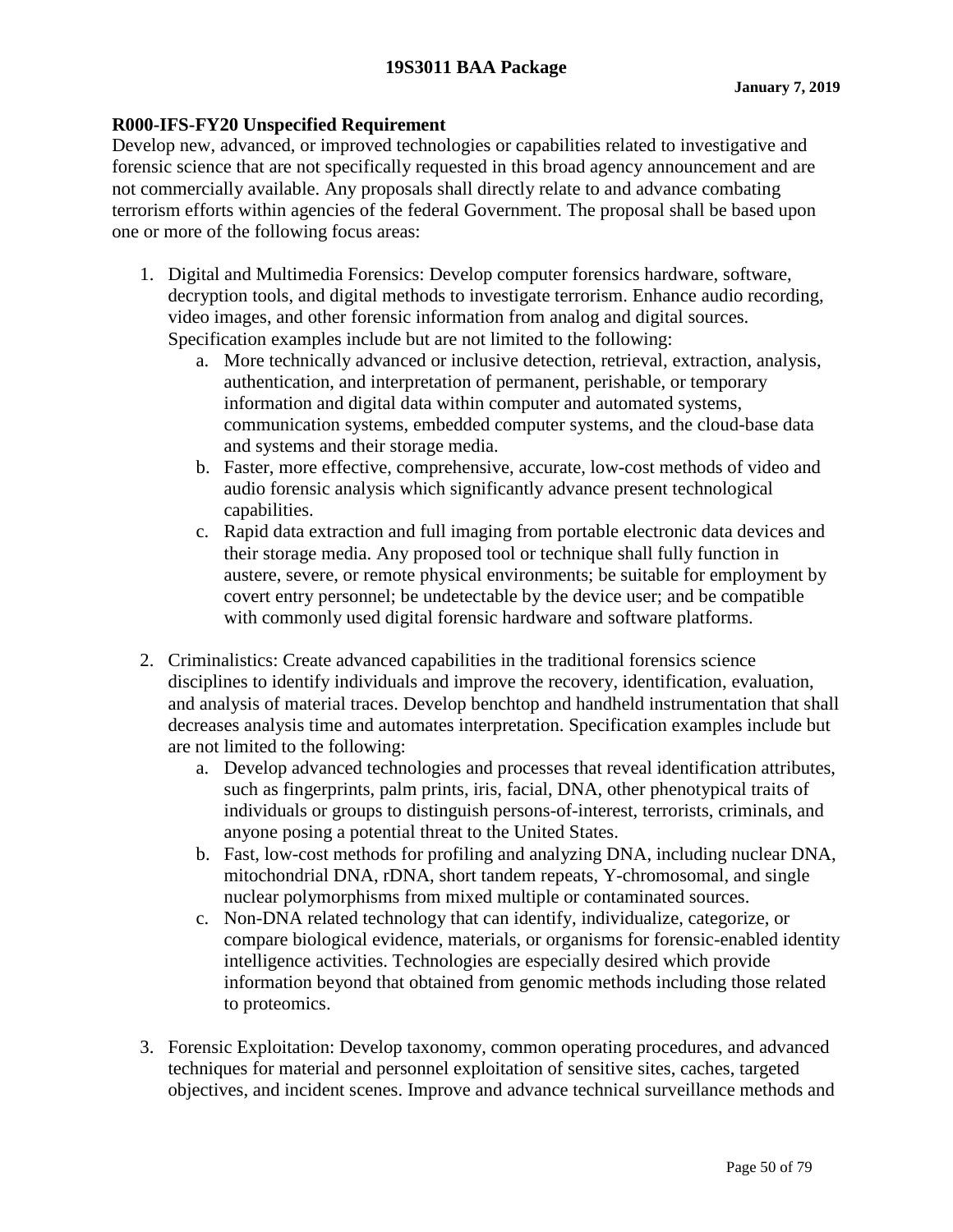intercommunication exploitation analysis capabilities. Specification examples include, but are not limited to, the following:

- a. Improve and develop advanced scientifically validated technologies and processes for the collection, analysis, exploitation and management of identity attributes. Interest areas include forensic predictive analytics, biometric-enabled intelligence, and sensitive site exploitation.
- b. Other areas of interest are data collection and integration with all-source intelligence to locate, track, and follow unidentified persons and activities geographically and through cyberspace. This includes efforts to provide the military special operations and the intelligence communities a continual analytic capability in near-real time evidence collection response and remote support.

Proposals pertaining to data mining; report writing; data compilation; detection of concealed bombs, explosives, or weapons; intrusion detection or access control; cybersecurity; or any other technical solutions that are not objective, repeatable, and verifiable should not be submitted and will be rejected without consideration. Solutions and proposals which are proprietary and require the Government to pay licensing fees are not desired and shall be rejected.

Unspecified requirements (R000s) are for proposing unique innovations that have not yet been identified by CTTSO. Submissions against an unspecified requirement shall be responsive to the topics noted in the requirement. Proposed technologies from the unspecified requirements will be competing against proposed technologies for identified and prioritized interagency requirements. Because CTTSO does not budget for unspecified requirements, awards may not be made against the unspecified requirements. Note: Quad charts submitted in response to a Subgroup's R000 may be shared with other CTTSO Subgroups if the submission demonstrates relevance to more than one focus area.

## **5.5 Irregular Warfare and Evolving Threats (IW/ET)**

## **R4321 Expeditionary MISO Tool Kit Requirement**

Military Information Support Operations (MISO) require specific tool sets that can be used in all environments. Whether conducting information operations (IO) in austere or highly technical, contested or uncontested environments, MISO requires a standardized, interchangeable, influence-specific tool kit of advanced equipment that reflects the technology and communications infrastructure in which they will operate.

The Combating Terrorism Technical Support Office seeks a tailorable Expeditionary MISO Tool Kit (EMTK) that can advance MISO operations into the  $21<sup>st</sup>$  century to disseminate information in any environment (permissive, non-permissive, denied, etc.). The EMTK shall encompass a tailorable package of expeditionary capabilities, enabling operators to adapt to a diverse set of operating environments, develop compelling content, and reach designated audiences with cutting edge private sector technologies. The EMTK proposed solution shall include but not be limited to technologies that provide: payload enabled lift capability, overhead Full Motion Video (FMV), digital content development, disposable media readers, podcast and recording, microprint, content software packages enabling podcasts, meme generators, and deployable signaling devices. The EMTK shall be built in a plug-and-play manner using commercial-off-the-shelf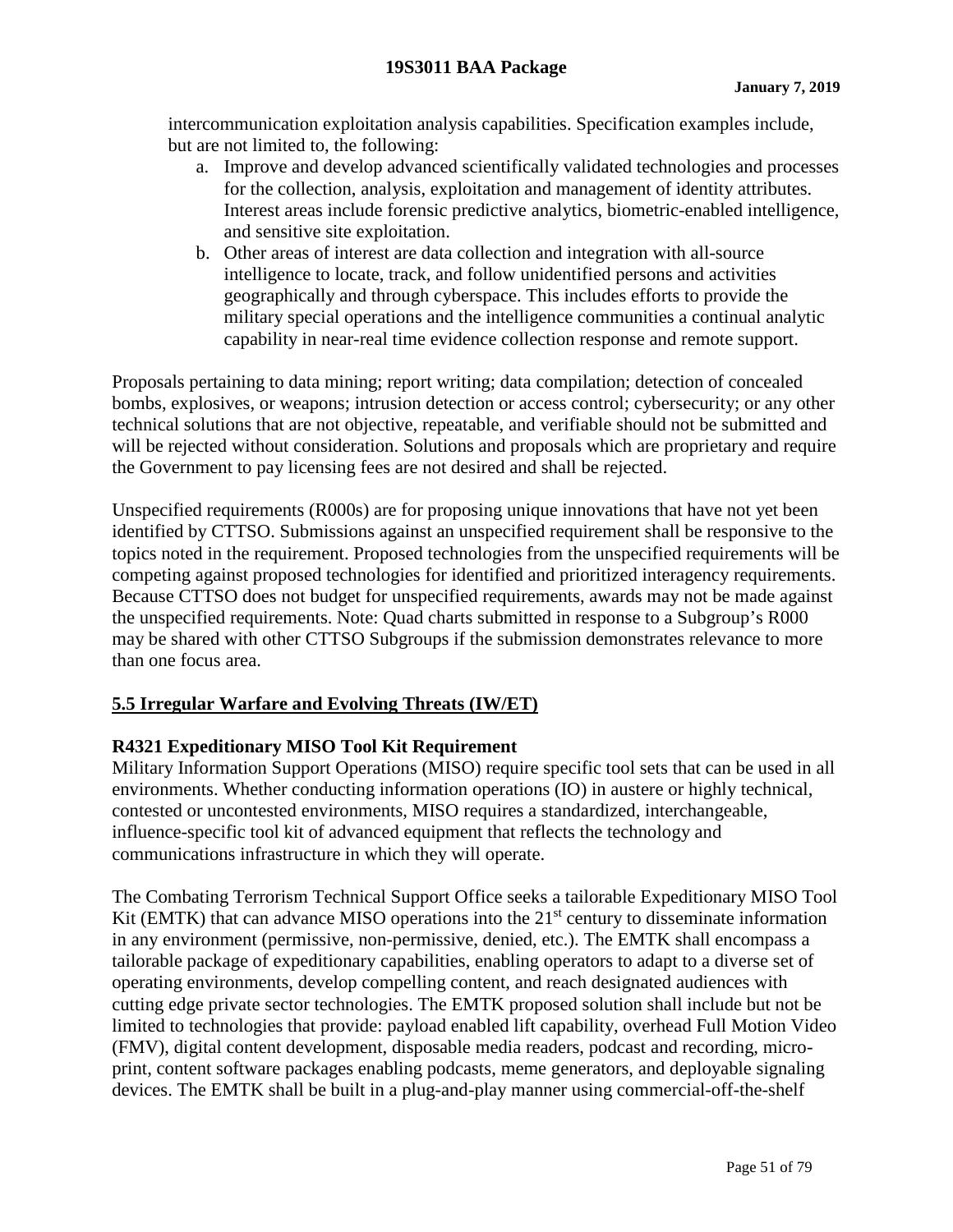#### **19S3011 BAA Package**

(COTS) technology with components that may be substituted with equivalent items sourced from local or regional economies.

Specific EMTK requirements:

- 1. System weight: Objective: 35 pounds; Threshold: 60 pounds
- 2. System size: Objective: Man packable; Threshold: Two-man packable (e.g., TSA approved carry-on bag)
- 3. All components are interoperable
- 4. Low visibility/hide in plain sight
- 5. Air droppable
- 6. The EMTK and each component shall be weather proof: Objective: 4 hours; Threshold: 2 hours
- 7. Can operate in ambient temperatures of 10  $\mathrm{^{\circ}F}$  to 120  $\mathrm{^{\circ}F}$
- 8. Unmanned Aircraft System (UAS):
	- a. Vertical takeoff and landing capable
	- b. Collapsible
	- c. Loiter time: Objective: 30 minutes; Threshold: 15 minutes
	- d. Minimum lift capability of aerial payload: Objective: 30 oz.; Threshold; 15 oz.
	- e. Camera
		- 1) Minimum real-time full motion video: Objective: 1080p HD; Threshold: 720p HD
		- 2) Pixel resolution: Objective: 20 MP; Threshold: 16 MP
- 9. Digital content development minimum capability:
	- a. 10" view screen
	- b. RAM: Objective: 16 GB; Threshold: 8 GB
	- c. Nonvolatile Storage: Objective: 1 TB; Threshold: 500 GB
	- d. Pentium i5 quad core processor or equivalent
	- e. Bluetooth/Wi-Fi/GPS
	- f. Latest version of MS Office
	- g. Easy to use image/video capture and editing software./apps
	- h. USG recognized virus/internet protection
	- i. Battery life: Objective: 10 hours; Threshold: 6 hours
- 10. Portable color printer:
	- a. Print quality: Objective:  $4800 \times 1200$  dpi; Threshold:  $1200 \times 1200$  dpi
	- b. Print paper size: maximum:  $8.5" \times 14"$ ; minimum  $3" \times 5"$
	- c. Wireless print capable
	- d. Accepts standard card readers
	- e. Scan, copy, print capable
	- f. Page per minute: Objective: 20 B/W, 5 Color; Threshold: 10 B/W, 3 Color
	- g. Battery powered with battery life: Objective: 225 pages; Threshold: 150 pages
- 11. Portable mini color photo printer:
	- a. Print quality: Objective:  $400 \times 400$  dpi; Threshold:  $300 \times 400$  dpi
	- b. Print paper size: maximum:  $4'' \times 6''$ ; minimum  $3'' \times 5''$
	- c. Wireless print capable
	- d. Can print from a smart phone
	- e. Accepts standard card readers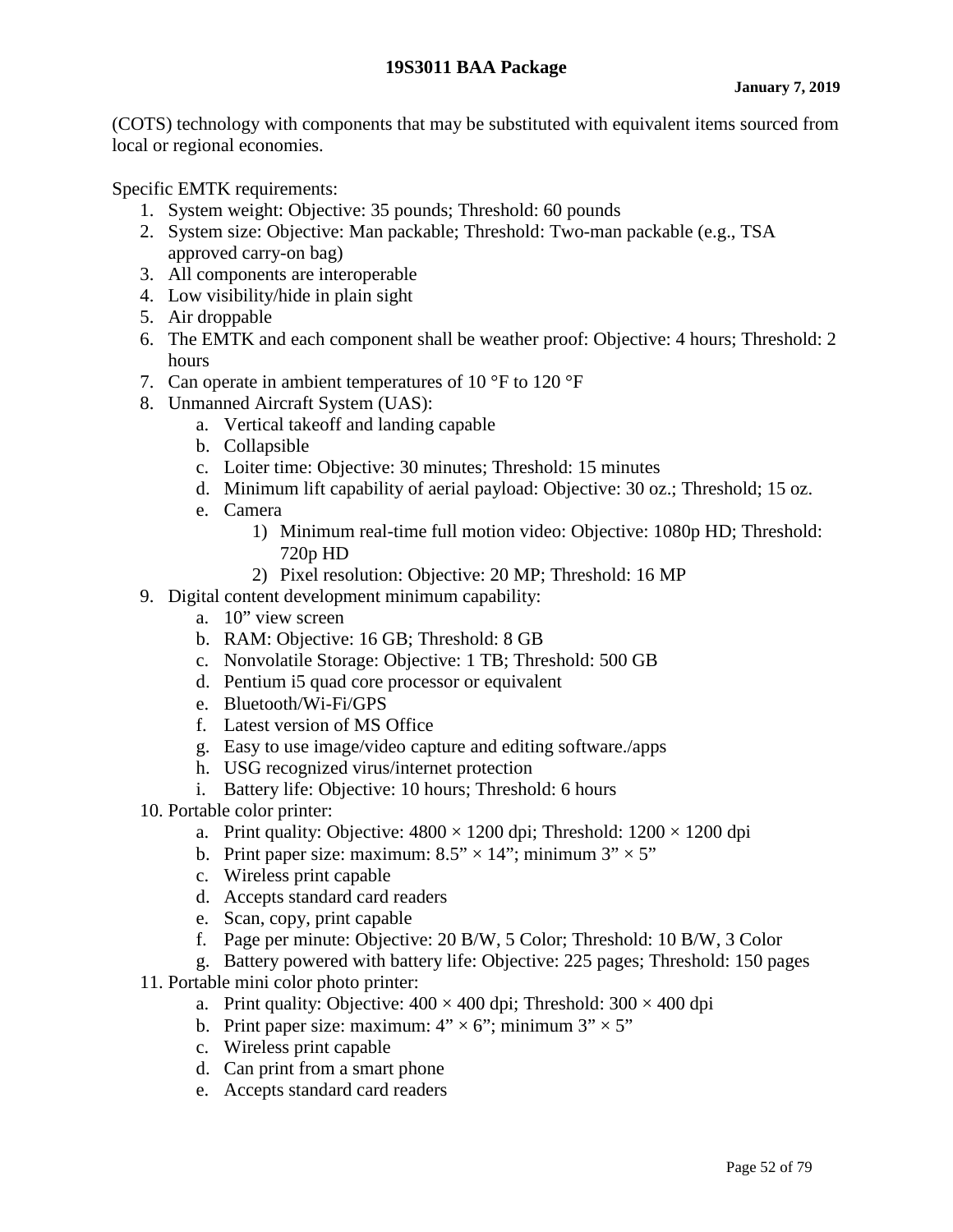- f. Page per minute: Objective: 2 Threshold: 1
- g. Battery powered with battery life: Objective: 30 pictures; Threshold: 15 pictures
- 12. Minimum Internet/Wi-Fi/Bluetooth capability
	- a. Security: WPA2
	- b. Wi-Fi bubble: Objective: 300 ft from the source (outdoors); Threshold: 100 ft from the source (outdoors).
	- c. Allow access up to: Objective: 20 users; Threshold: 10 users
- 13. Projector
	- a. Minimum lumens for projection: Objective: 10,000; Threshold: 5,000
	- b. Can be operated remotely or off of a memory card/stick
	- c. Can be set to operate off a timer
	- d. Contains its own power source: Objective: 30 minutes; Threshold: 15 minutes
- 14. The EMTK shall include a power source that can recharge all components in the kit without external power. Objective:  $2 \times$  per component; Threshold:  $1 \times$  per component.
- 15. The EMTK shall include a solar panel that can be used to recharge the EMTK kit and each of the subcomponents of the kit requiring power.
- 16. The EMTK shall plug into local power sources, A/C 110-120 volts, include international adapters
- 17. Each component of the EMTK shall be capable of directly plugging into local power sources, A/C 110-120 volts, include international adapters
- 18. The EMTK shall provide surge protection from dirty power sources

The contractor shall provide technical specifications for each individual COTS component of the UAS platform and ground control station including but not limited to the following:

- Name of the hardware
- Manufacturer of the hardware
- Country of origin
- Model number of the hardware
- Hardware configuration
- Software/firmware configuration and version number
- Network connection interfaces
- Data link interfaces
- Frequency utilization

The vendor shall mitigate and remove any external vulnerabilities whenever possible, and mitigation solutions shall be in compliance with DoD UAS cyber security policy 8500.01, Risk Management Framework. Any software developed in association with the airframe and ground control station shall be in compliance with Application Security and Development Security Technical Implementation Guide, Version 4, dated 27 April 2018.

Individuals working on this requirement must be U.S. citizens and hold at least a secret clearance.

## **R4360 Multilateral Irregular Threats Simulator (MITS)**

DoD requires an effective multilateral wargaming platform that can accurately depict the complex and trans-regional nature of irregular warfare threats from a strategic viewpoint. In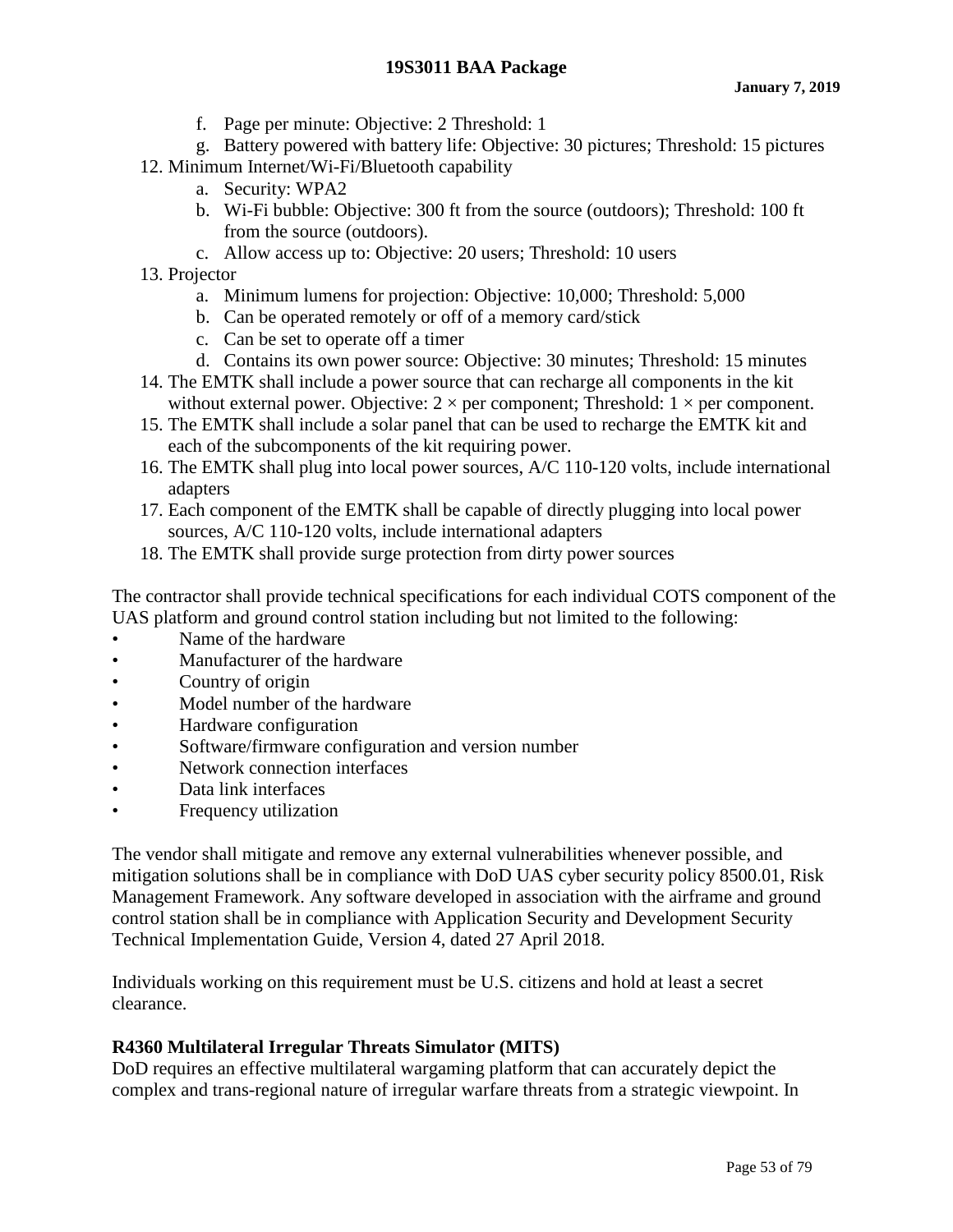order to accurately deter and defeat a spectrum of new and challenging adversarial threats, decision makers must explore, develop, and validate their Course of Action (COA) options in the face of the enemy's newest and most damaging COAs. At the same time, decision makers must often evaluate these COAs with respect to how our partners will act in the face of fast breaking and, at times, difficult to grasp threats. The physical coordination of current wargaming practices limit how frequently and how realistically multilateral exercises can reflect this reality. In addition, in-person wargaming exercises do not take advantage of advancements in large databases ("big data") that can enhance the realism of multilateral exercises in the same way virtual environments can. This leads to a gap in response time and unity of effort.

This effort shall produce a multiuser, near real-time wargame that can be loaded onto an existing platform and simulate irregular threats, adapt to user actions, challenge the user's ability to respond to those threats, and create an After Action Review (AAR) detailing what happened during the simulation for review. The simulation shall:

- 1. Establish the capability for human v. human wargaming scenarios, in a way that challenges user ability to respond to threats in a coordinated manner.
	- a. Retain the option to build human vs. Artificial Intelligence (AI) wargaming scenarios.
- 2. Leverage large all-source data sets to add empirical fidelity to various wargaming scenarios and graphic user interfaces with built-in parameters.
- 3. Provide modular capabilities to develop data sets that:
	- a. Realistically simulate human social dynamics in cyberspace (such as the development of topic groups, echo chambers, botnets, and troll networks);
	- b. Enable players to play using existing technologies that they would normally use in real-world information operations, public affairs or other scenario involving operating in the information environment (e.g., Humanitarian Assistance/Disaster Relief.
- 4. Require scripting tools to enable military exercise developers to plan so that it can be played creatively and accommodate novel courses of action.
- 5. Accommodate white-cell judging, storytelling and scenario adjustment to account for creative, novel courses of actions that players might initiate.
- 6. Enable organizers to virtually invite stakeholders, SMEs, and relevant partners and form a secure user base.
- 7. Provide participants with the ability to collaborate in real time for COA development, refinement, and assessment while interacting with all other users.
- 8. Generate summaries and statistics of each wargame immediately after conclusion, as set by the organizers, to facilitate post-game discussion.
- 9. Platform shall be either web-accessible with on premises servers, or cloud-based with a secure use base.
- 10. Record all wargaming interactions and generate a secure cloud-based database.
- 11. Support organizers' ability to review, evaluate, and expunge the archived wargaming data at will in support of after action reporting.

# **R4397 Blockchain Risks and Opportunities to the U.S.**

CTTSO seeks proposals for the research and evaluation of the risks and opportunities inherent in the encrypted ledger (blockchain) technologies to the United States and partner countries. The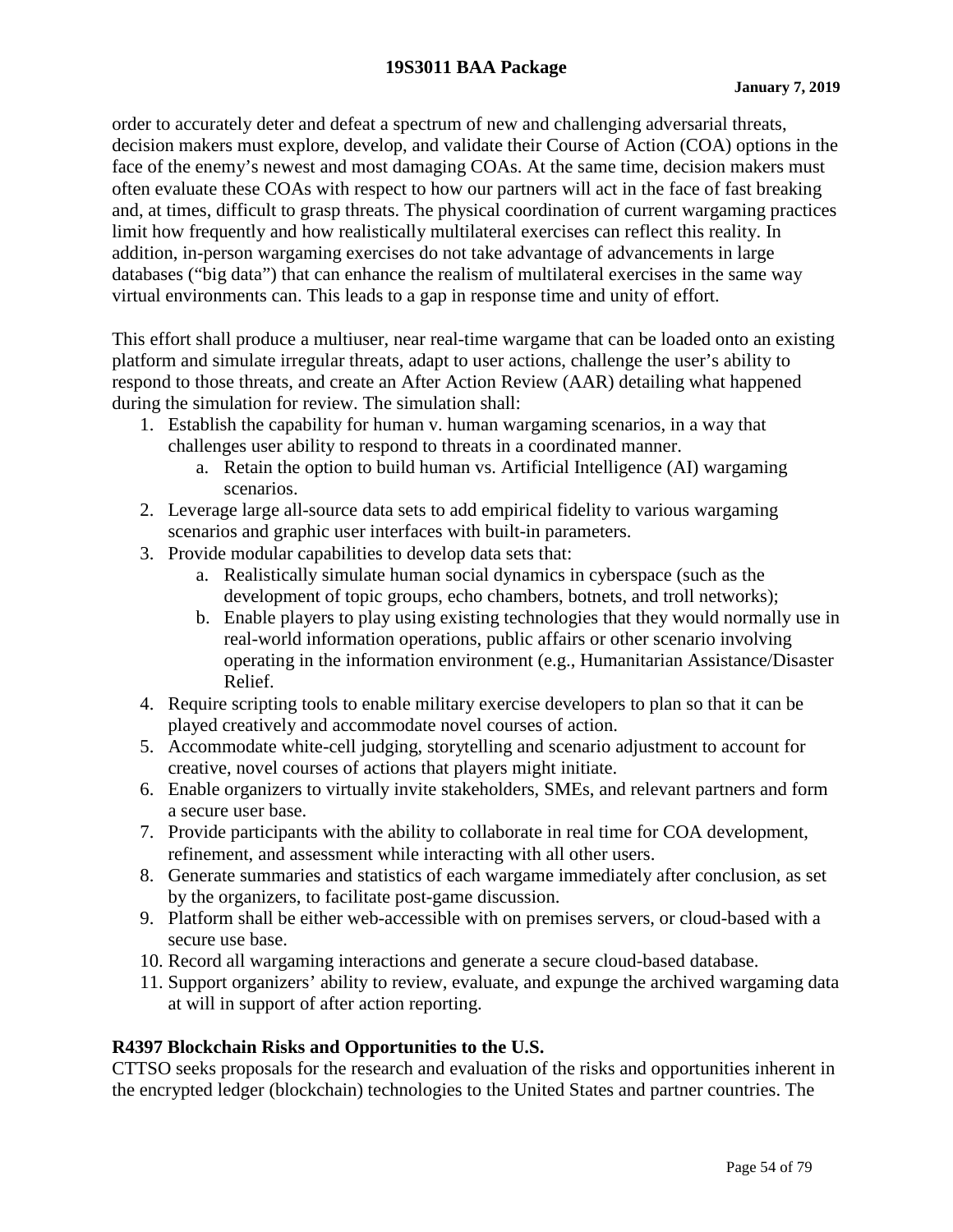proposed solutions shall consider factors such as the following:

- 1. Relevant case studies from the last 20 years and explore how various cryptocurrency instruments support the flow of funds in support of threat finance networks. Determine the extent to which the nature, trajectory, velocity, and decision making supporting funds flows change with the introduction of cryptocurrencies into the systems.
- 2. The types of 'red flags' that have emerged during the introduction of blockchain technologies. Determine how these warning signs are being incorporated into future efforts to track illicit activities. Determine how blockchain technologies alter or subvert existing institutions and whether it is possible to predict changes in its architecture.
- 3. The technologies, business sectors, and/or institutions that have yet to be affected by blockchain technologies but offer opportunities to the US Government, as well as policy recommendations to support investments in such areas.
- 4. Other ideas welcome.

## **R000-IWET-FY20 Unspecified Requirement**

CTTSO seeks proposals for the research and demonstration of technologies to detect, disrupt, degrade, and dismantle adversarial influence on the U.S. and partner countries. Many areas of the world are plagued by adversaries who survive in some measure due to problems of poor governance, corruption, militant resistance, ethnic conflicts and criminality. The global web of adversary activity requires concepts and technologies that enhance and innovate strategies, and provide actionable insights to respond to evolving threats.

Proposals shall include solutions that not only counter and degrade the ability for adversaries to influence, persuade, and recruit, but also to enhance the ability for operators to achieve mass influence and agility in both the physical and the information environment. These projects shall advance high-technology readiness level (> TRL 6) prototypes, demonstrate new concepts and solutions that reduce risk to the U.S. and partner forces while eroding adversary sanctuaries, motivation, organizations, and enterprises.

Unspecified requirements (R000s) are for proposing unique innovations that have not yet been identified by CTTSO. Submissions against an unspecified requirement shall be responsive to the topics noted in the requirement. Proposed technologies from the unspecified requirements will be competing against proposed technologies for identified and prioritized interagency requirements. Because CTTSO does not budget for unspecified requirements, awards may not be made against the unspecified requirements. Note: Quad charts submitted in response to a Subgroup's R000 may be shared with other CTTSO Subgroups if the submission demonstrates relevance to more than one focus area.

## **5.6 Personnel Protection (PP)**

## **R4270 High Fracture Toughness Ceramic**

Modern small arms projectiles have become increasingly capable of penetrating contemporary body systems due to the use of extremely hard, dense penetrator cores. Most current armor systems designed to defeat these threats use ceramic strike faces to erode the projectile core allowing the damaged projectile to be captured by ballistic composite backing layers. Often the initial impact causes system wide cracking which degrades the performance of the ceramic for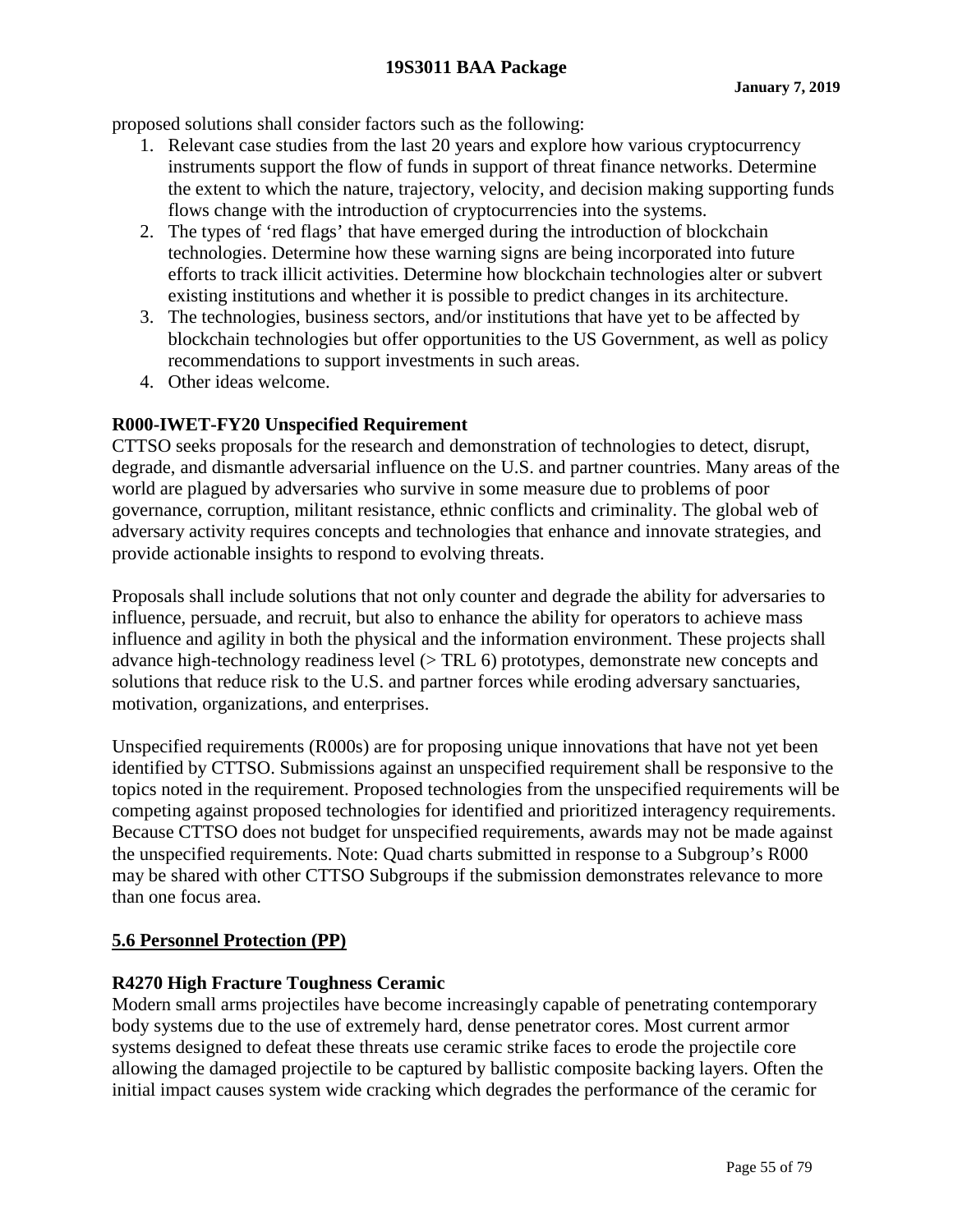subsequent shots. New advancements in ceramic technology are required to enhance the ballistic performance of body armor systems. Optimization of composition, grain size, sintering aids and sintering techniques is necessary to increase the overall performance, decrease first shot damage, increase multi-shot performance, and decrease the areal density of body armor systems.

Develop techniques to enhance the fracture toughness of ceramic materials that have been or may be used in armor applications. Modify parameters such as grain size, composition, sintering aids, sintering techniques or other processing that will provide enhanced mechanical properties with increased performance of ballistic ceramics. Solutions shall increase the ballistic performance against .30 caliber, M2AP, 166 grain projectiles at an impact velocity of 2,880 feet per second. Ballistic performance shall be quantified with depth of penetration testing. Ten percent (Threshold) to fifteen percent (Objective) reduction in depth of penetration testing shall be required. Solutions shall provide 200 feet per second (Threshold) to 300 feet per second (Objective) increase in second shot V50. Both impacts shall be of .30 caliber, M2AP, 166 grain projectiles. The first shot shall occur at an impact velocity of 2,880 feet per second with a minimum shot to edge distance of 2 inches. The second shot shall occur in a location with a minimum shot to edge distance of 2 inches and maximum shot to shot spacing of 4 inches.

## **R4273 Advanced Armor Material**

Material development of ballistic fibers has been at a standstill with much of the research and development in the ballistic materials being devoted to optimization of the existing fiber/resin systems. Para-aramid and ultra-high molecular weight polyethylene materials are the mainstays of the ballistic textile industry with little development of new materials. Recent advancements in armor performance and weight reduction have primarily been due to novel and/or improved processing techniques, or advancements in composite materials by industry.

Leverage the most recent developments and advancements in armor material technology to develop novel armor materials possessing increased performance and reduced weight. Advancements shall be made through materials science at the molecular or microstructure level to yield higher mechanical properties. Solutions shall be capable of providing National Institute of Justice 0101.06 Level IIIA protection with an areal density of .54 pounds per square foot (Threshold), .48 pounds per square foot (Objective).

## **R4344 7.62 × 39 mm Surrogate Test Round**

 $7.62 \times 39$  mm rifle ammunition is a prevalent threat for U.S. law enforcement and military personnel alike. However, most  $7.62 \times 39$  mm ammunition is manufactured overseas, and samples of this ammunition vary to such a degree that it presents a challenge to identify which ammunition should be used as a test threat. The rounds can have similar physical appearance but different ballistic characteristics, meaning that two rounds appearing to be the same can yield different results when testing ballistic-resistant products. A  $7.62 \times 39$  mm surrogate round is needed to test a wide variety of ballistic-resistant equipment, such as body armor, helmets, and shields, consistently across testing laboratories for research, development, and certification purposes. The surrogate should demonstrate terminal ballistic characteristics with a high degree of similarity to widely produced foreign factory ammunition. A U.S. supplier with adequate quality assurance should be capable of consistently producing the surrogate.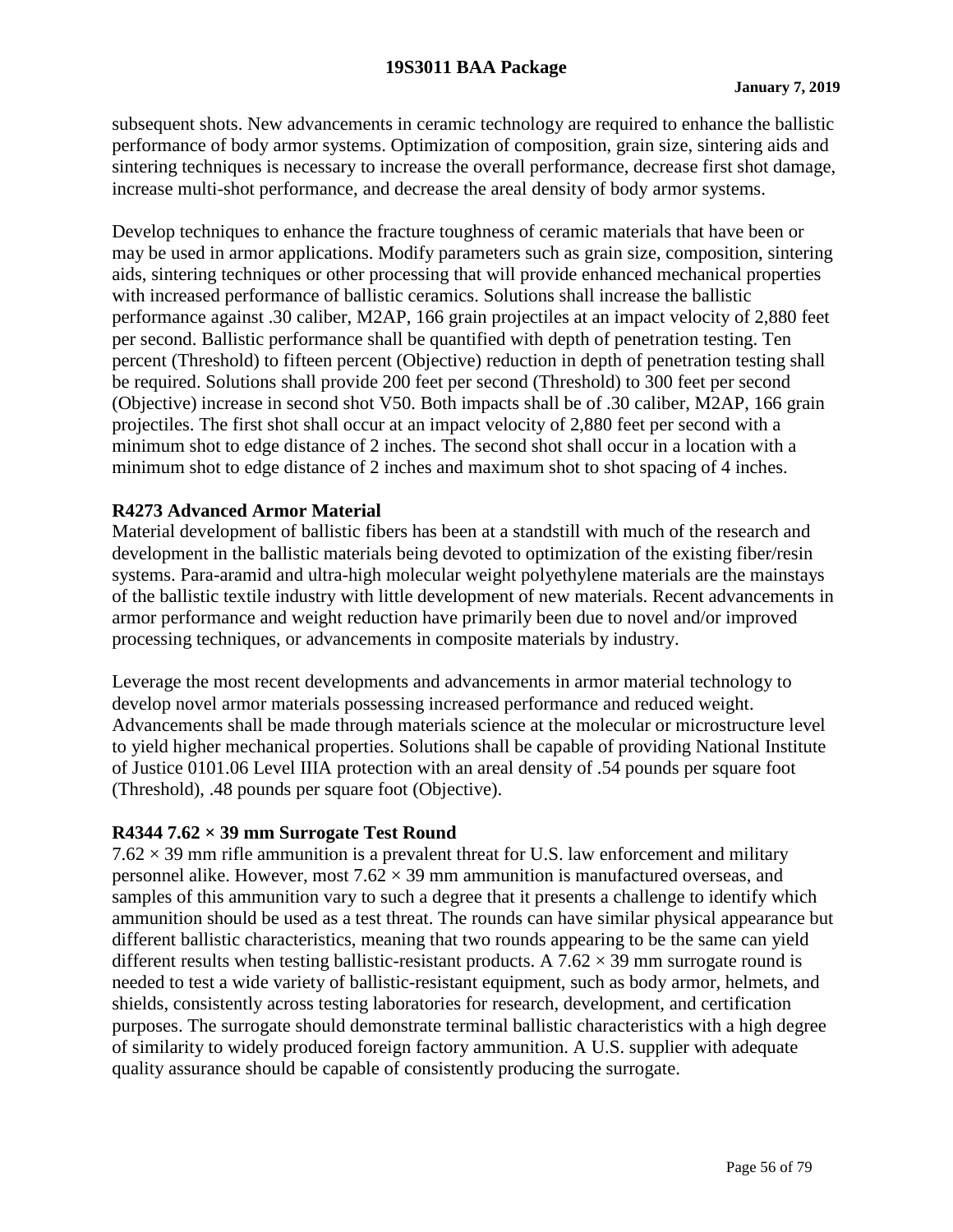Leverage previously conducted projectile characterization research and the fully developed technical data package produced for the United Kingdom's Defence Science and Technology Laboratory to identify a United States based ammunition manufacture that is willing and capable of consistently producing a  $7.62 \times 39$  mm PS Ball projectile. The manufacturer shall employ a high degree of quality control to ensure the projectiles consistently meet the provided specification and terminal ballistic behavior.

#### **R4345 Multi-threat Helmet**

U.S. law enforcement officers (LEOs) face increasing aggression and violence when tasked to maintain safety and security while citizens and communities hold protests and demonstrations. Civil disturbance unit (CDU) officers do not know the threats they will encounter until they are on scene and their equipment must protect against the most likely and injurious hazards. Impaired vision or head injury both can make an officer vulnerable and unable to perform. For example, in the 2015 Baltimore riots, more than 150 officers were injured, with the most seriously injured officer downed when struck in the head with a projectile. Furthermore, a crowd event that may become an active shooter situation introduces ballistic hazards in a time frame that does not permit officers already on scene to transition to different equipment.

Develop a multi-threat, lightweight, modular head protection system that allows law enforcement officers to perform regular duties safely while being prepared for any potential increase in threat for the duration of an event. Helmets shall include a face shield and shall be designed to provide a balance of comfort, coverage, and protection.

The helmet system must attenuate energy of common blunt objects that can be forcefully thrown by hand (e.g., rocks, bricks, glass bottles, frozen plastic water bottles, unopened soda cans) impacting the helmet with an energy of up to 40 J. The helmet system must attenuate energy of small hard objects launched by slingshots impacting the helmet with an energy of up to 40 J. The helmet system must limit head acceleration due to impact of blunt object to no greater than 150 times the standard acceleration of free fall (150g).

The helmet (but not face shields), at a minimum, shall provide ballistic resistance to the following: Handgun threats at a level of proposed NIJ HG2; 9 mm Luger FMJ RN 124 grain (Remington #23558) at a reference velocity of 1470 ft/s, .44 Mag JHP 240 grain (Speer #4453 or #47361) at a reference velocity of 1430 ft/s. In addition to the minimum requirement, as an option during the course of the contract, the contractor shall develop a helmet capable of providing resistance against rifle threats at a level of proposed NIJ RF1;  $7.62 \times 51$  mm M80 FMJ 147 grain at a reference velocity of 2780 ft/s,  $5.56 \times 45$  mm M193 56 grain at a reference velocity of 3250 ft/s, and  $7.62 \times 39$  mm mild steel core (MSC) at a reference velocity of 2380 ft/s. Ammunition such as M1943 or Type 56, or an appropriate surrogate test round may be used. However, the ammunition used for research and development shall be declared at the time of submission along with physical characterization of the ammunition. Ballistic resistance shall be demonstrated by testing in accordance with ASTM E3111, *Standard Test Method for Ballistic Resistant Head Protection*, using the threats referenced above.

Helmet and face shield designs should balance, to the extent possible, the competing requirements to provide the desired protection versus the comfort required for extended hours of wear. Helmet and face shield designs should endeavor to optimize the distribution of weight. In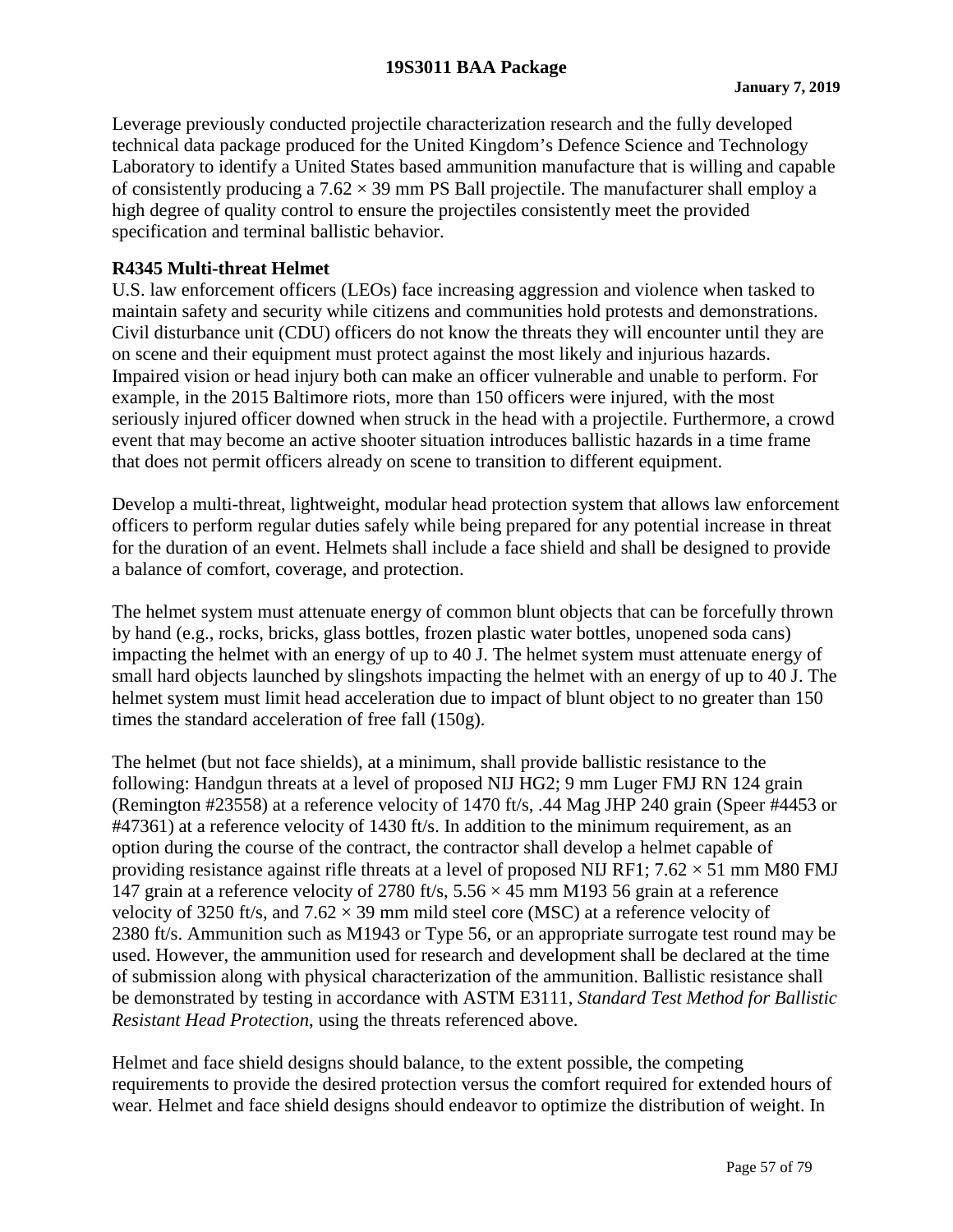addition to the weight distribution, helmets shall have a robust retention system and shall provide a means to individualize fit, which should aide in relieving strain on the neck and contribute to the overall wearability over time. The retention system shall also ensure that helmets remain firmly harnessed to the head of the wearer during blunt force or ballistic impacts. Face shields shall be detachable, and designs should factor that into consideration. Helmets alone shall not exceed 3 pounds, and accessory features including face shields should not add substantially more to the overall weight. Helmets and face shields shall be water repellant, provide splash resistance, and shall direct fluids away from the face and neck. Helmets and face shields shall be petroleum shedding, resist ignition when briefly exposed to fire or flame, resist burning, and self-extinguish if in contact with a burning substance. Helmets and face shields shall allow for clear vision, sufficient field of view, and interoperability with other equipment (e.g., communications, respirators), and shall be compatible with secondary eye protection (e.g., sunglasses). In addition, face shields shall provide sufficient optical clarity and resist moisture accumulation (e.g., "anti-fog").

Helmets and face shields shall include attractive ergonomic, usability, and durability characteristics, such as adjustability for size and fit; quick don/doff; resistance to degradation from sunlight, sweat, and cleaning products; and vision and hearing protection. Helmets and face shields shall be capable of being used in an operating temperature range of at least 14 °F to 104 °F. Helmet and face shield designs should balance, to the extent possible, the competing requirements to provide the desired protection versus the overall weight and comfort required for hours of wear.

Helmets and face shields shall meet relevant standards related to specific functional and performance requirements, where such standards exist.

## **R4352 Embassy-Aide**

U.S. embassies in high threat environments overseas are under constant threat of attack. In order to provide warning to embassy personnel inside the compound and in the local vicinity, a notification system was developed to immediately alert personnel of a perceived or actual threat. The system generates an audible alert and allows personnel the ability to respond to a perceived threat in the shortest possible time without additional human intervention, alerting mission personnel to the threat as quickly as possible.

Current embassy warning systems rely on audible alerts. To notify personnel without an audible signature a body worn patch shall be developed to notify personnel of a threat silently as well as provide personnel the ability to alert the command center of a threat discretely. The body worn patch shall be a discrete self-adhesive film like form factor that can be adhered to the operator's skin. The device shall provide tactile alerts to the user in the form of pressure, vibration, or other stimulation to provide silent notification to the user of an event. The patch shall be IPX7 rated. The patch thickness shall be less than 0.1 inch. The adhesive system shall be capable of enduring perspiration and abrasion sufficient to provide reliable adhesion and function for a one-week period. The adhesive system shall not cause irritation to the user when applied directly to the skin for one week. The adhered device shall have a unit cost low enough to be considered expendable with the objective to be reusable.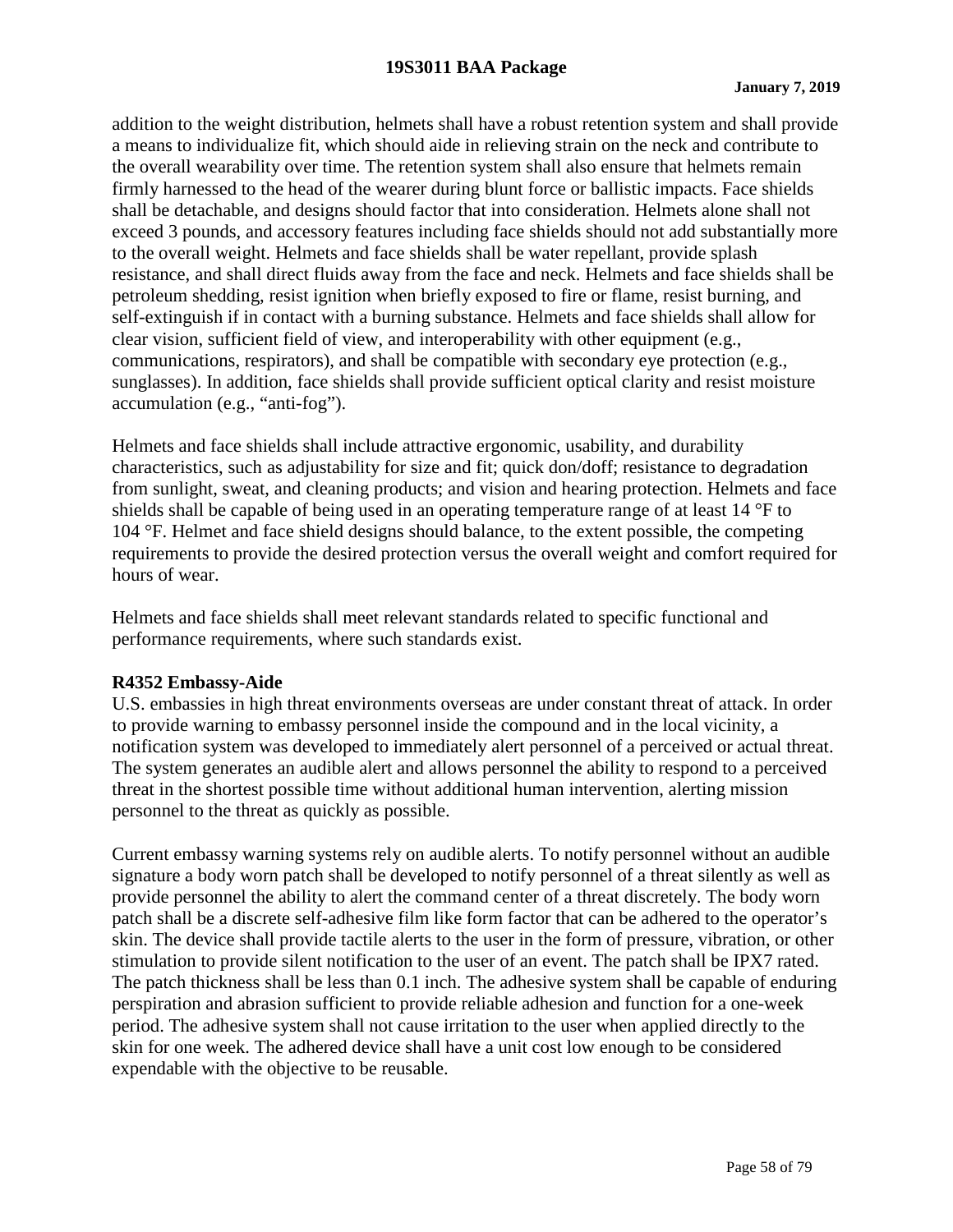#### **R4376 Mobility Situational Awareness**

To enhance situational awareness, mission integrity, and incident response capabilities, there is a requirement to provide streaming video, and automated anomaly detection for threat detection to vehicle occupants and to a remote command center.

Develop a 360-degree real-time sensor system that features anomaly detection through artificial intelligence (AI). The system shall fuse multiple sensors for anomaly detection within 250 meters. The system shall provide approximate range to the anomaly. The system shall provide an audible and visual alert upon an AI detection. The system shall have manual and AI targeting. The system shall be a kit that can be installed and removed from any commercial vehicle in one hour or less. The system shall provide 360-degree coverage. The image shall be disseminated in real time to vehicle occupants and command center personnel. The video shall have an overlay of AI and manually selected targets. All transmissions outside of the system shall be AES 128-bit encrypted. The system shall automatically identify potential threats using AI and allow occupants the ability to asynchronously scan images and mark additional targets or identify additional threats. The system shall detect threats as small as a short shotgun (12-inch barrel) (Threshold), concealable handgun (3-inch barrel) (Objective). The system shall track all marked targets with AI or enter a last known position. The system shall reduce latency and provide a high frame rate to prevent nausea to the operator. The system shall provide 1080p HD quality video. The system itself shall not change the overall payload capability of the vehicle or interfere with standard operation of the vehicle. The system shall be powered by the vehicle's existing power system. System training, including operator maintenance training, shall not exceed one week.

## **5.7 Physical Security (PS)**

## **R4372 Relocatable Towers**

The current eighty-foot (80') tall static video surveillance towers have a nominal communications capability to send/receive tactical radio signals, data and imagery, and do not provide persistent surveillance out to required ranges. As such, they provide limited situational awareness for Command and Control (C2) personnel and field operators, particularly in austere locations, challenging terrains, and inclement weather. This effort shall develop a relocatable tower system with additional mast height and updated surveillance and communications technologies capable of transmitting real-time imagery and geolocations between C2 sites and field operators. The relocatable tower shall provide an improved remote monitoring capability and persistent surveillance for DHS Customs and Border Protection (CBP) and deployed military forces in locations where there is an ongoing threat or critical assets to protect.

Specifications:

- 1. The tower shall be mounted on a trailer and have a total maximum weight of 8500 pounds (Threshold); 6500 pounds (Objective). This does not include any equipment mounted to the tower, only the tower itself and trailer.
- 2. The tower shall support loading of up to 600 pounds of equipment. The tower will support multiple sensors and a communications repeater.
- 3. The tower shall have a mounted 4G LTE network repeater or equivalent solution for extended communications connectivity and data sharing.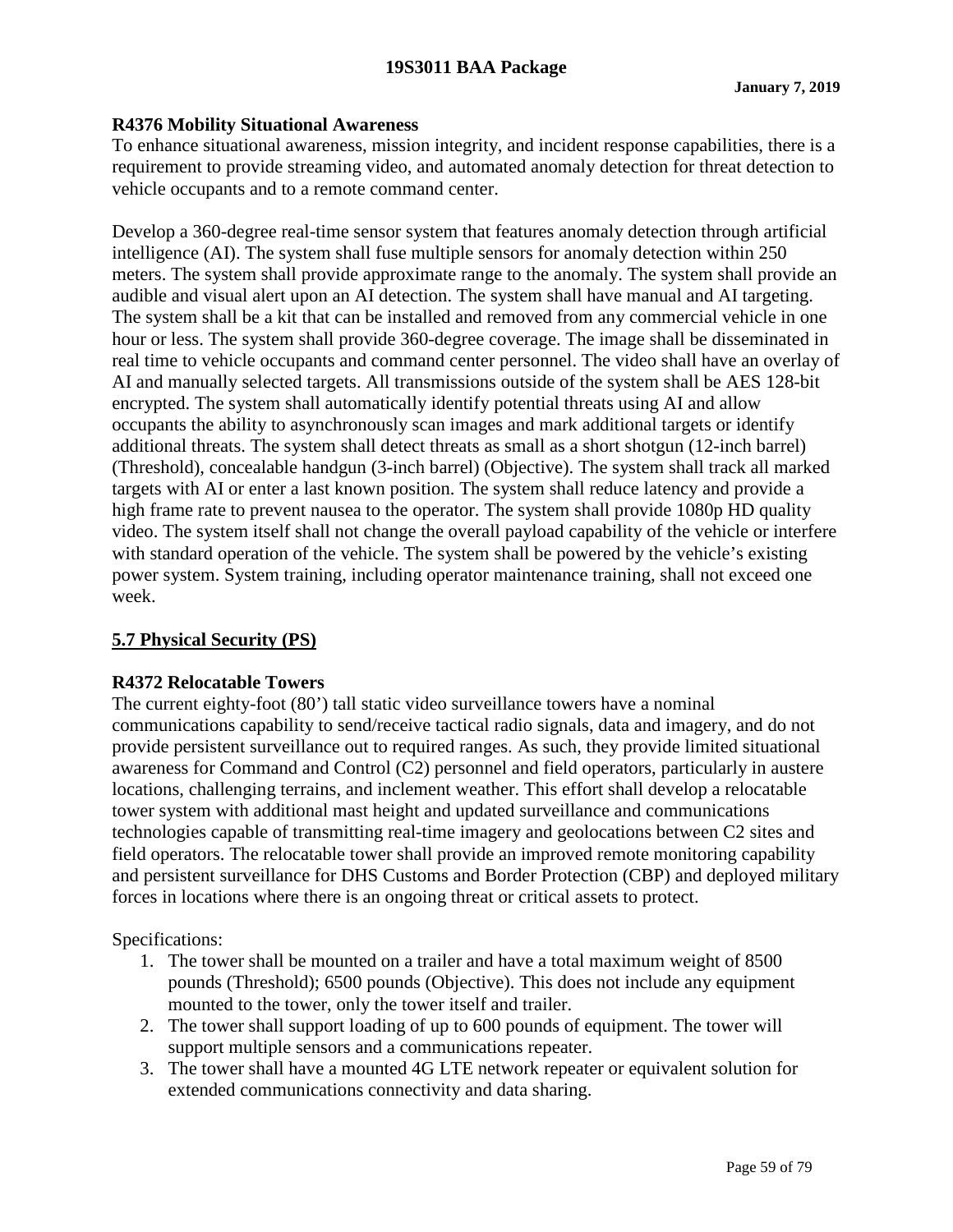- 4. The tower shall have a mounted radar that must track multiple targets simultaneously.
- 5. All sensors will be gyro stabilized.
- 6. The tower shall have mounted electro-optical and infrared (EO/IR) sensors. The EO/IR sensors must automatically detect up to ten (10) human targets or two (2) vehicles (cars, trucks, dirt bikes, motorcycles, etc.) using object recognition. The EO/IR sensors must send alarm notifications to a remote location upon detection of a human or vehicle.
- 7. The tower shall have a mounted laser range finder and a mounted laser designator.
- 8. Set-up/stowage time: When fully up and operational, the system shall be capable of being shut down and stowed, moved to a new location (relocation time not included), and set back up and fully operational within three (3) hours (Threshold); one and a half (1.5) hours (Objective).

# **R4373 Subterranean Training Fixture**

Currently the DoD does not have an adequate subterranean training fixture that closely resembles operational conditions or meets focused U.S. Army readiness requirements. Operators require a system of tunnel components that closely simulates the subterranean environment. This effort shall develop a realistic subterranean training fixture made of novel materials and configured above ground. The subterranean training fixture shall be a modular system to allow customized configurations by DoD and interagency users, and shall replicate a communications and GPSdenied environment.

Specifications:

- 1. System individual components (straight and curved 'building blocks') shall fall in the following size ranges:
	- a. Height: six feet to eight feet
	- b. Width: three feet to six feet
	- c. Length: five feet to ten feet
	- d. **Note**: Size ranges are estimates based on common building materials. Novel material may allow individual component size increase.
- 2. System components shall be completely lightproof when connected (no external light leaking in).
- 3. System material shall be weather-resistant, as components are to be configured outside, above ground, uncovered and exposed to rain, snow, sun, and temperature variation.
- 4. System shall replicate a GPS- and communications-denied environment.
- 5. The system shall include a main tunnel path of at least six hundred feet (600') in length.
	- a. Main tunnel path shall include a straight section of at least three hundred feet (300') with six or more large rooms, each connected to the main tunnel by a smaller tunnel branch.
	- b. Remainder of main tunnel path shall include a combination of curved and straight sections, with four or more large rooms, each connected to the main tunnel by a smaller tunnel branch.
- 6. A twenty-four inch (24") diameter tunnel shall connect two of the large rooms.
- 7. System shall include a room configured for weapons firing, connected to the main tunnel by a smaller tunnel branch.
- 8. System shall include at least one, three-way intersection and one, four-way intersection.
- 9. System shall include multiple tunnel entrances and exits.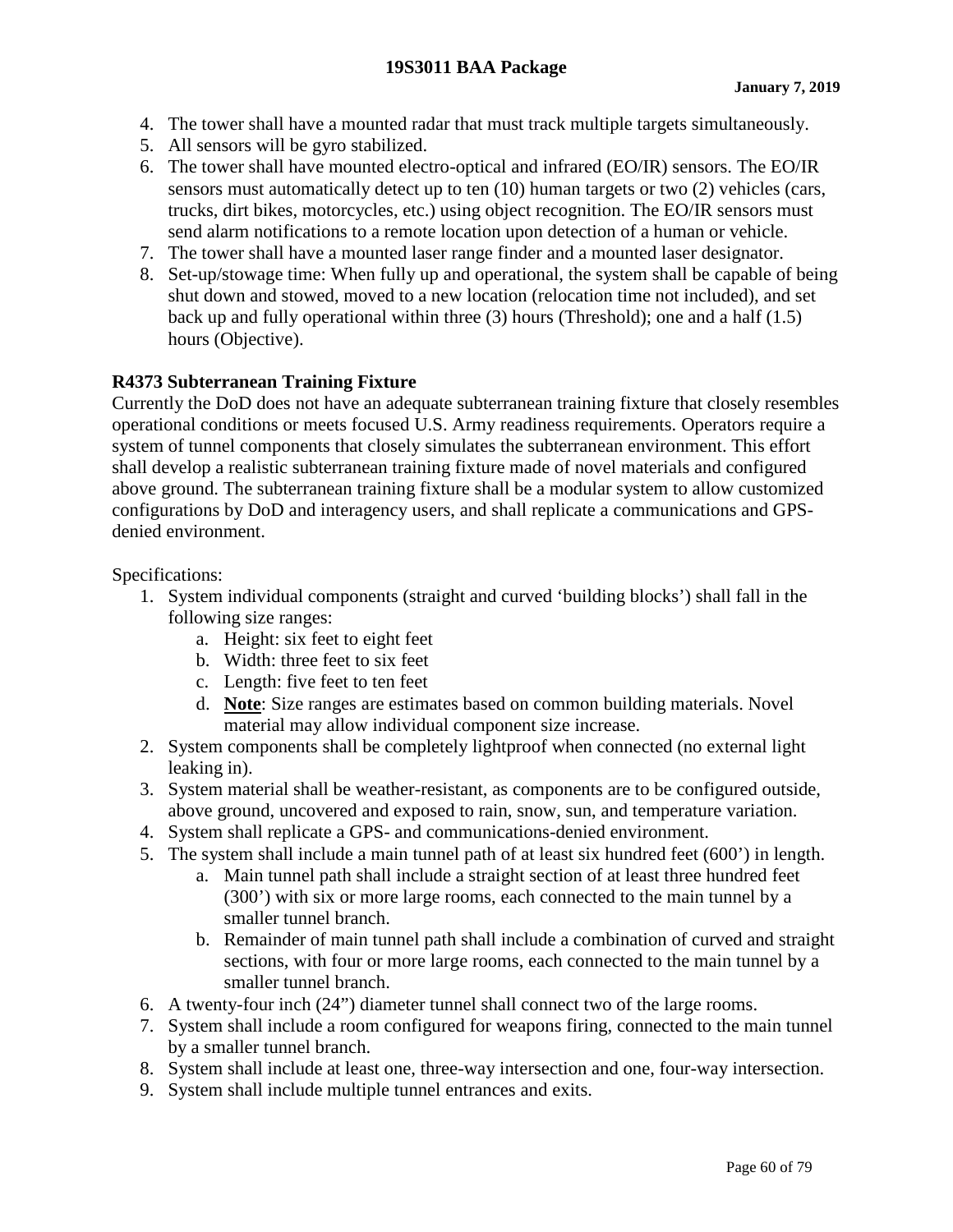- a. One entrance/exit shall be elevated, requiring ropes or ladders.
- b. One entrance/exit shall be circular and 20 feet in diameter.

## **R4374 Personnel and Material Subterranean (SubT) Transporters**

Currently, the DoD and interagency operators cannot expeditiously move back and forth through subterranean confined spaces for prolonged periods. Additionally, it is difficult to transport equipment, personnel, or other heavy loads through subterranean confined spaces. There is an operational requirement for a motorized personnel transporter and a non-motorized material transporter to move personnel or materials through confined spaces over various surfaces (e.g., sand, mud, cement, rock).

Common Specifications for Personnel and Material SubT Transporters:

- 1. Capable of operating individually or in tandem.
- 2. Able to operate in confined space width of 36 inches (Threshold (T)); 24 inches (Objective (O)).
- 3. Utilize replaceable COTS components.
- 4. Ruggedized for subterranean operations.
- 5. Able to be assembled and deployed in less than 15 minutes (T); less than 5 minutes (O).
- 6. Modular mobility options (wheels, tracks, etc.) for different tunnel surfaces (e.g., sand, mud, cement, rock, rails).

Personnel SubT Transporter Specifications:

- 1. Electric motor with variable transit speed and forward/reverse drives.
- 2. Minimal interference with other RF devices (e.g., communications, air quality meter, laser rangefinder).
- 3. Total weight of transporter not to exceed (NTE) 100 pounds (T); 50 pounds (O).
- 4. Able to carry one person with gear, total weight 250 pounds (T); 300 pounds (O).
- 5. Collapsible for easy storage and transport, with minimal storage footprint (i.e., foldable) 60 inches in length (T); 48 inches in length (O)

Material SubT Transporter Specifications:

- 1. Total weight of transporter NTE 125 pounds (T); 75 pounds (O).
- 2. Able to carry total load weight of 350 pounds (T); 500 pounds (O).
- 3. Collapsible for easy storage and transport, with minimal storage footprint (i.e., foldable) 72 inches in length (T); 48 inches in length (O).
- 4. Capable of multiple configurations for carrying various loads (e.g., medical or life support equipment, contraband material, collapsed earth, shoring material, injured or rescued personnel).

# **R4382 Handheld Anomaly Detection Wand**

Current security checkpoint screening operators at DoD and interagency facilities use physical searches to resolve alarms from anomaly detection body scanners. Metal detector wands are used to resolve walk-through metal detector alarms, but current wands only detect metal. There is no capability to resolve non-metallic alarms without making physical contact with individuals undergoing additional screening. A handheld anomaly detection wand is needed to detect both non-metallic and metallic objects concealed under clothing or in pockets. The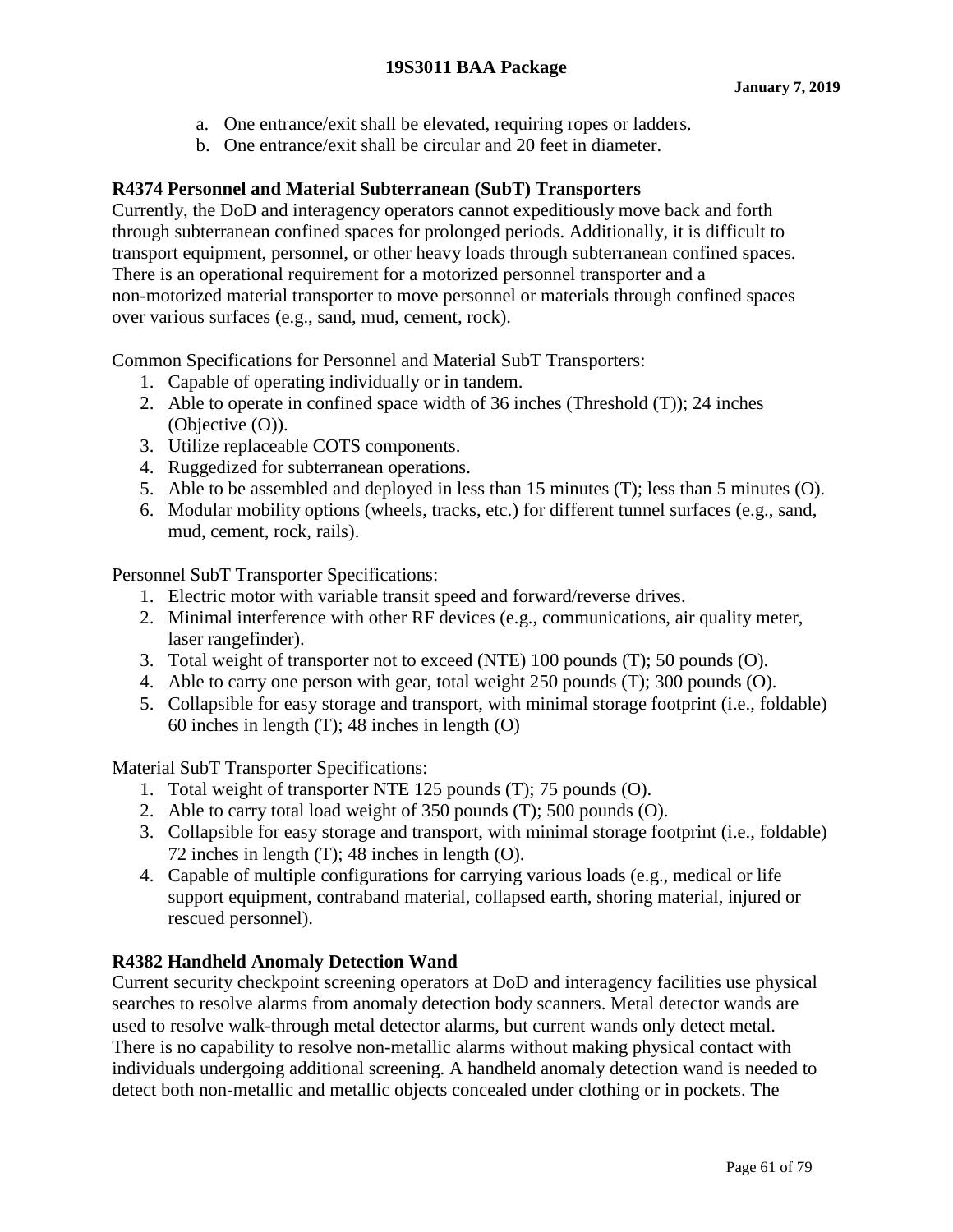wand shall be used by checkpoint screening and security personnel.

Specifications:

- 1. The wand shall weigh less than 1.5 pounds.
- 2. The wand shall be simple to operate with a visual and audio cue to indicate presence of an anomaly.
- 3. The wand shall detect anomalies without making physical contact with the person being screened.
- 4. The wand shall detect anomalies through clothing such as shirts, pants, and light outerwear (Threshold); heavy jackets (Objective).
- 5. The wand shall display a binary light indicator, showing a red light to indicate the presence of an anomaly.
- 6. Detection of an anomaly shall occur within one (1) second of being placed over the anomaly.
- 7. The wand shall detect anomalies through clothing and without making physical contact with the person being screened.
- 8. The wand shall operate on battery power for up to 4 hours.
- 9. Any radio frequency or radiation emitters shall comply with Federal Communications Commission regulations and not be harmful to operators or people undergoing screening.

## **R000-PS-FY20 Unspecified Requirement**

Develop new or improved physical security technologies that may be of interest to CTTSO, but were not specifically requested in the BAA and are not commercially available. Proposed projects shall be timely, relevant, and further the worldwide combating terrorism effort.

Request submissions that support the following Physical Security focus area:

Subterranean Activities: Develop capabilities to detect, locate, map, monitor, survey, and disrupt subterranean infrastructure and activities in permissive and non-permissive environments.

Unspecified requirements (R000s) are for proposing unique innovations that have not yet been identified by CTTSO. Submissions against an unspecified requirement should be responsive to the topics noted in the requirement. Proposed technologies from the unspecified requirements will be competing against proposed technologies for identified and prioritized interagency requirements. Because CTTSO does not budget for unspecified requirements, awards may not be made against the unspecified requirements. Note: Quad charts submitted in response to a Subgroup's R000 may be shared with other CTTSO Subgroups if the submission demonstrates relevance to more than one Subgroup's focus area.

## **5.8 Tactical Operations Support (TOS)**

## **R4197 Affordable Assault Vertical Take-Off and Landing (VTOL) Aerial Munition**

Tactical Operators require an affordable, lethal capability to engage targets in defilade, behind cover, as well as screen and concealment, along with the ability to engage targets surrounded by substantial vertical obstacles, or targets maneuvering in complex channelized terrain found in urban environments. Current solutions require aerial munitions be launched by an individual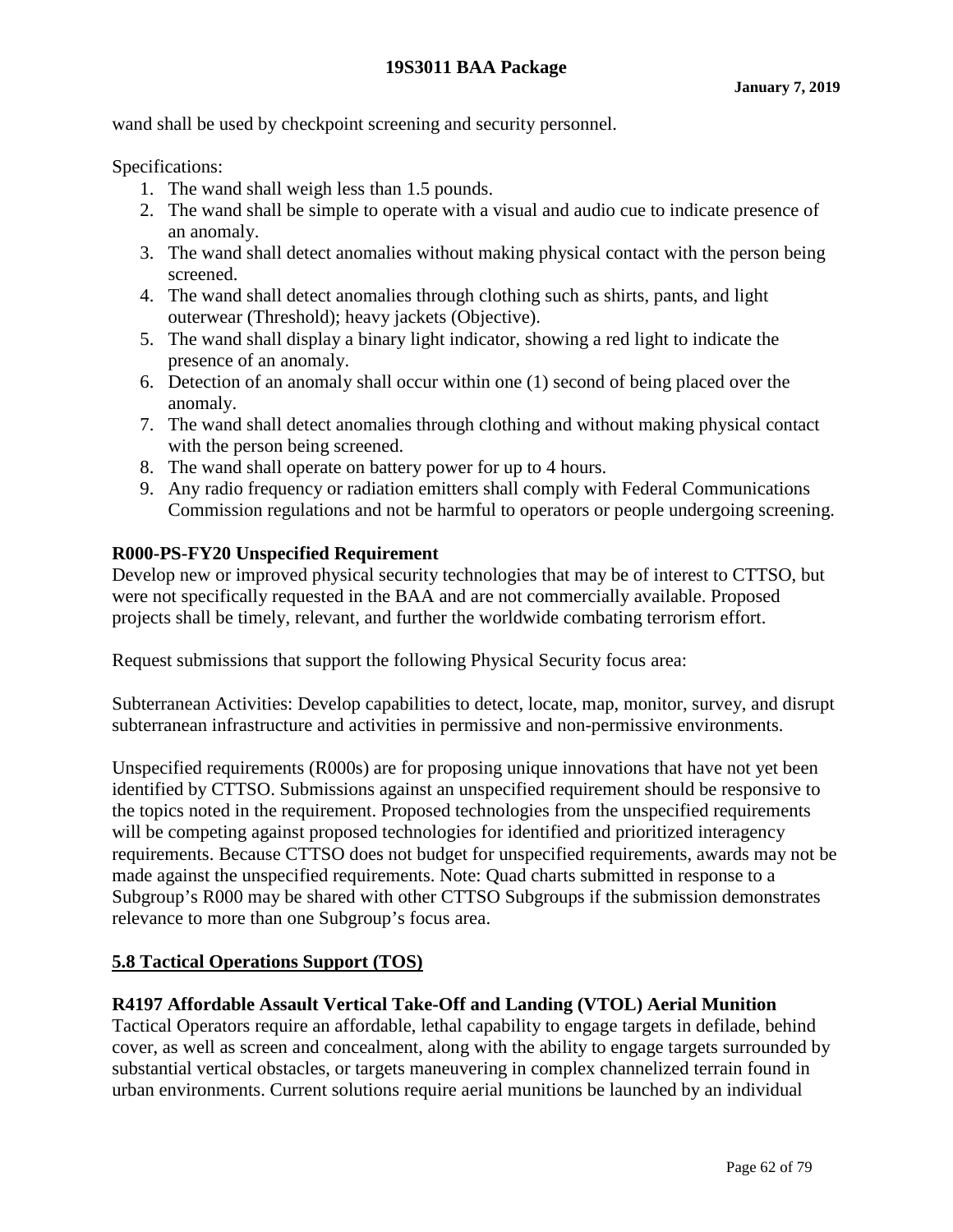## **19S3011 BAA Package**

from a temporary fixed launch area, control site, as well as an increase in setup time normally requiring an assistant. In addition, there are no current fielded affordable VTOL loitering aerial munition solutions for tactical operators designed to launch, identify, and engage targets. A true affordable VTOL loitering aerial munition should possess enough endurance and adequate sensors to find, fix, and finish targets in a single, man-portable platform.

Through this capability, Tactical Operators seek an increase in lethality, range, precision and survivability in an affordable, combat-expendable sUAS for use by small maneuver elements across the range of military operations.

Desired characteristics:

- Entire system kit shall weigh less than 20 pounds (Threshold  $(T)$ ); less than 5 pounds (Objective (O)).
- Each kit shall include two (2) airframes (T).
- Size shall allow a single operator to transport entire kit on foot using only a rucksack or assault backpack. Launched and operated in all modes / functionalities by a single operator during dismounted maneuver (T=O).
- Shall utilize an integrated ground control station (GCS) and fire controller in the form of a small laptop or tablet (T); wearable handheld device (O).
- Telemetry link between the GCS and airframe shall utilize AES 256 encryption (T=O).
- Shall allow operator to simultaneously control both kit airframes from the same integrated GCS and fire controller (T); to perform simultaneous attacks (O).
- Shall allow for Vertical Takeoff or Landing (VTOL) with no external launching or recovery mechanism/device and capable of direct attack, mid-course navigation based on target coordinates and direct controller input, and hover (T=O).
- Shall have an endurance time of 15 minutes (T); 1 hour (O).
- Shall be capable to engage stationary and moving targets from 50 meters to 5 kilometers (T); 20 meters to 10 kilometers (O).
- Shall be capable of transitioning from outdoors flight through an open door or window in order to engage targets in a standard  $10' \times 10'$  (T);  $20' \times 20'$  room (O).
- Platform shall be expendable with an abort and safe ditch ability allowing the operator to cancel/abort an attack (T); platform shall be recoverable, reloadable, reusable, and capable of return to base if engagement not required (O).
- Shall utilize an EO/IR optic (T); multispectral optic (O).
- Optic shall be mounted on a gimbaled mount in order to provide a steady image allowing the operator to quickly and effectively identify, track and engage targets (T=O).
- EO optic shall have a resolution of 720p (T); 1080p or higher (O) with sufficient zoom and magnification to achieve a National Imagery Interpretability Rating Scale Level 8 Full Motion Video resolution.
- IR optic shall be an uncooled Long-Wave Infrared (LWIR) or Mid-Wave Infrared (MWIR) and have a resolution of  $320\times240$  lines (T); 640 $\times$ 480 lines or better (O).
- Shall be capable of updating or switching targets after launch  $(T=O)$ .
- Shall have a target tracking ability to assist operator in terminal guidance (T); shall employ image tracking to prevent inadvertent break lock and to maintain positive ID throughout a target engagement (O).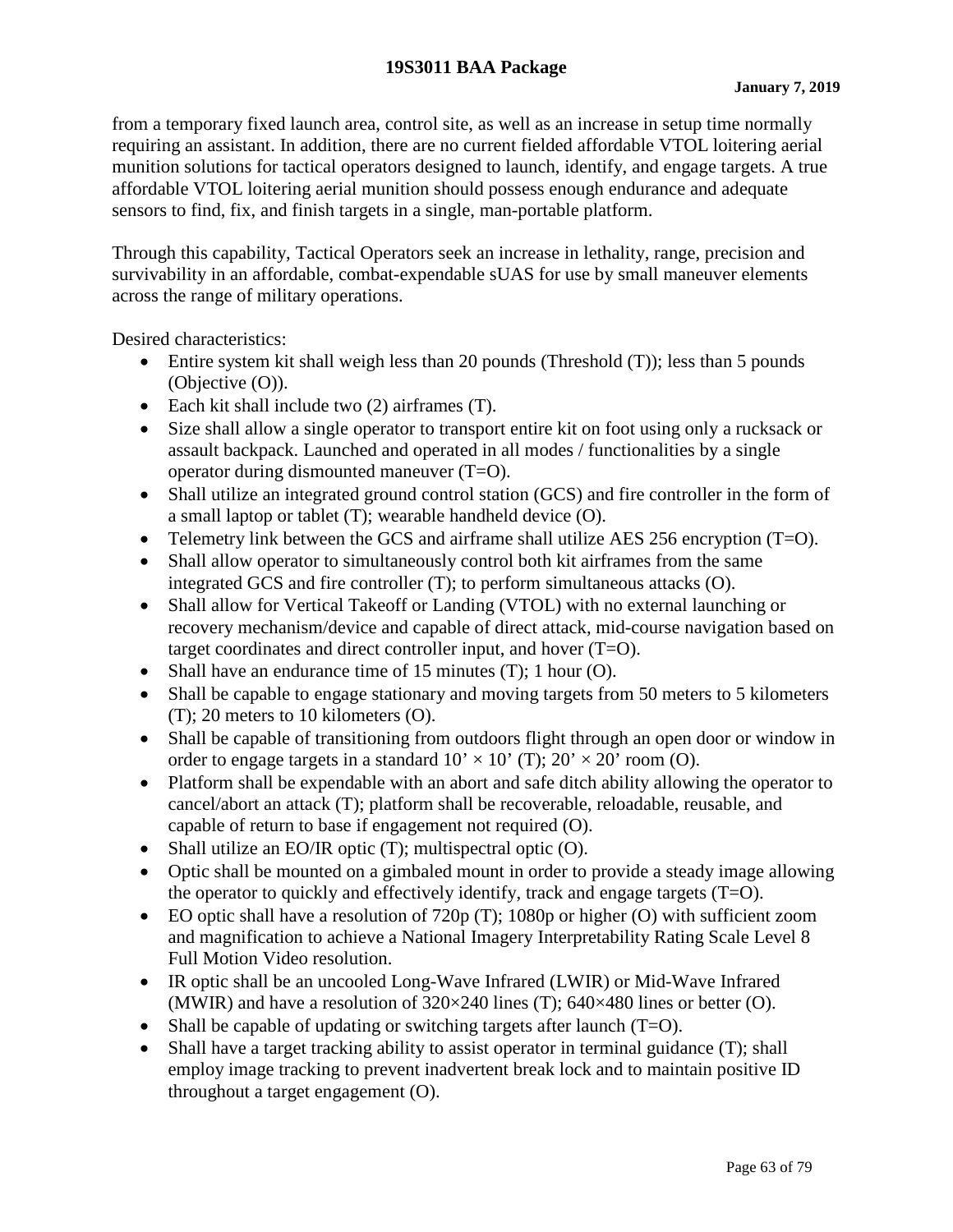- Shall have the ability to operate autonomously and/or employ artificial intelligence to operate in intelligent swarms (O).
- Shall be capable of operating and engaging targets in a GPS denied environment (T). Shall have the capability to use non-GPS satellite navigation (e.g., GLONASS, Baidou, Galileo) to correlate accuracy of GPS in a potential jamming environment (O).

Ten (10) system kits with new equipment training are requested for operational test and evaluation.

A Firm Fixed Price proposal is preferred.

## **R4277 Window Breaching Capability**

Tactical operators have no means to rapidly, quietly, and safely remove a glass obstruction with 100% surety no glass remains to obstruct their view or to cause a safety concern to personnel in the immediate area. Many tactical operations require the removal of glass prior to mission completion and this removal occurs in close proximity to friendly forces prior to mission execution. Glass in varying types, thickness, and reinforcement are encountered and must be removed rapidly and precisely in order to enable access and to ensure mission success. Tactical operators are seeking the development of a means, capability, or mechanism to rapidly defeat all types of residential, commercial, or industrial glass encountered during operations with minimal noise signature ensuring maximum safety for all immediate personnel.

## *Material Performance Specifications*

- Shall be a clean and complete cut with a minimum cut diameter of 18 inches on each or a combination of the following:
	- o Shall defeat up to three (3) panes at once
	- o Shall defeat coated glass
	- o Shall defeat reinforced glass (wire or other means)
	- o Shall defeat high grade safety glass
	- o Shall not become a safety hazard
	- o Shall defeat any layered films (reinforcing or tinting)
- The kit shall be carried and employed by one operator
- Shall be prepared and emplaced in five (5) minutes or less
- Shall be initiated by one operator and function in two (2) seconds or less
- Shall provide a failsafe mechanical activation from up to 15 feet away from the operator
- Device shall not obstruct the operator's view while employed
- Apparatus shall be self-contained and not rely on external power sources

Delivery of a minimum of ten (10) kits for operational evaluation

A Firm Fixed Price proposal is preferred.

## **R4282 Affordable Small Unmanned Aerial System (sUAS)**

There are currently no readily available, cost-efficient and small, man-packable sUAS that keep pace with COTS offerings and comply with cyber hardening DoD policy. Tactical operators seek the development of a lightweight, easy to employ, easy to fly, and low-cost sUAS that complies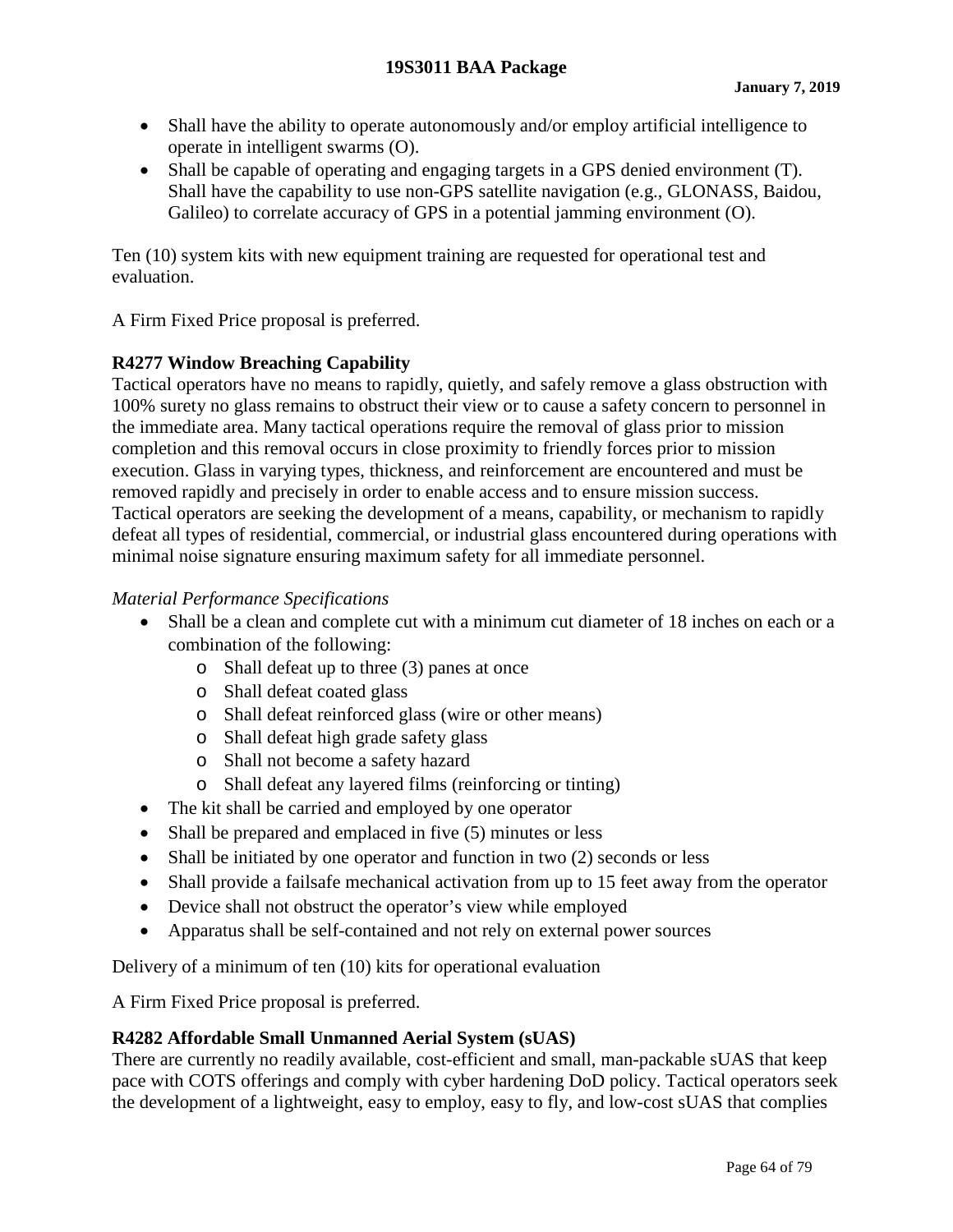with current and future DoD policy regarding the employment of sUAS for training and combat operations.

The Affordable sUAS shall:

- 1. Weigh less than six (6) pounds with battery and payload (Threshold (T)) = (Objective (O)).
- 2. Have an operational flight time of 45 minutes (T) / 90 minutes (O) with onboard ISR payload operating.
- 3. Take-off and land within a confined space of one (1) meter square or less (T).
- 4. Have an AES 256 encrypted communications and data link (T=O)
	- 4.1 With a range of five (5) kilometers (T); seven (7) kilometers (O).
- 5. Have a quick change, modular stabilized, and gimbaled payload that can be controlled by a single ground control station (GCS). If the airframe is a multi-rotor platform, the gimbal shall be at least two axis; if the airframe is a fixed/hybrid wing platform, the gimbal shall be at least three axis. Each modular payload shall consist of:
	- 5.1 A 1920  $\times$  1080 or greater color day video sensor (T)
	- 5.2 A  $640 \times 480$  or greater infrared video sensor (T)
	- 5.3 An infrared laser illuminator/pointer (O)
	- 5.4 Common, non-proprietary electrical connections (T)
- 6. Operate in rain up to one quarter (1/4) inch her hour (T).
- 7. Utilize a single hand controller for GCS interface with the aircraft that is STANAG 4586 and Android Tactical Assault Kit (ATAK) compliant (T). The hand controller shall have an integrated high definition display and joysticks (T).
- 8. Flight modes that include:
	- 8.1 Standard pilot-controlled flight with assistive software enhancements (T).
	- 8.2 Point and click map-based navigation (T).
	- 8.3 Point and click full motion video sensor navigation (T).
	- 8.4 GPS-based waypoint navigation (T).
	- 8.5 Automatic take-off and recovery (T).
	- 8.6 Vision-based navigation systems (O).
- 9. Operate utilizing Digital Terrain Elevation Data (DTED) maps.

Each Affordable sUAS kit requires: one (1) GCS, two (2) full airframes with two (2) payloads, required chargers, three (3) power packs, spare parts, new equipment as well as video training, and a hard case with exterior dimensions not to exceed 25 in  $\times$  25 in  $\times$  12 in. All components of the system (2 x airframes, 2 x payloads, GCS, chargers, spare parts, and power packs) must fit within the required case. Responses to this requirement must include a proposed end unit cost for the system after development is complete. If batteries are proposed as a power pack, the batteries must be United Nations (UN) certified for hazardous material transport, and UL certified for safety before delivery to the Government.

Delivery of a minimum of four (4) Affordable sUAS kits for operational evaluation.

A Firm Fixed Price proposal is preferred.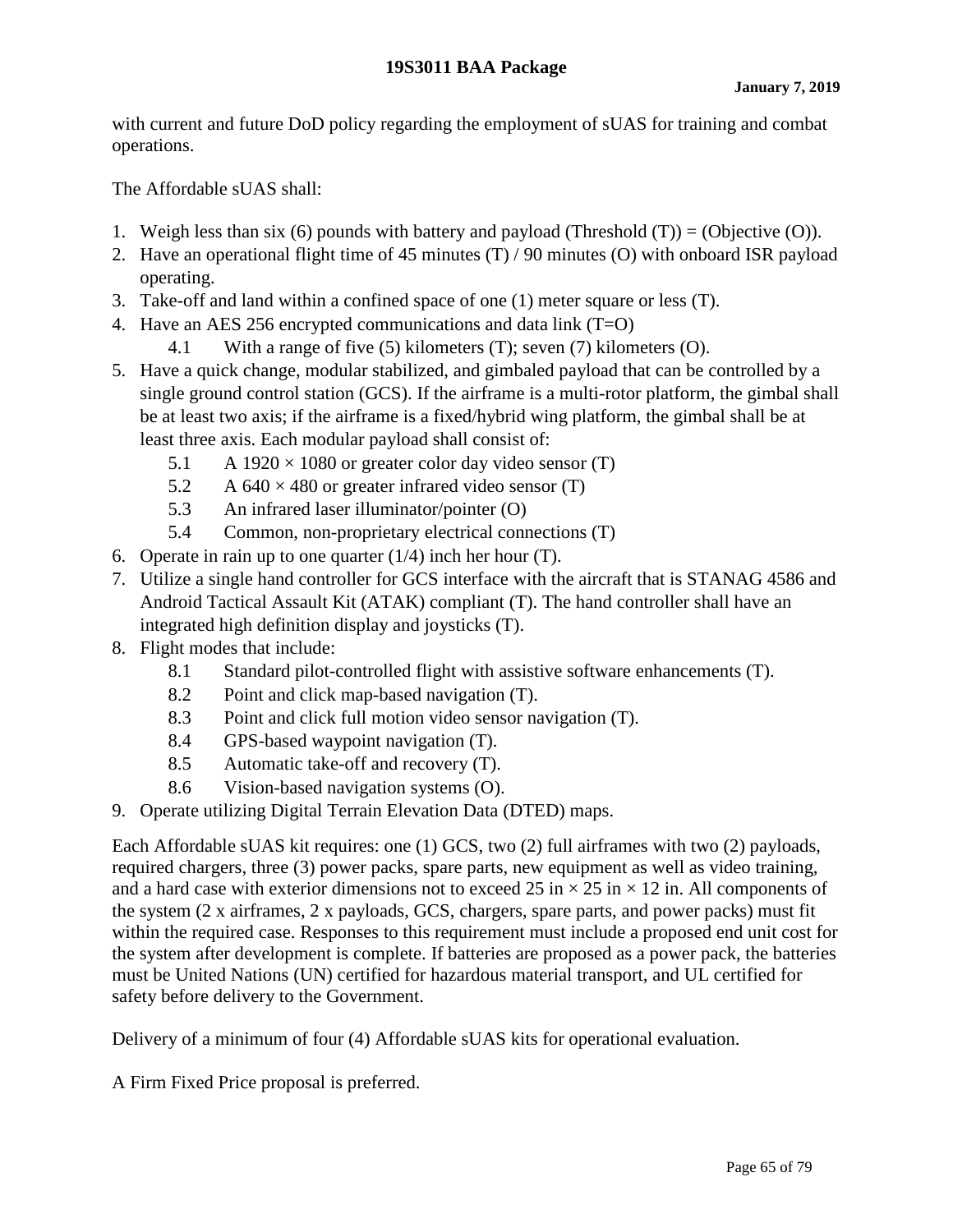## **19S3011 BAA Package**

#### **R4283 Sense Through-the-Wall**

Tactical operators require a capability to discern humans behind an opaque structure without entering the structure with personnel or any physical instrumentation. Current technology requires teams to either physically enter a structure with personnel or utilize surveillance equipment that must have a line of sight into the structure to determine human locations and structure layout. This method puts team members at risk by having to be close to a potential threat to emplace the equipment or to enter a structure with unknown personnel with an unfamiliar layout. Tactical operators seek a solution that should provide:

- 1. Real-time or near real-time three-dimensional location of humans behind building walls. Walls include structural exterior walls of varying types and interior walls of varying types.
- 2. The ability to determine whether or not a person is armed or unarmed.
- 3. An easy to interpret interface that clearly distinguishes humans from other potential objects (e.g., furniture, fans).
- 4. Stand-off from the structure being interrogated to reduce risk to operators and reduce potential compromise before dynamic entry with a remote viewing capability on a tablet or smartphone.
- 5. Man-portable, less than 35 pounds inclusive of the sensor, processing requirements, and attachment/employment fixtures, and employed by one operator.
- 6. Onboard recording of the operational picture utilizing standard solid-state removable drives.
- 7. Distribution of the operational picture to the rest of the team by an app-based distribution system.
- 8. A self-contained power source capable of operating for multiple hours without recharge. Recharging capability shall be compatible with both AC and DC power sources from 110 to 220 volts.

Offerors shall provide information on system radio frequencies in responses.

Deliver a minimum of four (4) prototypes for operational evaluation.

## **R4285 Remote Light Kit for Canines**

There are currently limited options for tactical canine handlers to visually identify their dogs while working off-leash missions in periods of darkness. Current solutions are limited to single lights that cannot be remotely activated or remotely activated lights that do not provide the ability to toggle to different wavelengths of light. Tactical canine handlers require an integrated lighting kit for their working dogs that is remotely toggled and activated depending on mission requirements. The kit must include a strobe for identification friend or foe (IFF) requirements as well as a front-facing flood light to aid the canine and handler with illumination in different wavelengths.

The Remote Light Kit for Canines shall:

1. Include two (2) different light types: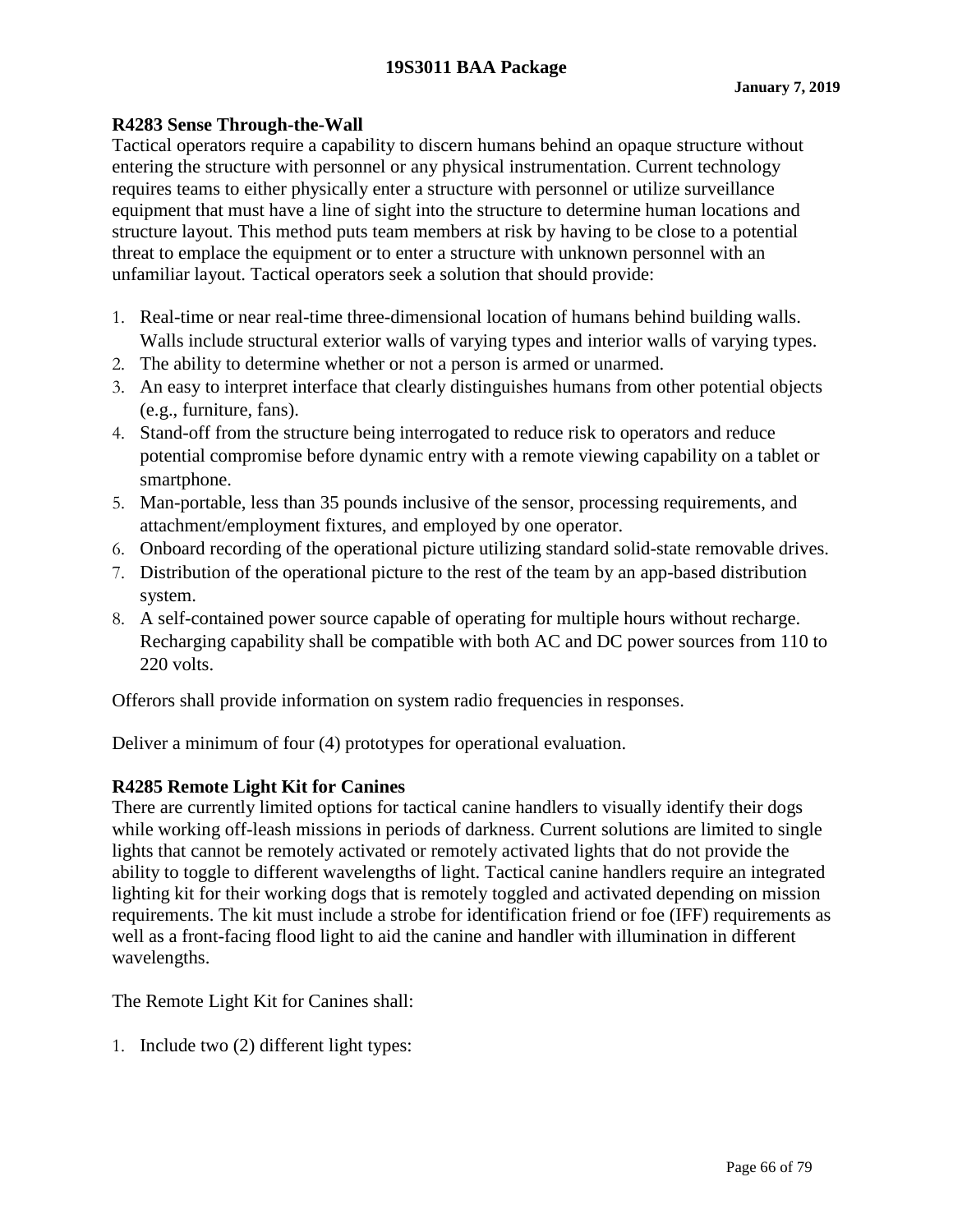#### **19S3011 BAA Package**

- 1.1 A back-mounted remotely activated and remotely toggled wavelength strobe light in visible white light and near-infrared wavelengths for detection with the naked eye and standard end-user image intensifying night vision devices.
- 1.2 A chest or collar mounted remotely activated and remotely toggled wavelength floodlight in visible white light and visible red light wavelengths to aid the dog and tactical team members with area illumination.
- 2. Be remotely operated with a small one-hand use hand controller that can be attached to the handler's equipment with an operating range of at least 200 meters in open terrain, and through multiple walls in a building. The controller shall be ergonomically designed and include haptic feedback to the operator.
- 3. Be impact and environmentally hardened to MIL-STD-810G and commercially rated IP-67.
- 4. Be easily attached to standard military working dog / tactical canine vests without the need for permanent modification of the vest.
- 5. Be designed to reduce snag hazards and account for canine behavior and body positions for visibility, communication link, and intended use.
- 6. Utilize standard commercial batteries that are easily replaced without removing the lights from the canine with a lifespan of at least two (2) hours without needing to be replaced.
- 7. Not interfere with current tactical communications systems.

Deliver a minimum of 20 prototypes for operational evaluation. A firm fixed price proposal is preferred.

# **R4287 Subterranean and Complex Urban Terrain (SCUT) Electronic Warfare Capabilities**

Tactical operators are seeking electronic warfare (EW) equipment that will provide an organic electronic attack, electronic warfare support, and spectrum analysis with playback capability in a small form factor software defined radio (SDR). The SDR shall be interoperable with current C4I systems, capable of being re-configured, re-programmed, and multispectral to greatly enhance operational and program objectives. Tactical operators seek an EW capability that, when paired with an Android smartphone or tablet, will allow operators to conduct EW in SCUT environments.

Desired characteristics:

- 1. Signals processing optimized for SCUT environments.
- 2. Software Defined Radio operating from 3 MHz 3 GHz (T); 100 KHz 6 GHz (O). HF converter with interchangeable antennas.
- 3. Size shall allow a single operator to transport on foot using only a rucksack or assault backpack (T); on their person (O).
- 4. Weight shall be 10 pounds or less without batteries  $(T=O)$ .
- 5. Shall have an ingress protection rating of IP67 (T); IP68 (O).
- 6. Shall be capable of operating in all weather conditions  $(T=O)$ .
- 7. Shall have a power output of 10 watts (T); 20 watts (O).
- 8. Shall be compatible with currently fielded tactical mobile ad-hoc network (MANET) radio systems to allow the transfer of voice, data, and video (T=O).
- 9. Shall be capable of processing and displaying a variety of wireless signals on a graphic user interface (GUI).
- 10. Shall have a GUI that allows for pre-mission, mission, and post-mission operations and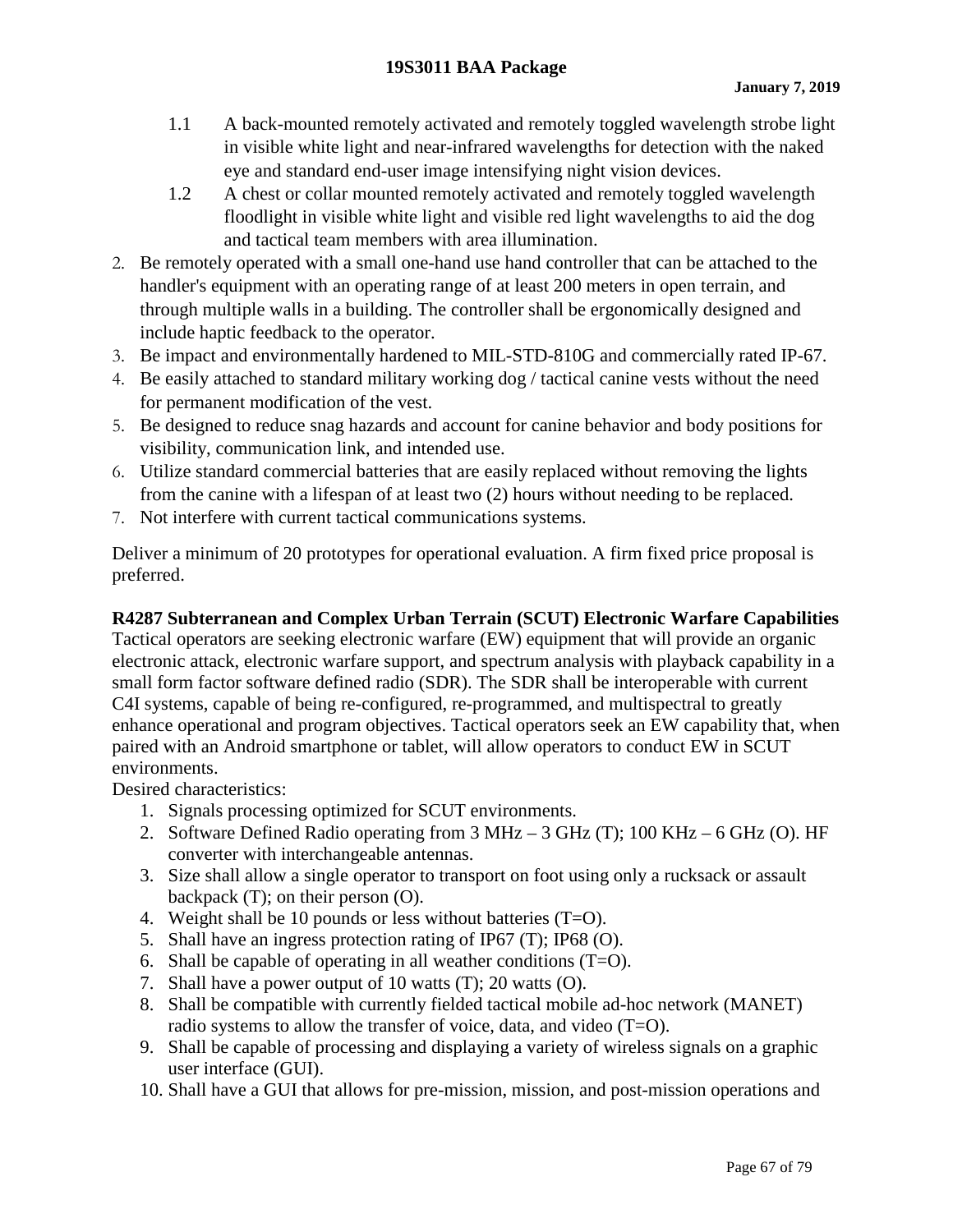spectrum display (T=O).

- 11. Gathered information shall be disseminated through an ATAK application or plugin  $(T=O)$ .
- 12. Shall be capable of search, collection, direction finding, and suppression against AM, FM, CW, HF, UHF, VHF (T=O).
- 13. Shall possess and build a library based on soft digital RF memory waveforms and modulation recognition (T=O).
- 14. Software suite for modeling and analysis (T=O).
- 15. Reprogrammable in less than ten (10) minutes by a trained operator.
- 16. GPS M-Code compatible, LORAN.
- 17. Battery power of two  $(2)$  (T); six  $(6)$  hours  $(0)$ .
- 18. COTS rechargeable by both AC, DC, and solar sources (T).

Deliver six (6) prototype kits for operational evaluation. A Firm Fixed Price proposal is preferred.

#### **R4288 Subterranean and Complex Urban Terrain (SCUT) Communications Kit**

Tactical operators are seeking a robust communications node that provides assured communications between tactical operators in subterranean and complex urban terrain (SCUT). This capability shall provide operators with position location information (PLI) and navigation in GPS-denied environments, uninterrupted communication (voice, data, video streaming), and capable of bridging disparate communication devices in order to communicate across multiple waveforms and frequency bands. Through this capability, tactical operators seek an edge when operating in SCUT environments to ensure they have constant communication with higher echelon forces in order to execute missions to their full requirements.

Desired characteristics:

- 1. Full system shall bridge together disparate communications platforms operating in the frequency range from  $3 \text{ MHz} - 5 \text{ GHz (T)}$ ;  $300 \text{ kHz} - 40 \text{ GHz (O)}$ .
- 2. Hub / Server
	- 2.1 Size shall fit inside a 1630 Pelican case or case of similar size and durability  $(T=O)$ .
	- 2.2 Weight shall be light enough for a two person lift and carry (T); one person lift and transport (O).
	- 2.3 When secured, shall have an ingress protection rating of IP67 (T); IP68 (O).
	- 2.4 Shall be capable of operating in all weather conditions (T).
	- 2.5 Shall have the capability to operate on either AC or DC power (T).
	- 2.6 Shall utilize 5590 or 2590 batteries when operating on backup power (T).<br>2.7 One (1) 2590 battery shall nower the system for two (2) hours or more (T)
	- One (1) 2590 battery shall power the system for two (2) hours or more (T).
	- 2.8 Two (2) 2590 batteries shall power the system for 4-6 hours (T); two (2) 2590 batteries shall power the system for 8 or more hours (O).
	- 2.9 Shall be able to operate on either 110-127 volts at 60 Hz, or 220-240 volts at 50Hz (T).
	- 2.10 System shall be compatible with current DoD program of record tactical radio systems (PSC-5, 117G, 117F, 148 Family, 152, 163, MPU-5, Trellis, Silvus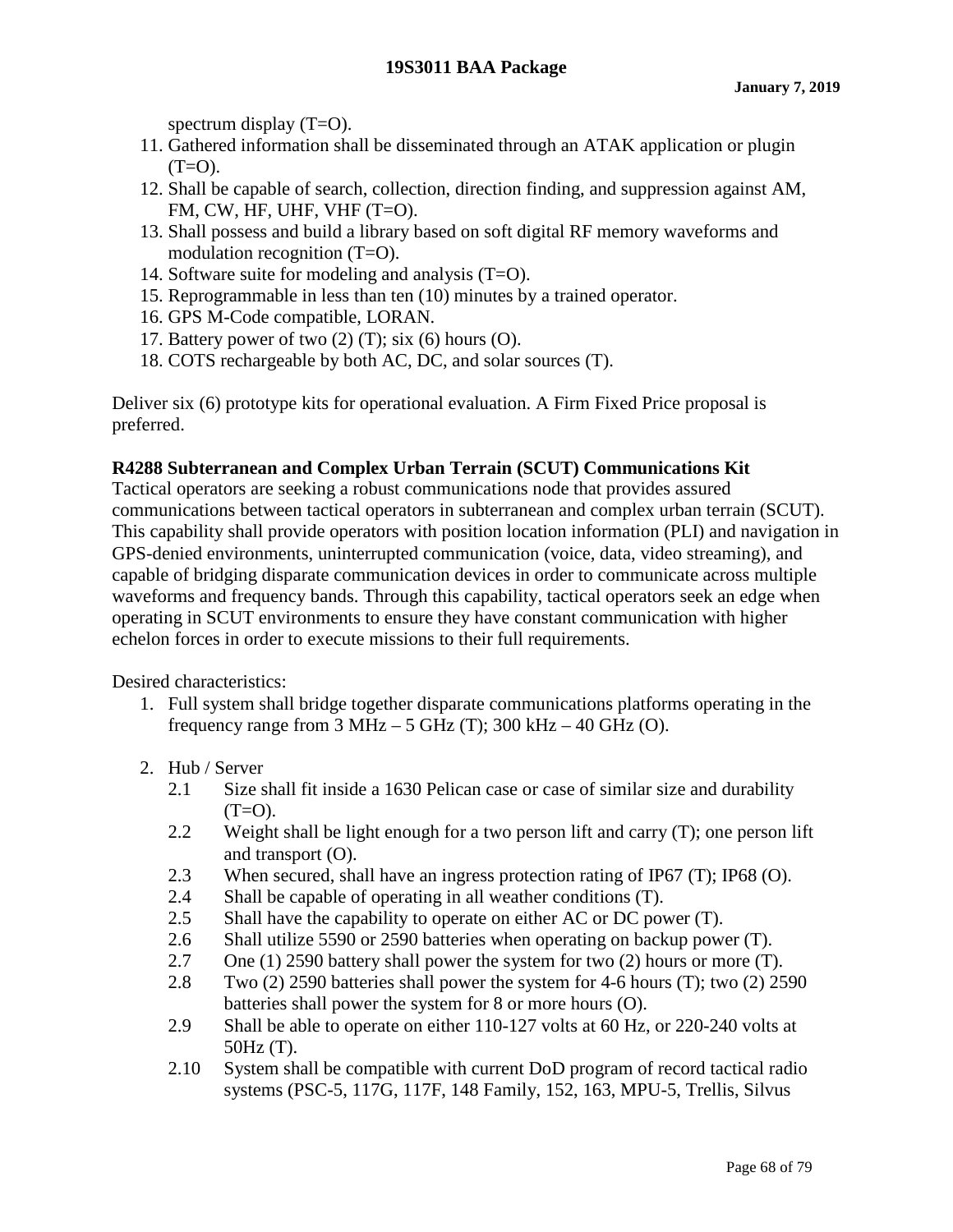Streamcaster, Link-16 ) to allow the transfer of voice, data, and video (T).

- 2.11 System shall be compatible with the following tactical communication waveforms:
	- 2.11.1 AM, FM, HPW, DAMA, IW, ANW2C, Trellisware TSM (E,X, etc.), Wave Relay, Silvus, Tactical Rover Enhanced, MUOS, SATCOM (T)
- 2.12 Shall be compatible with common COTS radios used by law enforcement agencies (O).
- 2.13 Shall support VOIP and ROIP protocols (T).
- 2.14 Shall be capable of communicating with higher echelon forces using local internet service (wired or wireless), 2G/3G/4G LTE cellular service (GSM and CDMA), commercial satellite network, HF or TACSAT (T).
- 2.15 Shall be equipped with a Cradlepoint router capable of utilizing standard GSM or CDMA SIM cards (T).
- 2.16 Shall be equipped with an ATAK server (T).
- 2.17 Shall use AES 256 encryption or better (T); Type 1 encryption (O).
- 2.18 Shall provide PLI of individual operators in a GPS denied environment (T).
- 2.19 Shall contain a 20 watt RF amplifier (T); variable 5-20 watt amplifier (O).
- 2.20 Shall contain two of the following connection interfaces: USB 3.0, Ethernet/RJ-45, HDMI (T).
- 2.21 Shall have cooling fans (T) or liquid cooling system (O) to allow operation with the lid secured.
- 3. Radio
	- 3.1 Shall be a Mobile Ad-Hoc Network (MANET) Radio (multi-in, multi-out) (T).
	- 3.2 Channel Bandwidths shall be configurable at 5/10/20 MHz increments (T).
	- 3.3 Shall support a data rate of greater than 100 Mbps with unlimited hops (T).
	- 3.4 Shall support AES 256, Suite B encryption (T); Type 1 encryption (O).
	- 3.5 Shall be anti-jamming capable (T).
	- 3.6 Shall support 1-6 watt variable transmit power (T); 1-15 watt (O).
	- 3.7 Shall have a latency rate of 7 ms or less (T).
	- 3.8 Size shall be  $1.5" \times 2.6" \times 4.6"$  or smaller (T=O).
	- 3.9 Weight shall be 15 oz. or less without battery  $(T=O)$ .
	- 3.10 Shall support frequency ranges of 400 MHz- 6 GHz, 1 Band (T); 3 Bands (O).
	- 3.11 Shall support interchangeable modules (T); non-removable bands (O).
	- 3.12 Shall operate in temperatures from -40 °C to 65 °C (T); -40 °C to 85 °C (O).
	- 3.13 Shall be interoperable with current and future program of record tactical radio systems (T)
	- 3.14 Shall support simultaneous voice, data, and/or video (T).
	- 3.15 Shall be compatible with ATAK
	- 3.16 Shall be networked through easy to use GUI (T).
	- 3.17 Shall support remote wiping of encryption and all programmed data (T).
	- 3.18 Shall contain 32GB (T) or 512GB (O) of internal storage.
	- 3.19 Shall support the following connectors: Ethernet, USB (Mini, Micro), HDMI (T).
	- 3.20 Shall operate at 6-20 VDC (T); 9-30 VDC (O).
	- 3.21 Battery life shall operate for 12 hours or longer (T); 16 hours or longer (O).
	- 3.22 Vehicle mounting: proprietary mount (T), vehicle Program of Record mount (O).

Deliver six (6) prototype kits for OPEVAL. A Firm Fixed Price proposal is preferred.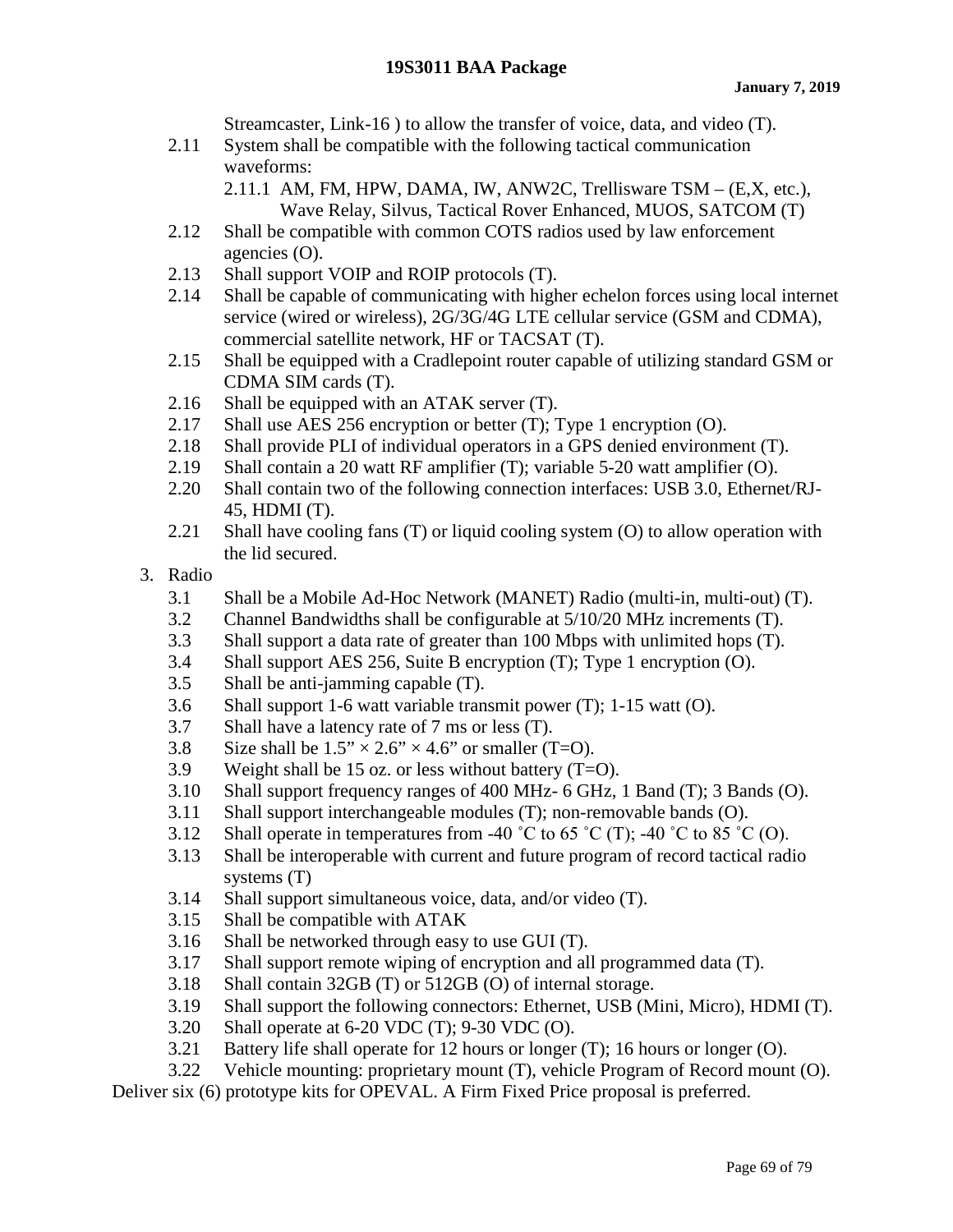## **R4289 Individual Weapon Overmatch Optic (IWOO)**

Tactical operators require the ability to rapidly identify and engage multiple static and moving targets at unknown ranges from 5 – 600 meters day and night. Individual shooters need a rapid means to determine the range to targets, an accurate firing solution on moving or static targets displayed in the scope. IWOO shall include current best training practices and support combat environment engagement of rapid exposure and moving targets day or night. IWOO will make the force stronger, faster, and more lethal.

## IWOO shall:

- 1. Operate on and withstand the shock of all current program of record individual weapons in 5.56mm, 6.5mm, 6.8mm, and 7.62mm calibers.
- 2. Be an analog see through optic with an internal display in the first focal plane.
- 3. Support tagging and tracking multiple static and moving targets at unknown distances during day and night out to 600 meters.
- 4. Be individually mounted without tools, zeroed, and trued on any individual weapon system by the soldier in the field. The mounting interface shall be a MIL-STD-1913 rail adapter with quick release.
- 5. Not exceed 3 pounds (T) 2 pounds (O) with power source.
- 6. Not exceed a length of 10 inches (T) 6 inches (O), a width of 3.5 inches (T) 2.5 inches (O), a height of 4.5 inches (T) 3.5 inches (O).
- 7. Provide continuous or binary variable magnification  $1\times8$  (T)  $1\times10$  (O).
- 8. Onboard power shall be provided by standard batteries, such as L123 or AA. The sight shall provide a laser range, an environmentally corrected ballistic solution for range, a displayed disturbed reticle, and tracking for a moving target for 24 hours and up to 210 engagements (T); 72 hours and up to 600 engagements (O).
- 9. The sight shall "sleep" after ten (10) minutes of no movement, and shall be ready to target within 50 ms by the activation of a single button. The close quarters illuminated reticle shall remain illuminated while in sleep mode (T).
- 10. Provide a disturbed reticle ballistic solution from 5-600 meters within two (2) seconds (T) one (1) second for static targets (O).
- 11. Provide a static or mover target tagging process that, once tagged, continually updates the correct windage and elevation correction on the display even as the target changes location, speed and direction. The shooter must be able to continuously track and instantly change tag if alignment of tag is faulty.
- 12. Provide a constantly updated disturbed reticle ballistic solution from one (1) to ten (10) mph (T) one (1) to 15 mph (O) from 0-200m within (T) three (3) seconds (O) one (1) second for moving targets.
- 13. Have a see-through rapid interdiction close quarters combat (CQC) sight to support target interdiction from 0-200 meters within one (1) second without technical targeting, in the event of targeting systems failure or power loss (T=O); shall not interfere with unaided normal shooter activities. The CQC sight shall have a reserve battery power of a minimum of 72 hours.
- 14. Provide a ballistic reticle that adjusts to match density altitude (T=O).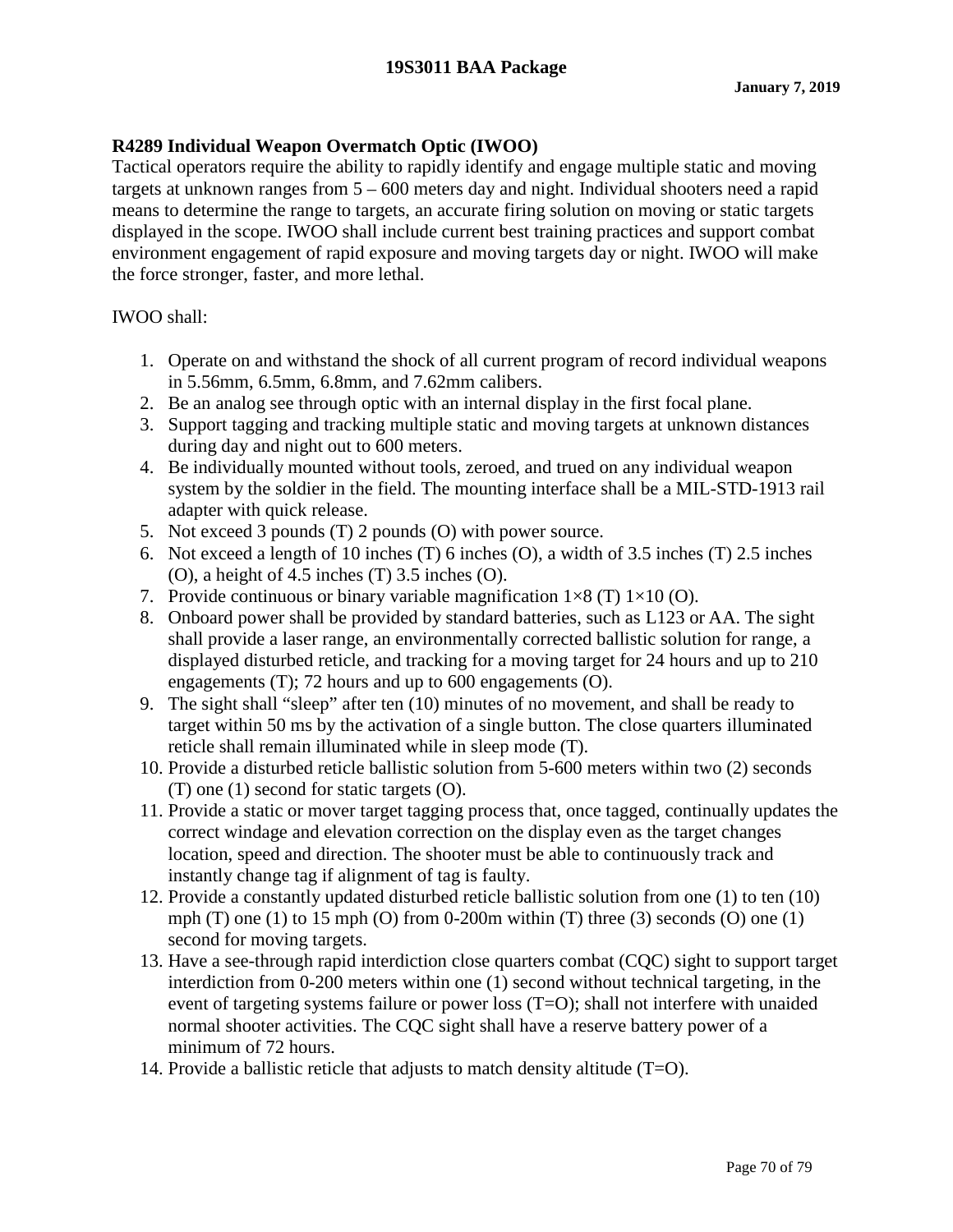- 15. Display to scale a ballistic solution driven disturbed reticle overlay at all magnification levels within the sight picture.
- 16. Include a disturbed reticle that will account for cant, inclination, and a density altitude correct ballistic solution and reticle overlay that will provide the shooter a means to hold wind or mover leads left and right of the disturbed aim point.
- 17. Support using current program of record night vision clip-on devices (T) and be interoperable with all emerging DoD clip-on devices (O).
- 18. Pixel pitch and resolution of the display will allow clear edge identification of targets and observation of impacts, where the background allows, to make proper target identification and rapid second shot corrections out to 600 meters both day and night.
- 19. Incorporate a laser range finder capable of ranging a 10% reflective E-type silhouette target to 1000 meters.
- 20. Display numerical value of range, density altitude corrected range for ballistic reticle use, wind, inclination, cant, direction of fire. Allow the user to toggle on and off display information as needed. The user must also be able to toggle on and off onboard sensors when data is not needed or desired.
- 21. Always have a laser range finder aiming reticle in the display to promote rapid ranging.
- 22. Have an onboard means for the shooter to ballistically true (type of weapon, barrel length/muzzle velocity, twist rate) any issued ammunition that is used. The shooter must also have the ability to manually override values if the optic will not resolve correct values and the values are known.
- 23. Allow remote viewing the IWOO display on a tablet or phone for operational and training use. Individual training with onboard training simulation and record capability via removable flash storage device (e.g., Micro SD card).
- 24. Enable rapid zeroing by adjusting the reticle on the zero point of aim after shooting a group and then moving a digital mark to the group.
- 25. The system will allow connection via Bluetooth Low Energy (BLE) and the ability to use onboard system to input weapon and ballistic data equal to currently fielded Government issued ballistic computers.
- 26. Shall include a "drone kill" mode capable of targeting small, multi-rotor unmanned aerial systems out to 300 meters during the day, 200 meters at night, with 80% accuracy (T); moving drones up to a maximum speed of 15 meters per second with 70% accuracy (T).

Deliver a minimum of 12 IWOO prototypes for operational evaluation. A Firm Fixed Price proposal is preferred.

# **R4292 Mid-Range Dual Channel Weapon Sight**

Tactical operators are limited to employing either a near infrared (NIR) in-line sight or a long wave infrared (LWIR) in-line sight for specific missions. Each technology has merits that can be leveraged if combined into a single, dual channel sight. A combined capability allows the tactical operator to gain the advantage of being able to detect heat signatures at long distances, while retaining the high resolution of current image intensifying NIR night vision devices for shorter ranges. A dual channel in-line weapon sight will provide a superior means to detect, identify, and engage enemy forces when conducting combat operations. NIR with a LWIR overlay will allow the operator to obtain greater resolution of potential targets using one system from 50 to 600 meters during the hours of darkness. The Mid-Range Dual Channel Weapon Sight shall: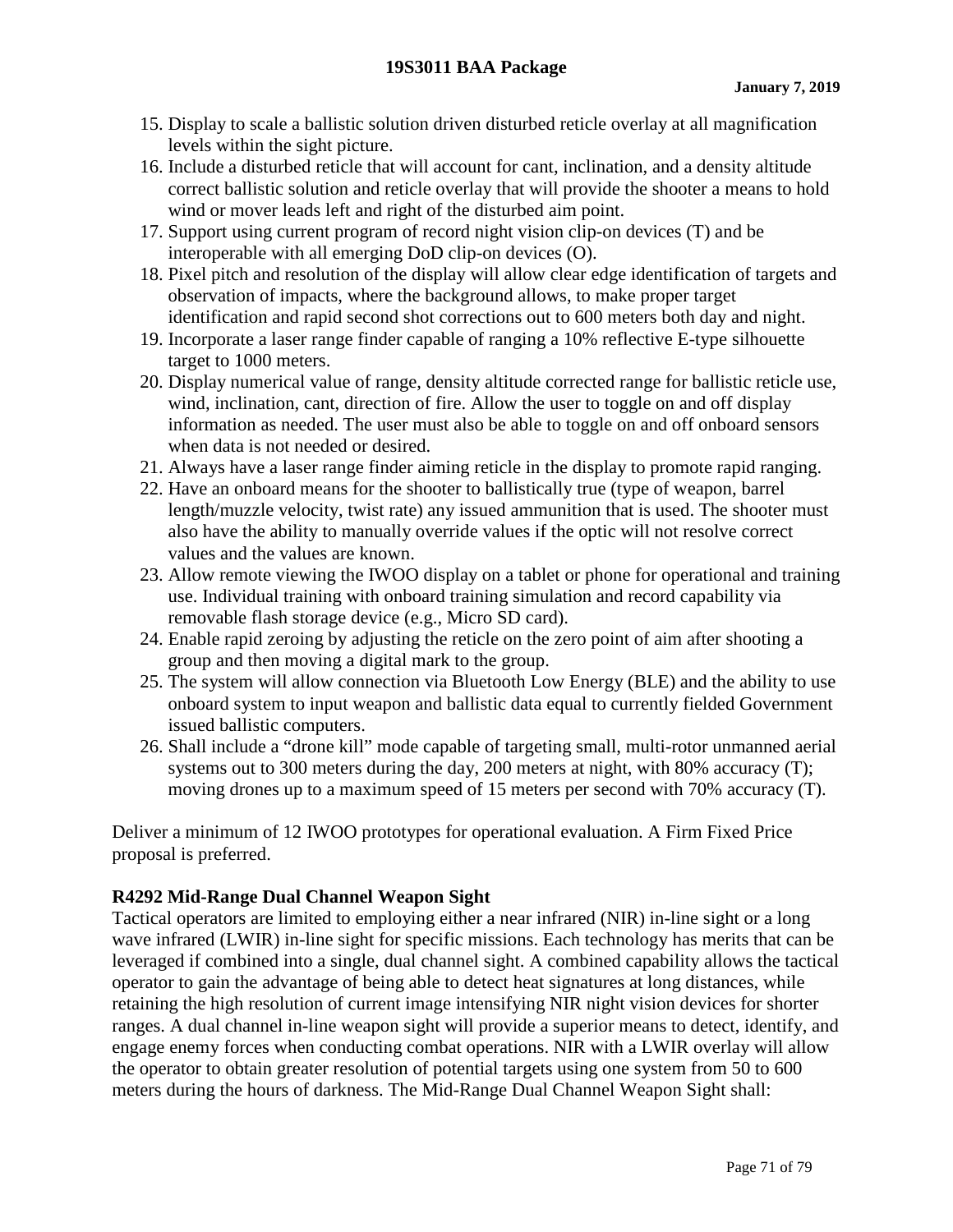- 1.1 Be able to resolve an object at 2 cm/pixel resolution at 200 meters in the LWIR channel.
- 1.2 Meet the following size and weight specifications:
	- 1.2.1 Length: Not to exceed 8 inches.
	- 1.2.2 Width: Not to exceed 3.25 inches.
	- 1.2.3 Height: Not to exceed 3.5 inches above the mounting rail.
	- 1.2.4 Weight, including battery: Not to exceed two (2) pounds.
- 1.3 Environmental: The sight shall be capable of operation and storage under temperature conditions in accordance with MIL-STD-810G.
- 1.4 Power Source: Maximum of four (4) commercially available lithium AA or 123 batteries.
	- 1.4.1 External power: BA5590.
	- 1.4.2 All batteries must be hot-swappable to maintain internal memory settings.
- 1.5 Color: TAN (FED STD 595C-20180).
- 1.6 Mounting: Capable of mounting to a MIL-STD 1913 rail with 4 points of contact.
- 1.7 Buttons (minimum):
	- 1.7.1 ON/OFF
	- 1.7.2 NIR; LWIR; fused
	- 1.7.3 Focus
	- 1.7.4 Polarity; white hot; black hot; outline
	- 1.7.5 Ability to display text within the Field of View and general ballistic data
- 1.8 Remote Control: The sight shall incorporate an intuitive wired remote control that provides the user the same basic features to effectively operate the sight. The control shall be small and ergonomic, with a way to stow the cable so as to prevent snags or inadvertent detachment.
- 1.9 NIR tube performance characteristics:
	- 1.9.1 White Phosphor Tube
	- 1.9.2 SNR of 33
	- 1.9.3 Line Pair of 72
	- 1.9.4 Aviation-grade quality

Deliver a minimum of eight (8) prototypes for operational evaluation.

A Firm Fixed Price proposal is preferred.

## **R4295 Passive Wind Sensor (PWS) for Snipers**

Snipers on modern battlefields require a means to accurately predict and monitor wind conditions, at ground level, at ranges up to three (3) kilometers, without active emitters such as lasers and radars in a configuration that can be easily deployed and employed by an individual or a two-man team.

PWS will be carried in dismounted, small formations in non-permissive environments. The solution should be incorporated into the team's optical equipment and shall provide a capability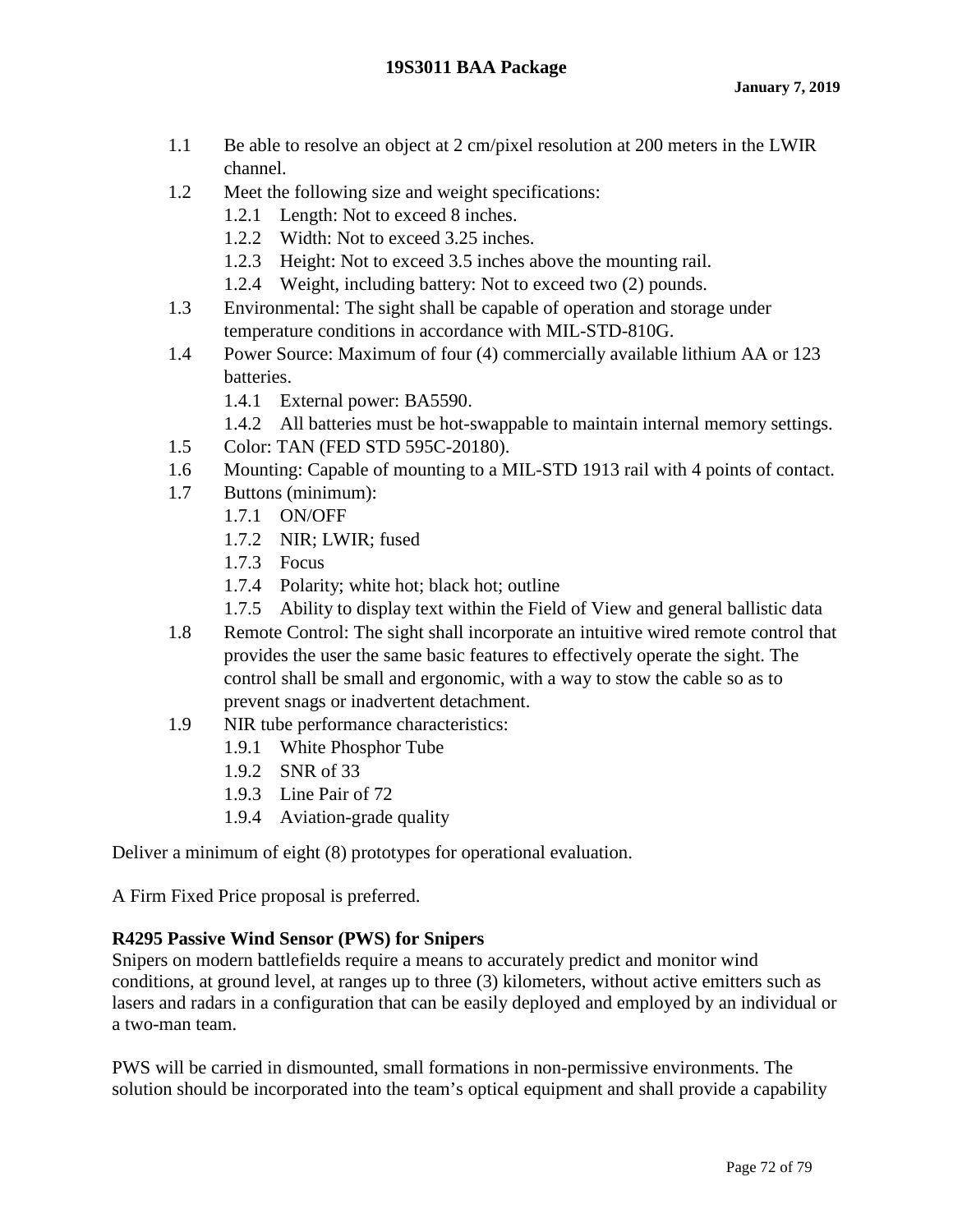to passively calculate the speed of winds from the shooter's location to target without any active emitters. The solution shall be interoperable with presently fielded sniper equipment and shall provide the wind correction for shooters at user defined ranges, within the cone of fire of the round in use. Information shall be displayed in a position convenient for a shooter to read while in the prone position and without disturbing their position.

The system shall use common power sources, and shall network with ATAK, present, and future digitally aided soldier systems. The system shall be hardened and optimized for operations that may involve high impact insertion methods, adverse climactic conditions, and GPS-denied environments. The system would be used to provide the crosswinds and range of targets down range so that the shooter would be able to take the readout provided, apply the correction to their ballistic solution, and increase their first round hit probability.

| <b>KPPs</b>                        | Threshold (T)                                                                                      | Objective (O)                                                                                        |
|------------------------------------|----------------------------------------------------------------------------------------------------|------------------------------------------------------------------------------------------------------|
| <b>Dimensions</b>                  | Less than $10'' \times 5'' \times 5''$                                                             | Less than $8'' \times 2.5'' \times 2.5''$                                                            |
| Weight                             | Less than 10 pounds                                                                                | Less than 5 pounds                                                                                   |
| Range                              | Accurate to one (1) kilometer                                                                      | Accurate to three (3) kilometers                                                                     |
| <b>Accuracy</b>                    | Detect wind direction and speed<br>within margin of error of $\pm 2$ mph<br>at one $(1)$ kilometer | Detects wind direction and<br>speed within margin of error of<br>$\pm$ 1 mph at three (3) kilometers |
| <b>Latency of information</b>      | Near real-time data distribution                                                                   | Real-time data distribution                                                                          |
| <b>Cone of detection</b>           | 75 ft wide $\times$ 90 ft high $\times$ 3280<br>yards                                              | $T=O$                                                                                                |
| <b>Weather Conditions</b>          | Operate in all weather conditions                                                                  | Submersible for up to four $(4)$<br>hours                                                            |
| <b>Endurance</b>                   | Four (4) hours of sustained<br>operation                                                           | 12 hours of sustained operation                                                                      |
| <b>User Correction</b>             | Displayed in milrad                                                                                | $T=O$                                                                                                |
| <b>Software</b>                    | <b>ATAK</b> and Applied Ballistics<br>ballistic solver                                             | Interoperable with ATAK,<br>APASS, Kestrel, and Applied<br><b>Ballistics software solutions</b>      |
| <b>Configurable from</b><br>tablet | Wind sense readout displayed on<br>end-user display                                                | User has full access to menus<br>and sub menus from EUD                                              |
| Power                              | Government off-the-shelf /<br>commercial-off-the-shelf power<br>sources                            | $T=O$                                                                                                |

Specifications and Key Performance Parameters (KPPs):

Summary of Deliverables: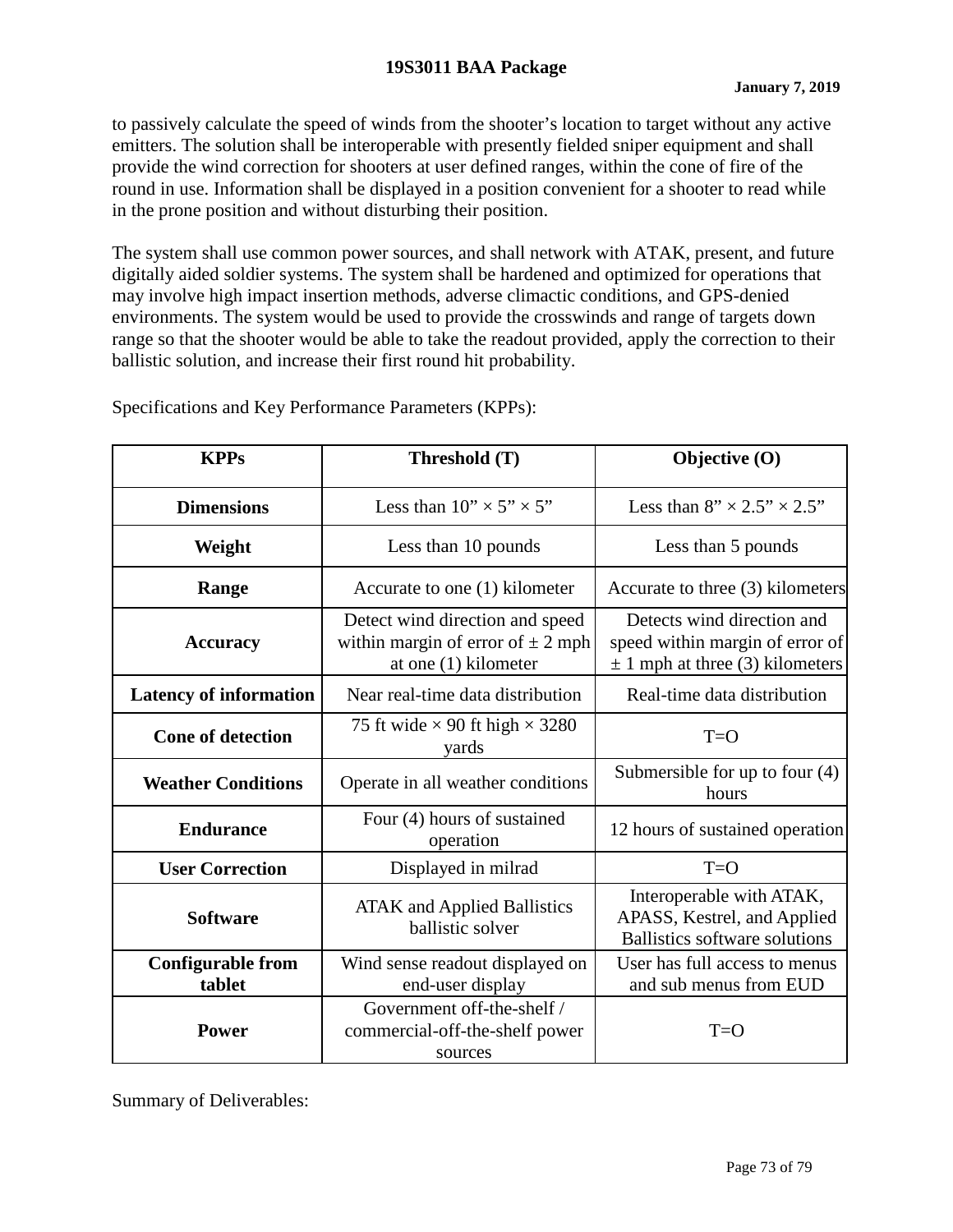Minimum of six (6) prototypes for operational evaluation.

Ancillary equipment to support training and integration.

A Firm Fixed Price proposal is preferred.

# **R4297 Super Match Sniper Ammunition**

Snipers have received new weapons platforms but are still using ammunition from previous generations of sniper weapons. The tactical community has upgraded its sniper rifles but have not done the same with ammunition. With new ballistically efficient ammunition, increasing the maximum effective range is possible. New super match grade ammunition would fill the gaps of external ballistic potential for extended targets. Controlling the manufacturing processes of the cartridge case, projectile, primer, powder, and all facets of the loading, assembling, and packing (LAP) procedures will allow this requirement to be met. Ultimately it will provide a sniper to hit extended-ranged targets with higher first shot probabilities.

System Attributes:

- 1. Calibers: .300 Norma Magnum (NM) and 6.5mm Creedmoor (CM)
- 2. Muzzle Velocity: 7 FPS (T), less than 4 FPS (O) standard deviation (SD)
- 3. Extreme Spread: 21 FPS (T), less than 12 FPS (O) SD
- 4. Ballistic Coefficient: 1% (T), less than 0.5% (O) SD

Quad charts shall specify manufacturer-specific approaches to reduce variances on the following variables as performance characteristics in manufacturing techniques:

- 5. Concentricity
- 6. Cartridge Base to Ogive (CBTO)
- 7. Powder:
	- 7.1 Powder moisture content
	- 7.2 Powder grain size
	- 7.3 Powder homogeneity
- 8. Cartridge case consistency (thickness and volume)
- 9. Neck tension
- 10. Projectile meplat consistency
- 11. Projectile surface finish

Deliver a minimum of 10,000 rounds of .300NM and 10,000 rounds of 6.5mm CM for operational evaluation. A Firm Fixed Price proposal is preferred.

## **R000-TOS-FY20 Unspecified Requirement**

Develop new, innovative technologies that enhance the capabilities of DoD and interagency special operations tactical teams engaged in finding, fixing, and finishing terrorists. This includes the development of capabilities for state and local law enforcement agencies to combat domestic terrorism.

Technologies for the following focus areas: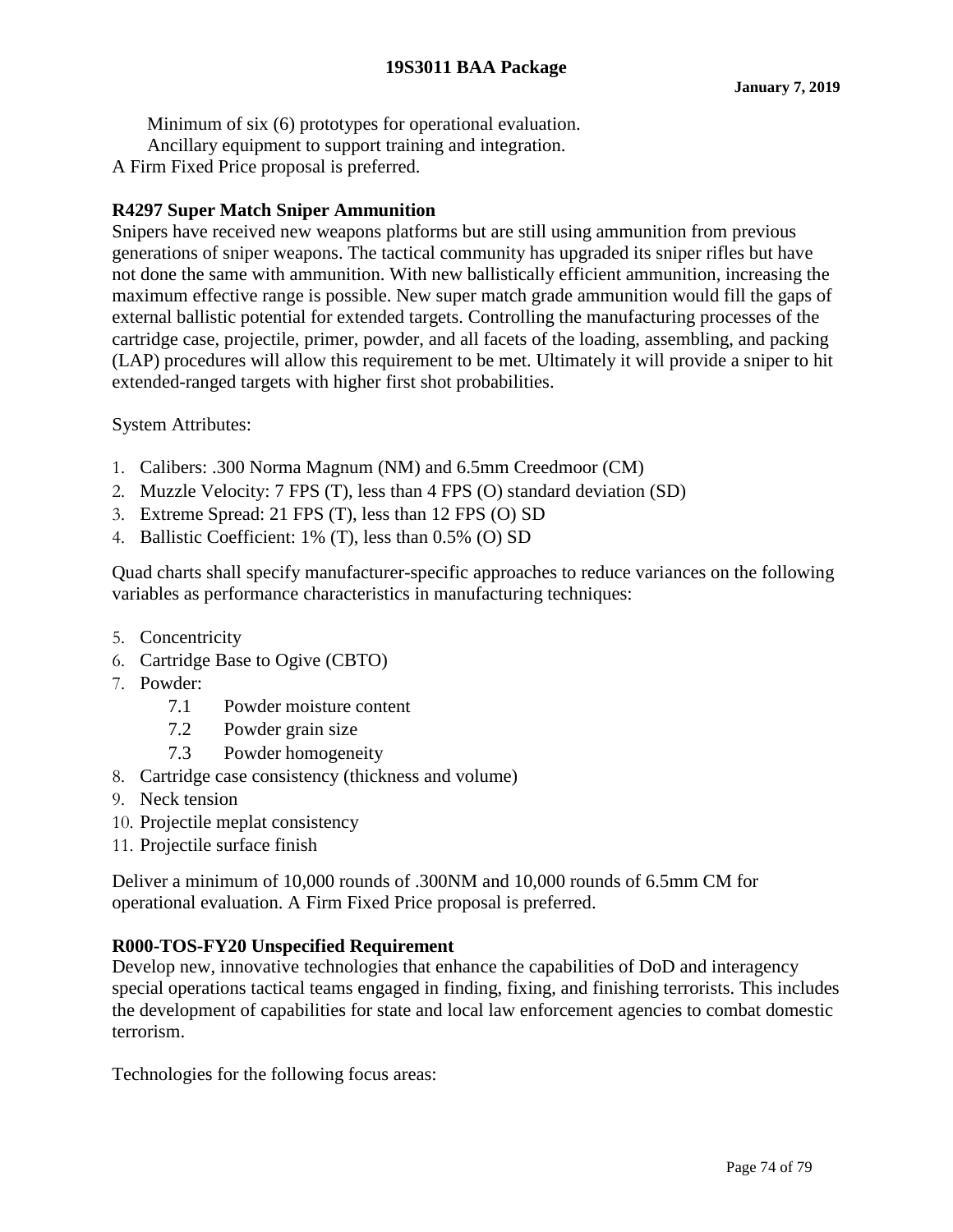### *Offensive Systems*

Develop advanced equipment and capabilities that enhance the effectiveness of small tactical units engaged in direct action operations. Develop specialized weapons, munitions, detonators, distraction/diversion devices, unmanned aerial systems, and other unique tactical equipment.

### *Unconventional Warfare, Counter-Insurgency Support*

Develop advanced tools and equipment specifically for small tactical units conducting a broad spectrum of military, paramilitary, special warfare, and digital operations focused on force protection, assisted and unassisted recovery, and operational preparation of the environment.

### *Tactical Communications*

Develop flexible, enhanced, full spectrum communications capabilities specifically designed for tactical forces, with emphasis on reducing operational load while improving operator mobility and efficiency. Develop secure and assured tactical communications connectivity in challenging complex urban, subterranean, and maritime environments.

#### *Tactical Reconnaissance, Surveillance*, *and Target Acquisition Systems*

Develop technologies to assist small tactical teams in conducting organic reconnaissance, surveillance, and target acquisition missions by tactical operators. Develop systems that enhance the visual perception or other imaging capabilities of tactical operators in all conditions and environments.

### *Specialized Infiltration, Access, and Exfiltration Systems*

Develop technologies that assist tactical assault forces in gaining rapid insertion, access and egress to and from objectives. Improve evaluation of tactical options, and support efficiency and stealth, including remote operations. Develop enhanced target analysis, manual and dynamic breaching technologies for small tactical assault teams.

### *Survivability Systems*

Develop man portable tools and equipment to enhance operator survivability during the conduct of tactical missions and law enforcement operations.

Unspecified requirements (R000s) are for proposing unique innovations that have not yet been identified by CTTSO. Submissions against an unspecified requirement shall be responsive to the topics noted in the requirement. Proposed technologies from the unspecified requirements will be competing against proposed technologies for identified and prioritized interagency requirements. Because CTTSO does not budget for unspecified requirements, awards may not be made against the unspecified requirements. Note: Quad charts submitted in response to a Subgroup's R000 may be shared with other CTTSO Subgroups if the submission demonstrates relevance to more than one focus area.

### **5.9 Training Technology Development (TTD)**

### **R4346 Photorealistic Immersive Virtual Training System**

Recent experience in military operations has highlighted the need to modernize pre-deployment explosive ordnance disposal (EOD) training curriculum through advanced instructional delivery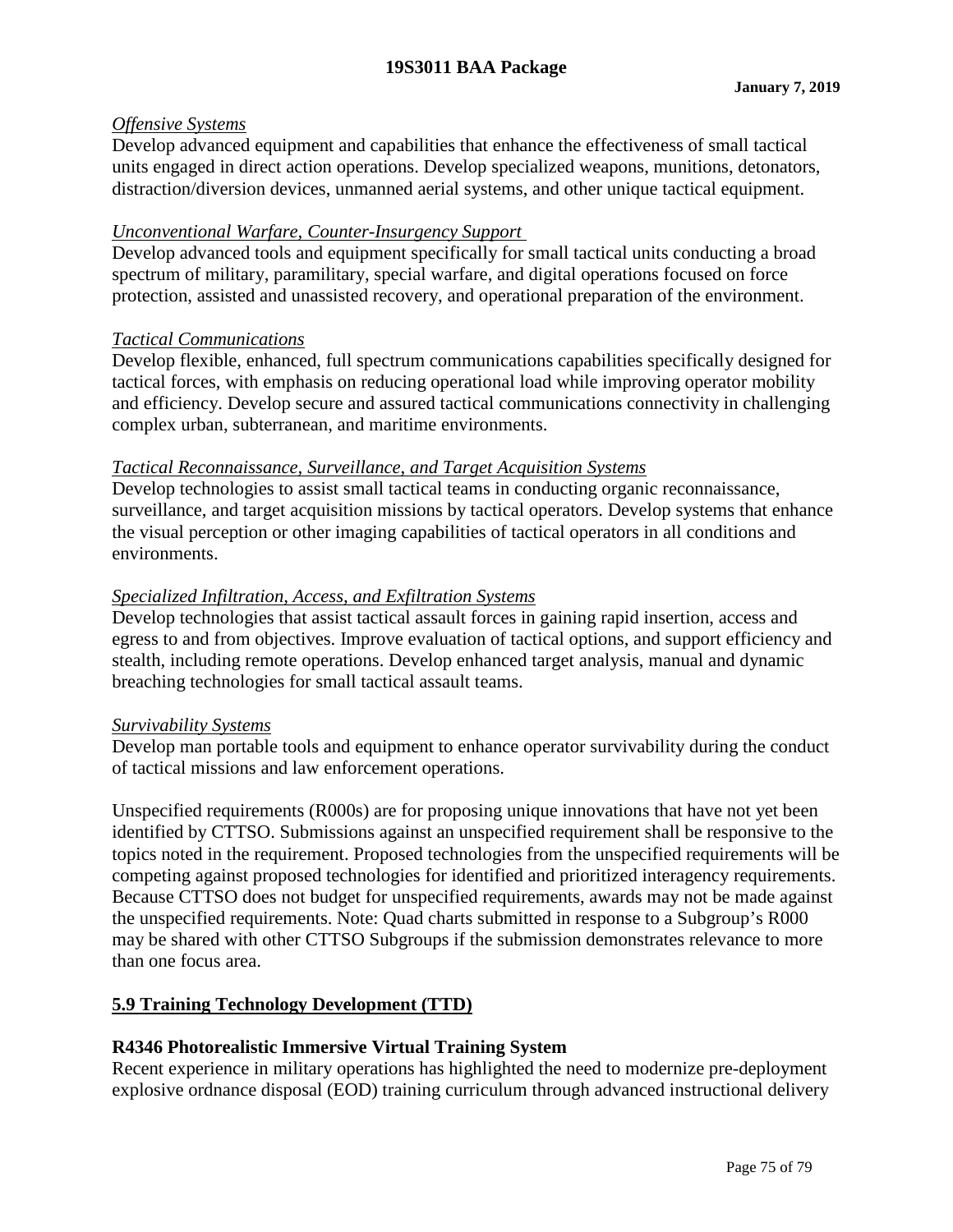methods. The goal is to accelerate the acquisition and retention of knowledge for initial reconnaissance procedures that develop threat assessment and decision making skills. This requirement is for the design, development, and delivery of an immersive, photorealistic, virtual training system for EOD units of action (UoA). The system shall consist of ocular-viewed, interactive photorealistic 3D training environments in which users are immersed and able to manipulate via virtual reality (VR) hardware, software, and peripherals. Within these simulated environments, the UoA must be able to identify and react to the presence of components and precursors from a user-defined library that includes homemade explosives (HMEs), chemical, biological, radiological, and nuclear (CBRN) precursors, and improvised threats. Each environment will be unclassified and developed to meet training objectives currently delivered via slide shows or instructor-led practical exercises.

The deliverables shall meet the following criteria and/or specifications:

- 1. Immersive, head-mounted display with a minimum refresh rate of 90 Hz and latency of 12 milliseconds or less.
- 2. Highly accurate representation of at least three (3) unique, Government-defined operational environments (e.g., residence, bunker, and public or private gathering place) using photo-generated or video-generated renderings, with minimal use of animations and/or animated objects.
- 3. Interactive and customizable; with dynamic movement of individuals, visual and auditory feedback, embedded points of interest, interactive virtual objects, knowledge assessments, timekeeping, scorekeeping, voiceovers, branching sequences, and decision points.
- 4. Resident analytic capabilities and performance dashboard that will display synthesized feedback in real time using data points such as head and eye tracking, decision outcomes, time standards, and hazard identification.
- 5. Networking capability for intra-team scenarios in the same environment for up to eight (8) participants with selectable roles of Operator, Evaluator, and/or Observer.
- 6. Capability to export data onto a networked computer and a Government-based cloud environment.
- 7. Training system shall support home station training and be capable of being packaged as a man-portable system, with a minimum of: mobile computer, head-mounted display, requisite peripherals, and a travel case modified for system deployment in rugged or austere environments.
- 8. Open architecture software to support future updates and expansion.
- 9. Plug-and-play set up with minimal required training.

The performer shall include a testing phase to ensure 100 percent functionality at the Government end user site. The performer shall support an evaluation period to evaluate the training system in terms of instructor and student usability and effectiveness for achieving the project objectives. The performer shall work with the Government to coordinate instructor and student participation in the evaluation.

The Government will provide subject matter experts through the duration of the project to guide development and transition to desired IT delivery platforms. At the conclusion of the contract, all systems and software required to conduct the training will be transitioned to the Government.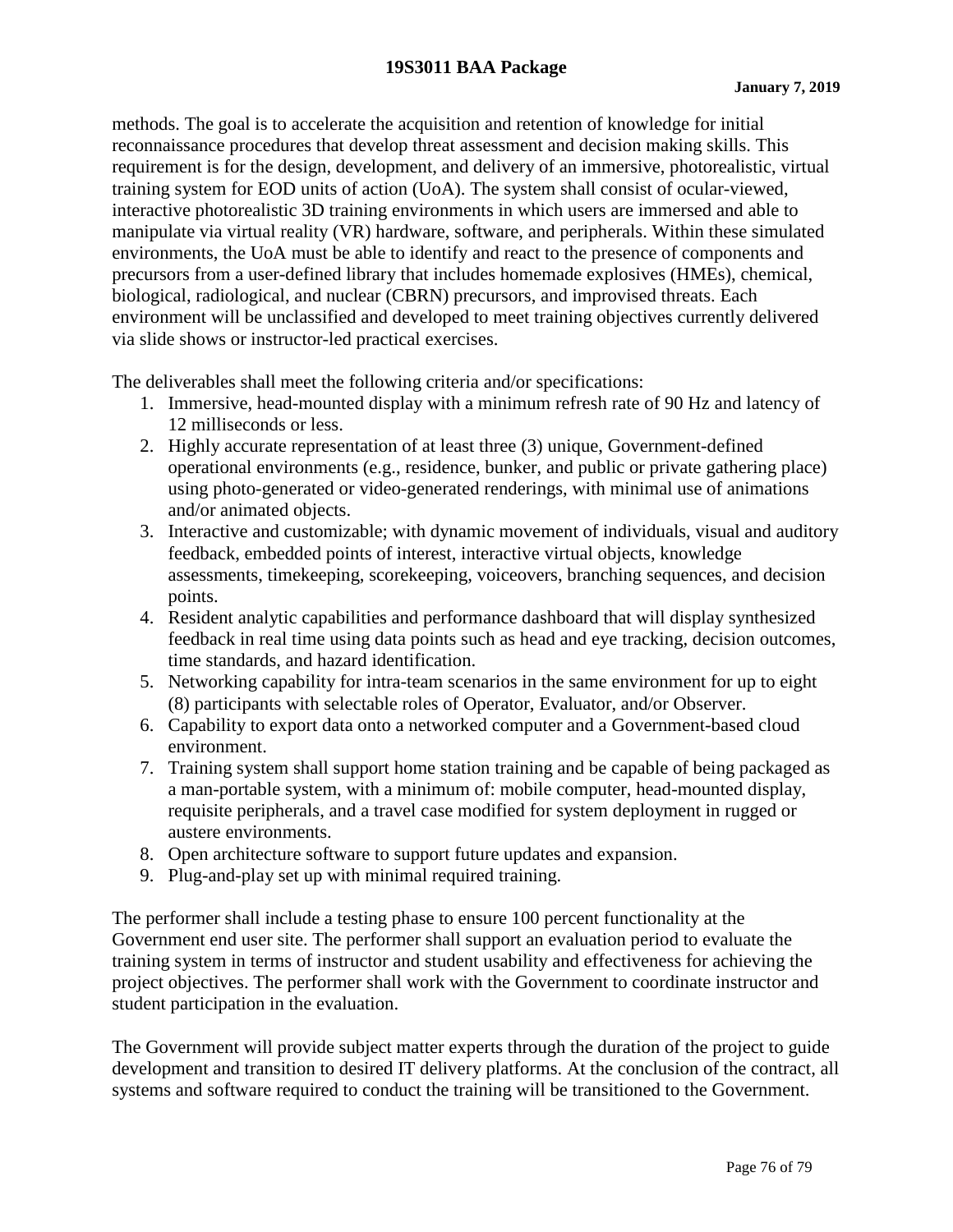The final products meeting the above specifications shall be delivered to the Government, along with training and support materials for system use, maintenance, and storage. The delivered instruction and materials shall sufficiently enable end users to properly assess individual and team profiles as well as operate and troubleshoot the system.

## **R4348 AC-130J Virtual Reality Combat Mission Trainer**

Develop an AC-130J (AC-J) virtual reality (VR) combat mission trainer (VR-CMT) to enable operational crews to engage in mission tasks within a simulated environment. The VR-CMT shall replicate visual and auditory information of real-world mission performance of AC-130J joint mission essential tasks (JMET). The VR-CMT shall replicate AC-130J crew stations, including mission systems' operational fidelity and functionality, for the Pilot (P), Co-Pilot (CP), Weapon System Operator (WSO), Combat Systems Operator (CSO), Sensor Operator (SO), and Special Mission Aviator (SMA). The VR-CMT shall allow automated and intelligent instruction and performance evaluation on all checklist items, to include emergency procedures, for all crew stations above. It shall enable all crew stations to interact with multiple replicated crew stations. It shall provide the ability to fly as a single integrated aircraft that replicates AC-130J combat mission environments. This includes conducting secure distributed network operations with a geographically displaced Joint Terminal Attack Controller (JTAC) such as Joint Close Air Support (JCAS) operations in hostile environments. This VR-CMT aims to optimize crew performance through effective, efficient, and adaptable initial mission qualification training and operational unit, Joint Mission Essential Task List (JMETL) training and evaluation.

The AC-J VR-CMT will incorporate the latest VR gaming computers, gaming software, and modeling/programming tools replicating aircraft system states functionality and environment models typical of a mission task environment. These shall be integrated with VR head mounted displays, hand tracking technology, and JMET human performance measurements software. The following hardware specifications apply:

- 1. VR Goggles
	- a. Minimum resolution of  $1440 \times 1600$  (per eye),  $2880 \times 1600$  pixels total, or highest available market resolution is required
	- b. Minimum refresh rate of 90 Hz
	- c. Minimum field of view of at least 110° while stationary and a 360-degree environment view with head rotation
	- d. Latency of 12 milliseconds or less
	- e. VR tracking technology, grand accurate movement activity sensor, gyroscope sensing, approach sensor, pitch sensor
	- f. Adjustable distance from the lens (for the user to wear eyeglasses)
	- g. Earphones
	- h. USB-C 3.0, DP 1.2, Bluetooth capable
- 2. Human-VR Environment Interface
	- a. Allows the user to interact with the environment such as reaching out, pushing buttons, and flipping switches
	- b. Real time feedback for finger motion with accurate position and movement representation at greater than, or equal to, 90 Hz.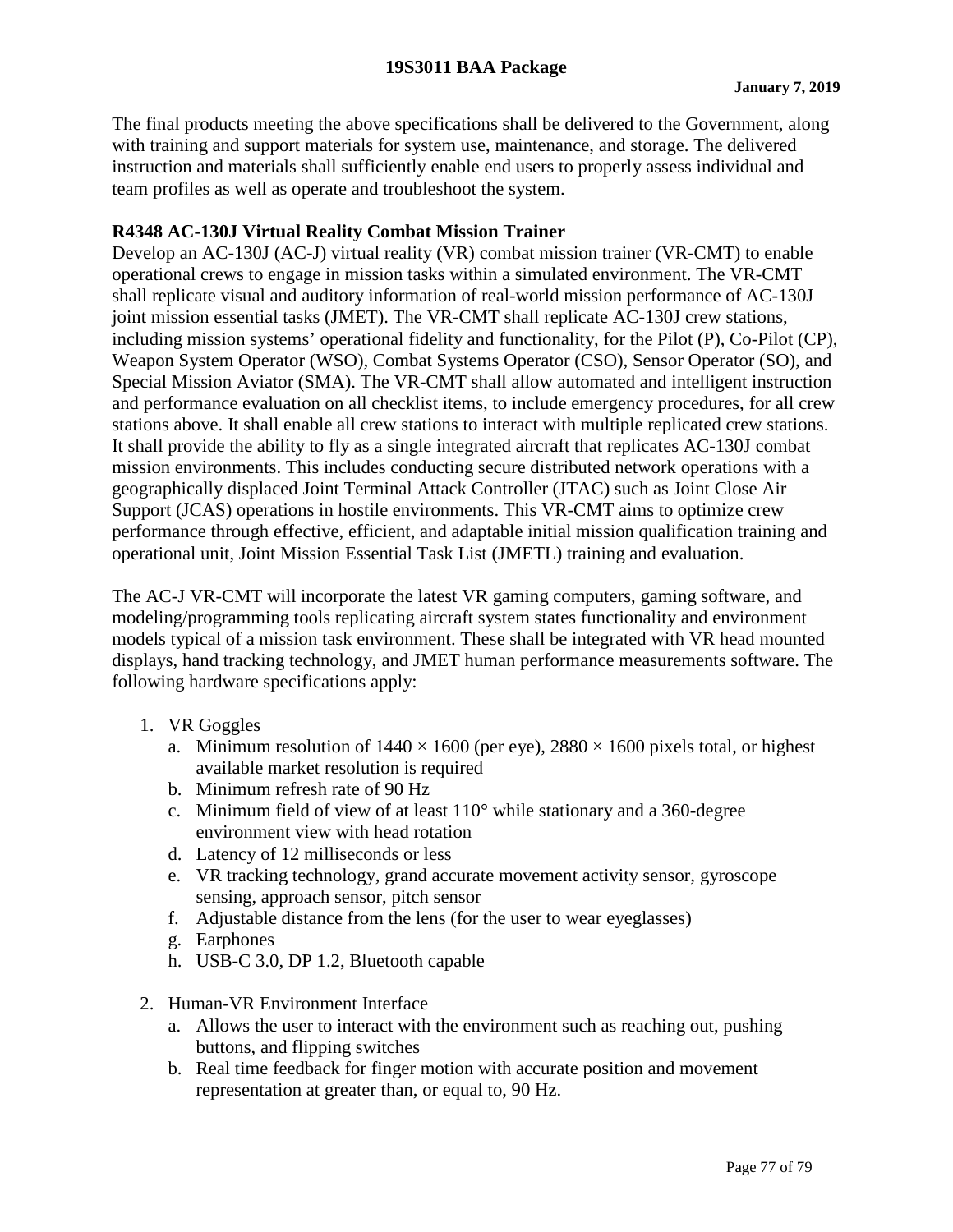- c. Tracking 10 fingers up to one (1) millimeter at a minimum rate of 30 frames per second
- d. 150-degree field of view
- 3. Portable Laptops
	- a. Integrated high performance capacity gaming laptops capable of hosting high definition game engine graphics and the peripherals associated with the VR displays, human interfacing, and support the required processes (including, but not limited to, Intelligent Tutor, applications, and interfaces)

The final VR-CMT shall consist of twelve (12) AC-130J crew stations replicating aircraft and mission systems functionality that are integrated to form a single interactive AC-130J weapon system. The offeror shall support an evaluation period to evaluate the training simulator in terms of instructor and student usability and perceived effectiveness for achieving the training objectives. The offeror shall work with the Government to coordinate instructor and student participation in the evaluation.

The offeror shall deliver the AC-J VR-CMT in accordance with DoDI 8510.01 "Risk Management Framework (RMF) for DoD Information Technology (IT)," and DoDI 8500.01, "Cybersecurity." The offeror will provide a fully detailed Enterprise Mission Assurance Support Service (eMASS) RMF package to obtain an Authorization to Operate (ATO). The VR-CMT shall be interoperable supporting industry Distributed Interactive Simulations (DIS), High Level Architecture (HLA) and Test and Training Enabling Architecture (TENA) protocols for Distributed Mission Operations (DMO) / Distributed Mission Training (DMT) on Modeling & Simulation (M&S) and exercise architected networks. Special Operations Forces Training and Exercise Network (STEN) and Joint Training Exercise Network (JTEN) provides global connectivity to support full-mission profile readiness training supporting deployment mission rehearsals, mission preview, Combatant Commander Exercise Engagement programs, and the Joint National Training Capability certified programs.

The Government will provide subject matter experts for the duration of the project to guide development and transition to desired IT delivery platforms. At the conclusion of the contract, all training simulators and all software required to conduct the training shall be transitioned to the Government. The final products meeting the above specifications shall be delivered to the Government, along with training and support materials for system use, maintenance, and storage. The delivered instruction and materials shall sufficiently enable end users to properly assess individual and team profiles as well as operate and troubleshoot the system.

### **R000-TTD-FY20 Human Performance Optimization**

Being prepared, becoming elite, and maintaining peak performance requires well-designed training and human performance initiatives. The Training Technology Development subgroup strives to provide users with innovative solutions to optimize performance, including advanced training technology, based on an understanding of that user and the user's job requirements. This unspecified requirement (R000) seeks innovative cognitive and physical human performance solutions to increase mission readiness and enhance the operational capabilities of all elements, to include military and civilian communities involved in combating terrorism. The focus should